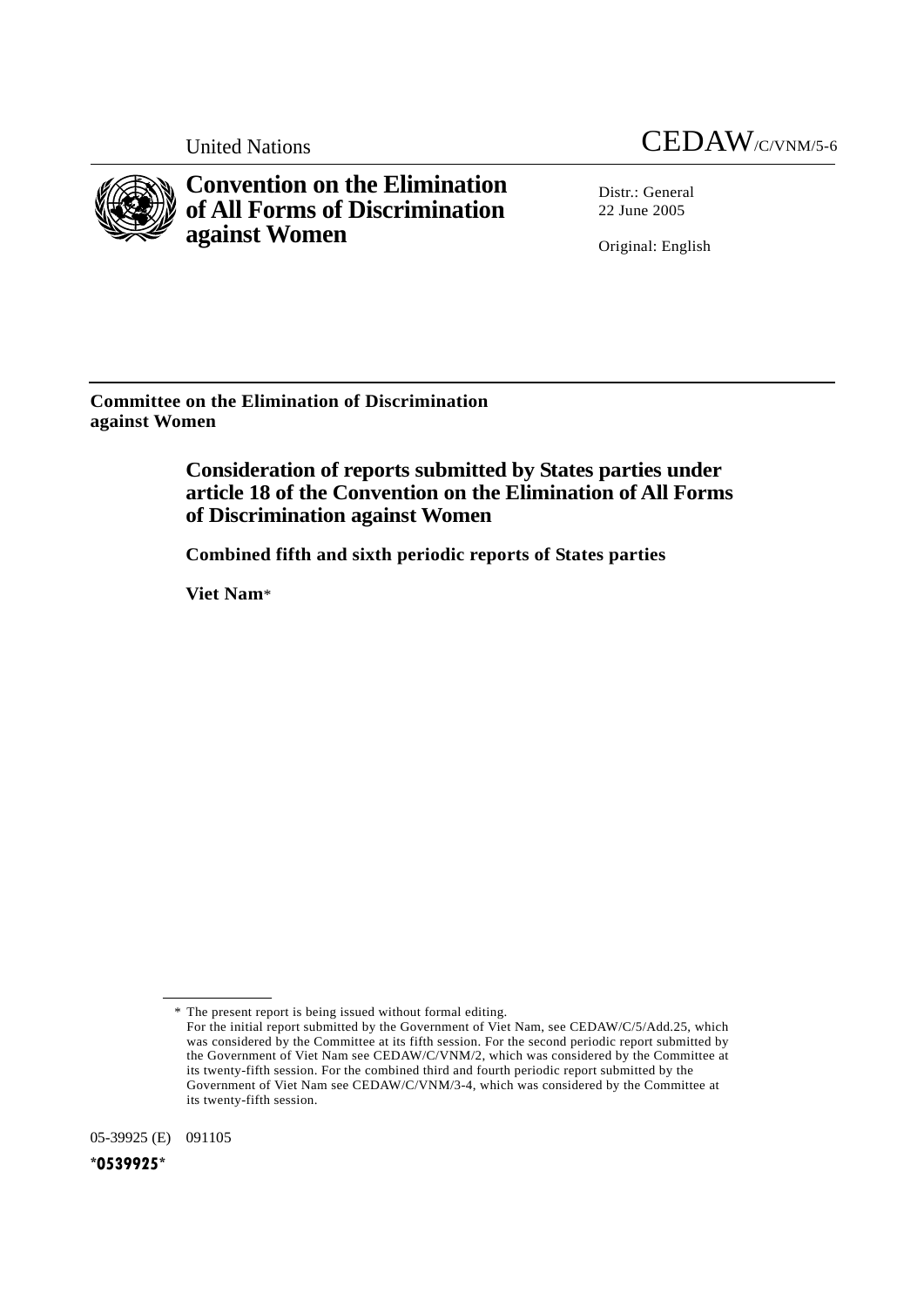## **Preamble**

In implementing Article 18 of the Convention on the Elimination of all Forms of *Discrimination against Women (CEDAW Convention) and under the guidance of the CEDAW Committee, Viet Nam has submitted to the UN four periodic Reports which were adopted by the Committee.* 

*With the permission of the CEDAW Committee, Viet Nam will submit the combined 5th and 6th periodic Report on the implementation of the CEDAW Convention in Viet Nam from 2000 to 2003. This period is characterized by the fact that Viet Nam continued to pursue economic reforms while having to cope with major challenges stemming from the adverse impacts of natural calamities, floods and droughts in all regions, social and environmental problems as well as economic integration and sharp competition in international markets. The regional economy which has not regained strong growth momentum since the regional financial-economic crisis together with the implications of the September 11th event in the United States, and especially the Severe Acute Respiratory Syndrome (SARS) and the Iraq war in 2003 exerted enormous impacts on Viet Nam's development over the past three years and contained the country's economic growth momentum.* 

*Following the combined 3<sup>rd</sup> and 4<sup>th</sup> Report, this Report is to update the situation on the social, economic and human development in Viet Nam, the reform of the political and legislative systems and policies, the implementation of laws and policies as well as outstanding issues and solutions according to each concrete provision of the Convention during the past three years. The Report also reviews the achievements recorded by the State and people of Viet Nam in realizing the Beijing Platform and the commitments of the Beijing + 5 Conference with serious consideration given to the recommendations by the CEDAW Committee to Viet Nam when the 2001 Report was submitted.* 

*This Report has the following parts:* 

- *Preamble*
- *Part I: General Issues*
- Part II: Implementation of the Convention
- *Conclusion*
- *Annexes*

*To finalize this Report, a Drafting Committee was established with 22 representatives from related Ministries, Government agencies and socio-political organizations. This Committee is headed by a Vice Minister of Foreign Affairs who also serves as Vice Chairman of the National Committee for the Advancement of Women.* 

*In preparation for this Report, the Drafting Committee made many efforts in collecting and analyzing statistical data and hold various working sessions with Government agencies, socio-political organizations, and women representatives from all walks of life, scholars and social workers in order to benefit from their respective inputs.*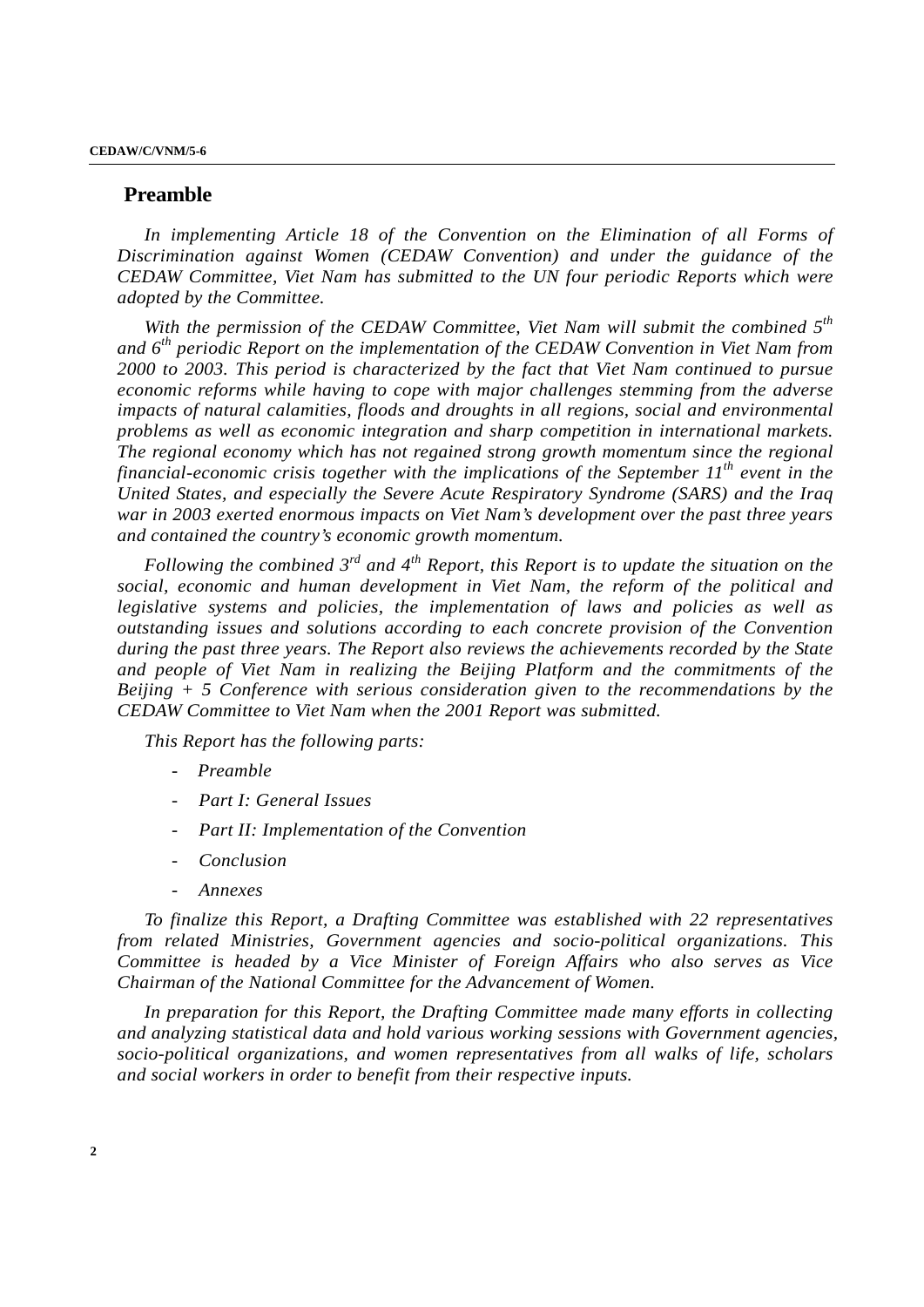*With its point of views already presented in the previous Reports, the State of Viet Nam continues to make reservation on Paragraph 1, Article 29 of the Convention. However, consideration is being made to give up this reservation at an appropriate time. The State of Viet Nam is also considering signing the Protocol of the Convention.* 

## **Part One General issues**

**Viet Nam's overview** 

The Socialist Republic of Viet Nam is located in South-East Asia, and has a natural area of more than 331,000 sq km

Viet Nam has 54 ethnic nationalities with the majority being the Kinh (Vietnamese), representing 86.8% of the population. Vietnamese is the official language.

Hanoi is the Capital city of the Socialist Republic of Viet Nam.

Vietnam's population increased from 76.597 million in 1999 to 80.902 million in 2003. Of the total population, women account for 50.8%. In 2003, population density stood at 245 people/sq. km, urban population accounted for 25.7%. In 2002, 30% of the population was under 15 years old and population over 65 years old increased to 6.3%. In 2003, the population growth slowed down to 1.47%; the mortality rate of under one-year-old and under five-year-old children was 21% and 42% respectively, maternal mortality rate was 0.85%.

The ratio of households headed by women increased to nearly 27% in the year 2003.

In 2002, people of regular working age and working capacity were 44.73 million (accounting for 56.1% of the population) of which women accounted for 50.6%. The labour force working in all sectors of the national economy rose from 36.7 million in 2000 to 38.7 million, 41.2 million and 50.9 million in 2002, 2003 and 2004 respectively, among these women made up over 50%.

In 2002, the average life expectancy was 71; life expectancy of women was 73.

In 2003, GDP per capita was over \$485, inflation stood at 3%; urban unemployment was 5.78%, of which the unemployment among women accounted for 7.22%.

Over the past three years, Viet Nam has continued with the reform process *(Doi Moi)* initiated by the Communist Party in 1986. The Strategy for Socio-economic Development in the 2001- 2010 period was announced with an overall objective to "*bring Viet Nam out of the underdeveloped status, considerably improve the people's material, cultural and spiritual life, lay the foundation for Viet Nam to basically become a modernized and industrialized country by 2020; develop human resources, scientific and technological capacity, infrastructure, economic power, defense and security; basically form institutions of the socialist-oriented market economy, uplift Viet Nam's stature in the international arena; double GDP compared to the year 2000; significantly improve the human development index (HDI), eliminate hunger, quickly reduce poor households, raise the average life expectancy to 71, universalize lower*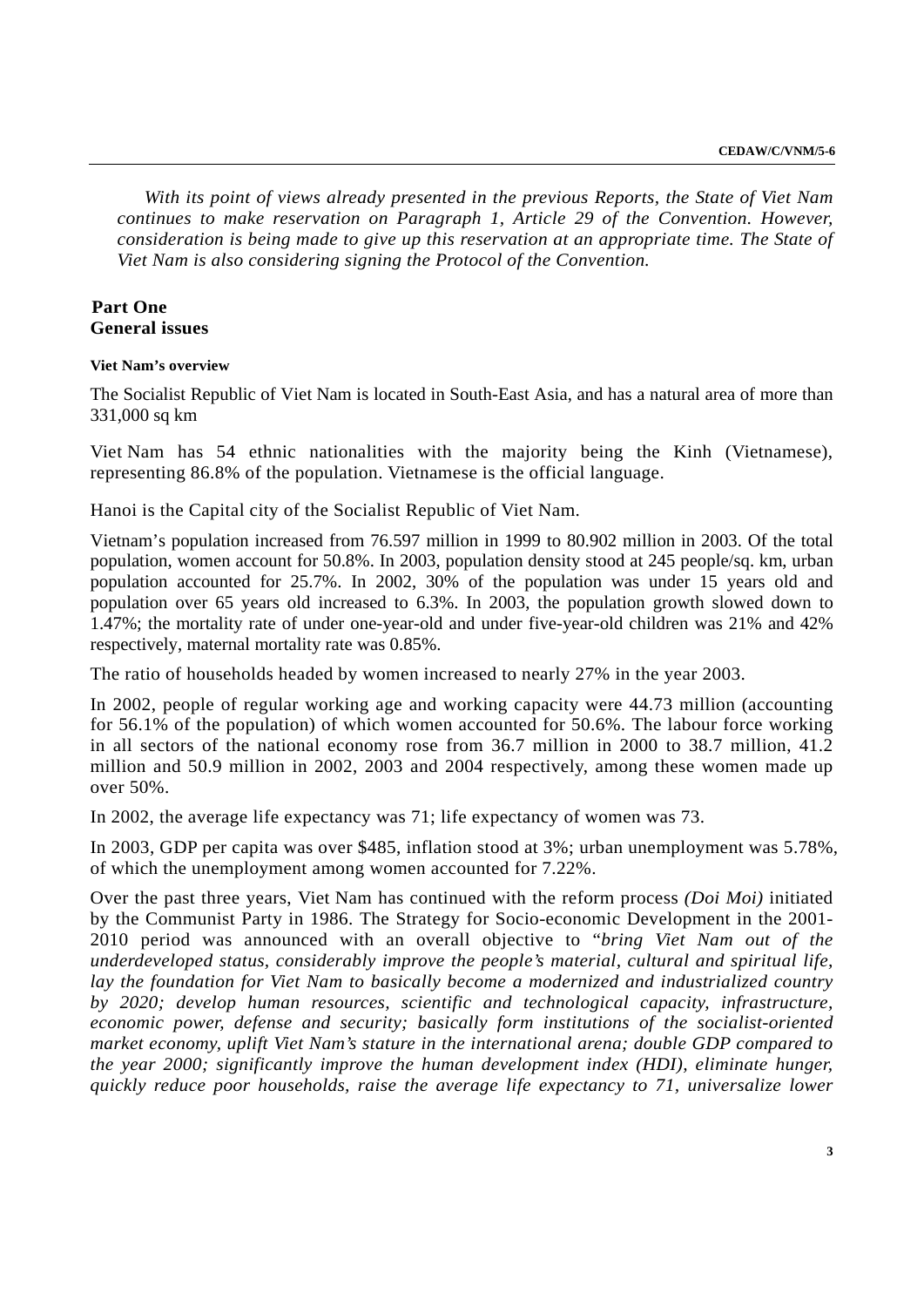*secondary education, lower the ratio of under-five malnutrition down to 20%; significantly improve the people's material, cultural and spiritual life in a secured and healthy environment, conserve and improve the natural environment*". The Strategy has focused on building and developing human capacity, bringing into full play the effectiveness of human resource development in the cause of building Viet Nam "a strong country with wealthy people, a just, democratic and advanced society". The implementation of the Strategy also helps the Vietnamese Government effectively realize its commitments to the CEDAW Convention.

Despite many difficulties described in the Preamble, Viet Nam has worked out appropriate solutions for maintaining political stability and promoting socio-economic development. The Government agencies at all levels have undertaken administrative reforms. Laws and policies continued to be harmonized, helping accelerate the *Doi Moi* process.

Between 2000 and 2003, the economy registered relatively high growth compared to the previous years with the growth rate of 6.8%, 6.9%, 7.08% and 7.26% in 2000, 2001, 2002 and 2003 respectively. The economic structure was shifted along the line of industrialization and modernization. Growth was seen in all sectors of the economy. In 2003, the share of GDP of each sector was 21.83% for agriculture, forestry and fishery (24.5% in 2000), 39.5% for industry and construction (36.7% in 2000), and 38.22% for services (38.74% in 2000); industrial output was VND 302,990 billion, a 16% increase compared to 2002, export turnover was VND 20,176 billion; grain food output reached the highest level of 37,4 million tons in 2003, one million ton (3%) increase against 2002.

In parallel with economic achievements, the reform process in Viet Nam has also seen encouraging development in the social field. Remarkably, the Human Development Index is higher than indicators on economic growth. According to 2003 UNDP Human Development Report, of 175 countries, Viet Nam is ranked the  $109<sup>th</sup>$  in terms of human development with HDI of 0.688 while in terms of income per capita, it is ranked the  $128<sup>th</sup>$ . Viet Nam's Gender Development Index (GDI) is 0.687 (ranking the  $89<sup>th</sup>$  among 144 countries). With that, Vietnam is named among the most successful countries in South East Asia and Asia Pacific. In Viet Nam, there is nearly no disparity between HDI and GDI. In addition, Viet Nam continuously takes the lead among developing countries in terms of poverty reduction and recorded encouraging results in the fields of job creation, education and training, population and family planning, and people's healthcare. Each year, the National Target Programme on poverty reduction and job creation helps 300,000 households escape poverty. In 2003, the ratio of poor households was brought down to only 11.8%. Over the past three years, 4.3 million jobs have been created, a half of which is for women. In 2002, literacy rate was 94% among the population and 92% for women. In 2003, 19 provinces and cities achieved lower secondary education universalization at national standard. Between 2001 and 2003, people's health care, especially for mothers and children, was unceasingly improved. Total birth rate and natural population growth rate continued to fall, reaching the levels of 2.13 and 1.47% respectively in 2003. In 2002, more than 90% of communes and precincts had health stations and essential drug funds to meet the people's need for medical examination and treatment. Public investment in the social fields continued to increase by year, accounting for more than 25% of the State budge expenditure.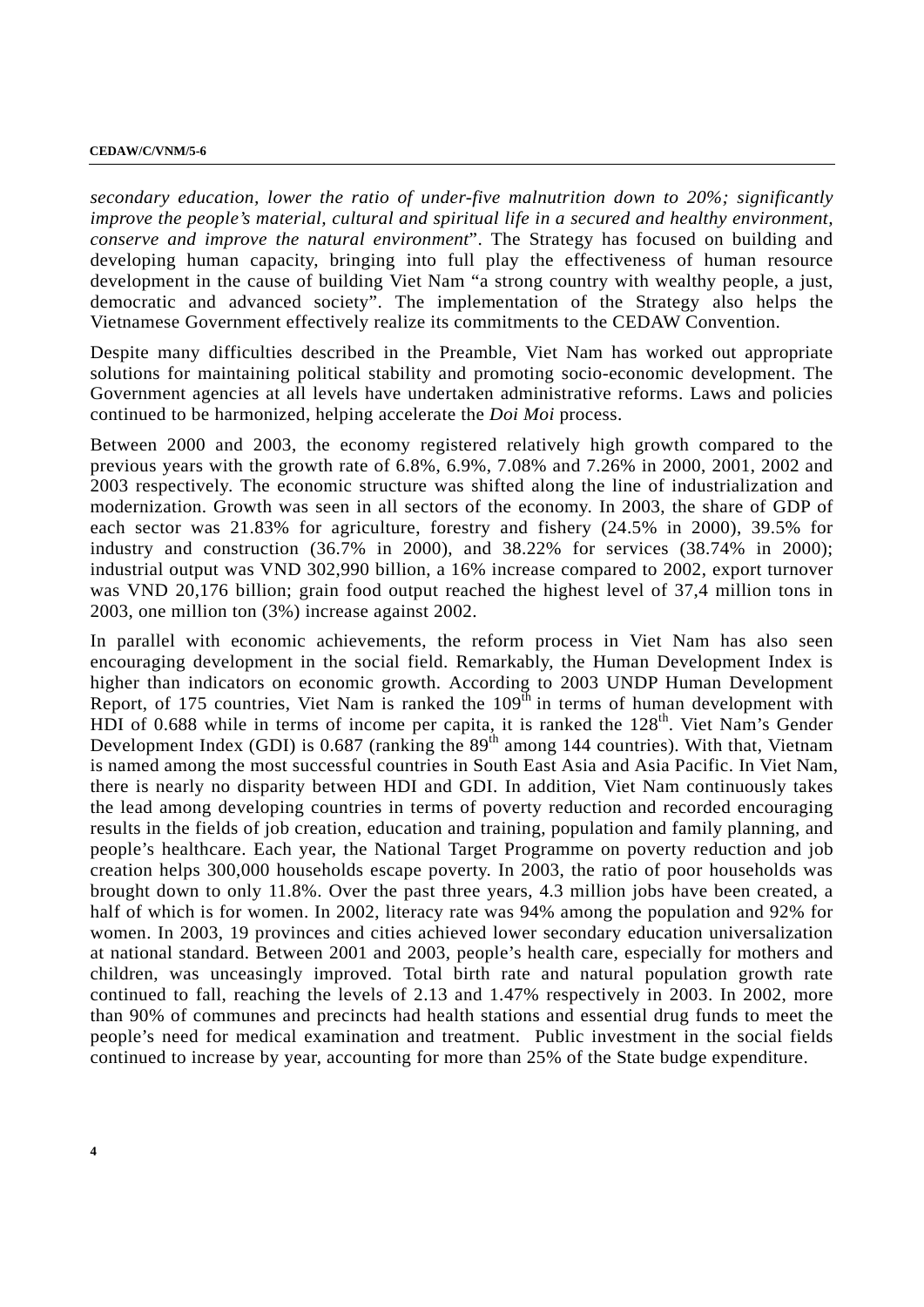Nevertheless, poverty and the income gap between regions remain an obstacle to the implementation of the CEDAW Convention. Major challenges at present are: the ratio of poor households remains high mainly in the rural, upland and ethnic minority areas which are faced with economic and social difficulties. Female farmers in remote and mountainous areas, especially single, household-headed and elderly women are the most vulnerable. Poor women must work longer with less income, they hardly have the right to make decisions in their families and in the community, and therefore they have limited access to resources and the benefits of public policies.

In a nut shell, in face of numerous difficulties and challenges, during the last three years, the Vietnamese Government has continued with the reform and recorded remarkable achievements in economic growth and social development. The people's life has been gradually improved, security and socio-political stability firmly maintained. Those are very important conditions for women to participate in and enjoy benefits, on an equal footing, from the country's development.

#### **General political structure**

Over the past years, the *political regime* in Viet Nam continued to be stable (see previous reports). State agencies from central to local levels continued to be strengthened, thus ensuring better exercise of their functions and raising the quality and efficiency of their activities in accordance with the principles of the Constitution and law.

On 25 December 2001, at its  $10^{th}$  session, the National Assembly of the  $10^{th}$  Legislature adopted Resolution 51/2001/QH10 on the amendment of the 1992 Constitution. With this Constitution amendment, the role of the National Assembly as the people's supreme representative body, has been enhanced in the fields of Constitution making, law making and supreme oversight, thus the protection of fundamental human rights including women's rights has been ensured. The functions and responsibilities of the Government, Prime Minister and Supreme People's Procuracy have been adjusted more properly with a view to making the executive apparatus more efficient, addressing corruption, and reducing red tapes. Article 2 of the amended Constitution provides that the State of the Socialist Republic of Viet Nam is *a law-governed and socialist State of the people, by the people and for the people*; every citizen, regardless of sex, ethnicity and social strata, is equal before the law; women's rights nondiscriminated in any forms continue to be upheld and protected by the law.

Article 9 of the amended Constitution provides that the Viet Nam Fatherland Front is the political alliance and voluntary coalition of outstanding political, socio-political organizations including the Women's Union, social organizations and individuals representing classes, all walks of life, ethnicities, religions and overseas Vietnamese. Through their own organizations, women can demand protection of their lawful and legitimate interests once they are violated.

#### **General legal framework for the protection of human rights**

The legal framework and enforcement structure related to human rights protection as mentioned in the previous Reports continued to be consolidated.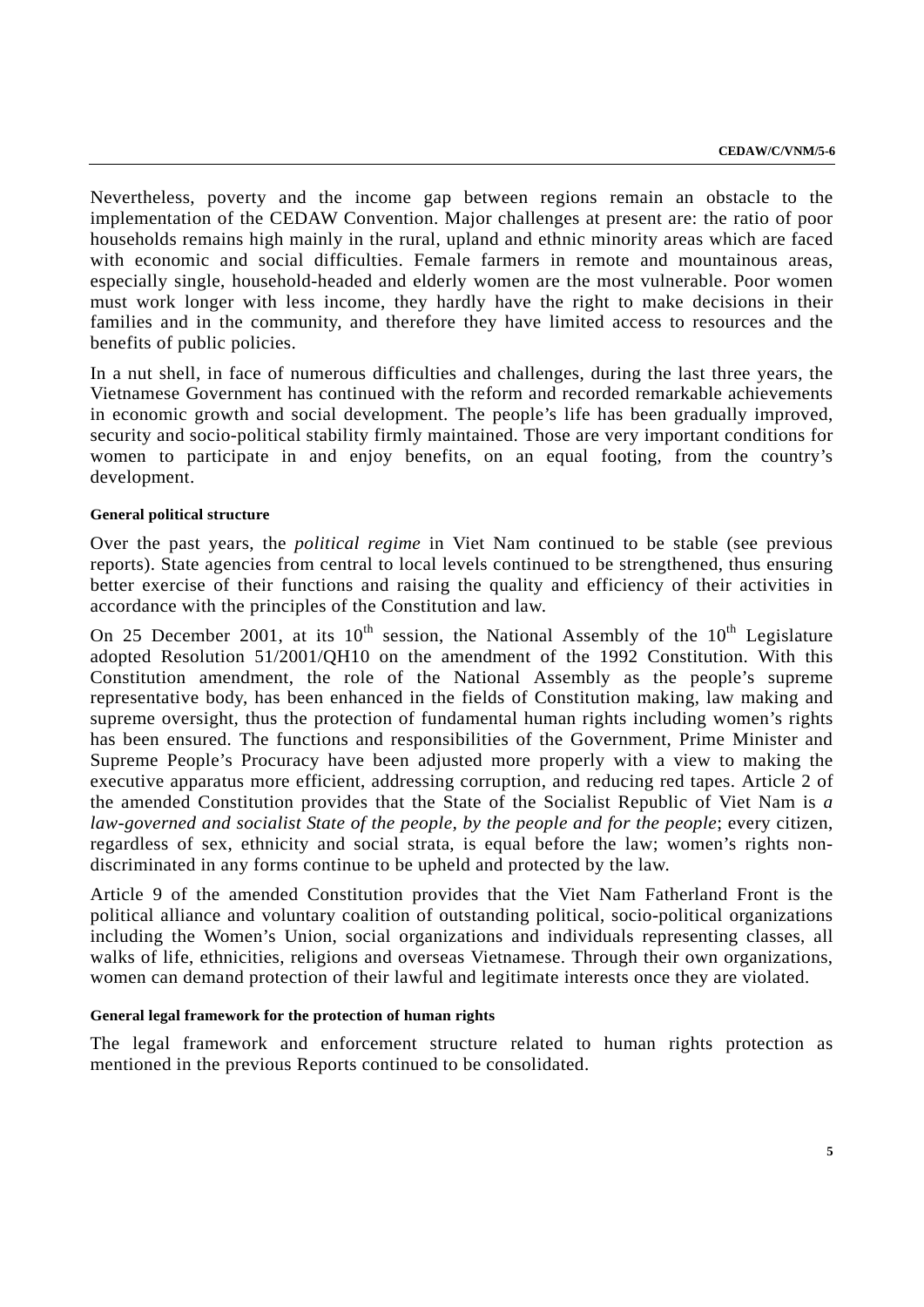During its  $10^{th}$  Legislature (1997-2002), the National Assembly and its Standing Committee adopted 35 laws and 44 ordinances, one Resolution on the amendment of the 1992 Constitution, 6 Resolutions on the law and ordinance making programme. Between 2001 and 2003, 20 laws and 16 ordinances were adopted by the National Assembly and its Standing Committee, including laws and ordinances on women's equal rights (see Annex 2). In general, these legal documents have created the legal basis to better ensure human rights in general and women's rights in particular. Specially, the Criminal Procedure Code was adopted with provisions to ensure better human rights protection in criminal proceeding.

There have also been many developments in law implementation. The Government has been working hard to concretize and provide guidance for legal documents adopted by the General Assembly and strengthen the implementation. As a result, fundamental and important conditions have emerged for the realization of human rights as provided by the law, although not every practical requirements have been met.

The system of State agencies which exercise the function of law protection was further strengthened and developed. The organizational structure, functions and tasks of People's Courts, People's Procuracies and other law enforcement bodies have been strengthened and defined more clearly with the aim of enhancing the judicial access of the people, ensuring prosecution in a transparent and lawobserving manner, and raising efficiency of human rights protection. Article 137 of the amended Constitution provides that the People's Supreme Procuracy executes the rights of judicial prosecution and supervision, ensures strict and consistent law implementation. During the new term of the Government (2002-2007), there have been some changes in the jurisdiction and responsibilities of ministries and ministry-level agencies with clearer definition of the functions and tasks of these agencies to avoid overlapping and eliminate intermediary levels. At present, there are 20 ministries, 6 ministry-level agencies and 14 Government agencies (previously 17 ministries, 6 ministry-level agencies and 25 Government agencies).

The contingency of civil servants in law enforcement bodies have also been strengthened both in terms of quantity and quality. To date, most of civil servants working in judicial and law enforcement bodies are university graduates. The number of civil servants with post-graduate degrees in this field is increasing. The qualification of judges, people's accessories and prosecutors at all levels has been enhanced, increasingly responding to the task of protecting citizen's rights and lawful interests including those of women. Bar and layers associations, public notary offices, departments of judgment enforcement and supervision and legal aid offices for the poor for judicial assistance and citizen's rights protection in all provinces and central-level cities have also been consolidated over the past three years.

#### **Law Education and Information**

Over the past three years, the introduction and dissemination of legal documents on human rights and women's rights have been stepped up. The Vietnamese Government has made great efforts in promoting dissemination and education aimed at increasing the people's awareness of gender equality and women's rights. The Prime Minister has enacted Decision 13/2003/QD-TTg approving the law dissemination and education Programme for the 2003-2007 period, which provides that women are beneficiaries of legal dissemination and education. The programme also focuses on regulations directly related to women's rights and responsibilities in the areas of marriage and family, the care,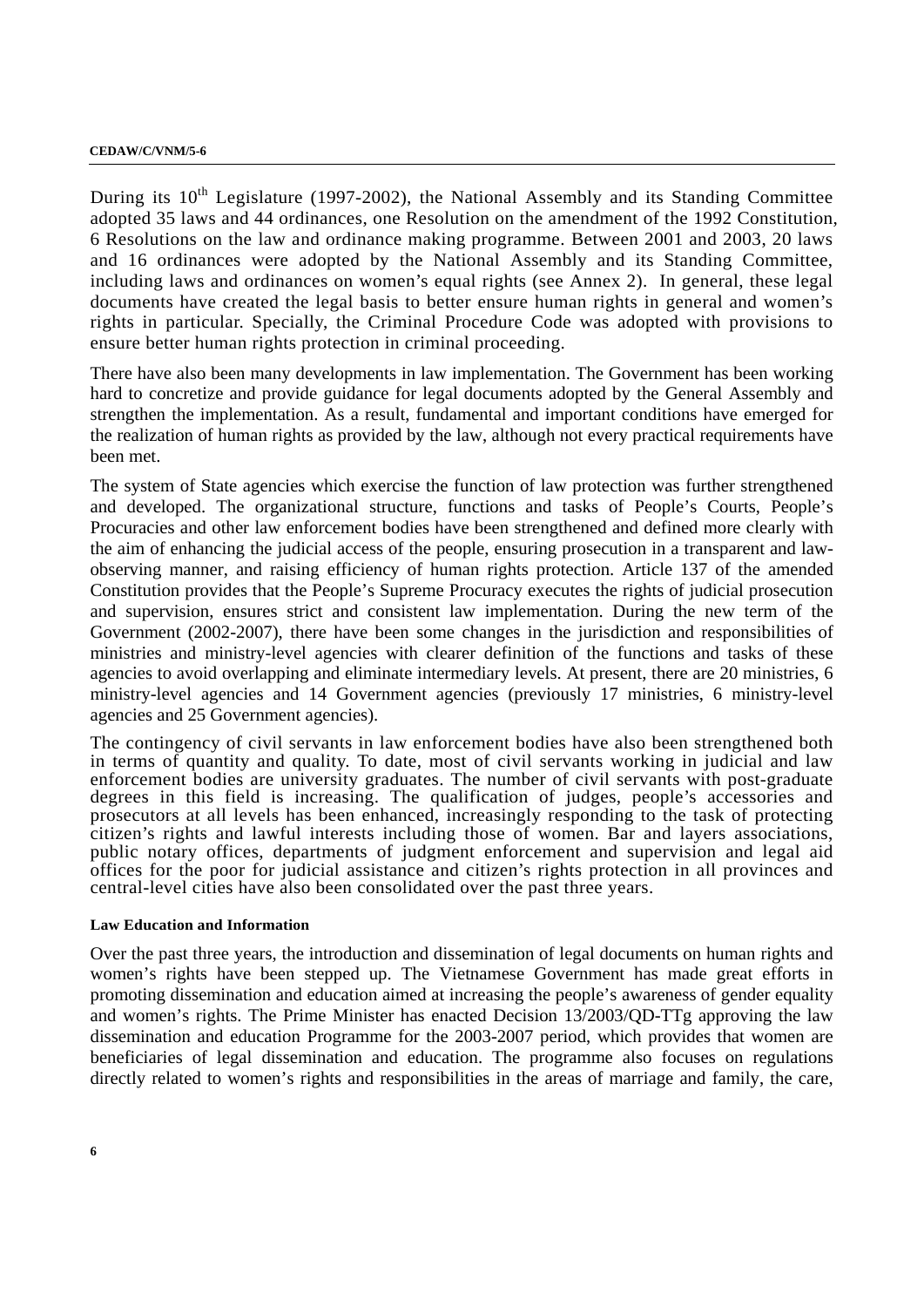protection and education of children, gender equality in political, economic, cultural and social activities and in the family. The Ministry of Justice, People's Supreme Court have issued instructions on increasing activities for the advancement of women in which gender equality is fully mainstreamed in law information, dissemination and education.

In addition to the traditional forms of dissemination and education such as publication of leaflets, pocket books and posters, many seminars and workshops on gender equality and women's rights have been held every year by different agencies. The National Committee for the advancement of women has released in both Vietnamese and English 10,000 copies of the National Strategy for the advancement of Vietnamese women until 2010, 7,000 copies of the Plan of Action for the advancement of Vietnamese women until 2005, 5,000 leaflets about the CEDAW Convention, 10,000 leaflets about gender statistics in Viet Nam. These leaflets and publications have been distributed nationwide. Especially, to disseminate the combined  $3<sup>rd</sup>$  and  $4<sup>th</sup>$  Report on the implementation of the CEDAW Convention, the National Committee for the advancement of women held a conference to announce and release thousands of copies of the Report to participants. The content of the CEDAW Convention and its implementation continued to be introduced through the mass media. The recommendations of the CEDAW Committee to Viet Nam at its 25<sup>th</sup> Session have been translated into Vietnamese and forwarded to functional agencies for considering and working out solutions.

With regard to legal aid, the State of Viet Nam has paid attention to increase legal aid activities, especially for poor people, people subject to State priority policies and women. In 2002, the Ministry of Justice and the Women's Union registered a cooperation programme on legal information and education and legal aid for women. At present, two legal aid centres for women are in operation i.e. the Legal Aid Centre for women under the Department of Legal Aid, Ministry of Justice and the Legal Counseling Office on gender equality under the Women's Union. From 2000 to the end of 2002, of the beneficiaries to the legal assistance provided by legal aid organizations, ethnic minorities and women accounted for 23% and 42.9% respectively. Nevertheless, the operation of these agencies is still mainly focused on the urban areas and fails to meet all people's needs.

# **Part II**

## **Implementation of the Convention**

## **Article 1**

## **"Discrimination against Women" definition**

In Viet Nam, the concept of "discrimination against women" mentioned in the previous Reports has not changed over the last years. Moreover, the understanding of this issue at policy-making and law-making levels as well as in state agencies, social organizations, people's communities, families and by each individual has been increasingly deepened.

Credits to that achievement should go to the State under the leadership of President Ho Chi Minh, which is always aware that implementing equality between men and women is an extremely difficult and complex task, since "man preferences to woman behaviour has been seen for thousands of years and embedded in the mind of every individual, every family from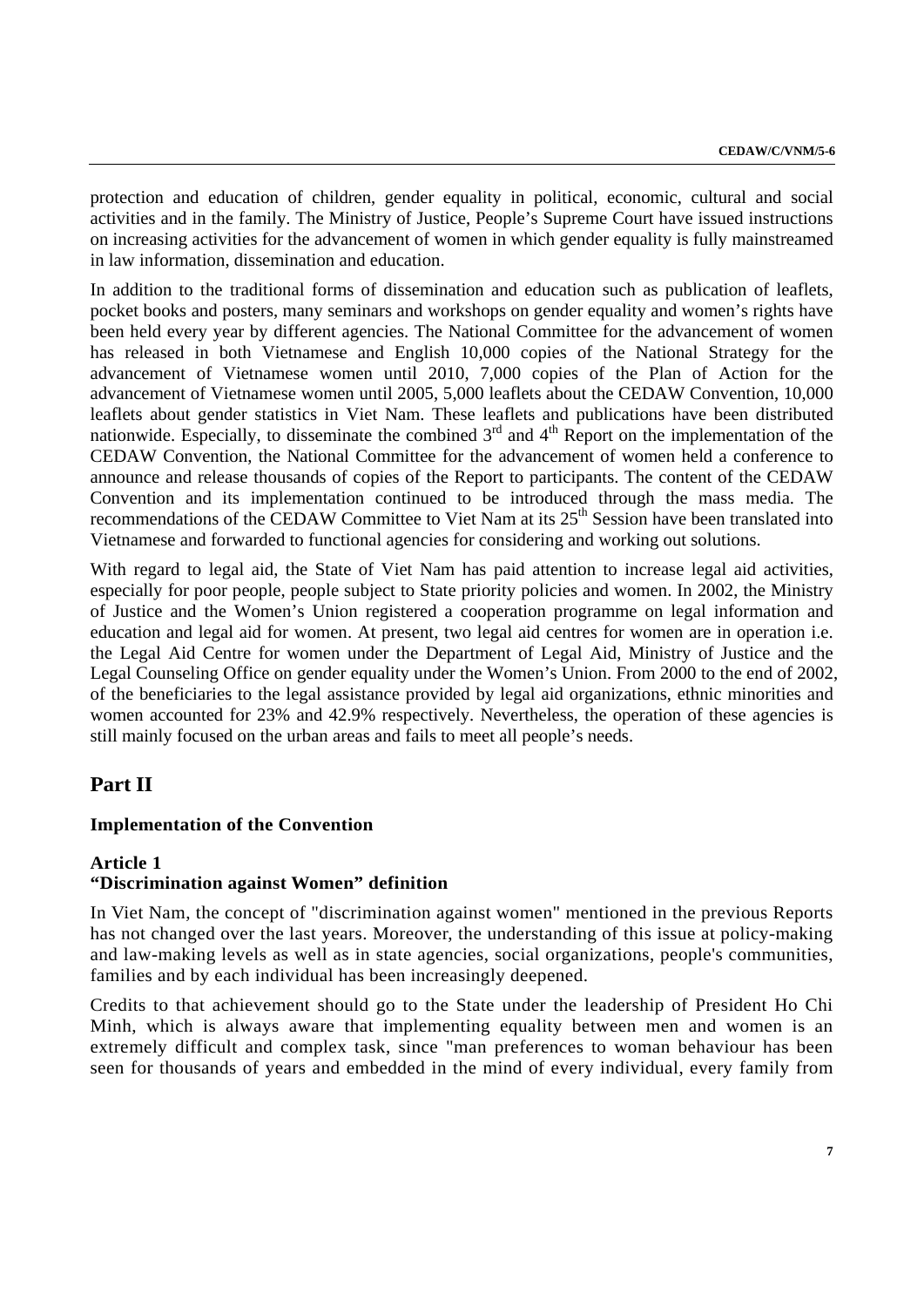all walks of life"1. Abolishing such chronic attitude is truly a "major and difficult revolution". We cannot win this revolution by the use of force; the weapon of this revolution is the political, economic, cultural and legislative progress of the whole nation. In this process, each individual, each family and the entire people should be part of the revolution". As mentioned in the previous Reports, women's rights continue to be respected and protected in accordance with the Constitution and law.

The political Report of the Communist Party's 9th National Congress reaffirm "With regard to women, it is essential to enforce effectively legislations and policies on gender equality, nurture, provide vocational training, increase education for women; develop policies to encourage women to participate more in the leadership and management at all levels and sectors; provide health care and protection of mothers and children; create conditions for women to exercise their function properly as mothers; build wealthy, equal, progressive and happy families". This fundamental point of view is being institutionalized into concrete policies by the State. Viet Nam has repeatedly expressed its right perception and strong determination the implementation of the international commitments for CEDAW member countries with a view to better ensure women's equal rights.

## **Article 2 Measures to Eliminate All Forms of Discrimination against Women**

#### **2.1 Continue to concretize the principle of equality between men and women**

Measures to eliminate all forms of discrimination against women, including legislative, executive and judicial ones, as mentioned in the previous Reports, continue to be carried out effectively. The principle of equality and non-discrimination between the sexes continue to be respected and stated in the legal documents enacted over the last four years such as: the 2001 revised Law on the Election of National Assembly Deputies, the 2002 revised Labour Code, the 2002 Law on the Organization of People's Courts, the 2003 Law on the Election of the People's Council Members, the 2003 revised Land Law , the 2002 Ordinance on Handling Administrative Cases, the 2003 Ordinance on Prevention and Combat of Prostitution, the 2003 Ordinance on Population, Decree 02/2001/ND-CP for the implementation of the Labour Law and the Law on Vocational Training, Government Decree 01/2003/ND-CP on amendments and revisions of some articles of the Statute on Social Insurance, Government Decree 19/2003/ND-CP on the responsibilities of State administrative agencies at all levels to ensure the participation in State management activities by the Women's Union at all levels. Remarkably, the revised Land Law and revised Statute on Social Insurance have basically addressed the issues relating to women's access to land (i.e. the names of both wife and husband appear in the Land Use Certificate) as well as their equal rights with regard to social insurance (i.e. at the age of 55 and having paid insurance for 25 years, retired female labour are entitled to receive the same pension as male labour at the age of 60 and having paid insurance for 30 years). In their operation, State management agencies, judicial and law enforcement bodies have been taking measures to prevent and strictly handle violation of women's equal rights and crimes against women. In 2003, the National Assembly decided to draft the Law on Gender Equality.

-

*<sup>1</sup> President Ho Chi Minh with the issue of women - Women Publishing House 1960, p23.*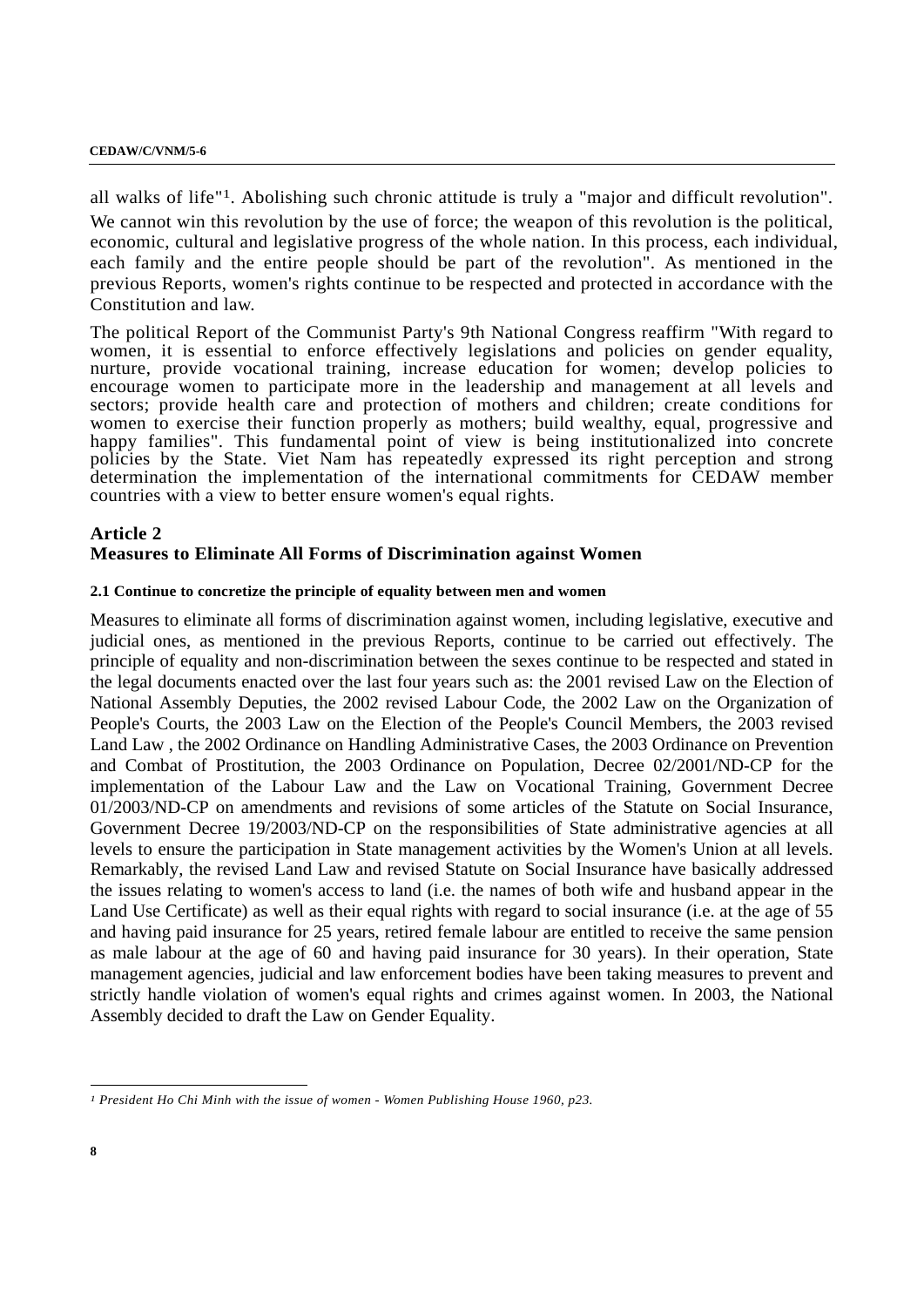#### **2.2 Concrete measures to protect women's rights and lawful interests**

For administrative measures, the Complaint and Denunciation Law provides that those who are responsible for handling complaints and denunciations, but refuse to do so or do so irresponsibly or intentionally do so illegally, will be strictly punished and as required by law, they will have to pay compensation for the damage caused by their action or inaction. With this measure, women have equal opportunities to exercise their right to complain and denounce to competent individuals and state agencies when their rights and lawful interests are violated, especially that violation is of gender discrimination nature. Nevertheless, over the past three years there were very few administrative cases filed by women at Administrative Courts for the reason of gender-based discrimination.

The law allows every citizen including women to exercise their right of requesting the Court to protect their rights and interests in civil, economic and labour fields. Functional agencies such as Courts and judiciary bodies should also apply strict punishments to the acts of violation. Law enforcement agencies have applied strict and right punishments to the crimes of discrimination, causing large damages to women's health, dignity and honour (see report on the implementation of Article 6 on the trial of traffic in women and exploitation of women for prostitution cases). The revised Penal Code (which entered into force on 1 July 2000) contains many provisions on protecting the life and health of the accused who are women. The principle of *pro-women procedure*, a humane principle which is not regarded as discrimination against men, is being strictly implemented.

Decree 32/2002/ND-CP on the implementation of the Law on Marriage and Family among ethnic minorities has helped address the problem of discrimination against women in some remote and mountainous areas of Viet Nam given existing customs. The Decree strictly prohibits polygamy, the customs of exacting wedding presents, wife robbery and string binding (i.e. widows and widowers are forced to get married with other members of their deceased spouse's family). The Decree also provides measures to eventually eliminate backward and unfavourable customs for women in these areas.

#### **2.3 Outstanding problems and solutions**

The State and people of Viet Nam condemn gender-based discrimination and are making many efforts to eliminate the discrimination against women by diverse means. However, there remain unfair behaviours toward women in the social life, especially in private companies, factories and joint ventures, etc. In this regard, the State authorities concerned will take more resolute measures to ensure women's equal rights to men and non-discrimination as provided by the law. Labour unions, female workers' unions and women's unions at the grassroots level will be more proactive and active in assuming the role of supervising law implementation and protecting the legitimate and lawful interests of female workers. The dissemination and education task will continue to be pushed forward so that every citizen, especially women, can fully understand and safeguard their own rights and lawful interests.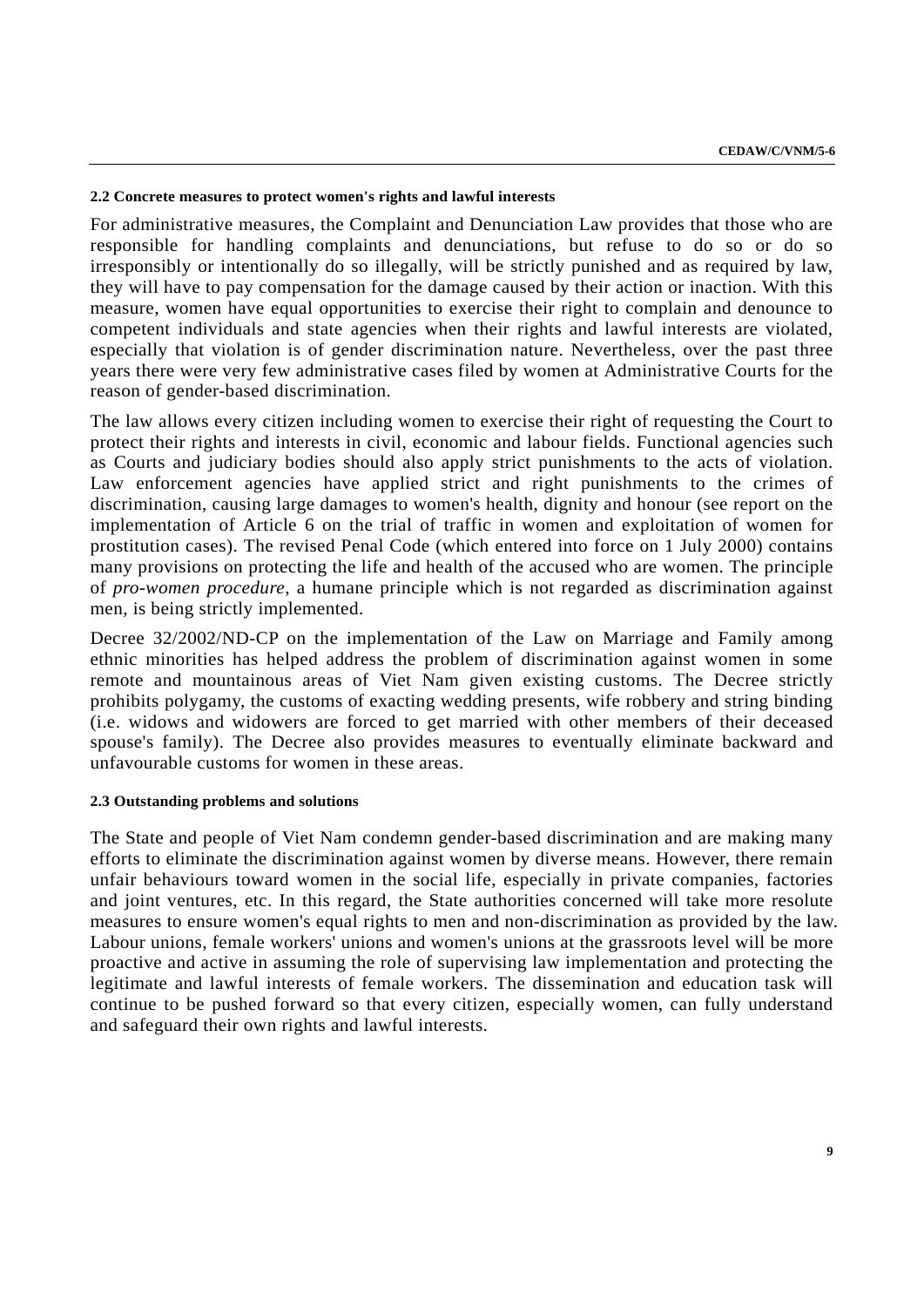## **Article 3 Ensuring full development and advancement of women**

## **3.1. Institutional framework**

Since 2000, legislation as well as other active measures taken by the State of Vietnam to ensure the development and advancement of women in all fields as mentioned in the  $3<sup>rd</sup>$  and  $4<sup>th</sup>$ combined report continued to be implemented. Many resolutions and legal normative documents have been issued with particular emphasis on ensuring gender equality and women's rights in civil, political, economic, cultural and social fields. Notably are the following ones:

- Resolution 23-NQ/TW on 12 March 2003 of the Party's Central Committee on promoting the strength of national unity to build a strong country with prosperous people and a just, democratic and advanced society, which states: "continue to raise awareness in the public and the entire political system on women's work and gender equality; quickly institutionalize the Party's policies on women and women cadres work in the new situation; mainstreaming gender issues in the implementation of programmes and plans; pay attention to social and gender policies to reduce work burden for women; improve education levels and occupational skills for women; enhance maternal and child health care; enable women to participate in social activities and to hold managerial positions".
- Decision 71/2001/QD-TTg on 04 May 2001 of the Prime Minister on national target programmes in 2001-2005 (Hunger Eradication, Poverty Reduction and Employment, Clean Water and Rural Sanitation, Population and Family planning, Prevention and Treatment of Social Diseases and other fatal diseases including HIV/AIDS, Culture, Education and Training) aimed to improve living standards of the people including women.
- National Strategy for the Advancement of Women until 2020 (approved by the Prime Minister with Decision 19/2002/QD-TTg dated 21 January 2002) with the overall goal of "improving the material and cultural life of women; creating all conditions to implement basic rights and enhance the role of women in all political, economic, cultural and social areas". The strategy also sets out five concrete objectives aimed to eliminate all forms of discrimination against women, promote gender equality at work, education, health care, increase the quality and efficiency of women's participation in political, economic, cultural and social fields as well as in management positions, and improve the capacity in promoting women's advancement. Based on this Decision, on 18 March 2002, the National Committee for Women's Advancement of Vietnam adopted the Action Plan on Women's Advancement of Vietnam till 2005 or the first stage of the 10-year Strategy. This plan is a component of the socio-economic development plan of the country in the first five years of the  $21<sup>st</sup>$  century.
- The comprehensive poverty reduction and growth strategy (CPRGS) (approved by the Prime Minister in May 2002), which has set out the goal of promoting rapid and sustained economic growth along with achieving social equity and progress in order to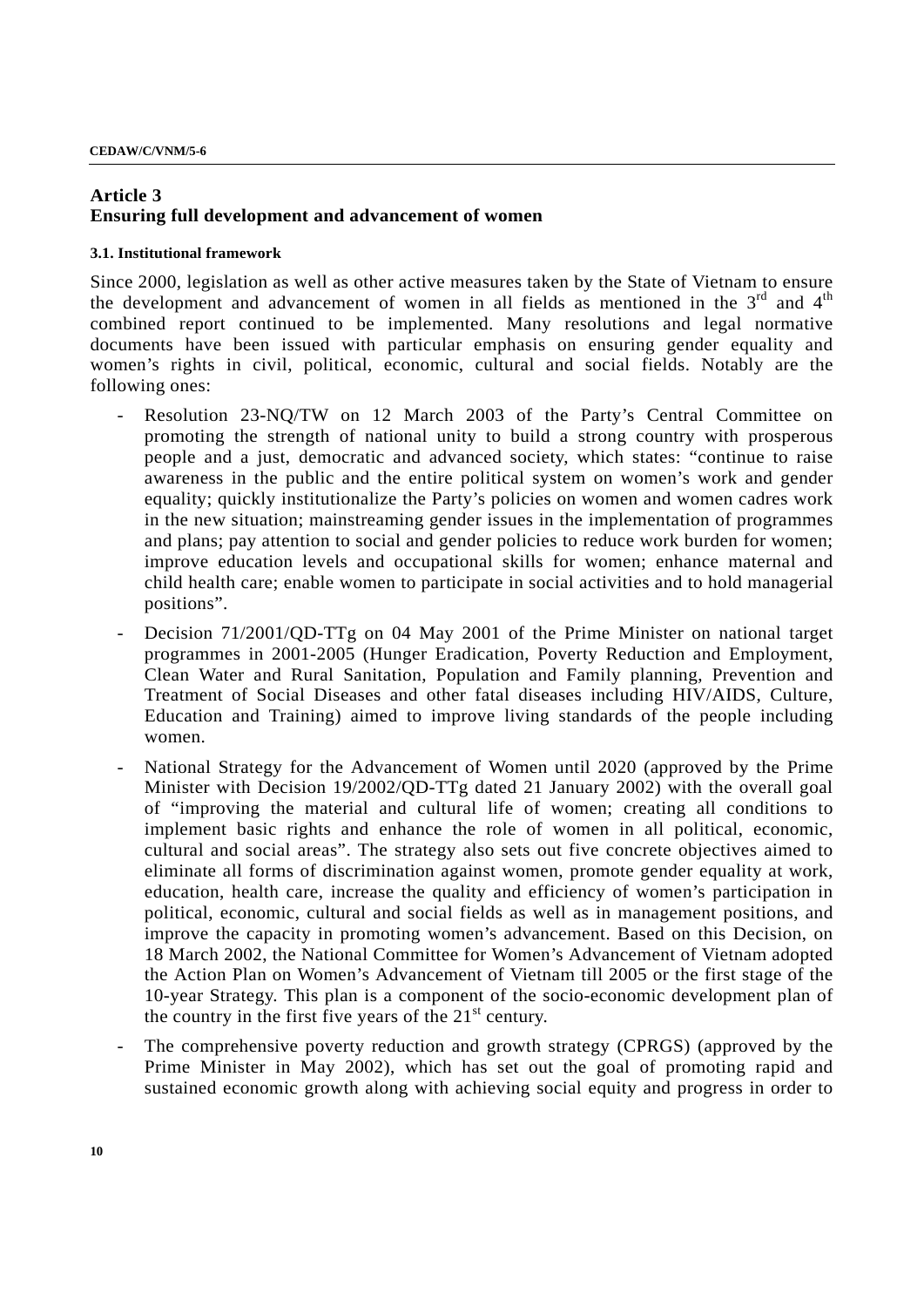improve the living conditions and quality of all segments of the population and encourage human development and gender equality.

- Decree 19/2003/ND-CP on 07 March 2003 of the Government on responsibility of Ministries, ministerial agencies and governmental bodies, people's committees in cooperating with and enabling Women's Unions at all levels to involve in state management work in accordance with legislation on issues relating to rights and interests of women and children.

These lines and policies have been widely introduced among ministries, agencies and associations and step-by-step translated into reality with concrete action plans. All 40 central ministries and agencies and 64 provinces and cities have adopted and implemented the Action Plan for women's advancement to 2005 in their localities. Many local authorities and institutions under ministries, schools as well as big enterprises have also developed their own action plans for women's advancement. All these clearly show the great efforts of the State and people of Vietnam in promoting gender equality and women's advancement.

#### **3.2. Promoting organizations and activities for women's advancement**

For the last three years, the State has created every favourable condition for organizations working for the advancement of women to fulfill their roles.

The national apparatus for women's advancement has been consolidated and developed down to grassroots levels; responsibilities of ministries, agencies and associations have been clearly defined with involvement of many male leaders enhanced. On 11 June 2001, the Prime Minister issued Decision 92/2001/QD-TTg in order to strengthen the National Committee for the Advancement of Women. The decision sets out four tasks for the committee, namely: (1) assisting the Prime Minister in making laws and policies on women, cooperating with relevant agencies in supervising and promoting the implementation of legislation and policies on women; (2) working with relevant agencies to carry out communication and educational activities regarding the implementation of legislation and policies on women and CEDAW; (3) preparing national reports on the implementation of CEDAW; (4) coordinating international cooperation activities on gender equality and women's advancement. Based on the decision, the Chairperson of the National Committee for the Advancement of Women has established the committee's office to assist the committee in the discharge of its tasks. The system of committees and boards for women's advancement continues to be strengthened in ministries, ministerial agencies, governmental bodies and associations as well in all 64 provinces and cities across the country. At present, this system is being developed in agencies at provincial, district and commune levels. Resources for the operation of national as and grassroots committees for the advancement of women have been improved. A national network on gender and development issues has been formed in some areas, notably are the national network on gender and energy development and the network of collaborators on gender mainstreaming established in 2003.

The Vietnam Women's Union has received continued attention and assistance from the State to carry out effectively campaigns and major work programmes for the advancement of women. The 9<sup>th</sup> national congress and congresses at lower levels of the women's union have finalized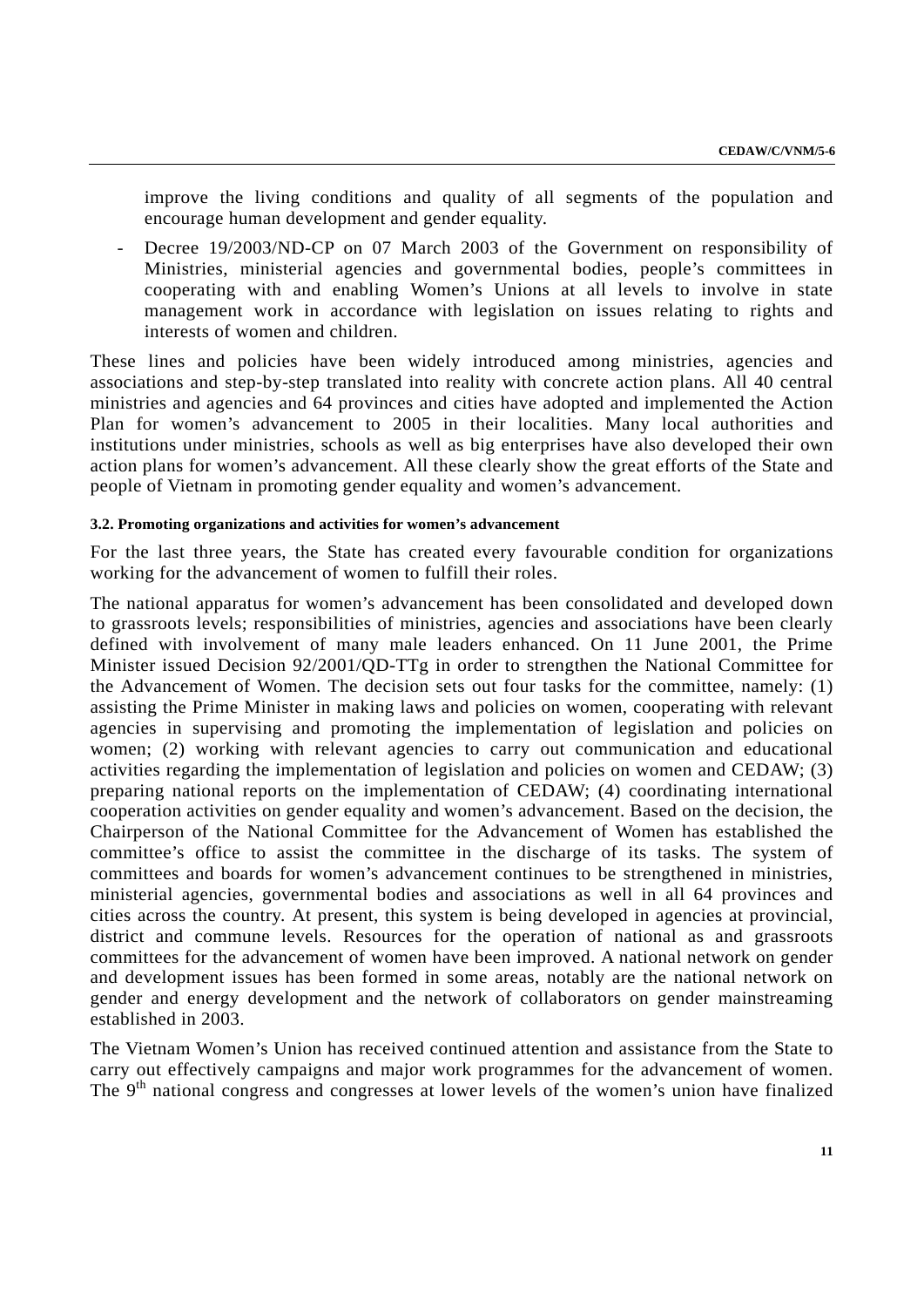the structure of the union at all levels and added one more major work programme in the 2002- 2007 term which is to promote friendship and cooperation with women in other countries for Equality, Development and Peace. The congress has launched a large movement of "actively studying, working and building happy families" among women from all walks of life and stressed one its major work programmes which is to participate in making and supervising the implementation of legislation and policies on gender equality. An outstanding activity of the Union for many years has been providing saving credit for poor women, an effective model widely recognized by domestic and international organizations. The Union has also had many ways to honour individuals and groups of outstanding women as well as practical forms of education to enhance capacity for women.

The State has decided to use its budget to build a center for women and development under the Women's Union of Vietnam and is study the project to establish the Institute for Women in order to response more effectively to women's needs for comprehensive development and female personnel training.

The system of boards of women work under the Confederation of Labour Unions of Vietnam has also continued to be developed in administrative agencies and state owned enterprises to enhance the capacity in promoting gender equality and rights of female workers.

The coming into being of the Vietnam Women Entrepreneurs' Council (VWEC) under the Vietnam Chamber of Commerce and Industry is an important event. The council is formed to protect women entrepreneurs' interests in domestic and international trade relations and to assist them in trade and investment promotion and technology transfer in Vietnam and abroad.

Women funds continue to be established in ministries and agencies to assist women in realizing their ideas and innovations, notably Ho Chi Minh City's fund for women's advancement and fund for women talent of the National Center for Social Sciences and Humanities. In addition to the Kovalevskaya award, in 2002 the Prime Minister allowed the Vietnam Women's Union to establish a Fund for Vietnamese Women Award to commend individuals and groups of women who have outstanding performances in development areas. The award was conferred to the first five individuals and groups in 2003.

## **3.3 Mainstreaming gender issues in policy making and implementation**

The national strategy for women's advancement to 2010 has identified gender mainstreaming in public policy as one of the main measures. Since 2000, gender mainstreaming has been studied and gradually applied in policy making processes. For the first time, the "Guidelines for mainstreaming gender in policy making and implementation" have been compiled and published by the National Committee for the Advancement of Women. Together with training manuals on gender mainstreaming, 150 people have been trained to become trainers to disseminate knowledge and skills on gender mainstreaming. In two years, 2002 and 2003, the National Committee for the Advancement of Women provided training on gender mainstreaming for 2855 officials and leaders of central and provincial agencies. Gender responsibility has, thus, been increased among ministries and agencies. Gender issues have been given greater attention in policy papers of the Government, ministries and agencies. Especially in 2002, the Prime Minister approved the Comprehensive Poverty Reduction and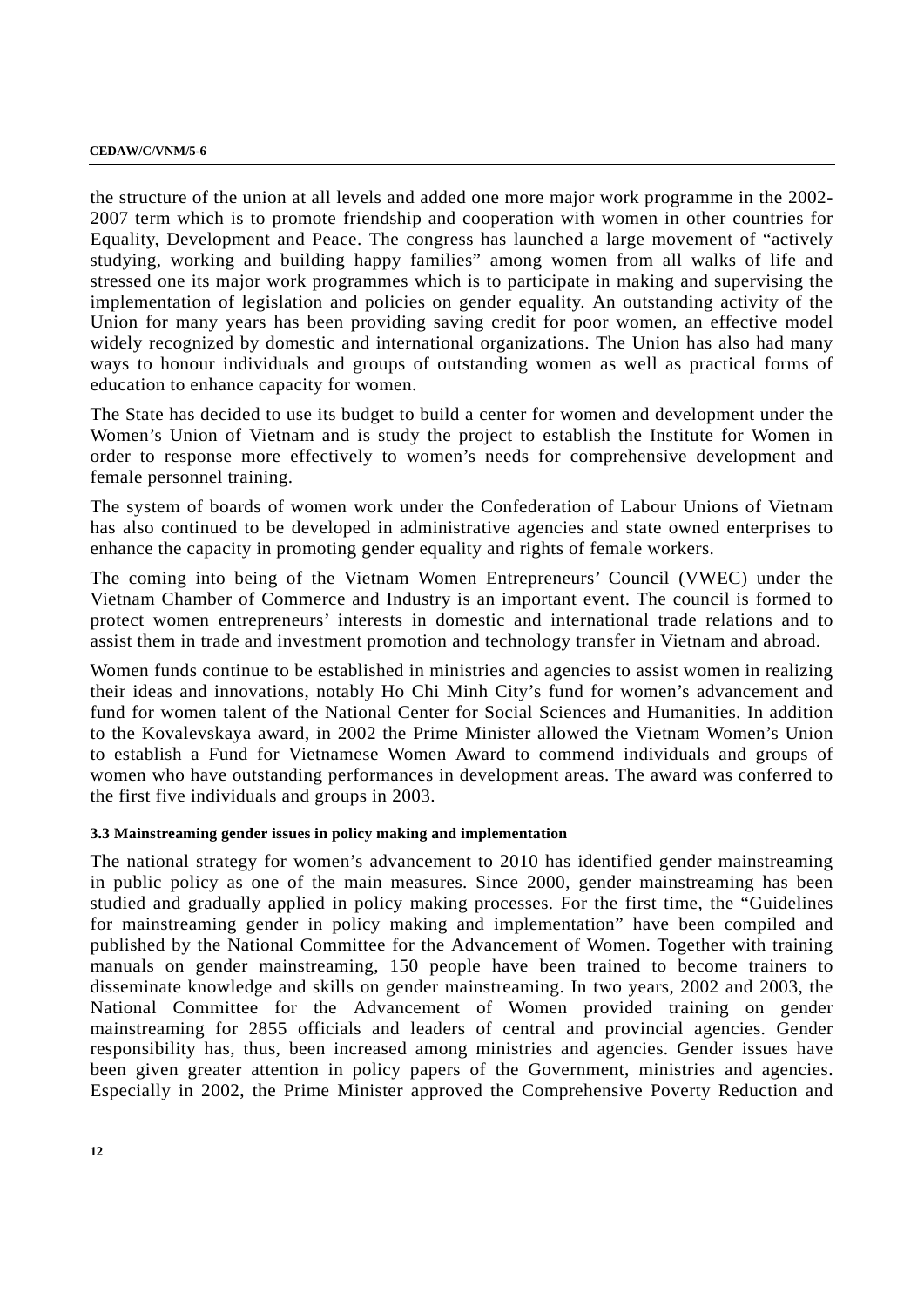Growth Strategy. Taking the lead in gender mainstreaming, in 2003 the Ministry of Agriculture and Rural Development designed and began to implement its "strategy to mainstream gender in the field of agriculture and rural development".

For the last three years, the international community has funded many projects to promote gender equality and assist women in Vietnam such as the Vietnam-Belgium credit project, project on women-led business development funded by the Netherlands, and project on gender in public policy funded by the UNDP and the Netherlands. It can be said that the spiritual, material and technical assistance of the international community has been practically instrumental in improving the quality of women's life and narrowing the gender gap in Vietnam.

### **3.4. Study on women and gender equality**

Gender research and training centers have focused their study on the roles of men and women in production; the role and position of women in family; changes in their roles under the impact of socio-economic development; urbanization and labour movement from rural to urban areas; domestic violence; trafficking in women; theoretical and practical basis of legal assistance for women. Some of the research findings have been used for the making of legal documents on women and gender equality.

Some newly established or rearranged research institutes have conducted studies not just on women-related matters but also gender issues. These include the Women Labour Research Center under the Ministry of Labour, War Invalids and Social Affairs, which has been renamed as Women Labour and Gender Research Center. The School of Social Sciences and Humanities under the Hanoi National University has established a Gender and Development Research Center to conduct research on gender theories and practices with an aim of building a gender theory system that is suitable to Vietnam's conditions and development strategy. In early 2003, the Vietnam Women's Union also established its Research Council. This Council receives annual funding from the state budget to do research on gender, women and the Union's affairs.

#### **3.5. Difficulties, constraints and solutions**

Gender mainstreaming has been introduced recently, mostly at project level and without adequate regulations, experience and resources. To implement the National Strategy for Women's Advancement in the coming years, the Government will incorporate gender aspects in annual and five-year national socio-economic development plans. Ministries and localities will also do the same with their respective plans.

In recent past, the preference of men to women remains in the mindset and even action of not a few people. Some ministries, agencies and localities are yet to pay due attention to and create favourable conditions for women's advancement. Organizations and institutions working for women's advancement have not worked effectively yet. Many women still have inferiority complex and are inclined to be self-satisfied.

To overcome these shortcomings, the Prime Minister is considering the drafting of a new Directive on strengthening the work for women's advancement in ministries, agencies, and regions, which clearly defines their responsibilities and activities for the advancement of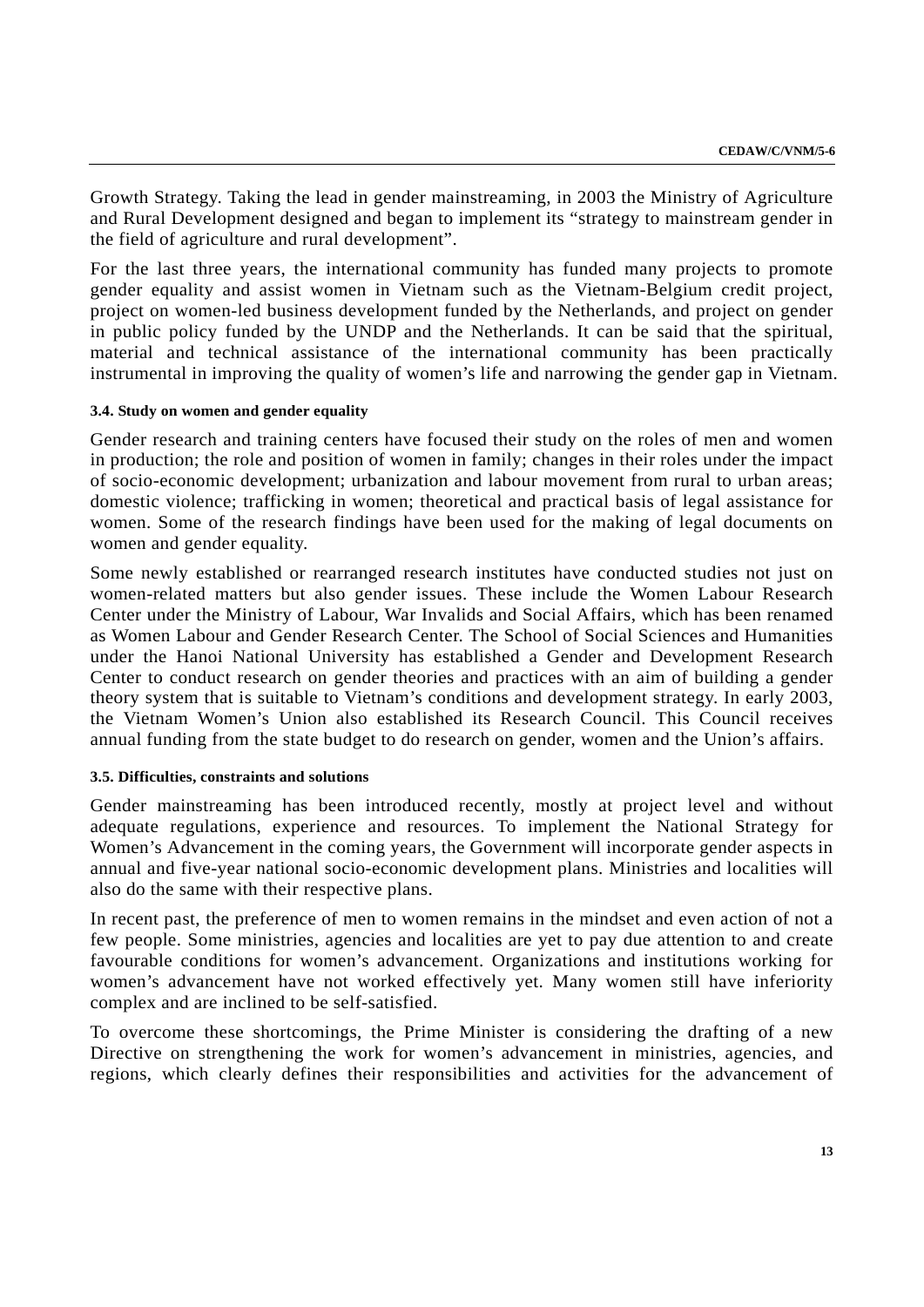women, mechanism and conditions for the integration of gender issues to policy-making activities.

The Vietnam Women's Union is preparing a plan on the establishment of a Women Institute (on the basis of the Women Cadre Training School) in order to better train women officials. It is expected that this plan will be completed in early 2005 and submitted to the Prime Minister for consideration.

At present, the Ministry of Planning and Investment is providing guidelines for the implementation of this strategic Direction. Based on this strategic Direction, ministers and heads of ministerial agencies and governmental bodies, chairmen of people's committees of provinces and central-level cities are actively developing and implementing their own agencies' strategic direction for sustainable development.

## **Article 4 Special measures to promote gender equality**

In implementing all legislation on gender equality, Vietnam continues to take special temporary measures as follows:

## **4.1. Additional special measures to promote gender equality**

The Government has issued some documents such as: Decree 61/2001/ND-CP on 7 September 2001 on retirement age of coal mining workers; Decree 98/2002/ND-CP on 27 December 2002 on temporary detention and custody; Decree 114/2002/ND-CP on 31 December 2002 providing detailed guidelines to implement some articles of the Labour Code on salary; Decree 12/2003/ND-CP on 12 February 2003 on scientific fertility. The Ministry of Labour, War Invalids and Social Affairs introduced, on 12 March 2003, Circular 07/2003/TTBLDTBXH providing guidelines on the implementation of some revised articles to the Social Insurance Regulations.

These documents provide as follows:

- Female workers aged 55, having paid social insurance for 25 years and male workers aged 60, having paid social insurance for 30 years, are entitled to equal maximum monthly pension in accordance with the Government's regulations.
- The retirement age of both male and female coal mining workers is 50 if they have paid social insurance for 20 years and had at least 15 years working in this job.
- Female workers who have paid social insurance for 15 years receive pension equal to 45% of the average monthly salary, which is the basis for payment of social insurance, as applied for male workers. And from the  $16<sup>th</sup>$  year onward, for each year of paid social insurance they get additional 3% of pension whereas the margin is 2% for male workers so that the maximum average pension of both male and female workers is equal to 75% of the average monthly salary.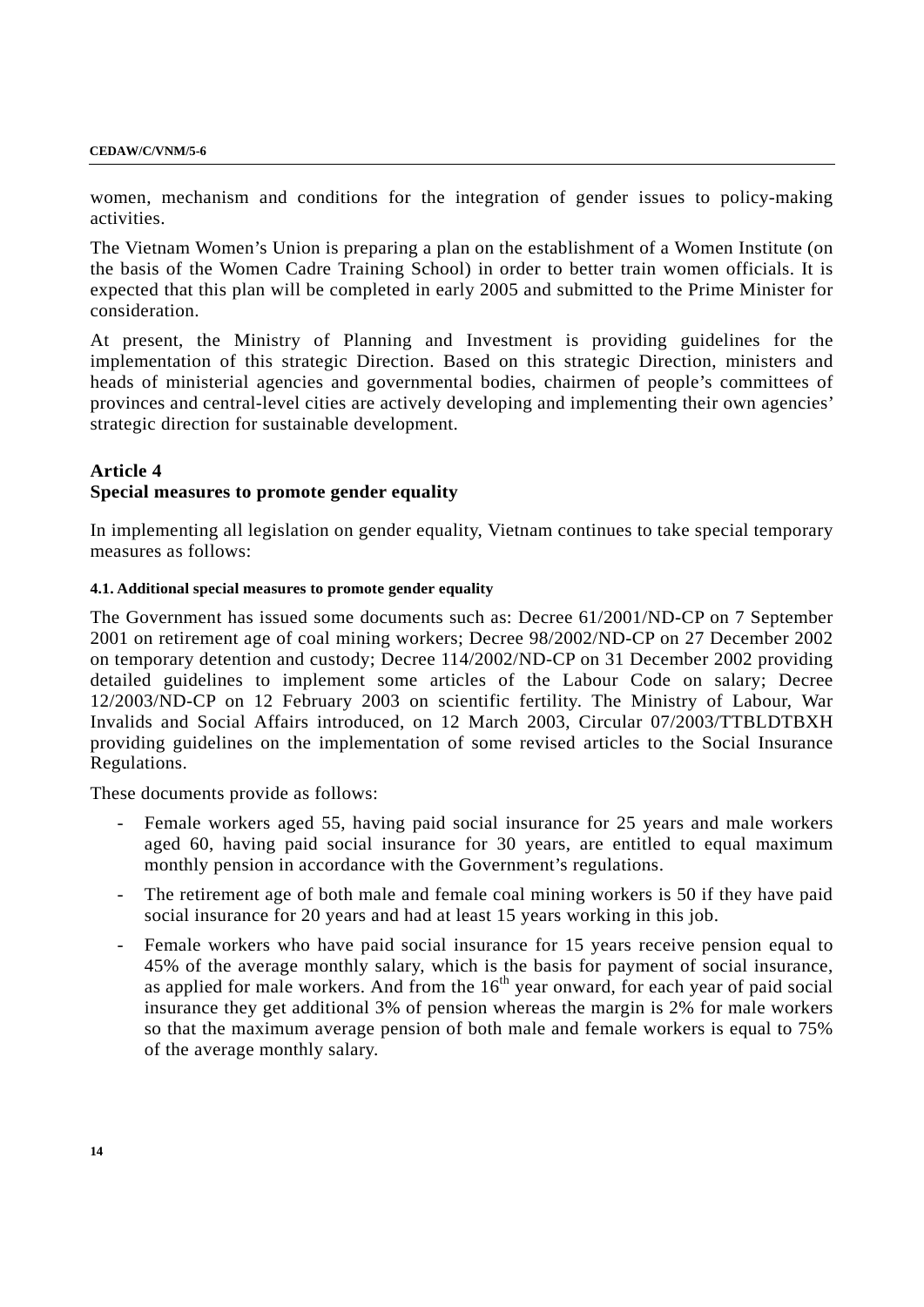- The lump sum allowance for female workers having paid social insurance for more than 25 years from the  $26<sup>th</sup>$  year onward will be as equal to that paid for male workers from their  $31<sup>st</sup>$  year onward respectively. And for each year of paid social insurance, they will receive one half of the average monthly salary up to five months.
- Female workers on maternity leave, no matter how many births they have given, are entitled to natal allowance.
- Single women are entitled to pregnancy supporting techniques at the instructions of specialized doctors.
- Women aged 55 upward living alone without relatives and having no source of income continue to get social aid allowance if they are already entitled to.
- Before executing death sentence given to women, conditions for non-application of death sentence as provided for in the Penal Code must be checked to see whether their sentence can be commuted to life imprisonment.
- Women who are under temporary detention and violate regulations of the detention center and thus are subject to punishment of isolated detention in a separate room will not be fettered like men.

To help women improve their education, many central and local agencies have applied higher additional allowance rates during the education period for women than for men. This policy has proved effective in encouraging women to overcome difficulties to improve their knowledge in all fields.

Measures to increase the percentage of women holding management positions at all levels and of female trainees participating training programmes as mentioned in the National Strategy for the Advancement of Women to 2010 and the National Action Plan for the Advancement of Women to 2005 have been used widely.

Especially, authorities and associations at all levels have paid attention to applying various forms of incentives and awards for women.

## **4.2. Some special measures to protect mothers**

Legal documents on this matter include the Amendments to the 2000 Penal Proceeding Code, Decree 81/2000/ND-CP on 29 December 2000 providing guidelines to implement the Ordinance on public labour contributions, Decree 02/2001/ND-CP on 9 January 2001 guiding the implementation of the Labour Code and the Law on Vocational Training, Decree 19/2001/ND-CP on 11 May 2001 on fines and administrative penalties for violations in radioactive safety and control, and Inter-agency Circular 73/2000/TTLT-BTCCBCP-BTC on 28 December 2000 of the Government's Personnel Organization Bureau and Ministry of Finance providing guidelines for the implementation of the downsizing policy among administrative agencies and other budget users.

These documents have provided as follows: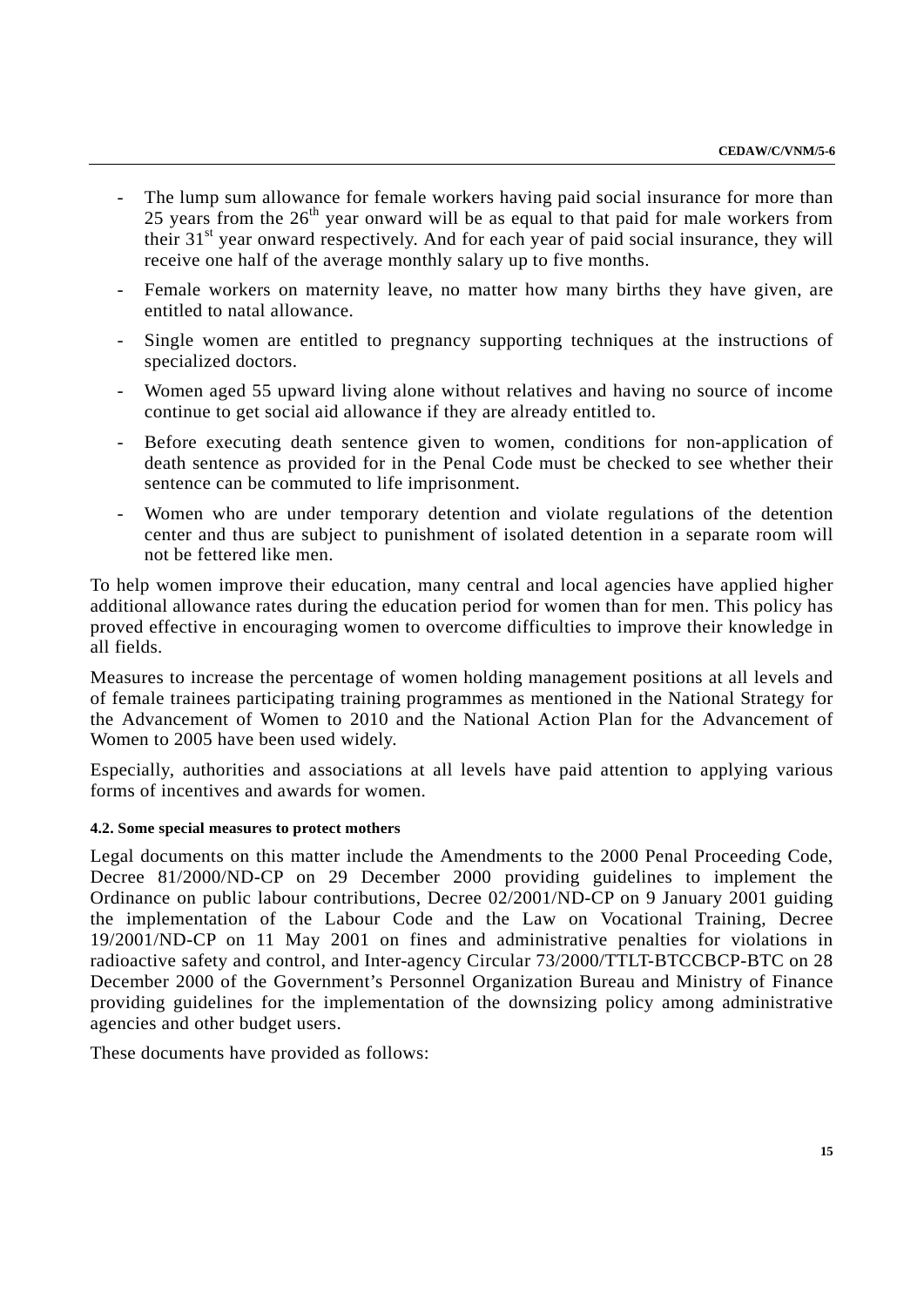- Female defendants who are pregnant or raising children under 36 months of age and have clear residence address are subject other preventive measures instead of temporary detention, except for special cases.
- Women who are pregnant, who are on leave due to miscarriage, having a baby stillborn or dead after birth and who are raising children under 36 months are exempted from annual public labour contributions. Women who are pregnant or raising children under 12 months are not subject to the downsizing policy. Women who are pregnant, who are on leave due to pregnancy related reasons and who are raising children under 12 months are not subject to labour disciplinary measures.
- Female trainees, who are pregnant when carrying out the vocational training contract and certified by a medical center at district level or higher that the training would negatively affect the fetus, have the right to terminate the contract without paying compensation. After the post natal leave, the trainee is allowed to continue with the training, if she so wishes and meets the requirements. Enterprises and organizations must assign other jobs suitable to pregnant women or those in breast-feeding period if their current jobs are radiation-related.
- Pregnant workers, who, as prescribed by a doctor, have to take leave, have the right to unilaterally terminate the contract. During pregnancy, maternal leave and the first twelve months after delivery, female workers can temporarily delay the unilateral termination of their contracts and extend the time limit for consideration on disciplinary measures, except in case of the business being closed down. During maternal leave, female workers that have paid social insurance shall receive allowances which are equivalent of 100% of the salary, one extra monthly salary plus other social benefits as prescribed in the Labour Code.

Apart from the aforesaid documents, Vietnam has a large number of sectoral documents stipulating ways to better protect mothers, including the Safe Mothers Programme, tetanus vaccination and iron tablets for pregnant women programme, measures for the protection of heavily pregnant women during floods and other natural disasters.

#### **4.3. Implementation and Future Directions**

The Vietnamese relevant ministries and agencies have been active in implementing the abovementioned regulations.

Some special regulations for women, though good in theory, have not yet been fully enjoyed by women in reality. In 2002, the VWU conducted a survey on the implementation of policies on women workers in rural areas. The results revealed that although women caring for small children are, by law, exempted from community service, many have not exercised fully this right. This is mainly because works of community service are by families, not individuals, and as a responsibility to their families, women caring for small children have to perform community service. Besides, in some localities, after the harvests, men usually leave homes in search for work elsewhere, which means women have to perform the families' community service.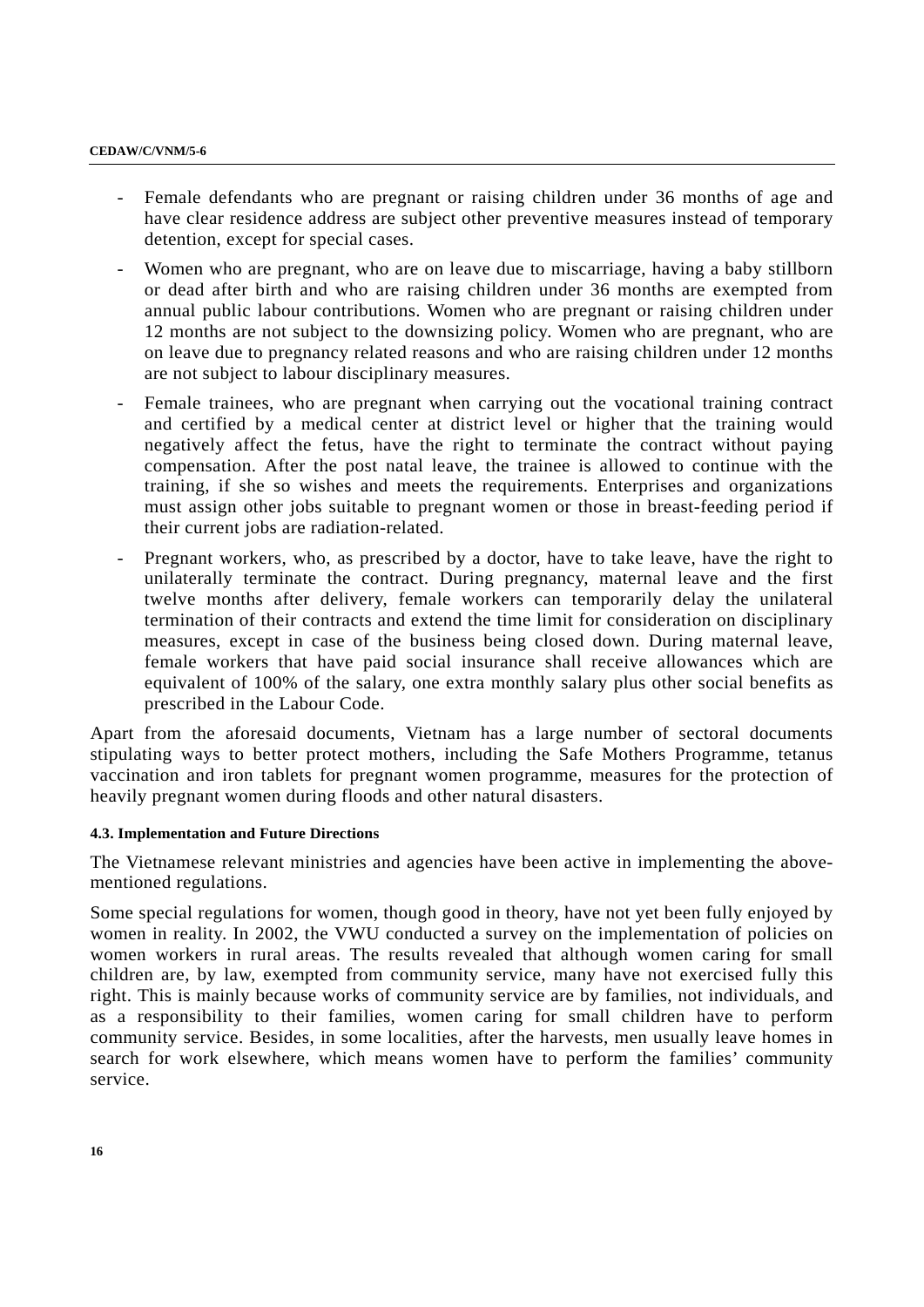Some regulations, including those on women's age of retirement, jobs that are prohibited or limited for women, are in fact putting many women labourers in a disadvantaged position. In a bid to address these problems, the VWU and other relevant agencies are working on proposals to the Government on measures to be taken in the near future. On the issue of women's retirement age, the Government has tasked the Ministry of Labour, Invalids and Social Affairs to study and make proposals to the Government for submission to the National Assembly. The National Assembly has assigned the VWU, in collaboration with relevant agencies, with drafting the Law on Gender Equality for submission to the National Assembly.

# **Article 5 Role of Gender and Prejudices**

Actions to eliminate gender discrimination and prejudice described in the previous report continue to be consolidated and expanded.

## **5.1. Guidelines and policies**

The State of Vietnam resolves to eliminate all forms of discrimination between men and women in all aspects of life. In recent years, the family has been playing an increasingly important role in nurturing and educating Vietnam's future generations. The State has put in place many essential documents to further strengthen the role of the family, including:

The 1992 Constitution, amended in 2001, which provides that family is the cell of the society and does not accept any form of discrimination among children (Article 64).

Government Decree No. 70/2001/ND-CP dated 03 October 2001 provides detailed guidance for the implementation of the Law on Marriage and Family. Accordingly, the State, Government agencies and social organizations undertake the responsibility to support families in economic development, building happy families, caring for the children, addressing domestic disputes and problems, preventing violence, especially against the elderly, women and children, to help equip family members with good behavioural skills, identify and encourage exemplary families and criticize families showing irresponsibility to their members and the society.

Government Decree No. 104/2003/ND-CP dated 16 September 2003 guiding the implementation of some articles of the Ordinance on Population strictly prohibits choosing the sex of the fetus (Art.10)

The National Strategy for the Advancement of Women in Viet Nam till 2010 approved by the Prime Minister on 21 January 2002 provides that a principal measure is to promote information dissemination, education, and social mobilization to enhance the awareness and strengthen responsibilities of governmental agencies, organizations, families and each citizen on gender equality.

Government Decree No. 32/2000/ND-CP dated 27 March 2002 guides the implementation of the Law on Marriage and Family for ethnic minorities, providing for measures to eliminate obsolete customs and practices in marriage and the family.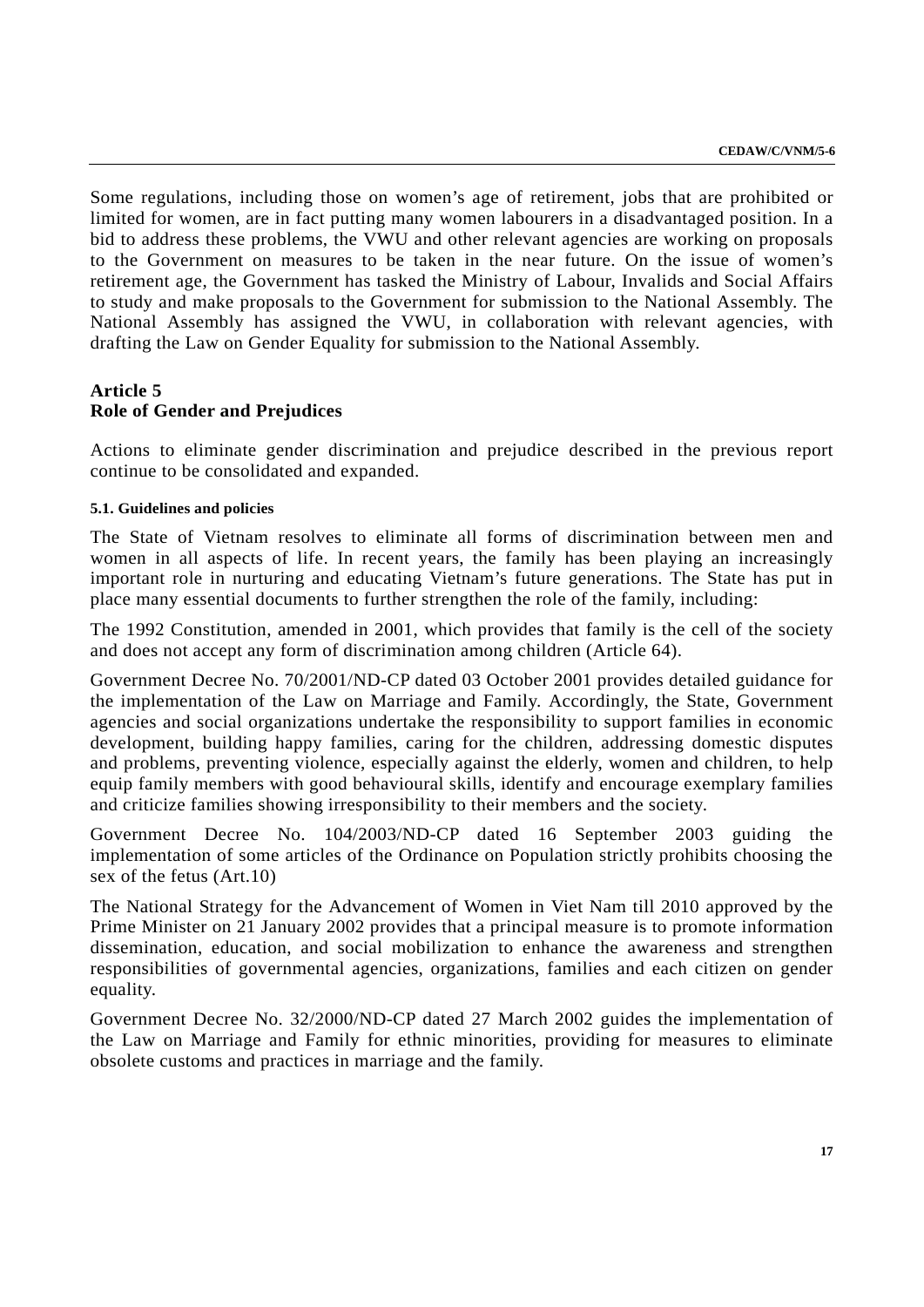Resolution No. 23-NQ/TW dated 12 March 2003 by the Party's Central Committee on "Promoting the synergy of national unity for the goal of rich people, powerful country, just, democratic and civilized society" reaffirms the implementation of the national movement to build enriched-cultural life and combat against social problems.

To expeditiously implement the above-mentioned policies, in May 2001, the Prime Minister signed a decision to name the date of 28 June "Viet Nam's Family Day". In 2002, the National Assembly decided to establish the Committee for Population-Family and Children, which is merged by the Committee for the Protection and Care of Children and the National Committee on Population and Family Planning. The emergence of the Committee - as a ministry-level agency to perform administrative management in the fields of population, families and children - has helped overcome the previous lack of state agencies in the field of family issues.

### **5.2. Information, education and communication activities to raise gender awareness**

Over the past three years, relevant agencies have continued with efforts to educate the people to eliminate gender prejudice in the society. A network of organizations for the advancement of women has been established. These organizations have put in place training programmes on gender issues and mainstreamed gender in policy-making. Mass organizations, particularly the Women's Union, Fatherland Front and Labour Union, have shown strength in informing, educating and communicating with the people on gender equality, on building a cultured life, and building families of "prosperity, equality, progressiveness and happiness". The Ministry of Education and Training has taken steps to gradually remove gender prejudices that can still be seen in students books at various grades (*refer to the section on Art.10 implementation for further information*). The media, including Vietnam Television and Radio the Voice of Vietnam, has broadcasted many programmes on gender equality, highlighting prominent women in various sectors, thus helping change social perception of women's role. Gender issues have also been incorporated into health, agriculture and population training programmes. Contests on gender and family issues have been organized in many localities, which have helped raise the awareness and sense of responsibility of men in taking care of women and sharing the burden of domestic works. Publications on various issues have provided the people with new understandings of gender issues (*refer to the section on Art.16 implementation for further information*).

## **5.3. Difficulties and Solutions**

Efforts have been made to eliminate gender prejudices and change the perception of the roles of women and men. Yet, the impacts differ from field to field, from region to region. This is largely due to the lack of comprehensive measures to remove the old paradigm of male chauvinism, which has been existence for thousands of years. Vietnamese laws provide that in the family, the husband and the wife are equal in all aspects. They should discuss and jointly decide on all common issues, and share the burden of caring for the children, the parents. In reality, however, men are still considered as the pillar of the family, having the power to decide on major issues and representing the family in the community. Meanwhile, domestic work, taking care of family members are considered as the "given vocation" of women. The old system of labour division based on gender is, to certain extents, still maintained in some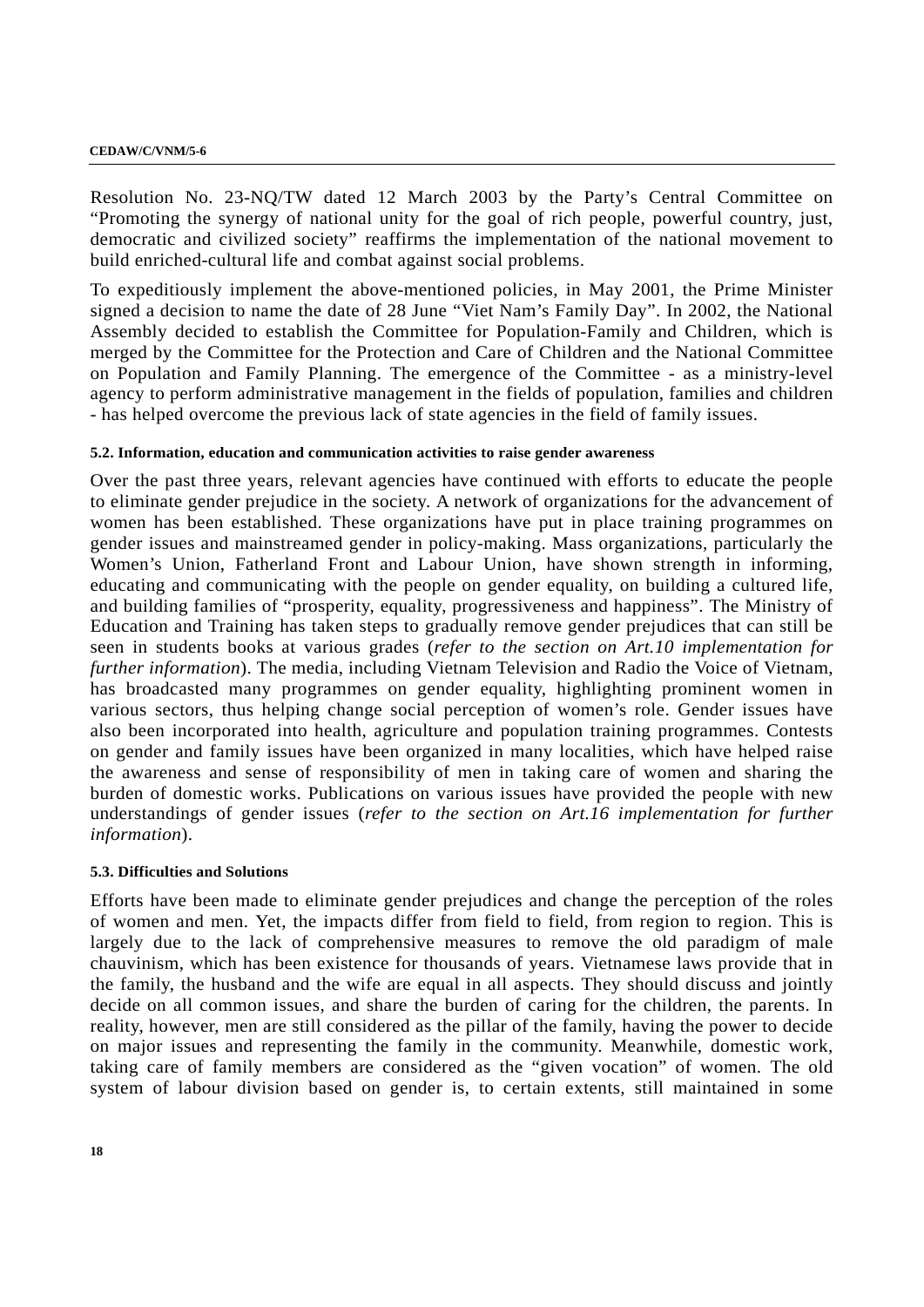Vietnamese families, which has limited school opportunities for girls, and hindered women from taking up higher-level positions, getting high salary. The maltreatment of women in some areas also takes its roots in male chauvinism. Besides, obsolete customs and practices among some ethnic minorities, including child marriage, are impeding the advancement of women.

Aware of these problems, all relevant ministries and agencies will take steps to better enforce the country's laws, regulations and policies on gender equality. The Fatherland Front, Women's Union and other political-social organizations at all levels will continue to promote the campaigns "The people unite in building a new lifestyle in the community", and "Building cultured families", which aims to achieve "prosperity, equality, progress and happiness"; enhance education and communication activities to eliminate gender prejudices and practices harmful to women and girl children. The Ministry of Home Affairs will study the incorporation of gender issues in training programs for public officials. The mass media, particularly the radio and television, will increase the coverage of gender issues, thus helping to alter social perceptions of gender issues and raise the men's sense of responsibility in domestic works and taking care of the children.

## **Article 6**

## **Suppression of All Forms of trafficking in women and exploitation of women for prostitution**

The trafficking in women and exploitation of prostitution of women remain pressing issues that attract the attention of the entire society. The State of Vietnam reiterates its strong determination to eliminate these evils. The prevention of trafficking in women and exploitation of prostitution of women is high on the agenda of all agencies and authorities. All measures taken in this connection are aimed at protecting the health and dignity of women, helping build a just, progressive and advanced society. Special attention has been given to the work of enacting and revising legal documents regulating and handling activities relating to trafficking in women and exploitation of prostitution of women.

#### **6.1. Law-making**

#### **Recently introduced documents:**

- Ordinance on Sanctions against Administrative Violations, No.44/2002/PL-UBTVQH10, dated 02 July 2002, issued by the National Assembly's Standing Committee, entered into force on 01 October 2002. According to the Ordinance, prostitutes from 15 to 55 years of age shall be entered to clinics for special treatment for 03 to 18 months.

- Ordinance on Prevention and Suppression of Prostitution, No. 10/2003/PL-UBTVQH11, dated 17 March 2003, issued by the National Assembly's Standing Committee, entered into force on 01 July 2003. This is the first ever specific document on the prevention and suppression of prostitution, which strictly prohibits prostitution. The Ordinance provides for social and economic measures to prevent prostitution and punitive measures against customers, procurers and prostitution organizers. The prostitutes are considered as the victims and the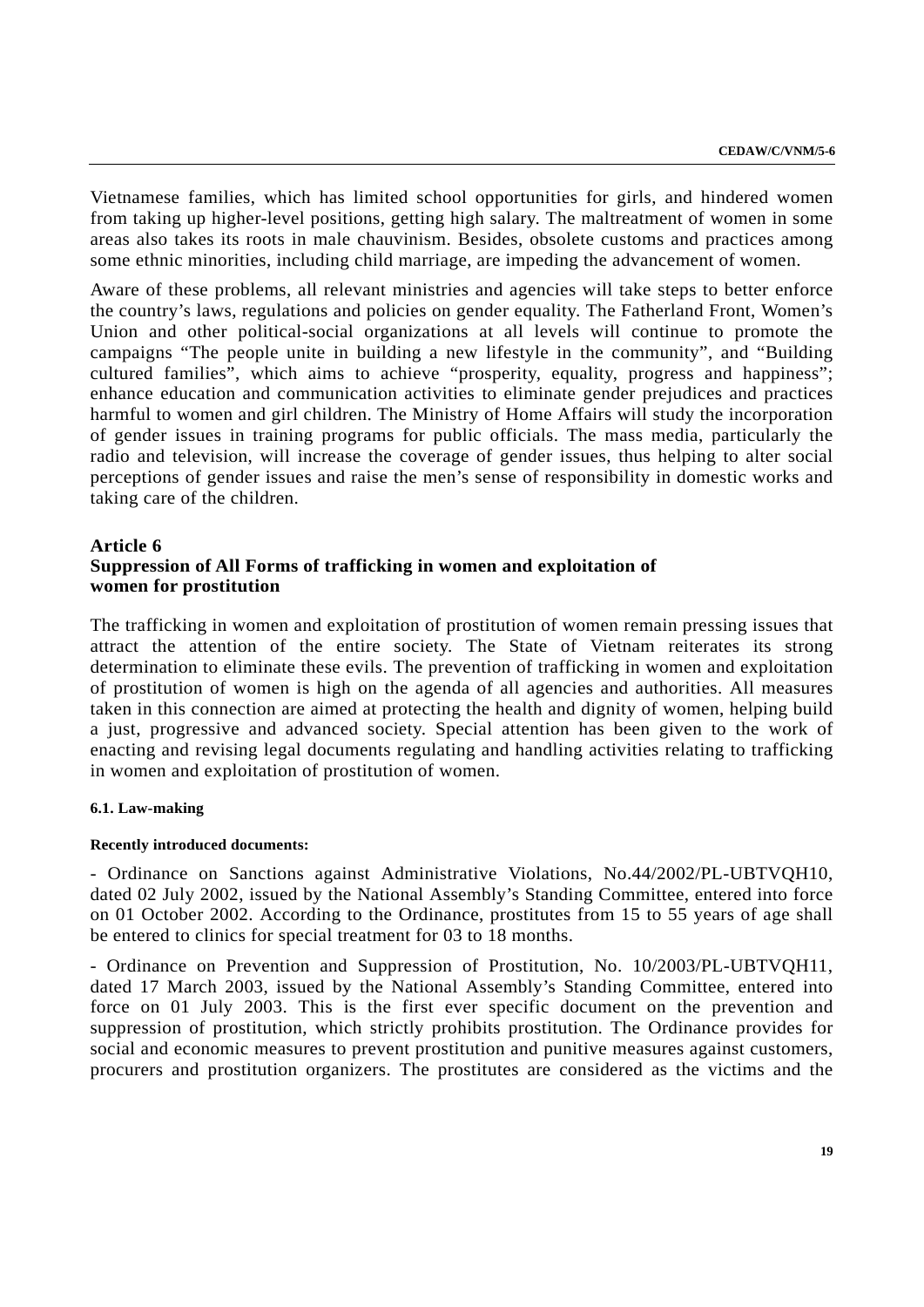State has put in place programs for the treatment, rehabilitation, reintegration of these victims. Vocational training and job creation have also been in focus.

- Decree No. 68/2002/ND-CP by the Government, dated 10 July 2002, on marriage and family relationships with foreign elements. The Decree prohibits the use of marriage and adoption as covers for the trafficking in, exploitation and sexual abuse of women and children material gains.

- Directive No.25/2003/CT-TTg by the Prime Minister, dated 21 November 2003 on the implementation of the Ordinance on the Prevention and Suppression of Prostitution, with specific tasks assigned to relevant ministries, agencies and local authorities. "The Month of Actions to Implement the Ordinance on Prevention and Suppression of Prostitution" was also launched.

- Decision No.151/2000/QD-TTg, dated 28 December 2000, by the Prime Minister, approving the 2001-2005 Plan of Action for the Prevention and Suppression of Prostitution. The Plan aims to prevent and gradually eradicate prostitution in the country.

- Notice No. 159/TB-VPCP by the Government's Office dated 22 September 2003 on Deputy Prime Minister Pham Gia Khiem's conclusions at the Conference on measures for the situation of trafficking in women and children to overseas.

On 20 December 2001, Viet Nam ratified the 2000 Optional Protocol to the Convention on the Rights of the Child on the sale of children, child prostitution and child pornography. Viet Nam has also ratified the ILO's Convention No. 182 concerning the Prohibition and Immediate Action for the Elimination of the Worst Forms of Child Labour. The ratification of the abovementioned documents can be considered as the reaffirmation of the Vietnamese Government's commitment before the international community to combat prostitution and pornography.

#### **Implementing mechanism:**

As the State management agency on combating social problems, the Ministry of Labour, Invalids and Social Affairs worked with the Ministry of Public Security, Ministry of Culture and Information, Ministry of Home Affairs and Ministry of Health to issue related guiding documents; collaborated with mass organizations like the Fatherland Front, Women's Union, Youth Union, Confederation of Labour and Veterans' Union, to launch campaigns with the participation of their members and the society as a whole to combat social vices, including prostitution and the trafficking in women and children. The Ministry of Justice is assigned to work with relevant agencies to conduct surveys on problems of marriages between Vietnamese women and foreigners. The Ministry of Public Security coordinated with relevant agencies to combat trafficking in women and children.

#### **6.2. Implementation**

Over the past three years, the fight against prostitution and trafficking in women has been vigorously upheld. In September 2003, the Government organized the National Conference on the fight against trafficking in women and children. The Conference has put forth a number of effective measures to prevent the problem and support the victims.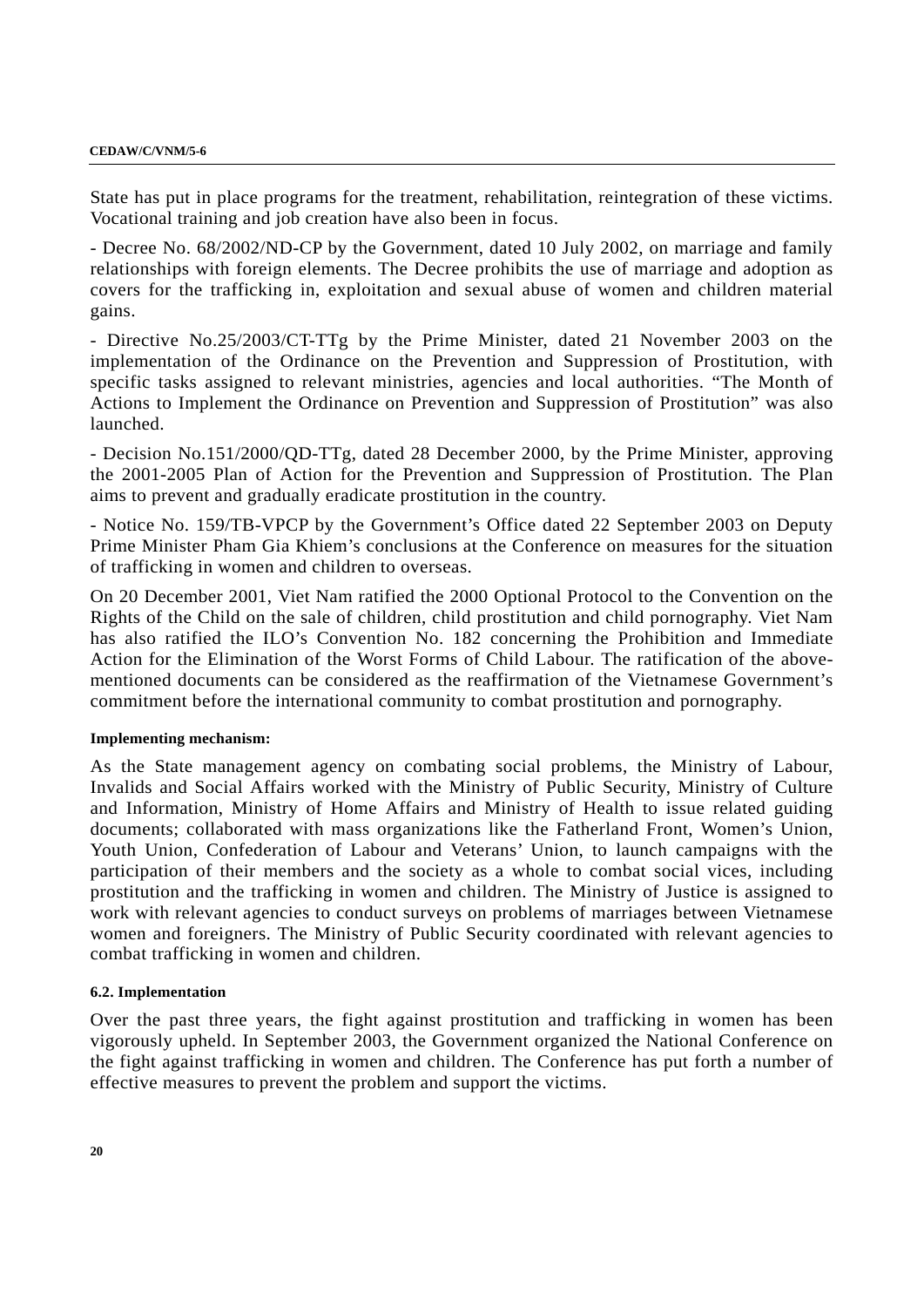A three-year review of the 2001-2005 Action Plan for the Prevention and Suppression of Prostitution has also been made. The results of the review are as follows:

- *Communication and education* was identified as one of the most important measures, which has helped raise the awareness, enhance the sense of responsibility of the people in the fight against these social vices. Over the past years, the media, the mass organizations at central and local levels, have devoted tremendous efforts to communicate the State's policy on the prevention of prostitution to the people (through articles, radio and TV programs, training courses, seminars…), forming strong public opinion against this crime, and at the same time, applauding good models and best practices. The Women's Unions at all levels have made it clear that women are always the victims and the most disadvantaged in prostitution-related activities, which impedes the achievement of gender equality and socio-economic development goals. Local Women's Unions have equipped women with needed tools and skills to recognize plots and attempts to traffic women for prostitution, and encouraged women to work with others in the community to prevent and fight against such attempts. Throughout the country, movements to build prostitution-free and drugs-free villages and communes have been expanded, and thus helped to prevent these evils from spreading.

- *The handling of prostitution-related cases*: In this connection, following are some figures provided by the Supreme People's Procuracy and Supreme People's Court, in the 2000-2002 period:

+ harbouring of prostitution: the Courts have tried 2,470 out of 2,932 cases, with 3,224 accused persons. 146 of them received sentences over 10 years of imprisonment; 7-10 years for 313; under 7 years for 2468, and probation for 292.

+ procuring: 358 out of 437 cases have been tried with 483 accused persons.

The punitive measures for prostitution-related offences have increased in severity. Vietnam is still working on improving its legal tools to prevent and suppress these crimes more effectively. According to Vietnamese laws, all prostitution-related activities are strictly forbidden, and all violations of the laws will be punished accordingly. Persons forced into prostitution are protected by the law, and anyone who forces others into prostitution shall be subject to criminal prosecution.

- *Education, treatment and reintegration of prostitutes*: From 2001 to the end of December 2003, the Labour, Invalid and Social Affairs Ministry and Departments have provided treatment and education for 14,839 prostitutes, and provided vocational training and created jobs for 8,000. Apart from receiving regular education, these persons have also been diagnosed and treated for sexually transmitted diseases as well as other sickness. HIV/AIDS counselling has also been provided. The Vocational Training Centers have paid special attention to making the training programs better fit for former prostitutes, bearing in mind the characteristics and needs of these special students. But all programs aim to accelerate their reintegration and to help them find jobs. The State even provides 400,000 VND in allowance to these persons as they finish the re-education term and return home. The allowance, though small, reflects how much the authorities care for them, and also helps them in rebuilding their life in a healthier way. The local women's unions take the responsibility to receive them, facilitate their access to loans for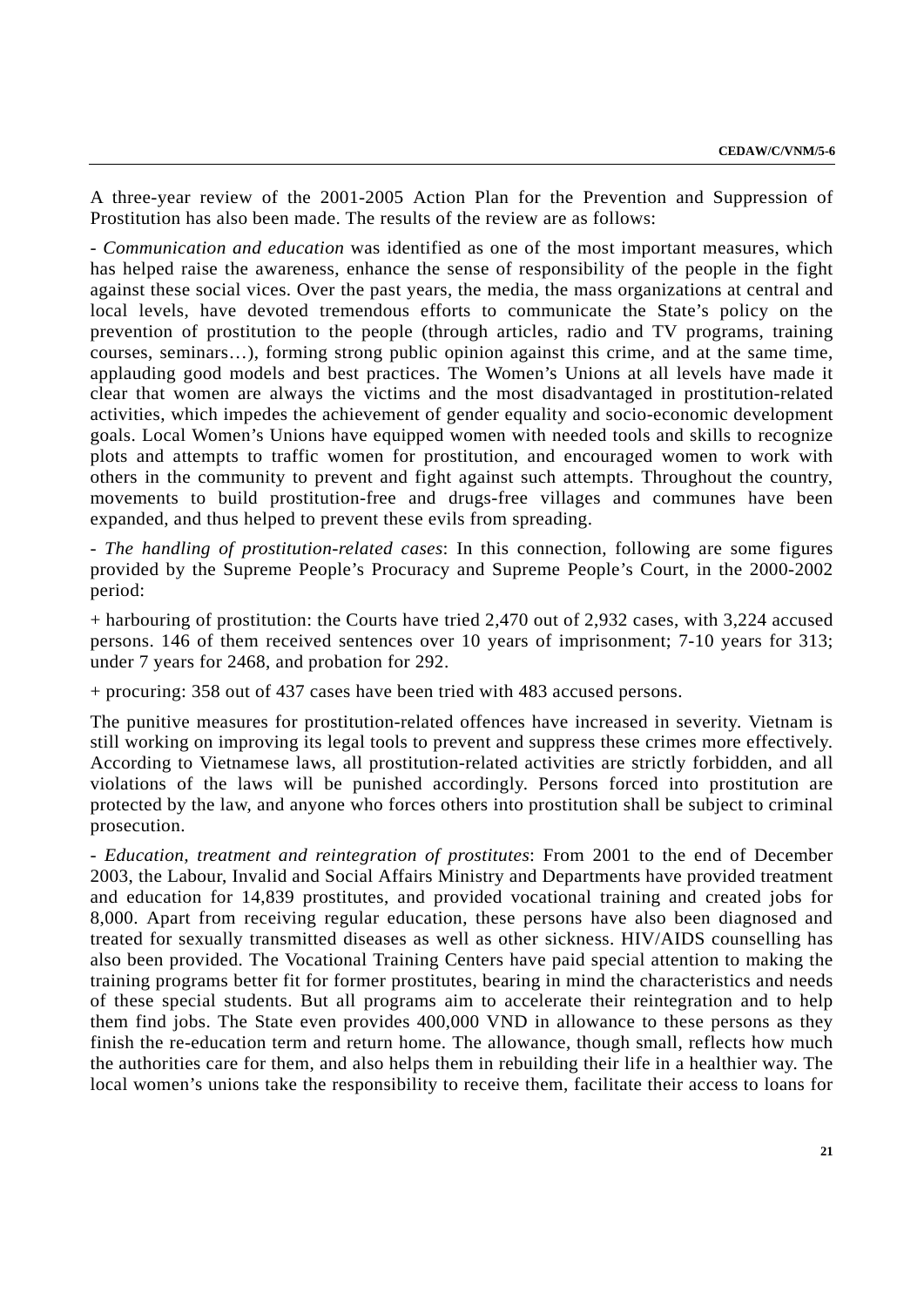economic activities, and encourage their participation in the unions' activities. In the community, the "once-prostitutes" are treated equally as other citizens. The local authorities and mass organizations have persuaded agencies and companies in their localities to recruit, provide vocational training and financial support to these persons. The women unions' antisocial-evils clubs have also been a place for these persons to go to, where they can learn more about social vices, health care, household economics and poverty reduction. Recently in October 2003, the first Center for Assistance in Marriage with foreigners has been established in Ho Chi Minh City in order to protect the rights of Vietnamese citizens, particularly women, and prevent marriage brokers for economic gains.

- *International cooperation* has been expanded in an effort to halt the spread of prostitution and trafficking in women. Over the past four years, Vietnam has taken part in some international projects, including two regional projects (Project on the Prevention of Trafficking in Women and Children in the Mekong Sub-region; ILO/IPEC project for community-based capacity building, awareness raising and job creation for women and children). These projects have helped facilitate better collaborations among countries in the fight against trafficking in women and children.

## **6.3. Outstanding problems and solutions**

Numerous difficulties still confront the fight against prostitution, including the increasing sophistication of prostitution-related activities, the income gap among the regions, unemployment, and the easy-going lifestyle of some.

To make the fight against prostitution more effective, relevant agencies will continue their work on the implementation of the Ordinance on the Prevention and Suppression of Prostitution. Comprehensive measures will be taken at all levels of government, with relevant agencies held more accountable for their responsibilities. Monitoring and evaluation will also be strengthened, while violations will be punished. Steps will be taken to provide more information, education and counselling to the communities, and build communes free of social vices. Employment and poverty reduction policies will by more effectively implemented to help the vulnerable groups. Relevant agencies will conduct reviews, draw lessons and replicate good models in accordance with Directive No.25/CT-TTg by the Prime Minister, which requires relevant agencies to communicate the Ordinance to the people from all strata, encourage mass organizations and the people to take part in condemning and detecting all prostitution-related activities.

## **Article 7**

## **Exercising women's rights to equality in political and public life**

## **7.1. Ensuring women's rights to vote and stand for elections**

Article 126 of the 1999 Penal Code provides for punitive measures against acts of infringement upon the rights to vote and stand for election of citizens as follows: Those who resort to deception, buying off, coercion or other tricks to obstruct the exercise of citizen's right to vote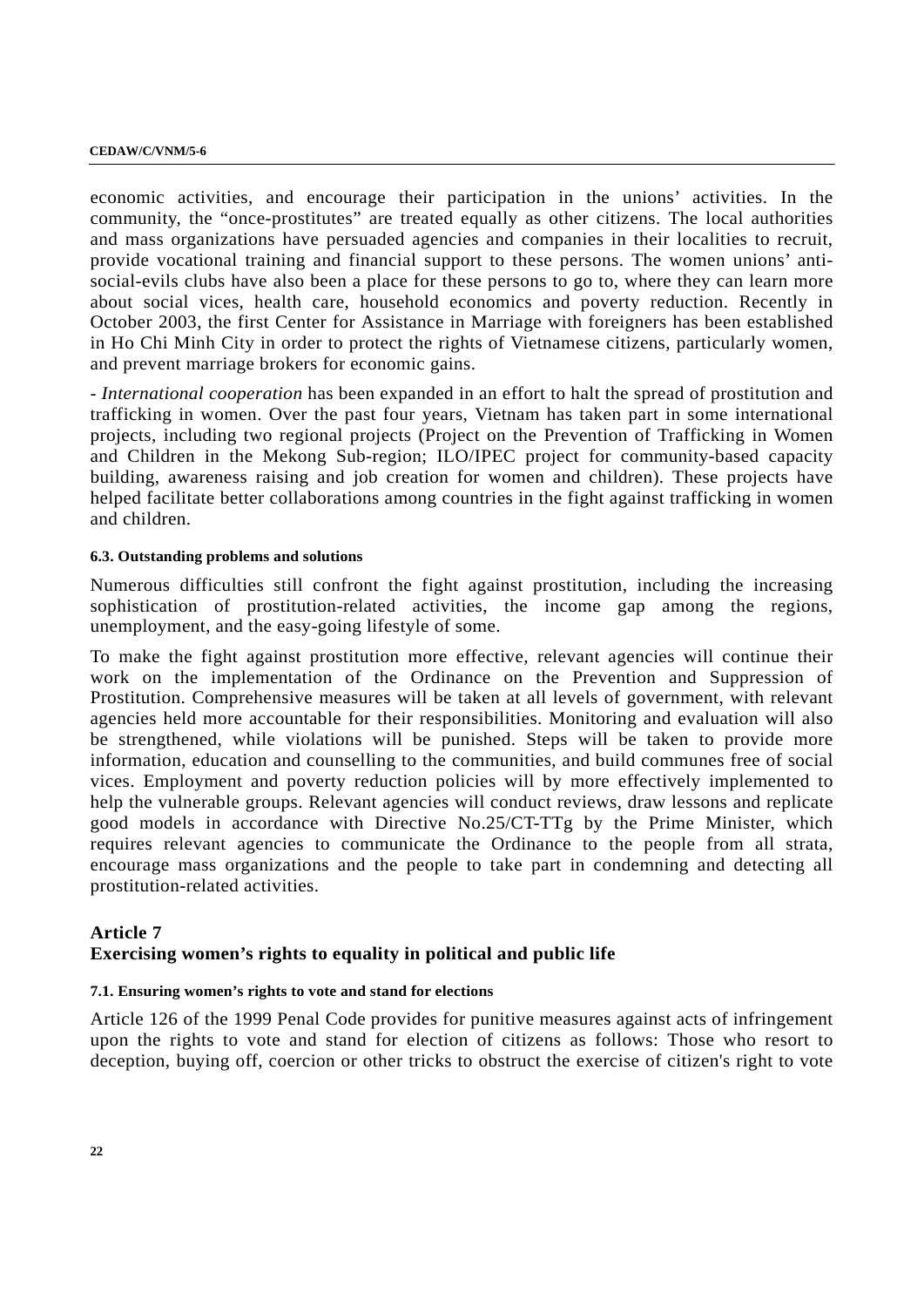and/or the right to stand for election shall be subject to warning, non-custodial reform for up to one year or a prison term of between three months and one year.

Article 10 of the revised 2001 Law on Elections of National Assembly Deputy stipulates that the number of female National Assembly Deputies is proposed by the Standing Committee of the National Assembly at the request of the presidium of the Center Committee of the Viet Nam Women's Union in order to ensure a rational proportion of female deputies.

Article 14 of the 2003 Law on Elections of Members of People's Councils stipulates that the Standing Board of the People's Councils at provincial, district and communal levels propose the structure, component and number of members of People's Councils, which guarantee a rational proportion of female members.

The National Strategy for the Advancement of Vietnamese Women to 2010 set out the target as follows: Proportion of female National Assembly Deputies, Tenure 11th (2002-2007) of 30% and the following tenure of 33% or higher; female members of People's Councils Tenure 2004- 2009 at provincial level of 28% and the next tenure of 30%; district level of 23% and the next tenure of 25%; communal and ward level of 18% and the next tenure of 20%.

To realize the above-mentioned provisions, a number of specific measures have been taken at various levels to raise the proportion of 11th female parliamentarians, including communication and outreach activities, distribution of leaflets to encourage women's participation in leadership and National Assembly and organization of meetings with constituents for female candidates. The National Committee for the Advancement of Vietnamese Women organized 6 training courses for 216 female candidates for the 11th National Assembly to provide them with knowledge and necessary skills and raise their confidence for winning the election.

As a result, the proportion of female parliamentarians of the 11th National Assembly reached 27.31%, which is higher than the previous tenure (18.5% and 26.22% for the 9th and 10th tenure respectively) and puts at the top position in Asia in terms of female proportion in Parliament. In addition, the female turnouts of the 11th National Assembly election reached 99.76% (that of the 10th National Assembly was 99.09%).

Compared to the previous periods, female parliamentarians not only increase in number but also in quality. Female MPs with BA degrees or higher were 58.9%, 87.28% and 90.44% for the 9th, 10th and 11th National Assembly respectively. This quantitative and qualitative improvement indicates the capability and contribution of women in the country's political life.

Therefore, the rights to vote and to stand for elections of the Vietnamese women are in the main ensured. However, there remains some constraints, such as limited awareness of the society on the importance of women's participation in the political life and community activities; absence of mechanism and favourable conditions for women to fully exercise their rights to vote and stand for elections; lack of self-confidence and family support in standing for elections, especially for women in rural areas and those of ethnic minority people. In view of this, active and integrated solutions will be taken to raise women's participation in the elected bodies in the upcoming tenures.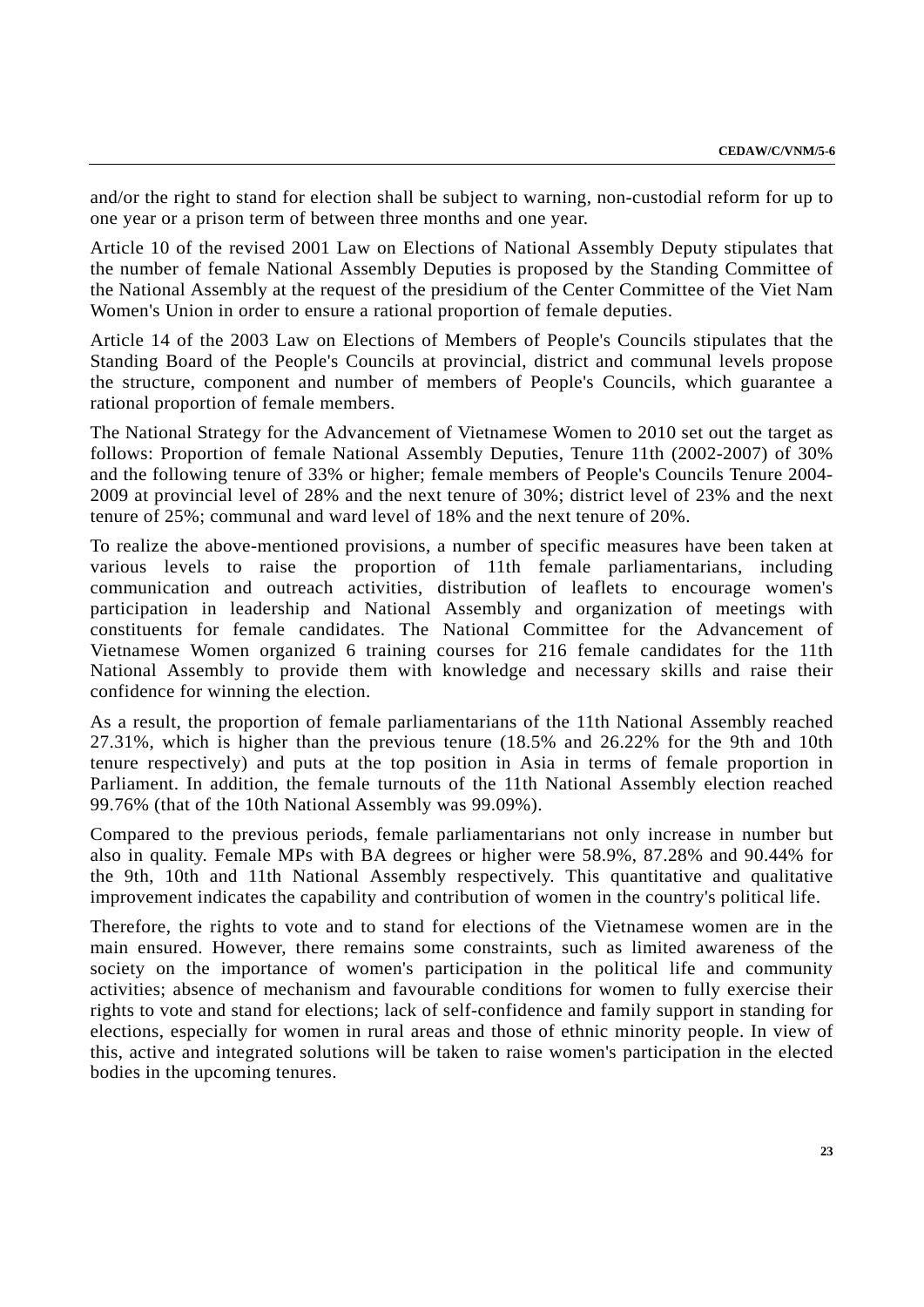### **7.2 Women's right in state, economic and social governance**

The 1998 Ordinance on Civil Servants and the revised 2003 Ordinance on Civil Servants provides for a non-discriminatory treatment between men and women in recruitment, employment, appointment, change of salary scale, commendation and bonuses and entitlements to male and female civil servants in State administrative agencies and public service delivery agencies. To guide the implementation of this Ordinance, the Government promulgated on 12 October 2000 Decree Number 56/2000/ND-CP, amending Paragraph 2, Article 6 of Decree Number 95/1998/ND-CP on 17 November 1998 by the Government on the regulations of recruitment, employment and management of civil servants, according to which the qualified age is between 18 - 40, equally applied to men and women (in the past, it was between 18-35 for women). This amendment removes the difference in recruitment age between men and women. In fact, the proportion of female civil servants now stands at 68.7%.

On 19 February 2003, the Prime Minister signed Decision No 27/2003/QD-TTg issuing the Regulation on appointment, reappointment, rotation, resignation, and resignation of civil servants. Under this Regulation, the qualified age for the first appointment does not exceed 55 for men and 50 for women. For the positions of director-general and deputy head of division at district level or equivalent positions, the qualified age is not over 45, regardless of gender.

The Prime Minister issued Decision No 69/2003/QD-TTg approving the Plan for building and improving the capacity of civil servants for the first phase between 2003 and 2005. The objective of the Plan is to build a pool of administrative civil servants with appropriate quantity and structure, characterized by professionalism, modernity, high sense of morality, sufficient capability for discharging duties and dedication to serving the national development and the people.

To establish a professionally qualified pool of civil servants, meeting the demand of raised productivity of the State apparatus, the Prime Minister issued Decision No 161/2003/QD-TTg on 04 August 2003 issuing Regulation on training of civil servants, which is aimed at providing them with the knowledge of political science, state management skills, professional skills and other supporting knowledge.

These regulations have been implemented in all government agencies of all levels.

The implementation of the Grassroots Democracy Decree at communal - ward levels and in offices mentioned in previous reports continued to be promoted, which facilitates the equal participation of women in discussions and decision making on local socio-economic issues and the rights of the employee.

In 2001, the Government instructed the review of the implementation of Decision No 163/HDTB-QD on 19 October 1988 of the Ministers' Council (now the Government). This Decision stipulated the responsibilities of local authorities to ensure the participation of the Viet Nam Women's Union in state governance. As a result, there have been significant changes in awareness, attitude, responsibilities and actions of authorities of all levels related to the role and position of the Viet Nam Woman's Union and the capability of women in the country's reform. Women are encouraged to participate in social activities and effectively discharge their responsibilities in state and social governance. The women's union at all levels has actively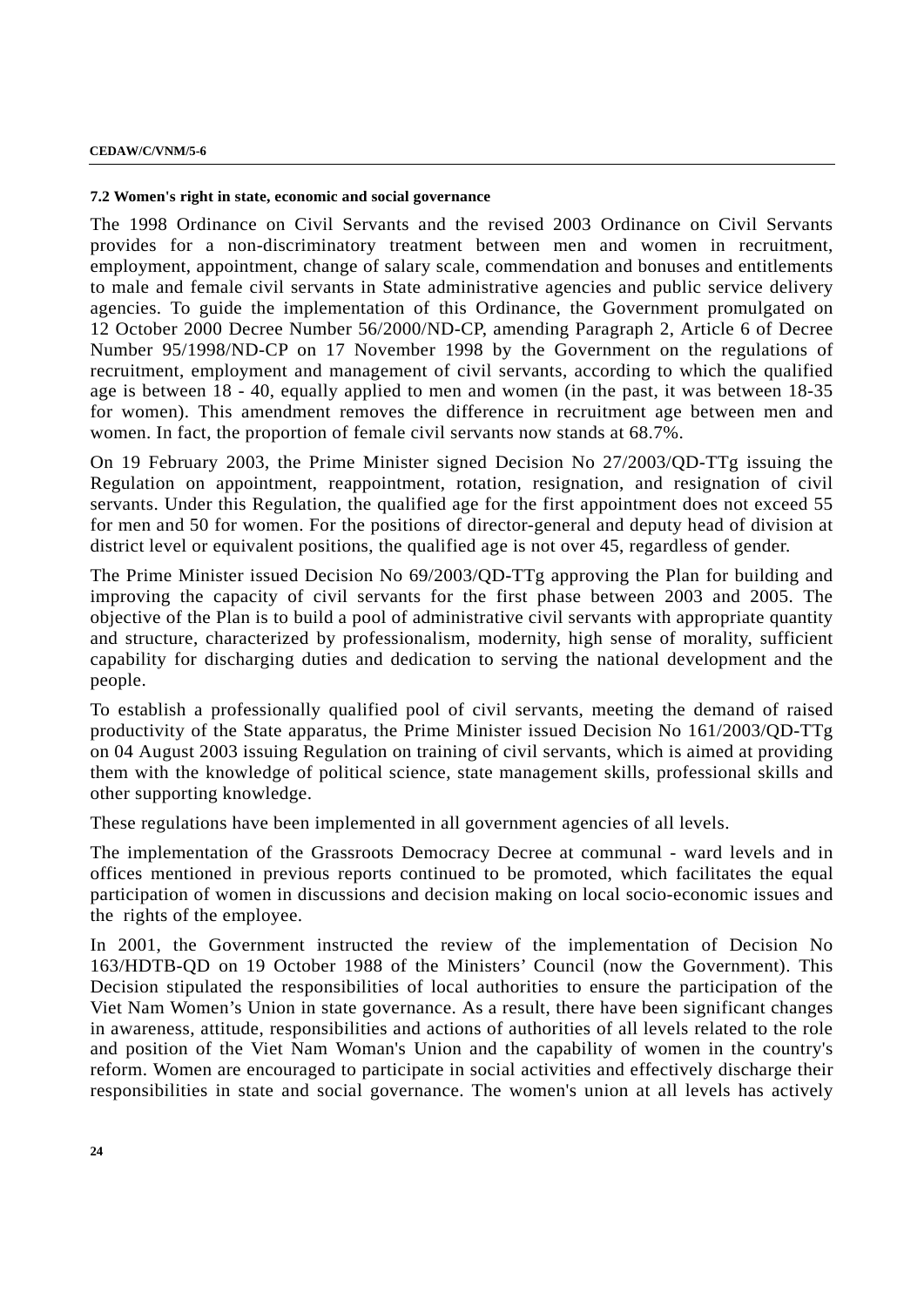coordinated with ministries, agencies and localities in the process of law making and formulation of policies and socio-economic strategies and in the oversight of the implementation of woman-related policies.

To further build on these achievements and reaffirm the position and role of the Women's Union in state governance, the Government issued Decree No 19/2003/ND-CP on 7 March 2003 to substitute the Decision No 163/QD-HDBT, which provides for more detailed provisions on the responsibility of administrative agencies of all levels on facilitating the participation of Women's Union in social activities and governance. The Viet Nam Women's Union has developed a plan for the nation-wide implementation of this Decree and is preparing a new working mechanism between the Government and the Viet Nam Women's Union.

The Government and relevant agencies have made great efforts in narrowing the gap between men and women in leadership positions. However, the ratio between male and female decisionmakers remains unbalanced. Between 1997 and 2003, the proportions of women in key positions at national and provincial levels are as follows: Women holding ministerial portfolio and equivalent positions increased from 7.9% to 11.9%; deputy-ministerial positions and equivalent fell from 9.1% to 8.1%; Chairwomen of Provincial People's Committees dropped from 3.3% to 1.6%; Vice-Chairwomen of Provincial People's Committee increased from 10.1% to 11.7%. As such, in the past 6 years only the proportion of women holding ministerial positions and equivalent saw some increase. However, this proportion remains modest. The number of chairwomen of Provincial People's Committees decreased remarkably and is too small in comparison with men.

## **7.3 Women's rights to participate in political and social organizations**

Compared to the third and fourth combined reports, woman's right to participate in political and social organizations continued to be boosted. The proactive involvement of women in political and social organizations significantly contributed to national development. However, the proportion of women in leadership positions of mass organizations remains small, despite some improvement reflected in woman's memberships in various institutions: Center Committee of the Ho Chi Minh Communist Youth Union 25/134 or 18.65%; Vietnam Farmers' Union is 15/86 or 17.2%; Viet Nam National Fatherland Front 34/198 or 17%; Vietnamese Red Cross Society 28/105 or 26.6%. The proportion of women in the Party is also on the rise, accounting for 35,7% of new Party members in 2002.

#### **7.4 Directions to increase woman's participation in political and community activities in the future**

The participation of Vietnamese women is yet to be commensurate with their capability and meet the demand of the reform process. As such, effective measures will be taken to eliminate remaining weaknesses. Under the instruction of the Party Center Committee, central and local agencies held meetings to review the implementation of the 1994 Directive No 37-CT/TW on the woman personnel work in the new context. In early 2004, a national review of this Directive was organized, which provided an important opportunity for agencies at all levels to assess the achievements, highlight key problems, analyze the causes and draw lessons, as well as recommending concrete measures to improve planning, training and employment of women. These reviews helped bring about a significant change in the awareness and behaviour of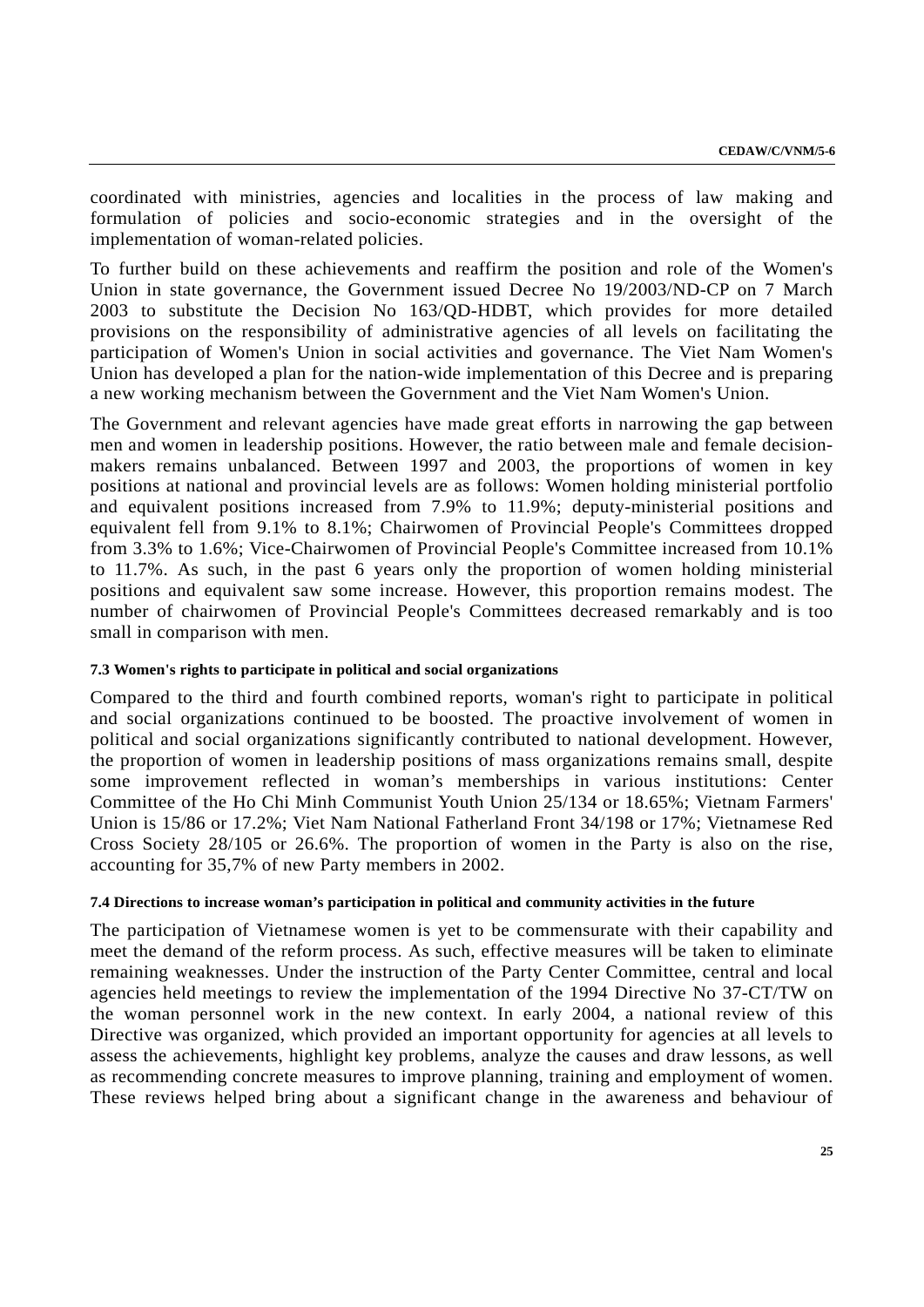agencies of all levels with regard to woman personnel work, which is an important part of the personnel strategy. The Women's Union is expected to submit to the Party Central Committee a new draft Resolution aimed at reaching out more to women and woman cadres in the new context.

## **Article 8 Women's participation in international activities**

As mentioned in the previous reports, Vietnamese laws and state's policies ensure the equal rights of men and women to participate in international activities. Especially, under the policy of expanded foreign relations and proactive international economic integration, Vietnamese women have more favourable conditions to participate in these activities.

## **8.1 Women in the diplomatic service**

As a Government agency in charge of foreign relations, the Ministry of Foreign Affairs pays much attention to ensuring the equal participation of men and women in international activities, as well as recruiting and training woman staff at all levels. The Commission for the Advancement of Women of the Ministry headed by a Deputy Minister was established. The Ministry adopted a Plan of Action for the advancement of Women in the period 2000-2005, which sets the targets as follows: the proportion of women in the whole diplomatic service of 30%; women in key positions of 11 - 20%; woman heads of representative missions of 20% and higher; and one woman Minister Assistant.

At present, the percentage of women in the diplomatic service accounts for 28%, of which 28% is working abroad. The proportion of women having post-graduate degrees is 14/64, women with Master's degree and PhD are 80/227 and 5/41 respectively. During the 2000-2003 period, the number of women appointed as directors and deputy directors increased from 10 to 15. There are now 11 female heads of divisions. In total, the number of women in leadership positions is as follows: 1 department director (out of 22 directors), 5 deputy directors (out of 57), 2 heads of divisions (out of 22) and 9 deputy heads of divisions (out of 32).

Training and improving the capability of woman staff in the diplomatic service always received due attention. In 2002, women staff accounted for 38% and 32% of the total number of staff sent abroad or received training at home for postgraduate studies. Notably, the proportion of female students qualified in the entrance exam into the Institute for International Relations has been on the rise. The figures for the Term 26 (year 2000), 27 (Year 2001), 28 (Year 2002) and 29 (Year 2003) were 137/55, 129/66, 154/68 and 169/60 respectively.

At Vietnamese representative missions abroad, the equal rights of woman staff regarding work, tenure, titles and salary have been fully ensured. During the period 2000-2003, three out of 19 ambassadors appointed were women. The proportion of women working full-time abroad is increasing, and now stands at 143/571, or 30%.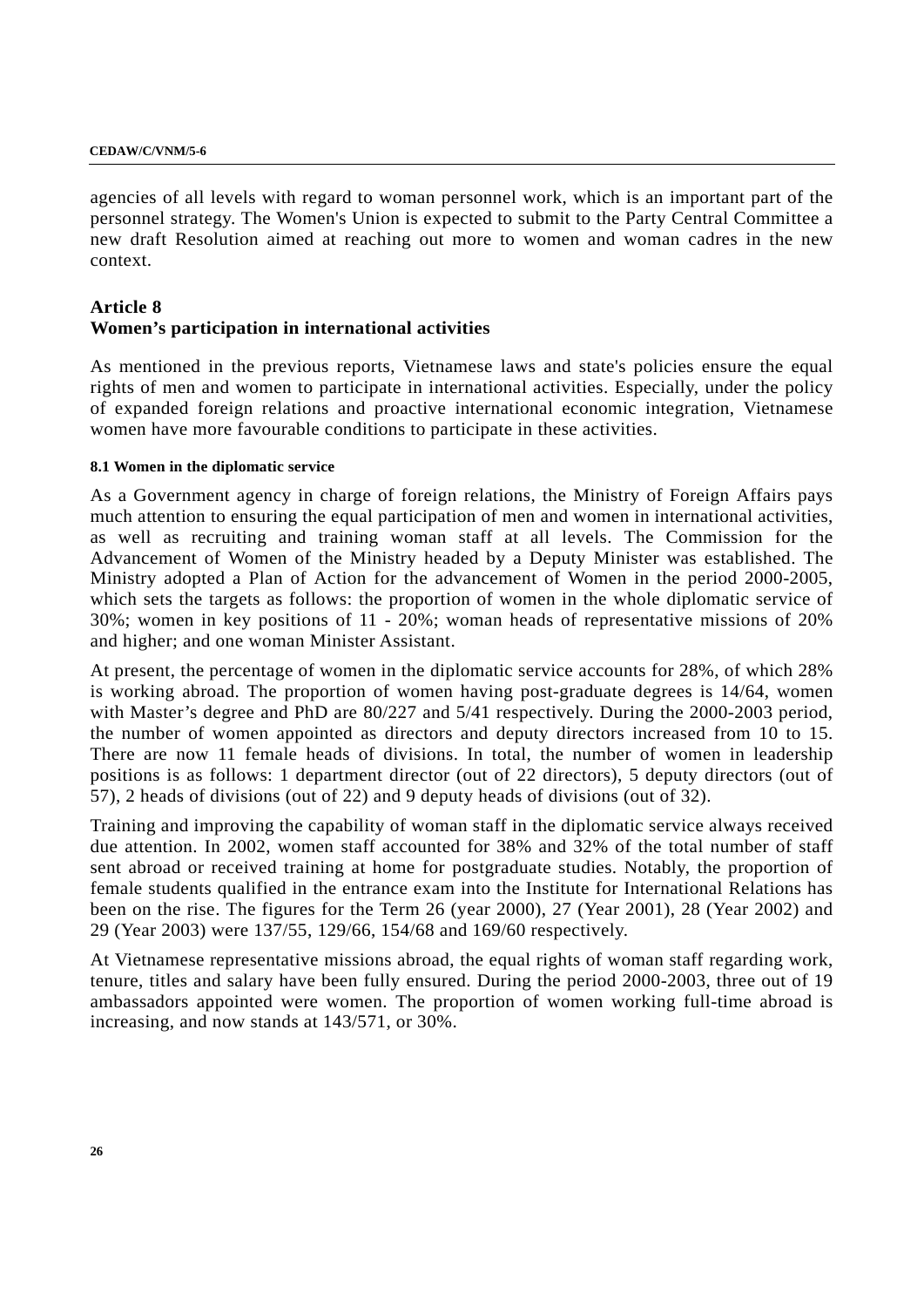#### **8.2 Woman's participation in external activities**

With the policy of openness, the proportion of women working for international organizations is on the rise, averaging over 50%. In 2002 and 2003, the figures were 56% and 56.55% respectively. Around 40% of project officers and assistants are women. In 2002, the figure was 50.86%. The percentage of women holding other positions such as secretary and interpreter was over 35%, even reaching 45% in 2000 but declining afterwards. The proportion of women doing supporting work at project offices remains low, averaging 17% and tends to drop.

In multilateral activities, many women working for government agencies, people's friendship associations and mass organizations had opportunities to represent their Government at international forums and external activities. The participation of women in these multilateral and bilateral external activities was improved both quantitatively and qualitatively. Depending on the activities' nature, the increase of women's participation ranges between from 40% to 50%. Many female officials had the opportunity to accompany leaders of State, Party and Government in visits to foreign countries or international conferences. Many of them hold key positions in important bilateral and multilateral negotiations, including those for Vietnam's WTO accession. Especially, to encourage more women to participate in and benefit from economic integration activities, the National Committee on the Advancement of Women formulated the Document guiding the Implementation of the Framework for Women Integration within APEC. Seven Ministries and agencies in charge of APEC activities also completed the Plan of Action on Women Integration within APEC. Regarding ASEAN, Viet Nam played an active role in ASEAN Women Committee.

Regarding people-to-people diplomacy, the participation of the Viet Nam Women's Union is highly appreciated. For the past 5 years, women accounted for 50% of millions of batches of people taking part in activities for peace, solidarity and friendship. Thanks to the connections with more than 70 countries and 350 organizations, the Viet Nam Women's Union has promoted the cooperation between Vietnamese women and world women and people for common goals of gender equality, development and peace. The Union also helped solicit multisided support for the Vietnamese women and children.

The talents and contribution of Vietnamese women helped raise their own credit and position in international relations, which were highly appreciated domestically and internationally. This is partly reflected in the number of Vietnamese women appointed as regional representatives of various international organizations and presented international and regional awards.

However, the proportion of women participating in international activities remains modest. Only 30% of ASEAN activities enjoys the participation of women. One of the obstacles is women's foreign language skills. In the future, State agencies will focus more on training and appointment of women in the diplomatic service.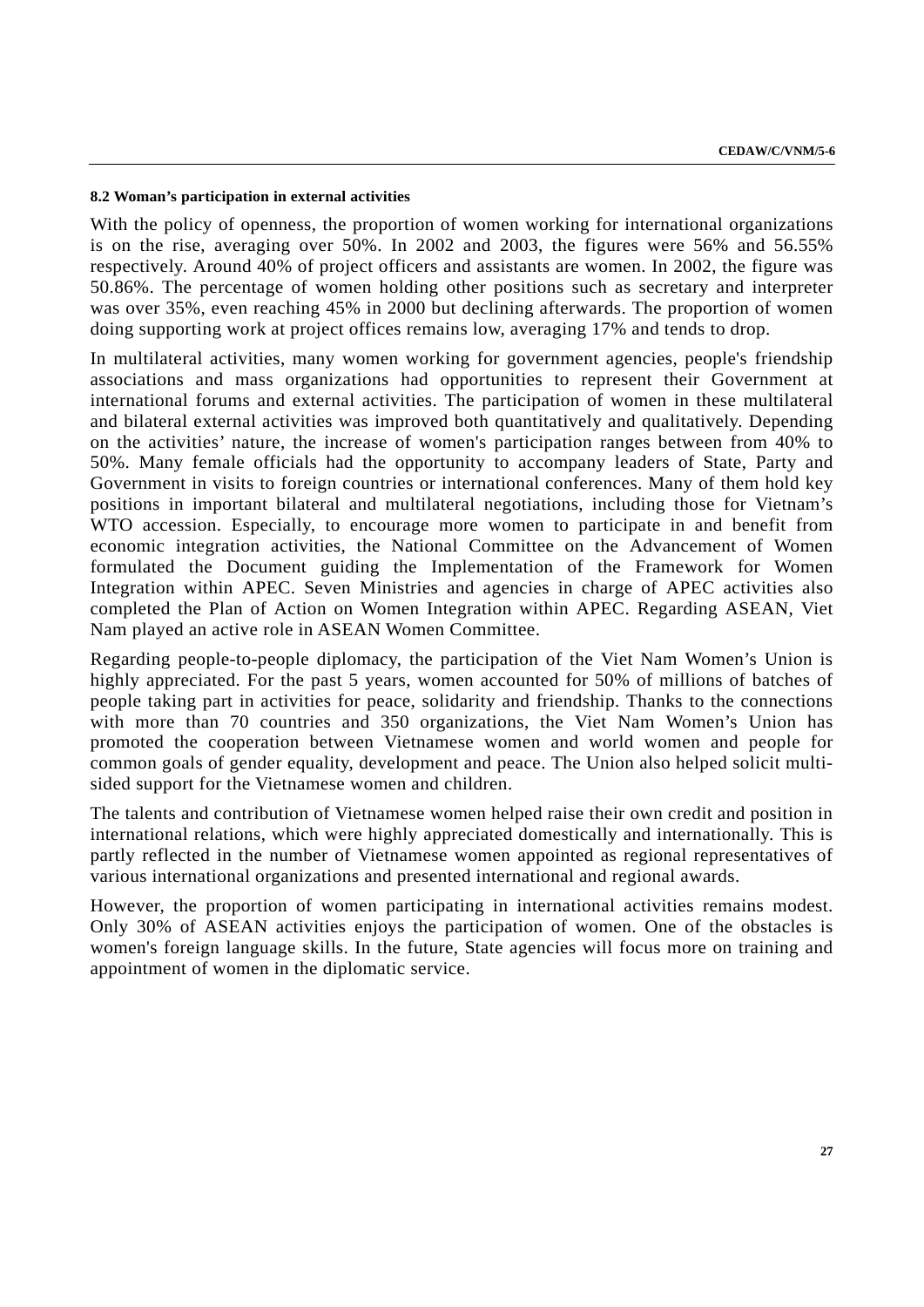## **Article 9 Issue of nationality**

As affirmed in the previous reports, Vietnamese laws and regulations, including 1998 Law on Nationality, are consistent in ensuring the equality between men and women regarding nationality.

During the past years, the Vietnamese State has strictly and effectively observed all provisions of laws regarding nationality and in fact, ensured the equality between men and women in applying for, renouncing or retaining Vietnamese citizenship without any discrimination against women. Vietnamese citizens, men and women alike, have the right to retain their Vietnamese nationality after marriage, divorce or annulment of illegal marriage with foreigners. The wife or husband retains their original citizenship regardless of the fact that the other partner applies for or loses Vietnamese citizenship. During the period 2000-2003, the Vietnamese State has accepted 12,818 cases giving up Vietnamese citizenship to attain foreign citizenship, including 73 people currently living in Viet Nam. Among these cases, 67 are women, constituting 91.7%. In 2002, 1,553 people gave up Vietnamese citizenship. However, the trend of renouncing Vietnamese citizenship has declined thanks to better legal framework, improved national and individual economic conditions, easy travel and higher community spirit.

The Vietnamese State strictly observed the Law on Nationality to ensure women's equal right with regard to their children's nationality. Children with both Vietnamese parents are granted Vietnamese citizenship regardless of their place of birth within or outside Vietnam. Children with one Vietnamese parent are granted Vietnamese citizenship with agreement in writing of both parents at the time of birth registration. Children with Vietnamese mothers, and noncitizenship or unidentified fathers, are granted Vietnamese citizenship, regardless of their place of birth within or outside Vietnam.

Provisions of Vietnamese Laws regarding nationality and its implementation by relevant agencies are all conformed to the Convention on Nationality.

## **Article 10 Equality in education**

## **10.1 Policies and Goals**

The Vietnamese Government has adopted a number legal documents on education, including Decree No 43/2000/ND-CP on 30 August 2000 guiding the implementation of the Education Law, Decree Number 35/2001/ND-CP on 9 July 2001 on policies towards teachers, managing staff in specialized schools and in areas with particularly difficult socio-economic conditions; and Decree No 88/2001/ND-CP on 22 November 2001 on universalization of elementary education.

In 2001, the Prime Minister issued Decision Number 201/2001/QD-TTg approving the Strategy on Education Development in 2001-2010, which set the goals of making a fundamental change in education quality; ensuring social equality in education and creating better education opportunities for people of all social strata, especially those in needy areas. In 2003, the Prime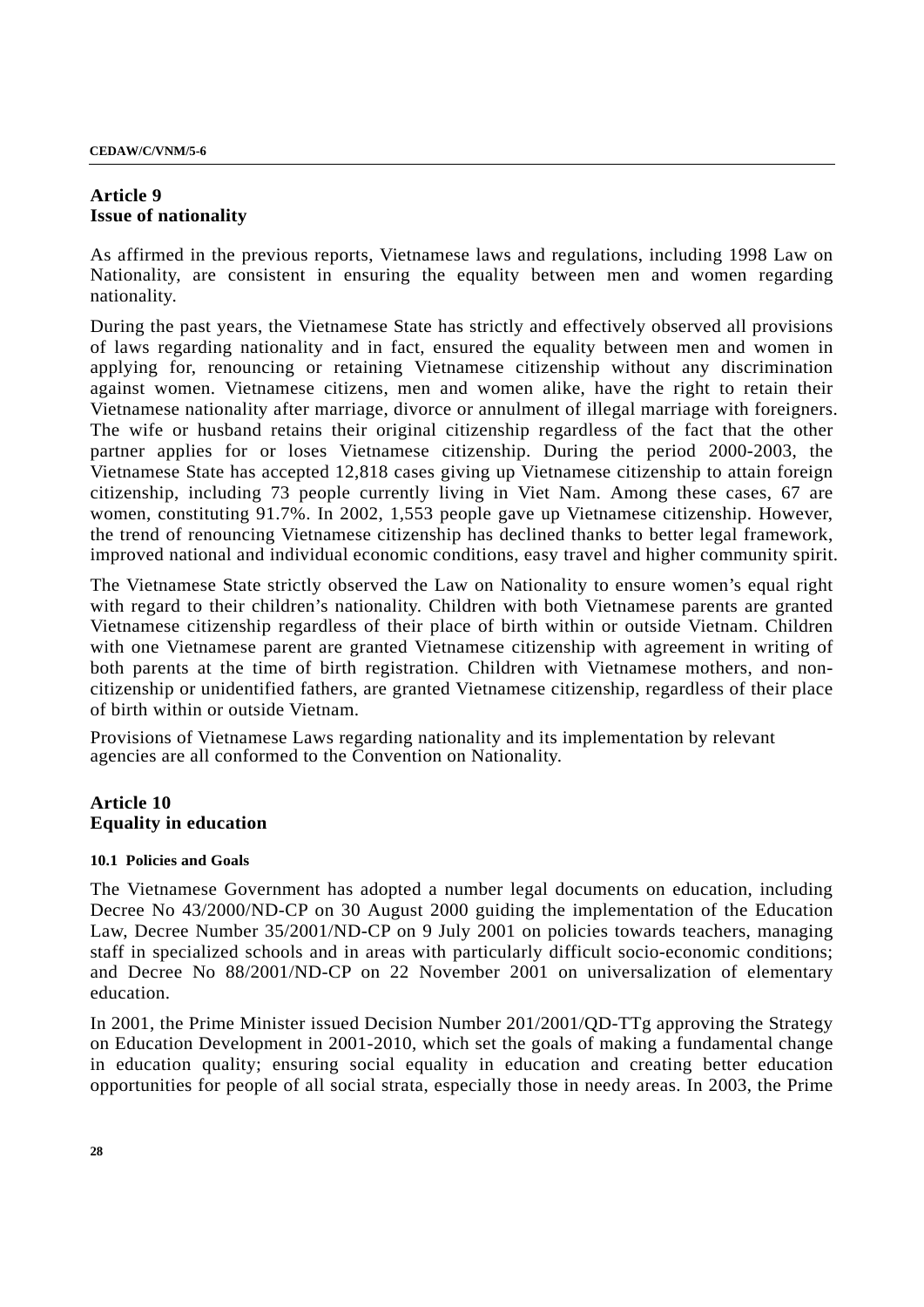Minister adopted Decision No 26/2003/QD-TTg approving of the National Target Programme on Education and Training by 2005.

The "National Plan of Action on Education for All" for 2003-2015 set gender equality as a priority with concrete goals of "eliminating gender inequality primary and secondary education by 2005, achieving gender equality in education by 2015 with guarantee of female students' full and equal access to education and of their completion of education with good quality".

The provisions of the above-mentioned legal documents continue to conform to the principle of equality in education while creating mechanisms and necessary conditions for women and girl children to enjoy equality in education and training.

### **10.2 Ensuring the equality of opportunity and learning conditions for men and women**

As mentioned in the previous reports, there is no discrimination between male and female students at all levels, from preschool to post-graduate, and in all kinds of schools. They enjoy the same conditions, such as classrooms, curricula, scholarship and financial support.

State budget for education has unceasingly increased in the past years, standing at 15%, 15.6%, 15.8% and 16.2% for 2000, 2001, 2002, and 2003 respectively. Thanks to the investment of the State and support of international organizations, education facilities were improved substantially. There is a primary school in every village and hamlet, junior secondary school in every commune or between communes and senior secondary school in every district, which provide easy access to education for all, including women and girl children.

A national education system, which is complete, integrated and diverse has been established with all levels of education, from preschool to post-graduate. Diversification of the education system in terms of forms, modality and resources was allowed, thus opening up greater education opportunities for the people, especially women of all ages. The scale of education continued to be extended at almost all levels and disciplines. The academic year of 2002-2003 saw 22 million people going to school. The proportion students learning in non-state institutions was on the increase, accounting for 76.5% of kindergarten, 58.3% of preschool, 31.8% senior secondary school and 11% university in 2002-2003. The proportion of women and schoolgirls taking part in education of all forms is about 38-40% in 2002. There are four forms of non-regular education for adults, including illiteracy elimination and post-literacy education; customized education; periodic refresher courses, training courses to update and improve knowledge and skills; programmes to obtain certificates of the national education system, such as in-service training, distance learning and guided self-learning. As such, education opportunities for women have increased significantly.

Social equality in general education is basically ensured. Education in the areas of the ethnic minority people saw a marked improvement. By 2002-2003, there are 1,545 boarding schools for ethnic minorities at all levels. Teaching in the scripts of the ethnic people was stepped up with 8 languages. As a result, the percentage of ethnic illiterates has fallen and by 2002 stood at 22.6%. The enrollment of ethnic pupils is on the rise compared to the year 2000. The proportion of schoolgirls, however, is small, standing at about 10%. In 2002, the number of mountainous girls going to school was only 10-15%. The main reason is that girls have to work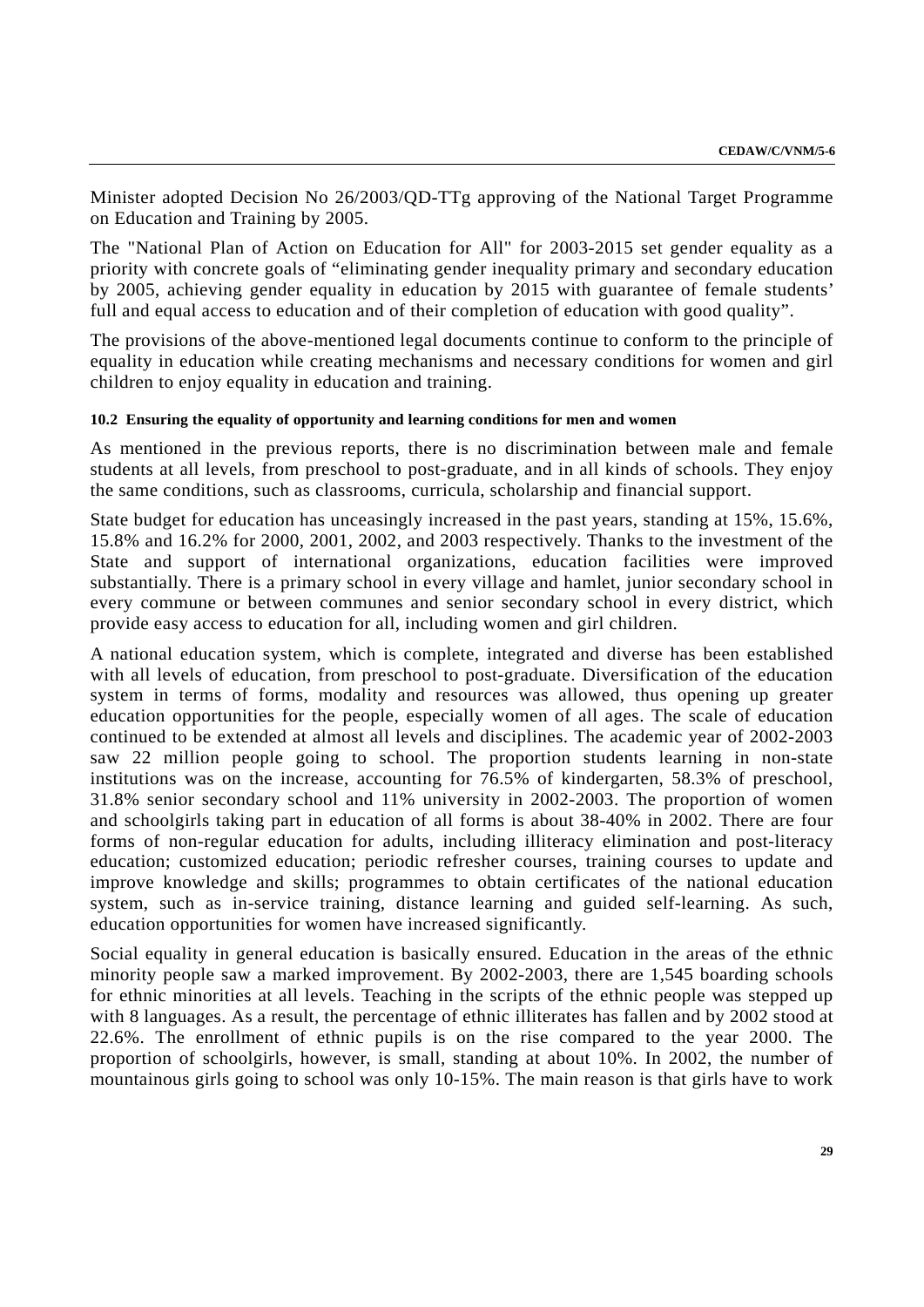to help their families; find it hard to go to boarding schools far away from home; and traditionally get married early. As such, in the future, the Ministry of Education and Training will review related legal documents to raise the enrollments of girls. In addition, relevant agencies will organize various activities using mass-media to raise public awareness of the benefits of education for girl children. The proportion of ethnic woman teachers and headmasters in remote and ethnic minority areas will also be raised, and education quality in these areas be improved.

### **10.3 Results of education and training for women**

Built on the achievements in illiteracy elimination and universalization of primary education, Vietnam is heading for the universalization of junior secondary school education. The number of provinces having accomplished this target was 12/61 in 2002 and 19/61 in 2003. The academic year of 2002-2003 saw the participation of 134,708 people in post-literacy courses. Each year, one million people are given the opportunities to take part in regular education. According to the survey on the living standard of households by the General Department of Statistics, 92.13% of the population above ten years old is literate, but the women's rate is only 89.31%. The average number of years going to school of women is 5.3 while that of men is 6.5 (figure of 2003). By and large, equality in primary education in Vietnam is ensured. Education level of women and girls was improved in the past three years.

In 2002-2000, the number of school enrollments reached 18 million with girls making up almost an equal share of 47.49% for primary level, 47.26% for junior secondary level and 47.36% for senior secondary level. These rates of girls' graduation are 47.57%, 48.17% and 47.17% respectively. The proportion of girls going to school at right age is lower than that of boys and girl drop-outs is higher than boys. In 2001-2002, the percentage of female students in science and technology colleges and universities increased, though not substantially. This reflects the positive change in social attitude towards women's careers (*see table 4.4 of the Annex*).

## **10.4 Women working in the area of education – training**

By the year 2002, 650,000 female employees are working in education and training, constituting 70% of the total number of staff. In 2002-2003, the proportion of woman staff were 99.6%, 78%, 68%, 56%, 42.5% and 39.7% for preschools, primary schools, junior secondary schools, senior secondary schools, vocational schools and universities respectively.

In the Ministry of Education and Training, there is one Deputy Minister, one director, 6 deputy directors and 11 directors of provincial department who are women. The percentage of woman headmasters is 100% for preschool level, 34.31% for primary level, 21.08% for secondary level, 7.92 for university level and 6.7% for college level. In 2002, the proportions of woman professors and associate-professors are 3.54 and 7.24% respectively. These figures reflect the positive change of woman participation in the education area. But this is yet to be commensurate with their capability.

In order to improve the working conditions for female teachers in needy areas, the Ministry of Education and Training has issued a number of concrete regulations on such incentives as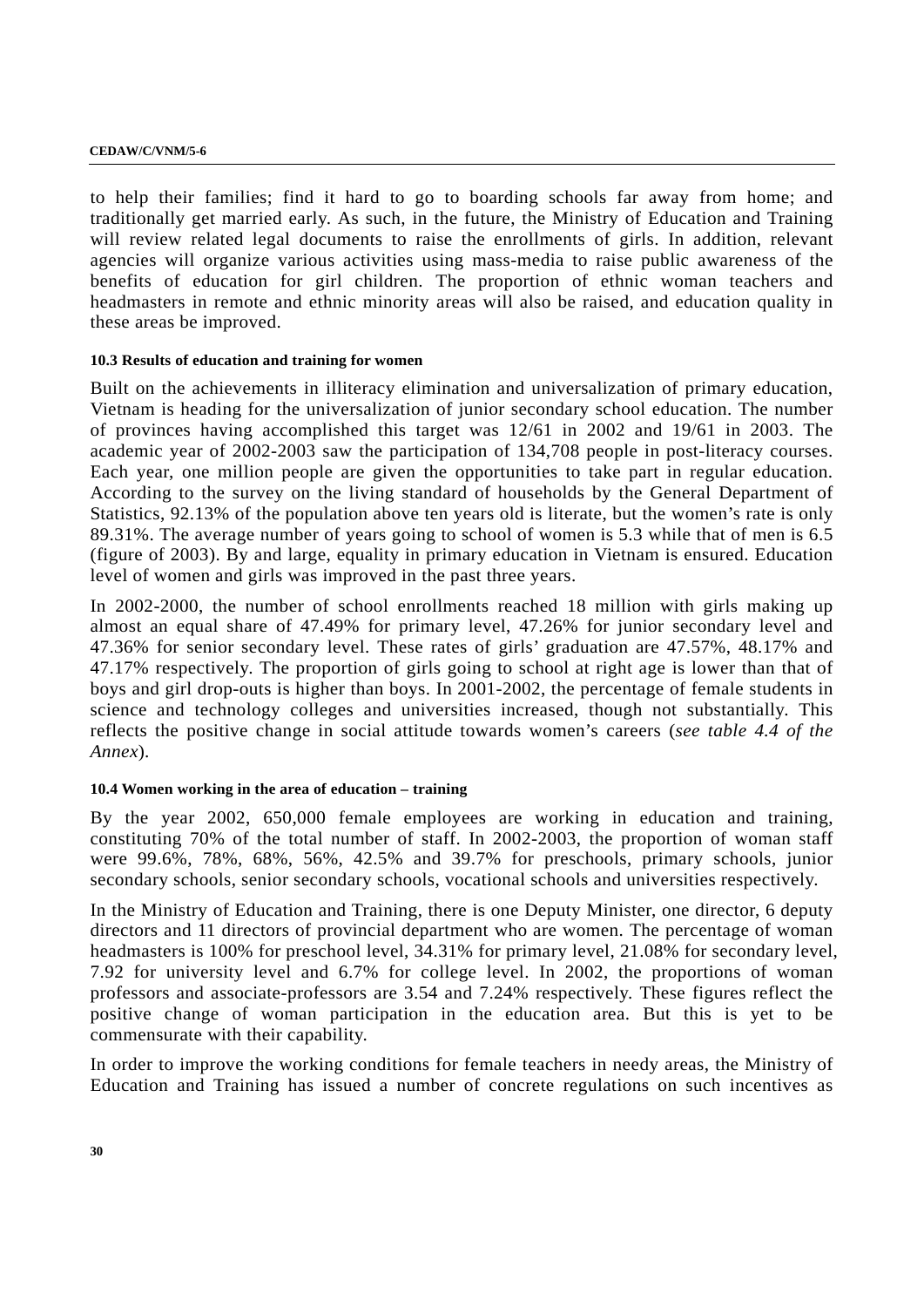mobile allowances, allowances for teaching in ethnic languages, allowances for changing zones and on secondment, etc. Many areas have policies to encourage woman staff to improve their skills and qualifications or build public houses for woman teachers. At present, 51 out of 64 provinces grant social insurance to teachers of non-state education system with the participation of including 32% woman teachers.

#### **10.5 Gender-bias in textbooks**

Some traces of gender-bias attitude still remain in school textbooks. Images and concepts introduced in textbooks still depict the traditional role of women and girl children in doing housework, manual work and farming. In addition, they are described as shy people, who are dependent on the help of others and inferior to men. Boys and men, on the other hand, are illustrated as scholars, explorers and engineers or skilled workers; they are strong, capable of using techniques well, reasonable independent and respectful. These are the shortcomings in textbooks of grades 1, 2, 6 and 7 which have been reviewed and changed with equal images of boys and girls, stressing the right to equal treatment between them and criticizing acts of discriminatory nature against women in families and society or in peer relationship. The elimination of gender prejudice in education and training will be further boosted, guided by the Ministry of Education and Training through plans and projects of textbook development, which also mainstreams gender issue.

At present, the entire education and training sector has been implementing various national plans in the period 2000-2005. The main direction of these plans is to develop and use new textbooks for school level; raise the qualifications of and standardize teachers; ensure the availability of teaching facilities, develop pre-school education, especially in 222 communes where preschools are still absent and in 323 communes where there is only one preschool class attached to primary school; and improve education for ethnic minority people.

The active implementation of the National Target Program on Education and Training, together with the above-mentioned efforts of the Ministry, has continued to contribute tremendously to the guarantee of equal rights for women and child girls in education and training.

The Ministry of Education and Training has drafted an amendment to the Law on Education, which offers more educational opportunities for the people. The draft is to be submitted to the National Assembly. The Ministry of Education and Training is also finalizing the project on furthering socialization of education and training for the Government's approval. The realization of those programmes will further offer equal rights for women and girls in the field of education and training.

# **Article 11 Equality in employment**

Compared to the last period, the issue of ensuring equal rights for women in the field of employment in Vietnam has been improved. This is thanks to the amendments on policy and law provisions as well as the implementation of active measures to assist the female work force.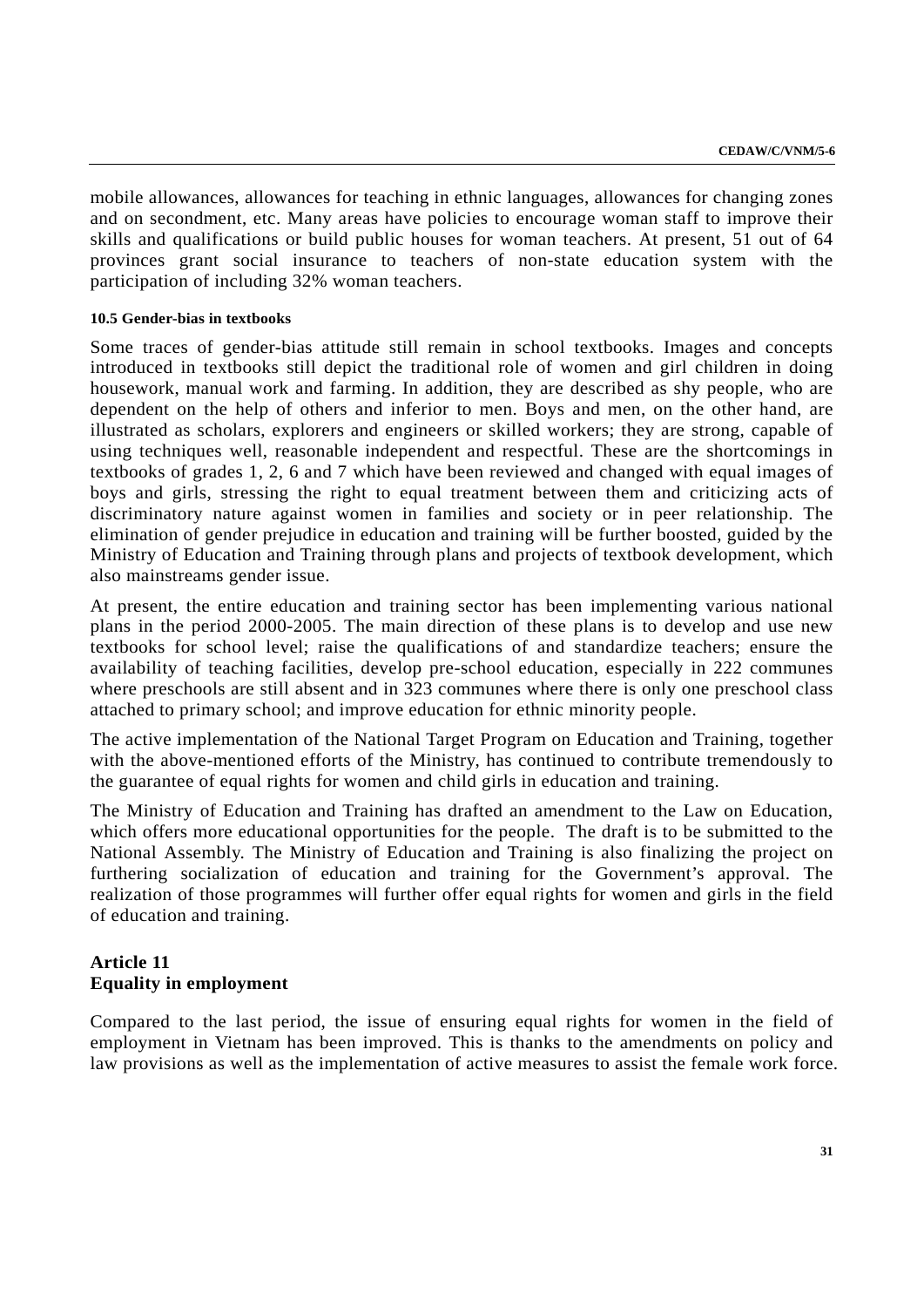#### **11.1 New regulations**

Besides the legal documents mentioned in the above articles, especially in article 4, the State of Vietnam has promulgated other laws and legal documents to ensure employment equality for women. Those laws and legal documents include:

- The 2002 revised Labor Code, which has amendments to address issues related to female workers, such as social insurance, salary, labor safety, labor discipline duration, as stated in the report on the implementation of article 4 of the Convention.

- Government Decree 02/2001/ND-CP on January 9, 2001 on Vocational Training stipulating that female trainees do not have to compensate for vocational training fee when terminating the training contract if they have documents issued by health authorities at district level or higher certifying that prolonging such a contract would have bad effect on the fetus; after maternity leave, if she wishes and is eligible, she can continue the training.

- Government Decree 114/2002/ND-CP on December 31, 2002 on salary matters reaffirming the equal rights on salary payment. It provides for that if female workers do the same job as male workers, they are equally paid.

- Government Decree 01/2003/ND-CP on January 9, 2003 amending the Charter on Social Insurance. Accordingly, the scope of application of the Charter has been expanded to cover workers in collective and private economic sectors, which employ a significant number of female workers.

- Government Decree 33/2003/ND-CP on April 2, 2003 stipulating that disciplinary measures are not applicable to women workers who are pregnant, on maternity leave, raising child under 12 months of age and male workers raising child under 12 months of age.

- Government Decree 39/2003/ND-CP on April 18, 2003 providing details on the implementation of some articles on employment of the Labor Code, in which the Ministry of Labor, War Invalids and Social Affairs is tasked to study and submit to the Government a policy to assist women in employment.

#### **11.2. The State continues to take active measures to ensure women's equal rights in the field of employment.**

Women's equal rights in the field of employment continue to be promoted along with the national process of *(Doi Moi)* reforms. The State of Vietnam has taken many measures to create new employment opportunities, such as improving domestic and foreign investment policies and implementing socio-economic programs; continuing the National Target Program on Hunger Eradication, Poverty Reduction and Employment; expanding the labor and expert export market; adjusting vocational training programmes in accordance with market demand. Surveys on labor and employment over the years show that the number of women participating in frequent economic activity has increased. In 2002, women at the working age accounted for 59.55% of the population, 64.74% in urban area and 57.79% in rural area. At the time of the survey done in July 7, 2002, female workers aged 15 upward participated in frequent economic activity accounted for 49.30% - an increase of 2.49% compared to 2001- 48.78% in urban area and 49.46% in rural area. In terms of distribution in economic sectors, women accounted for 48.20% and had a high share in such sectors as processing with 48.72%, fishery with 49.78%,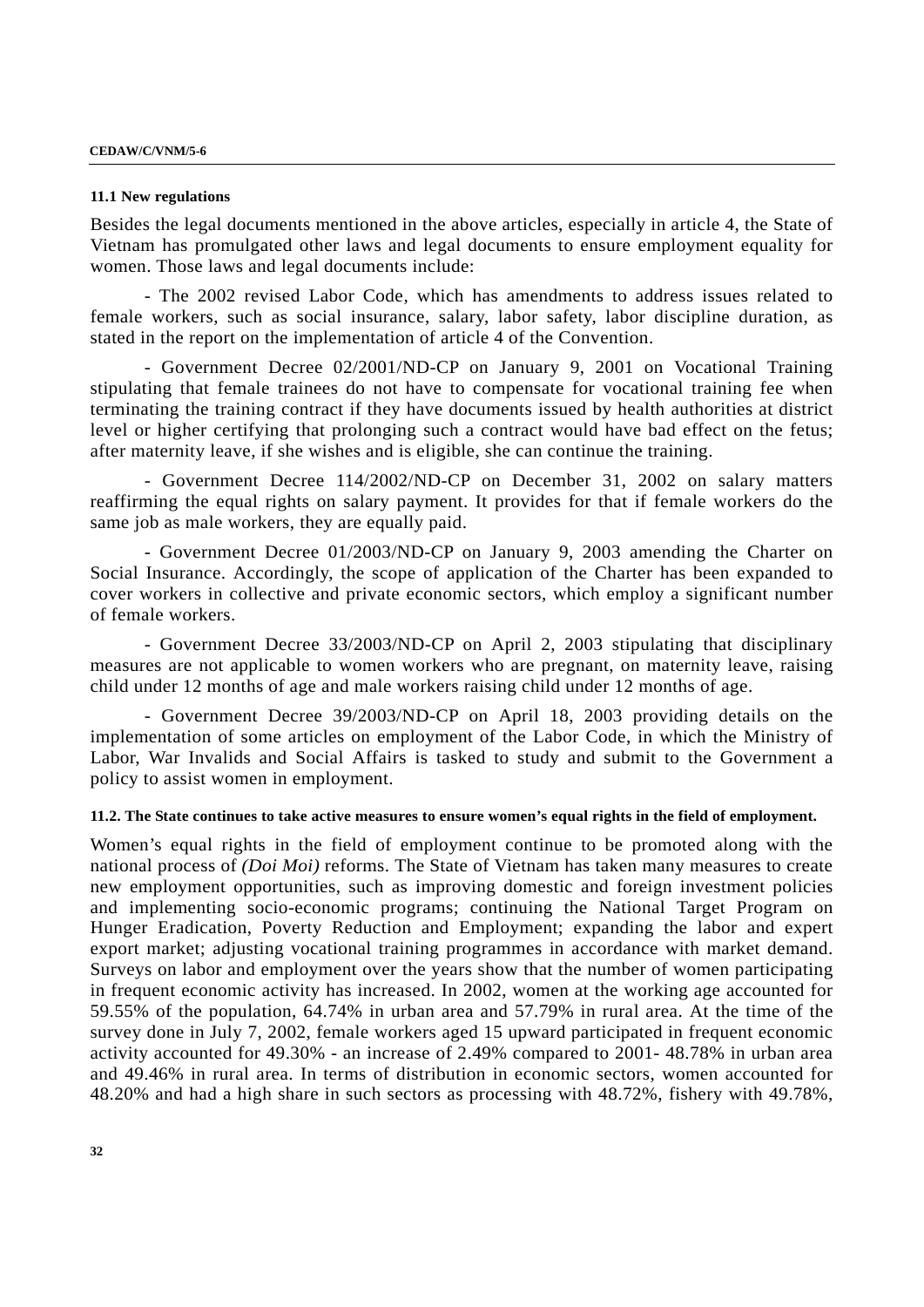trade with 63.75%, hotel and restaurant with 68%. Therefore, the ratio of women participating in economic activities is quite high, especially in service and trade, which is along the right shift in the economic structure toward sectors that contribute significantly to the fast growth of GDP.

During the past years, jobs created have been on a steady increase: 14.2m in 2002, 1.52m in 2003, of which the ratio of women was quite high. Within that overall result, jobs created from implemented socio-economic development programs accounted for 78.6%, and 21.4% of those were created by the national fund for employment. Annually, the government spends 200 billion Vietnamese dong of its budget on job creation. According to the new regulations, starting from 2003, households, co-operatives, small and medium sized enterprises can borrow loans of under 15m Vietnamese dong from the national fund for employment without mortgage. Especially priorities are given to disabled people and enterprises using a large number of female workers. By expanding the household and farm based economic sector, developing craft villages and products for export, promoting private sector, industrial parks and processing zone, new jobs are created. The expansion of market for labor and expert export to Southeast Asia is also a good solution to job creation in general and to the female labour force in particular. From 2001-2003, Vietnam exported 158,000 workers and experts, 35% of whom are women.

Unemployment among women at working age in urban areas has dropped compared to the period when the  $3<sup>rd</sup>$  and  $4<sup>th</sup>$  combined report was submitted but the result is yet to be sustainable: 6.25% in 2000, 6.85% in 2002 and 7.22% in 2003, whereas the overall rate is 5.78%. The utilization of working hours among rural women at working age has increased rather slowly, 73.71% in 2000, 75.25% in 2002 and 77.74% in 2003, lower than the overall rate of 77.94%. There is also a difference in sex distribution by sectors and lines of business. The ratio of women is still lower in some sectors and lines of business (View index 3.6)

**- As far as vocational training is concerned,** compared to the period of the previous report, vocational training has developed dramatically both in quality and quantity. From 2001- 2003, over 2.9m people were trained, 30% of which was women. More fields of vocational training were opened, many of which are suitable for women. Moreover, local authorities have started to invest considerably in vocational training centers. The training quality has improved remarkably, thus meeting the demands of the labor market. 90% of the trainees of some vocational training areas such as post and telecommunications, transportation and tailor, have jobs after graduation, in which the ratio of female graduates was quite high. Vocational schools have increased in number and are located widely across the country, thus meeting better the increasing demand. The number of trained female workers has mounted, thus reducing the gap with the number of trained male workers. However, the professional skills of women workers are lower than that of male workers, and women accounted for ¾ of the unskilled job (according to 2001 survey by the Ministry of Labor, Invalids and Social Affairs and ILO).

**- Regarding retirement age:** the combined 3rd and 4th report has touched upon the matter of retirement age for men and women, and has suggested that the pension policy be revised. Taking into consideration such suggestion, the Government has asked the Ministry of Labor, Invalids, and Social Affairs to collaborate with agencies concerned to conduct a study on the retirement age of female workers. The findings showed different views on this matter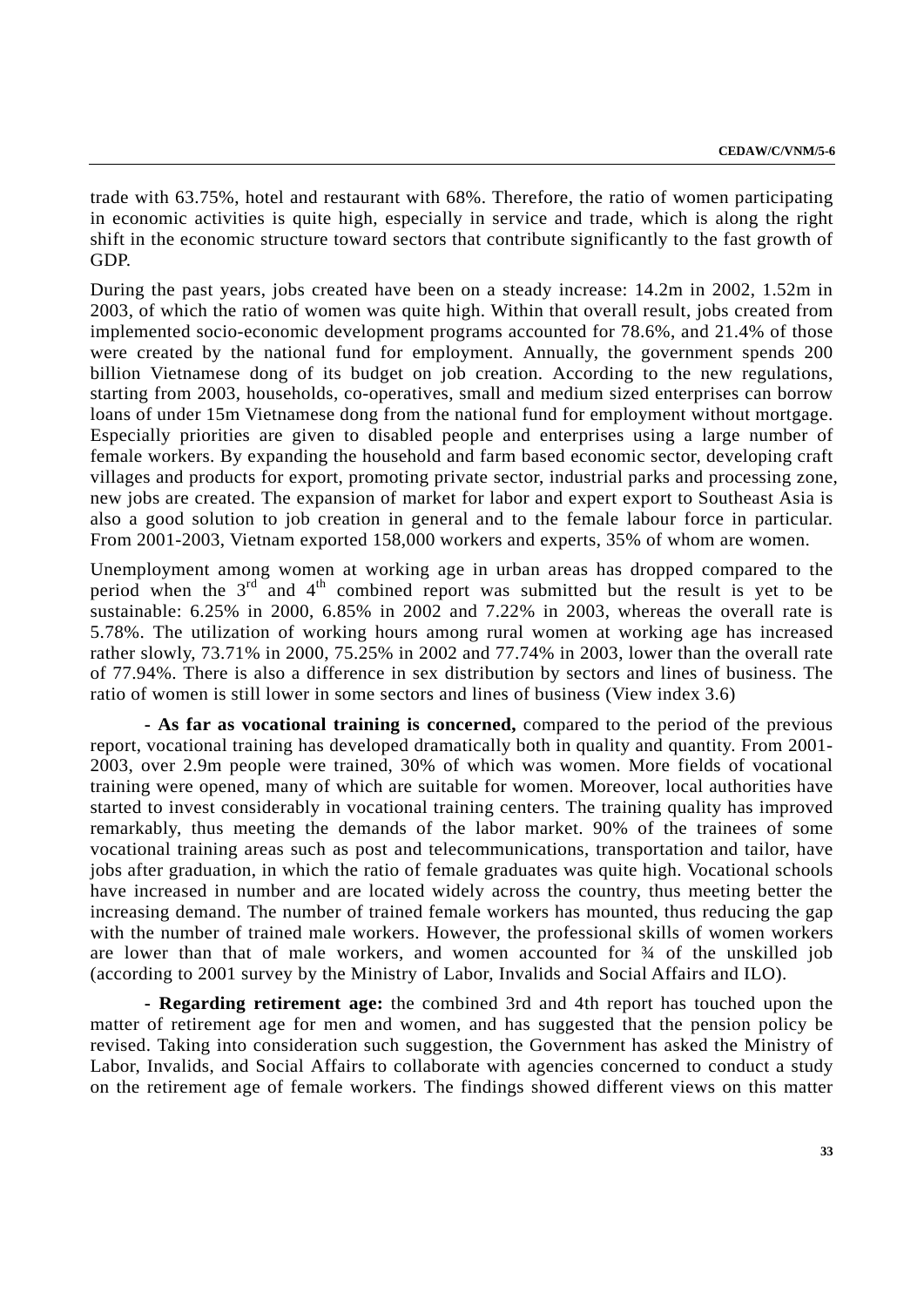and over 70% of those asked thought that the regulation on retirement age was reasonable. Therefore, the National Assembly decided not to change the retirement age, 55 for female and 60 for male in the recent revised the Labor Code. However, the number of years with paid social insurance, which is used as the basis for the calculation of retirement age, has dropped from 30 to 25 for women so as to match with the retirement age.

In the immediate, in order to make it possible for competent and professional people to contribute more to the society, the Government issued Decree 71/ND-CP on November 23, 2000 stipulating the extension of the number of working years of officials and civil servants who reach retirement age. Accordingly, senior experts, doctors of science, professors, associate professors, regardless male or female, can continue working for 1 to 5 more years if needed by employers.

**- With regard to breast-feeding leave,** according to the regulations, female workers can take 60 minutes off every day for 12 months to breast-feed the baby and still get paid. This policy has allowed female workers to arrange breast-feeding time suitable with their personal conditions and their work. However, the application of such regulations has proven quite difficult for females working in production lines, far from home or with children in distanced day-care center. To compensate for them, the State has allowed the conversion of unused breast-feeding time into working days to be paid with allowance for female workers.

- **Concerning social insurance**, the Charter on Social Insurance has been revised in 2003 to include more provisions beneficial to female workers as mentioned above. According to the current regulations, those obliged to buy social insurance include employees of enterprises of different economic sectors including private and non-state ones. By 2002, about 4.4m people had bought social insurance, of which 3.8 m were from the State sector and accounted for 86.4% of the total buyers. At present, the number of female workers buying social insurance is very high (50.5%), 52.2% of which belongs to the public service sector. However, workers from non-state sectors only account for 15 to 20%. The main reason is employers do not strictly abide by the law, and authorities concerned do not conduct frequent inspections to promptly deal with violations. Now relevant agencies are helping the Government to finalize the policy on social insurance for voluntary retirement, so that workers from all economic sectors, including farmers and freelance workers can have pension. This policy when implemented will give 30million workers the opportunity to join the scheme.

**- Women involved in household economy** enjoy the same rights as provided for men. There are no other specific regulations. In recent years, the Government of Vietnam has carried out many measures to develop the household economic sector, especially in rural areas. Each household is considered as an economic unit, creating job for its own members, attracting local labor, thus helping reduce poverty and raise people's living standards. Models of small credit loans from job creation, poverty reduction and farm economy programs have provided women with both job and higher income. Moreover, mass organizations also pay great attention to women. Particularly, Women Unions at various levels are allowed by the Government to act as credit guarantors for their members' loans. Every year, 30% of the total small projects in the country are funded by loans of this kind. The average income of a person involved in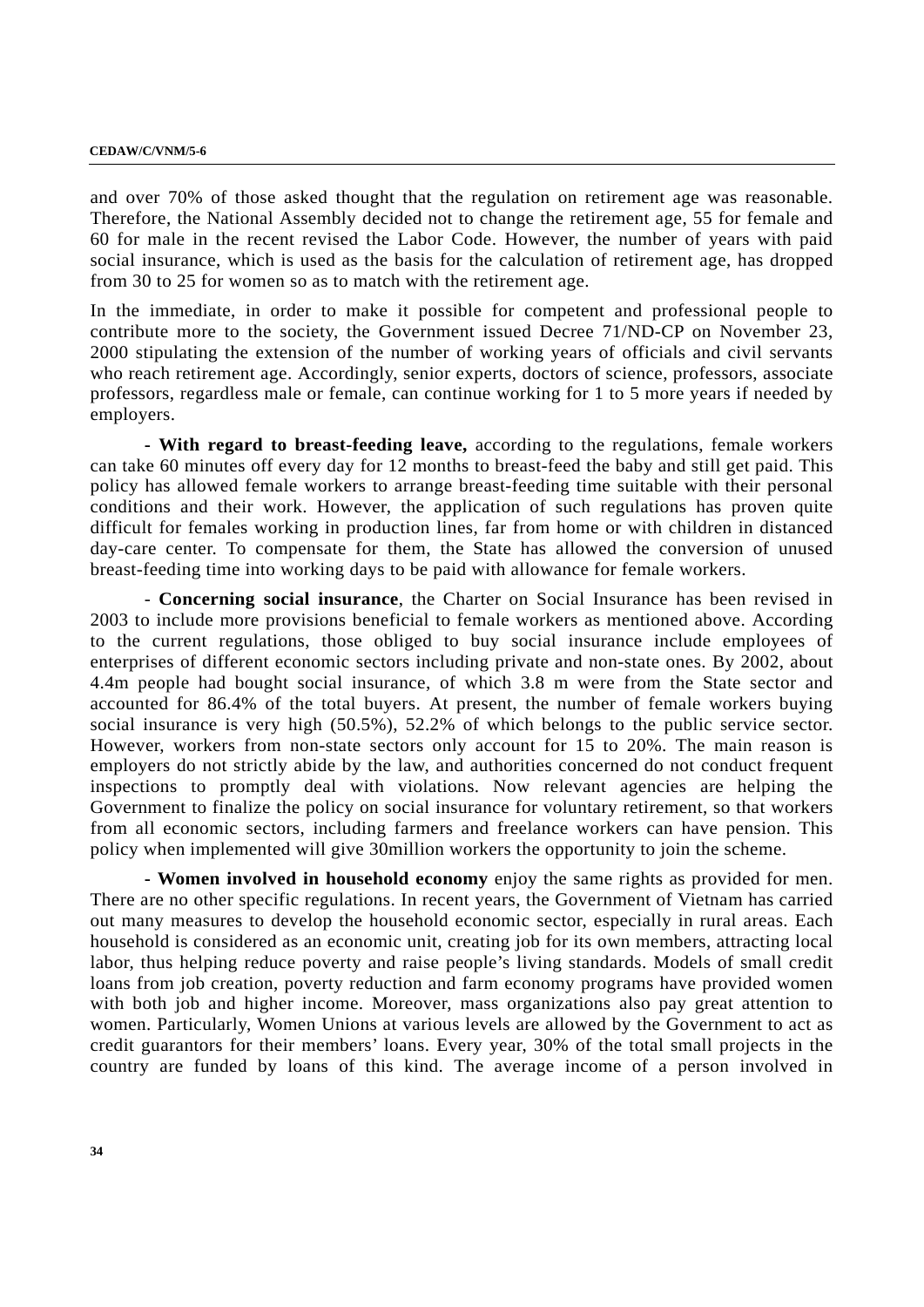household economy is around 40-60% and this helps increase their personal as well as family income.

 - **As far as support services for workers are concerned,** together with investment for economic growth, the Government of Vietnam also pays great attention to improving social services to meet the increasing demands of the people. Women have enjoyed a wide range of social services such as day-care center, kindergarten, domestic work, processed food, etc. At present, the system of day-care center and kindergarten is being expanded under various forms, for example public, semi-public and private in both city and rural areas. In cities, the need for domestic workers has increased. This has created more job opportunities for women, especially for those in rural areas and female students. Housemaid or domestic worker has been recognized by and protected under the Labor Code.

#### **11.3. Some outstanding issues and solutions**

In reality, shortcomings exist in the implementation of policies towards female workers including the issue of their retirement age as mentioned above. Rural female workers have yet to enjoy fully policies on social insurance. Occupational safety and sanitation well as production tools are in poor conditions. The level of occupational disease is high. Oversight over the implementation of the Labor Code in enterprises is not effective.

At present, the Ministry of Labor, War Invalids and Social Affairs has put forward measures to address these issues, mainly focusing on:

- Studying the revision of some articles of Government Decree 23-1996/ND-CP issued on April 18, 1996 to submit to the Government. The revision will be made in the following direction: the State allocates part of its vocational training budget for vocational schools to provide training on an additional skills for female workers in case of contingency; provide for some items on which enterprises can use money from tax reduction to spend for female workers; Boards on women's work at grassroots level can participate in making decisions on female workers' rights such as salary increase, schooling, rewards, etc.
- Formulating the social insurance scheme for voluntary retirement and submit to the Government for approval so that everyone can get access to social insurance.
- Studying and submitting to the Government for approval a new solution to female workers' retirement age.
- Building and guiding the implementation of regulations on occupational safety and sanitation in agriculture, craft village using large quantity of female workers; promoting education and dissemination of knowledge on safety and sanitation requirements for authorities at different levels so that they can effectively oversee the compliance by employers as well as employees.
- Improving monitoring and inspection over the implementation of policies towards female workers, especially in non-state sectors; amending and supplementing acts of violation of policies towards female workers in the Decree on penalties for violations of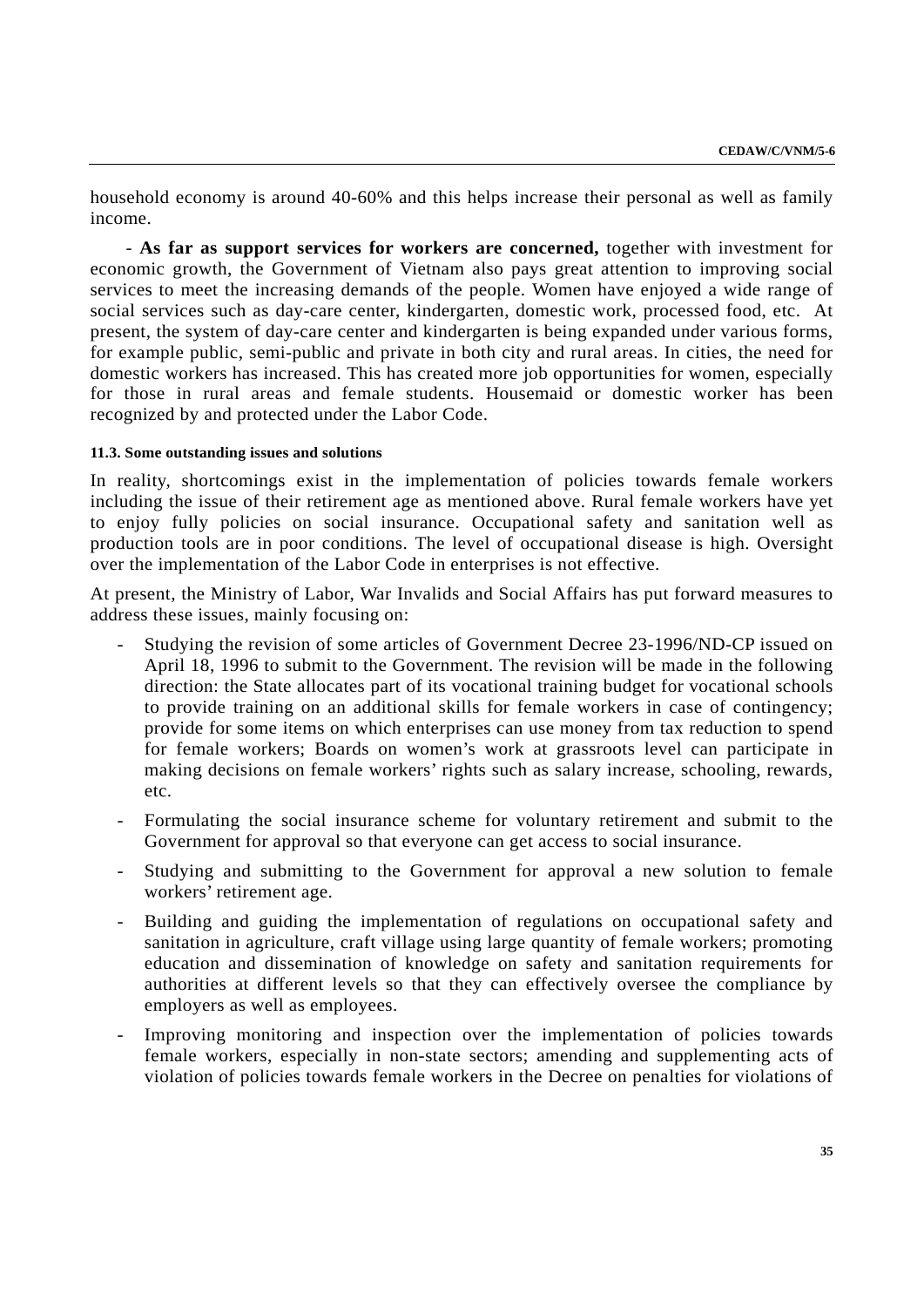the Labor Code; building a system of rewards and punishment for enterprises' performance in implementing policies on female workers.

## **Article 12 Women's equal access to health care services**

### **12.1 Guidelines, policies on public healthcare:**

On 22 January 2001, the Secretary Board of the Party's Central Committee issued Directive 06- CT/TW on strengthening the grassroots healthcare system with a view to improving the quality of primary healthcare for the people. The resolution of the Ninth Congress of the Communist Party of Viet Nam (in 2001) put emphasis on increasing the equity in terms of access to healthcare services, continuing to pursue national healthcare targets, raising the quality of healthcare services at all levels; giving special attention to improving healthcare for children, war victims, the poor, ethnic minorities, those living in former revolutionary bases, as well as remote and mountainous areas, and reducing child malnutrition and under-five-year-old child mortality as well as pregnancy related mortality.

Institutionalizing these lines of the Party, the State has promulgated various legal documents with the aim of ensuring equal rights of all people including women to quality healthcare services, thus improving the quality of the population.

The Standing Committee of the National Assembly also passed the Ordinance on the Elderly (in 2000) and the Ordinance on Population (in 2003). As for the first time, the gender issue has been clearly stipulated in the Ordinance on Population like prohibiting of sex selection in any form; stipulating the State's responsibilities in making policies and taking measures to eliminate all forms of gender-biased discrimination; and securing the pro-activeness, voluntariness and equality of all persons and families in reproductive healthcare and choosing few-children family pattern.

The Government promulgated Decree 74/2000/ND-CP on trading and using breast milk substitutes so as to protect and encourage breastfeeding; Decree 12/2003/ND-CP on artificial pregnancy; Decree 104/2003/ND-CP providing detailed guidelines on the implementation of some articles in the Ordinance on Population.

The Prime Minister has issued the Decision to approve the National Strategy for reproductive healthcare to 2010; the National Nutrition Strategy to 2010; the Strategy for public healthcare in the 2001-2010 period; the Vietnamese Population Strategy in the 2001-2010 period (Decision147/2000/QD-TTg); the National Target Programme on prevention and treatment of dangerous social diseases, epidemics and AIDS to 2005 (Decision 190/2001/QD-TTg); the National Target Programme on Population and Family Planning to 2005 (Decision  $18/2002/QD-TTg$ ; and Decision  $139/2002/QD-TTg$  on October  $15<sup>th</sup>$  2002 on health examination and treatment for the poor; Decree12/2003/ND-CP on giving birth based on scientific methods. Especially, gender issue is the first time is mentioned clearly in the Ordinance on Population concretely: forbidding to choose sex of Foetus, regulating the state's responsibility for promulgation of policies and measures in order to eliminate all forms of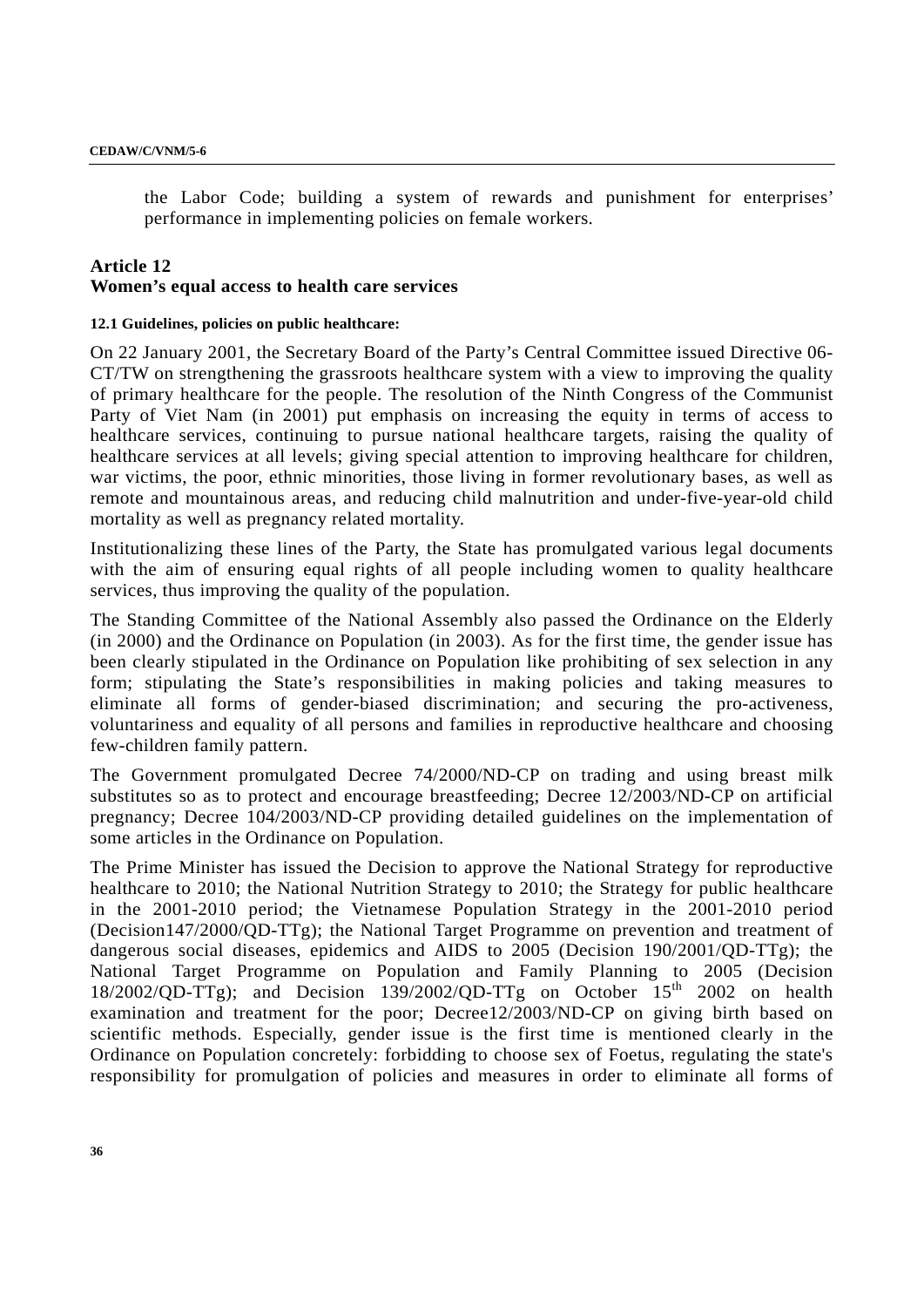discrimination among girls and boys, ensuring the activeness, voluntary, equality for individual, family in birth control and reproductive health.

For the implementation of the above-mentioned regulations, the Ministry of Health has issued documents as technical guidelines on reproductive healthcare, national standards for communal clinics between 2001 and 2010 and for reproductive healthcare in six services (including maternal safety, family planning, control of infectious reproductive diseases, sexually transmitted diseases, HIV/AIDS infection, juvenile reproductive healthcare, safe abortive measures, counselling). These are important instruments to help healthcare centers improve quality of services and minimize possible incidents that may affect the people's health, especially women.

In recent years, State budget expenditure for health sector has increased from VND 7,262.4 billion in 2002 to VND 7,751 billion in 2003 (4.5% of the total State budget expenditure).

### **12.2 Structure and organization of healthcare network for women**

Prior to May 2003, the Health Ministry had been reformed in accordance with provisions of Government Decree No 01/1998/ND-CP dated 3 November 1998.

The structure and organization of the Ministry of Health continued to be improved in accordance with provisions of Government Decree No 49/2003/ND-CP dated 15 May 2003 on functions, mandates, powers and organization of the Ministry of Health. Under this Decree, the Department of Maternal and Child Health Protection and Family Planning was renamed Department of Reproductive Health.

All healthcare centers from central to local levels, both public and non-public, are responsible for providing reproductive healthcare services and implementing the National Standards Guidelines on Reproductive Healthcare Services. Thanks to this, remarkable improvements have been made in the structure and operational mechanism of these institutions as well as in specialization and qualifications of technical staff, especially at grassroots level. By the end of 2002, 100% of healthcare centers at ward, communal and district levels were provided with medical workers, of which the number communes having doctors increased from 33.86% in 1999 to 61.5% in 2002. By 31 December 2003, 93.2% of ward clinics have midwives and obstetric - pediatric assistant doctors. The number of medical workers in hamlets increased from 59.41% in 1999 to 89.8% in 2002. In 61 Centers for Mother and Child Protection and Family Planning, there are 321 obstetric doctors, 60 pediatric doctors, 228 pediatric assistant doctors and 367 midwives. Given the rapid growth of pharmaceutical retailers, including private stores (accounting for 72% of the retail market), a supply network was well in place to provide essential medicines to communes and wards in remote and mountainous areas and islands, which meets the WHO's standards. These are important conditions to ensure Vietnamese women's favourable access to and use of high quality healthcare services. Thanks to the Decision No 139/2002/QD-TTg of the Prime Minister on purchase of health insurance cards or direct payment for medical examination and treatment with the cost as low as VND 50,000 - 70,000 per person per year, poor women can afford healthcare services. Annually, about six million women enjoy the benefits of this policy.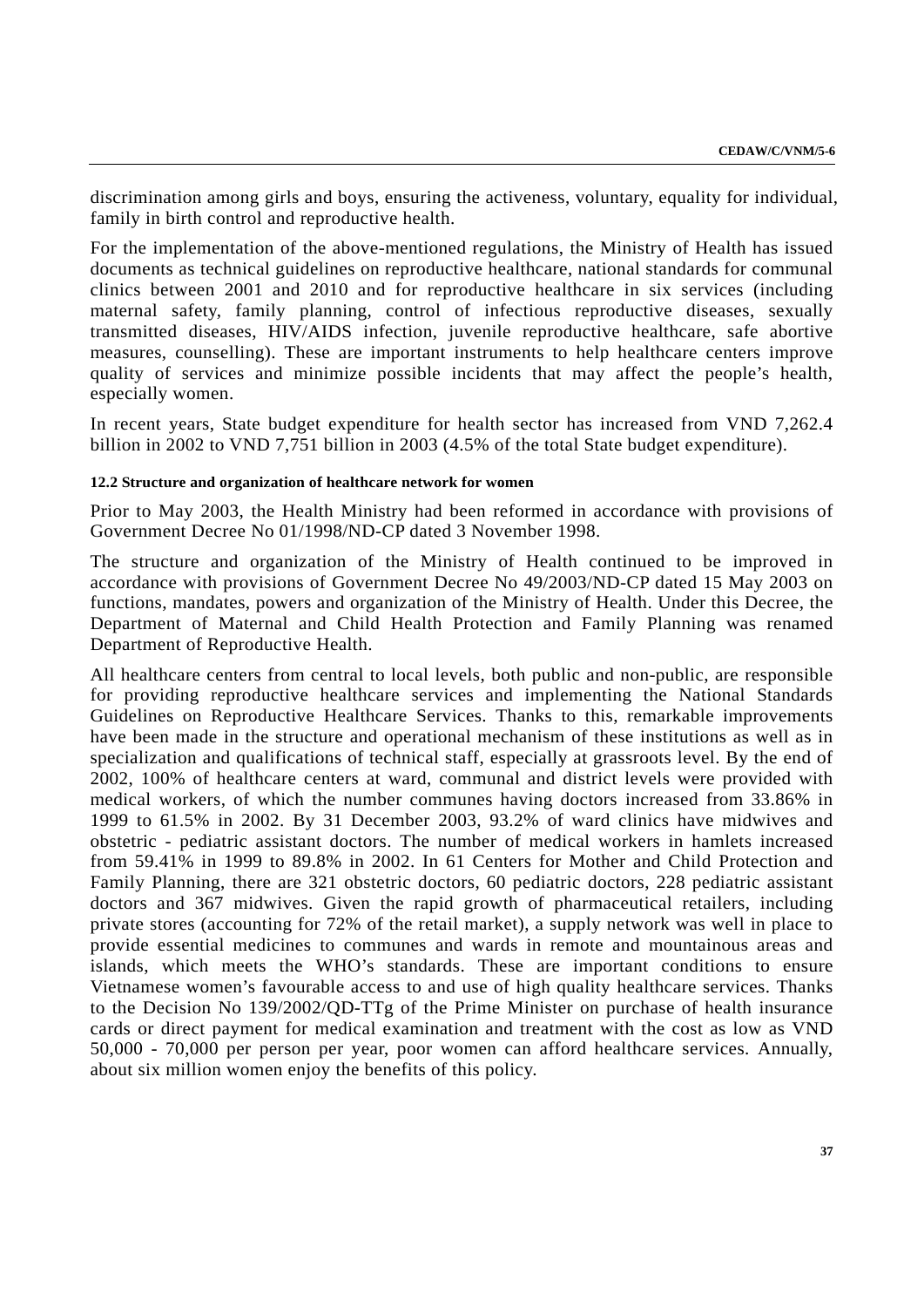#### **CEDAW/C/VNM/5-6**

Female medical workers account for 62% of the total number of medical workers; in all fields of medical examination, treatment, scientific research and education, women make up the majority; the incumbent Health Minister is also a woman. However, the proportion of female managers in the health sector remains modest, which is 14.4% at department, institute and hospital levels, and 17.6% at provincial levels. Aware of the important role of women in the cause of people's healthcare, the Action Plan for the Advancement of Women until 2005 of the health sector has set out the target of raising the proportion of female managers in the health service to 30-35% by 2005.

### **12.3. Female healthcare and family planning services:**

Viet Nam's female healthcare in general and reproductive healthcare in particular has recorded remarkable progress compared to the year 2000. Over the past three years, average life expectancy saw significant increase, which is 71 years old in 2002, the breakdown of which is 73 for women and 70 for men. The overall birth rate dropped from 2.28% in 2000, 2.25% in 2001, and 2.28% in 2002, to 2.13% in 2003. Thanks to strong political commitments together with a nation-wide healthcare network, maternal and child mortality rate has been reduced significantly in Viet Nam. In 2002, female child mortality rate under five years old was 31.4%*o* and male child mortality rate was 34.2%*o*. In 2003, maternal mortality rate was 85/100,000; child mortality rate under one year old was 21%*o* (40.2%o for male and 32.9%o for female). These figures are better than those of other countries at the same level of income per capita.

According to statistics released by the Ministry of Health in 2003, 5.7 millions badges of people experienced gynaecological check-ups. Pregnancy check-ups increased by 2.5 times in average; 95.8% of women were taken good care of by medical workers in their delivery; 91% of pregnant women were injected tetanus vaccine more than twice, or 2.5 times per pregnant woman.

In 2003, thanks to more effective contraceptive measures, the number of abortions reduced by 19.84% to 174,505 in comparison with that of the year 2000. Intensive communication campaigns and availability of modern family planning measures gave women more and better choices for the most suitable contraceptive measures. Access to contraceptive measures increased from 71.9% in 1999 to 76.9% in 2002 (Table 5.3 of the Annex). This is indicative of the implementation of the Population Strategy for 2001 - 2010 and Safe Motherhood Programme for 2003 - 2010 as well as other effective measures like marketing of condoms. However, men's participation in family planning remains limited and the burden is carried mainly by women, which is reflected in the structure of contraceptive measures: 57% using Intra uterine devices, 11.4% using oral contraceptive pills, 7.5% using condoms, only 0.5% using male sterilization (2003 figures). This is due to a number of reasons, including lack of man's awareness, ineffective communication campaigns, barriers of old customs as well as low quality and accessibility of services.

With a significant improvement in the people's life over the past years and the implementation of Ordinance on the Elderly, healthcare services for old women have been upgraded. The Elderly can enjoy preferential services, such as check-ups and treatment at medical centers and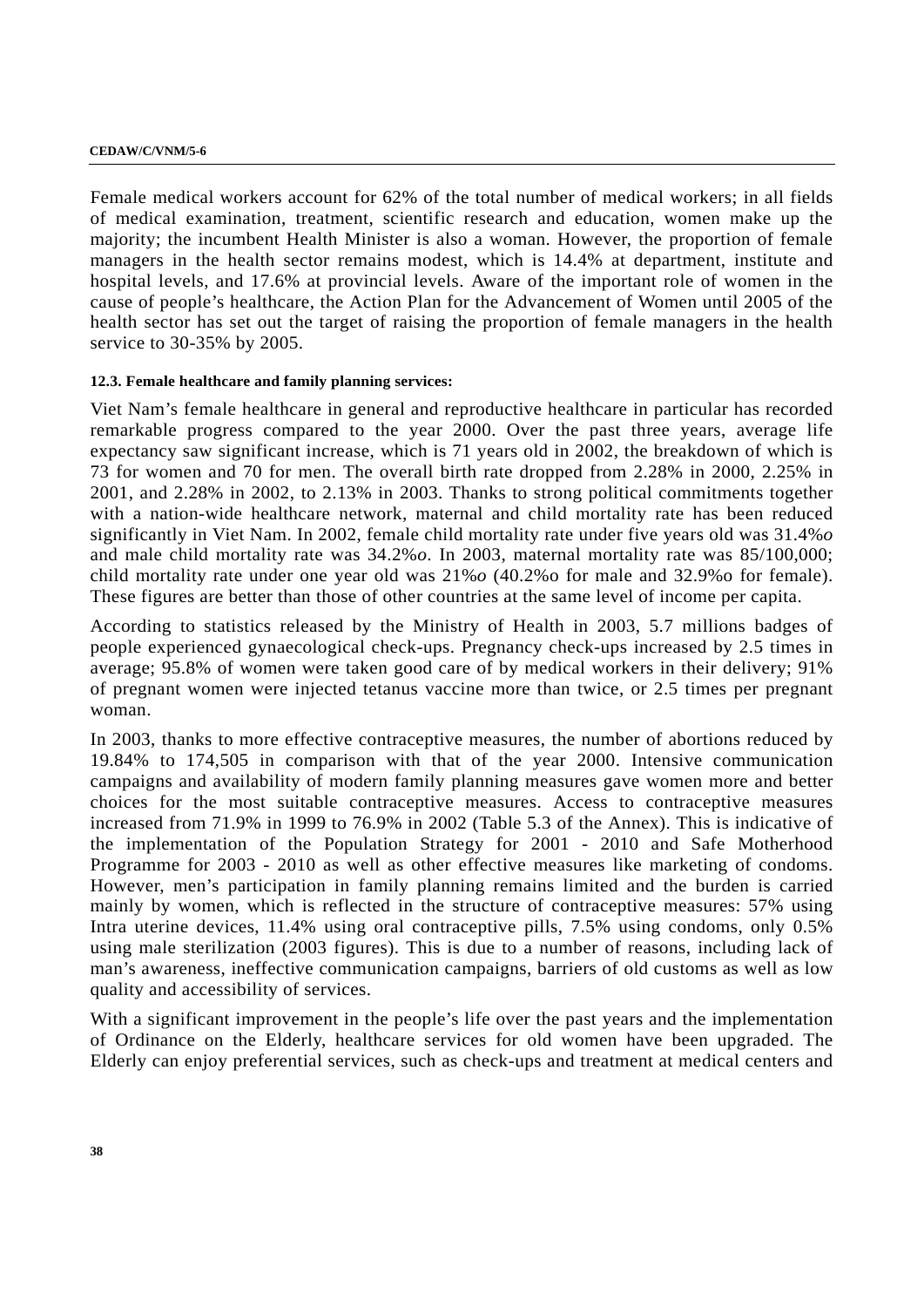provision of free health insurance for people over 90 years old in accordance with Decree 120/2003/CP of the Government.

### **12.4. Nutrition**

With a view to realizing the targets set in the National Strategy on Nutrition for 2001-2010, Viet Nam has taken active steps to launch various measures on malnutrition prevention, particularly for pregnant women and children under five. Family's nutrition model of "green colour of vegetable, yellow colour of papaya fruits and red colour of egg yolk" has been scaled up to help families resolve the issue of nutrition through proper diet. Calories consumption per capita in 2000 reached 1,931 Kcal/ day on average. As a result, the number of pregnant women suffered from anaemia reduced from 52% in 1995 to 32% in 2000. To realize the targets of National Strategy on Nutrition, the Ministry of Health issued "10 Nutritious Advices", which is widely responded across the country. They organized on an annual basis competitions on the occasion of "Micronutrient Day on 1 - 2 June" to monitor the health of newborn babies and provide sufficient vitamins for children and iron pills for pregnant women, 15-year-old girls and post-natal women. Especially, the "10 Nutritious Advices" have been translated into poems and songs to make them easily understood, remembered and implemented. However, the number of women suffering from anaemia and asthenia are still larger than men.

### **12.5. Prevention of sexually transmitted diseases (including HIV/AIDS)**

Sexually transmitted diseases have been reduced but at a negligible and unsustainable pace from 199,188 cases in 1998 to 180,125 in 2002. The quality in healthcare services remains poor, and access to them was difficult for women, especially in the mountainous and rural areas.

The spread of HIV/AIDS continues to increase, especially in drug addicts using injection. The number of HIV/AIDS infected picked up from 11,201 in 2000 to 76,180 in December 2003, of which women account for 13.98%. According to 2000's figures, 60% of the HIV infected cases were caused by drugs injection, 6.03% by sexual transmission, and 4% by prostitution. The number of infected women in pre-maternal stage increased from 0.2% in 2000 to 0.34% and 0.39% in 2001 and 2002 respectively. Especially, the number of mother - to - child transmission of HIV increased from 67 cases in 2000 to 83 in 2001. The Government has been implementing the National Strategy on the Prevention of HIV/AIDS to 2010 and vision 2020 to reduce the number of newly infected people and provide treatment for those infected.

The Health, Population, Family Planning and Children services in coordination with the Vietnamese Women's Union, Central Committee of Ho Chi Minh Communist Youth League, competent agencies and mass organizations from Central to local levels have been effectively implementing targets, measures and solutions on people's healthcare and protection focusing on reproductive healthcare, child mal-nutrition prevention, sexually transmitted diseases and HIV/AIDS prevention. Campaigns on gender and safe sex education have been further promoted, especially for adults and young people. The Ministry of Health coordinates with competent agencies to carry out the National Strategy on Prevention of HIV/AIDS to 2010 and vision 2020, and will submit the project on the increased socialization of people's healthcare to Prime Minister for approval.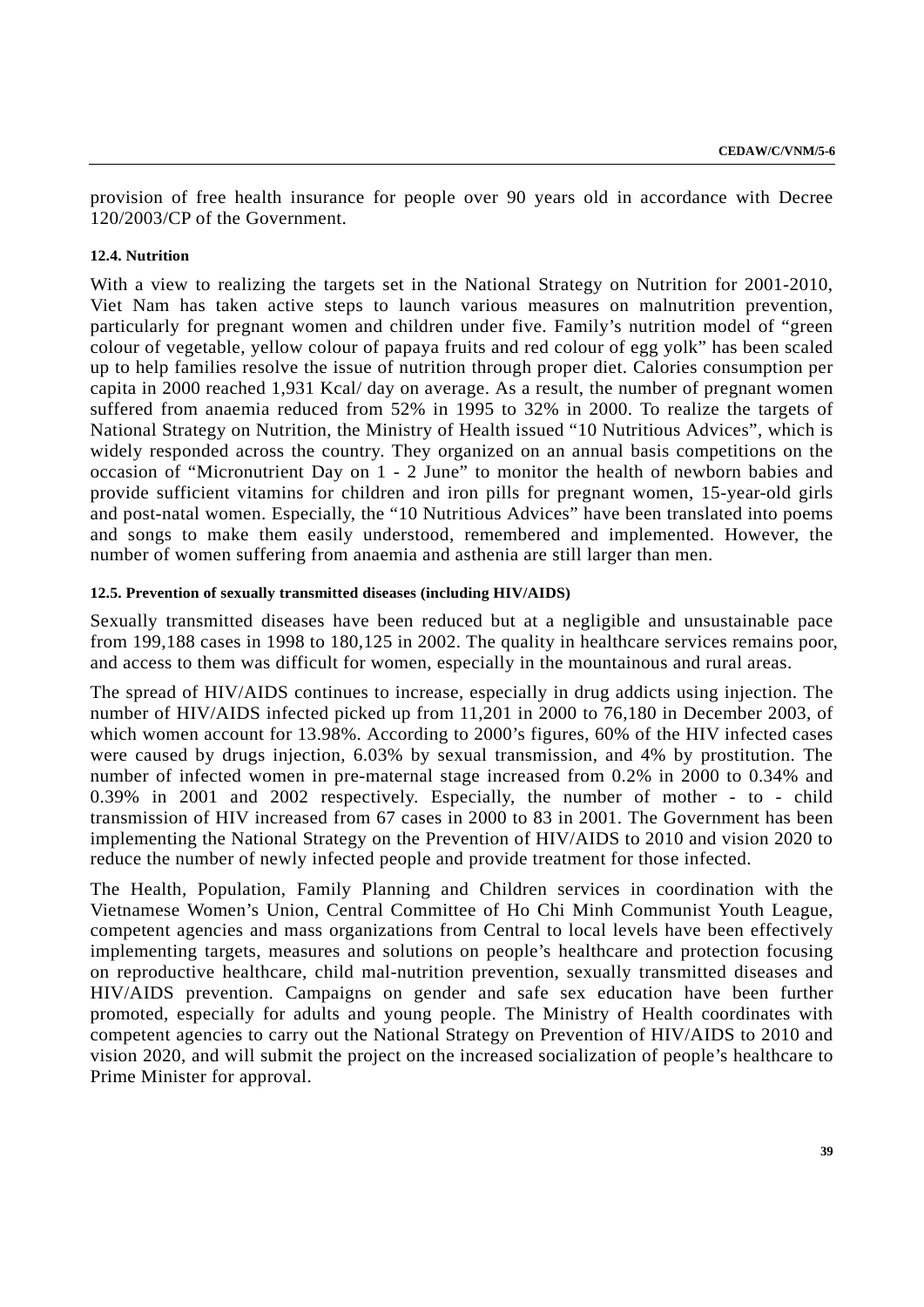### **Article 13 Social-economic and cultural welfare**

### **13.1. New legal regulations and policies**

- Ordinance No 28/2000/PL-UBTVQH10 dated 25 September 2000 by the National Assembly's Standing Committee on Sports and Physical Activities that encourages the people's participation in and benefit from sports and physical activities to meet the demand of international integration as well as to preserve and promote traditional sports. Women have equal access to sports and physical activities with men.

- Decree No 07/2000/ND-CP by the Government dated 9 March 2000 on social aid policy with a view to providing physical and spiritual support to lonely elderly, orphans, heavily handicapped people. Lonely women without income above 55 years old are entitled to receive regular social aid.

- Decree No 111/2002/ND-CP by the Government dated 31 December 2002 providing detailed instructions on the implementation of several provisions in Ordinance on Sports and Physical Activities.

- Decision No 19/2003/QD-TTg by the Prime Minister dated 28 January 2003 approving the National Target Programme on Culture to 2005.

- Decision No. 170/2003/QD-TTg by the Prime Minister dated 14 August 2003 on preferential policy to help beneficiaries get access to cultural and social services.

- Decision No. 256/2003/QD-TTg by the Prime Minister dated 2 December 2003 adopting the National Strategy for Environmental Protection to 2010 and directions to improve the quality of living environment for the people until 2020 .

- Joint Programme No 330/CTPH dated 11 August 2000 between the Women's Union and Committee for Sports and Physical Activities guiding women's sports movement between 2000-2002. Under this Programme, every year the Central Committee of Women's Union instructs unions at lower levels to encourage women's participation in popular sports activities organized by Sports and Physical Activities Agencies and Federation.

### **13.2. Guarantee of women's right to social and family benefits**

Viet Nam's social welfare policy does not contains any discrimination in terms of sex, social strata and beliefs and gives priority to ethnic minority people and those entitled to preferential social policies. Thanks to the implementation of the Law on Marriage and Family issued in 2000 and general socio-economic progress of the country over the past three years, women's benefits from family welfares mentioned in the previous report were maintained and improved.

During this period, the Vietnamese State places great premium on development of social welfare policy, especially for rural and remote areas. These policies are implemented through a number of programmes and projects on socio-economic development, poverty reduction and employment as well as through international development and humanitarian programmes. This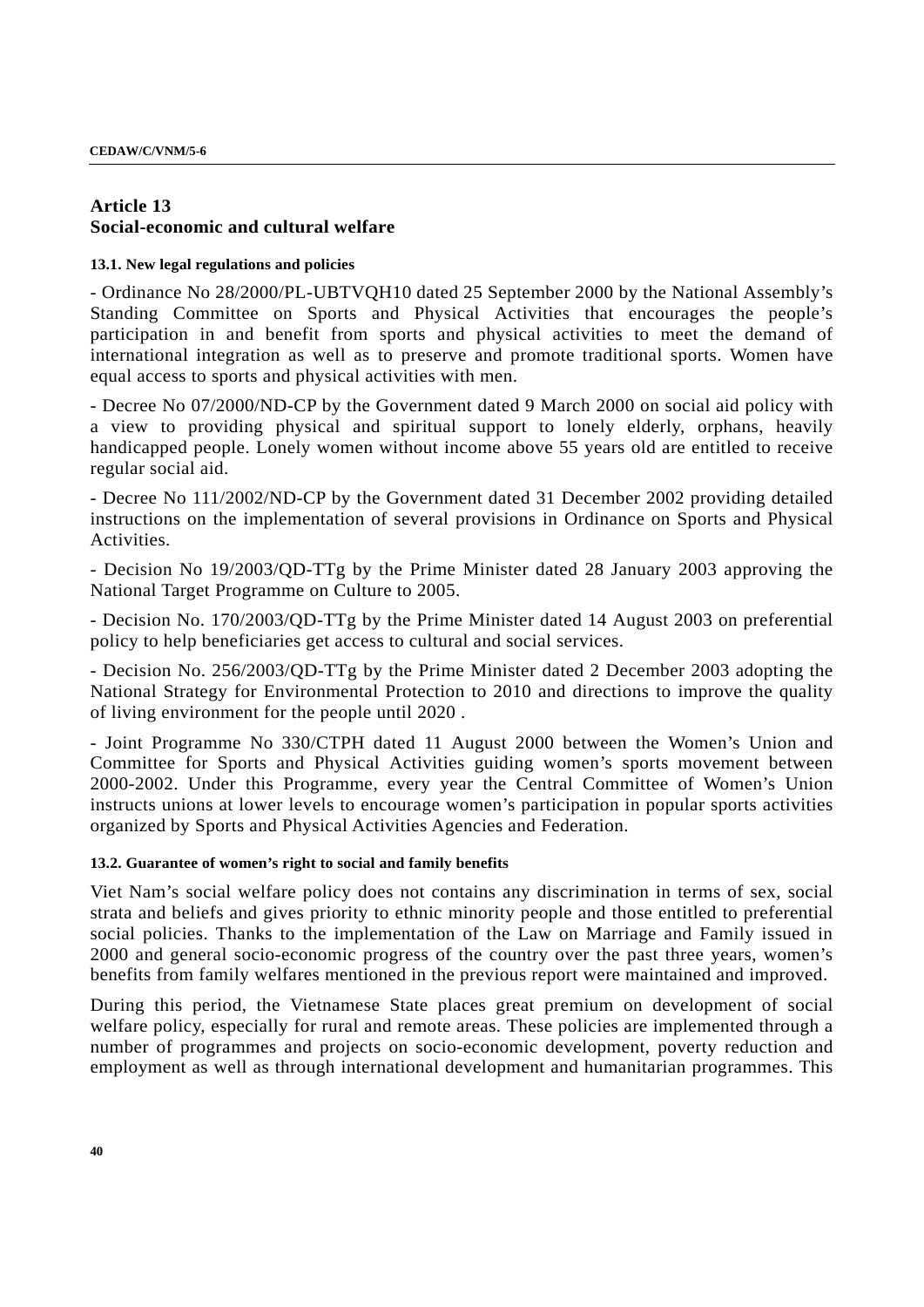helps improve women's life in rural areas. 70% of women now have access to public utilities like lighting, roads, post offices, cultural services, clinics, and schools.

#### **13.3. Guarantee of women's rights to bank loans, mortgages and other forms of credits:**

The revised policies in this field have created more favourable conditions for women to participate in and get access to financial resources. More women have taken part in credit programmes for poor households. According to the Bank of Social Policy, by December 2002, woman-headed poor households accessing to credit loan accounted for 60% (increased by 20% as compared to the third and fourth reports). The ratio of poor households accessing credit loans is relatively high, especially in the Northern mountainous areas (such as Tuyen Quang, Thai Nguyen, Hoa Binh and Ha Giang). The Government has made several changes in its policy to facilitate people's higher investment. Especially, the Bank has increased the credit ceiling from VND 3 million to VND 7 million and extended maturity period from 30 months to 60 months. In 2000, the Bank for Agriculture and Rural Development signed with the Vietnamese Women's Union a joint Resolution on Granting Loans for Women. After three years of implementation, by 30 June 2003, 57 out of 90 branches of the bank had provided credit loans to 1.3 million women with the total value of VND 5,134 billion. This is an exemplary model given the low level of overdue debts and effective use of borrowed loans by women, which also helps socialize bank credits. The two agencies have reviewed and drawn lessons to further implement the Resolution in coming years.

However, there are existing difficulties facing women when borrowing loans namely limited understanding and inadequate management skills and lack of capacity in formulating effective business and production plans.

### **13.4. The right to participate in recreational, sports and cultural activities:**

The Ordinance on Sport and Physical Activities provides State's policy to encourage the entire population to take part in sport and physical activities of various kinds. In addition, women can participate in sport and physical activities jointly organized by the Vietnamese Women Union and Committee for Sports and Physical Activities. According to the report of the Committee, the programme has involved tens of thousands of women in popular sport activities. In 2003, the Vietnamese Women's Union launched a campaign "Each member chooses one suitable sport for daily exercise." The two agencies organized a meeting with female athletes who established high records at the 21<sup>st</sup> Southeast Asian Games (SEAGAMES) and presented gifts to the outstanding athletes selected by Vietnam's Sports Newspaper in 2001. A friendly competition for women in marathon, volleyball, table-tennis, and badminton was organised. About 1,000 sport and physical training clubs were established, including Tanjiquan clubs, health improvement clubs, and aerobic clubs. As a result, at the  $21<sup>st</sup>$  and  $22<sup>nd</sup>$  SEAGAMES held in 2001 and 2003, the number of female athletes winning medals accounted for over 60%.

Thanks to the continued socialization of sport and cultural activities in line with Decree 73/1999/ND-CP of the Government, the sport and cultural movement has been growing strongly throughout the country, involving people from all social strata, including women. 80% of districts have allocated lands for cultural, sport, and entertainment activities. Between 2000 -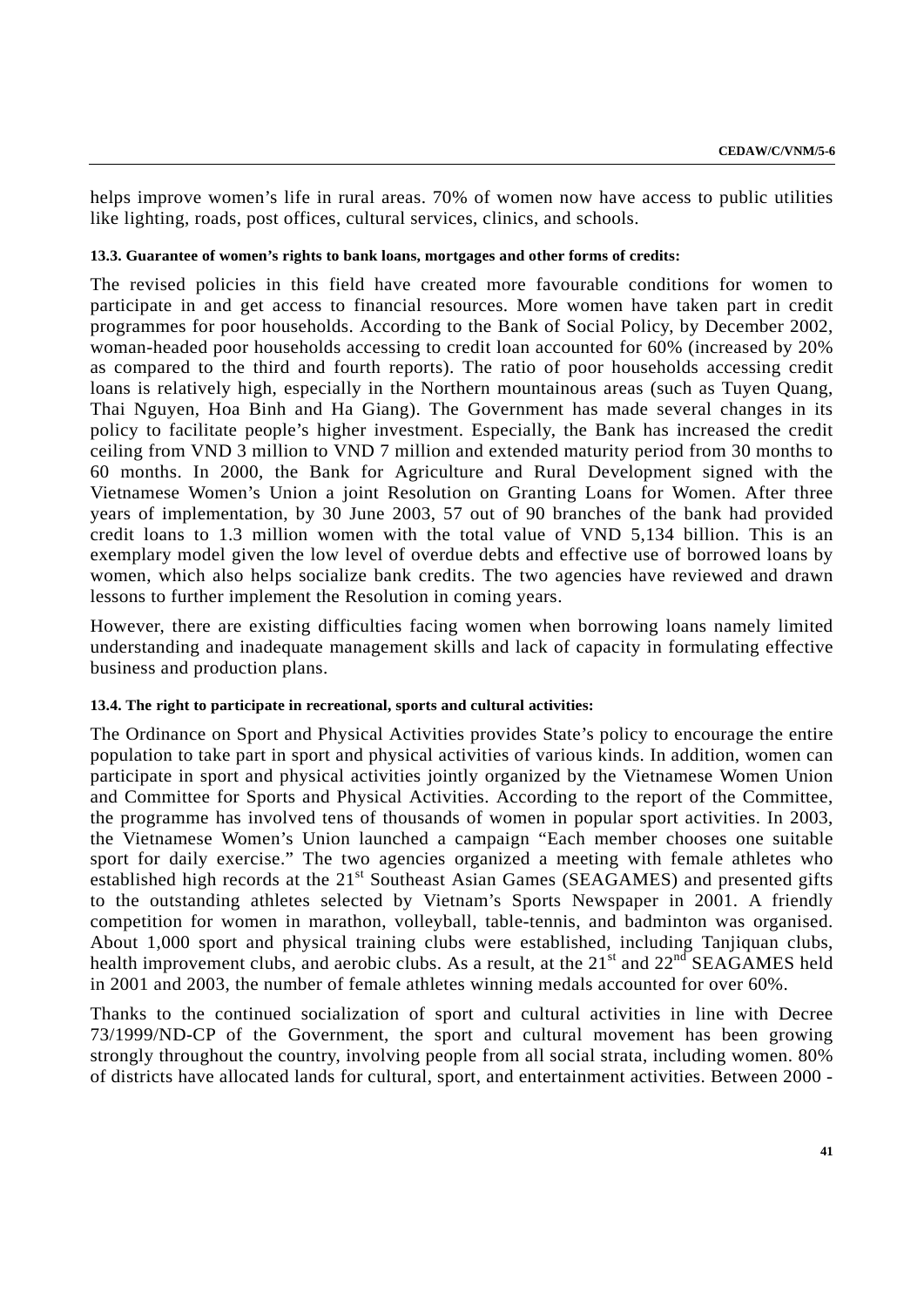#### **CEDAW/C/VNM/5-6**

2002, in response to the National Sport Festival, 85% of communes and districts organised Festivals with the participation of 640,000 people with a large proportion of women.

In the cultural area, encouraging results have been recorded in the realization of "All people strive to follow a cultural lifestyle" campaign, which help more people have access to mass media. According to statistics of the Ministry of Planning and Investment in 2003, 93% of households have access to the Voice of Viet Nam; 86% can watch programmes broadcasted by Vietnam Television; television and radio coverage reached 90% and 92% respectively nationwide.

Important improvement in women's spiritual life is attributable to the implementation of the policy of cultural socialization. Cultural activities have become increasingly rich and imbued with national identity. The State paid great attention to improving spiritual life of the ethnic minority people through implementing various programmes to support and build cultural houses for people's social activities. Many local radio and television stations broadcast programmes in both Vietnamese and other ethnic languages. Only small number of women living in remote and thinly populated areas has not been able to enjoy cultural, art, radio and television programmes.

To achieve these encouraging outcomes, the State budget allocated to cultural and information field has been increased on a year-on-year basis (VND 820 billion in 2001, VND 996 billion in 2002, and VND 1,302.7 billion in 2003).

Women have also made active contributions to cultural and information sphere, for which they were acknowledged and presented noble titles by the State. By 2002, 35 out of 152 people's artists are women (23%); 459 out of 1245 distinguished artists are women (36.86%); 3 out of 137 people's teachers are women (2.18%); 42 out of 109 people's doctors are women (12.8%); 470 out of 2467 distinguished doctors are women (18.56%); 26 individuals and 10 female teams were awarded Kovalevskaya prize. The State has acknowledged their contribution and conferred the titles of heroic women and woman of the emulation movement in the *Doi Moi* time (time of reform) for 19 and 272 individuals respectively.

A Vietnamese woman received one prize for business in the Vote for Impressive Asian Women 2002. The role and position of the Vietnamese women have been enhanced both domestically and internationally.

As compared to the previous report, women's benefits from sport, cultural and social activities have been raised and people's life, including that of women, improved. However, due to financial constraints and lingering gender bias, women's participation and enjoyment in sport, cultural and social activities still fall below that of men as well as of their own need. To improve this, competent agencies will continue to elaborate more effective measures to ensure women's full access to the above-mentioned benefits. Cultural and sport socialization will be further promoted to create favourable conditions and more opportunities for the people, particularly women, to participate in these activities.

**Article 14 Women in rural areas**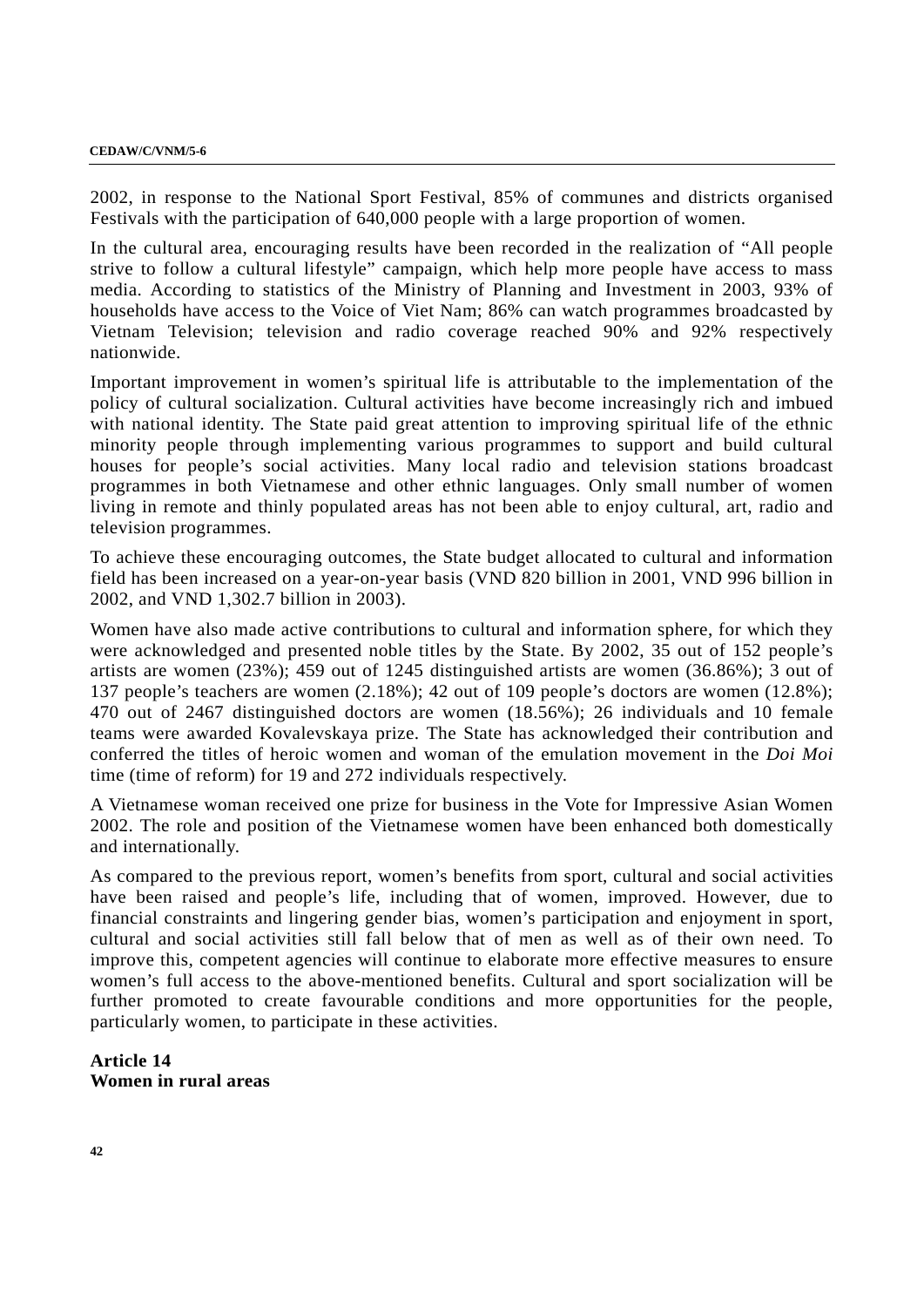Social equity is a consistent policy pursued by the State and Government of Vietnam, which serves a prerequisite for women in rural areas to fully participate in and benefit equally from socio-economic achievements in rural areas.

### **14.1. Women in rural areas – the role and challenges**

Agriculture plays an important role in the national economy. In 2003, agriculture accounts for 21.8% of GDP, which involved 75% of the rural population.

In 2002, women in rural areas accounted for 50.8% of the population and around 49% of rural workforce. The ratio of women in rural areas participating in economic activities was 71% while that of urban areas was 56%. Women in rural areas take part in almost all stages of agricultural production since they constitute 70-80% of the workforce. In some stages, they are the major workforce, such as seedling, cultivating, harvesting and livestock. Women also take up 60-70% of the workforce in such crafts as knitting of bamboo and rattan, embroidery, fabric weaving, mat making and food processing.

In the last three years, many policies on agriculture and rural development have been promulgated, namely Decision 132/2000/QD-TTg by the Prime Minister dated November 24, 2000 on some incentives for the development of off-farm industries in rural areas, Decision 132/2001/QD-TTg dated September 7, 2001 on financial arrangements for implementation of programmes for rural infrastructure development, infrastructure for aquaculture farming and infrastructure of craft villages. Particularly, with a view to improving gender equality and position of women in rural areas, the Ministry of Agriculture and Rural Development (MARD) adopted a Gender Strategy in Agriculture and Rural Development to 2010 and Gender Plan of Action in Agriculture and Rural Development to 2005. The Strategy aims at coordinating and promoting efforts of agencies at all levels, mass organizations and individuals to realize gender equality in agriculture and rural areas where most poor and needy people live and make up the majority of the workforce. This is also a prioritized area of the National Strategy for the Advancement of Women.

In recent years, the Vietnamese Government attaches great importance to agricultural and rural development. Therefore, in the 2000-2003 period, despite falling prices of agricultural products in the world market, Vietnam's agriculture enjoyed continuous growth at 4% per annum. This serves as a condition to improve the living standards of a large part of farmers, including women.

However, disadvantages and challenges facing women in rural areas as pointed out in the previous report remain unsolved in the main. Due to accelerating industrialization and urbanization, agricultural land is shrinking. More and more farmers, mostly men, go to cities to find a job. They only come back home at the farming season. As a result, the workload is mainly shouldered by women. Working hours of those in the working age has increased, reaching 77.65% in 2003; the women's rate was 77.36%. A woman on average spent 13.6 hours per week in 2002 on domestic and unpaid work. On the other hand, female farmers usually gain lower income than men, equivalent to only 73% in 2002. Female farmers in the mountainous and remote areas, especially single, household-headed and old women, are the most vulnerable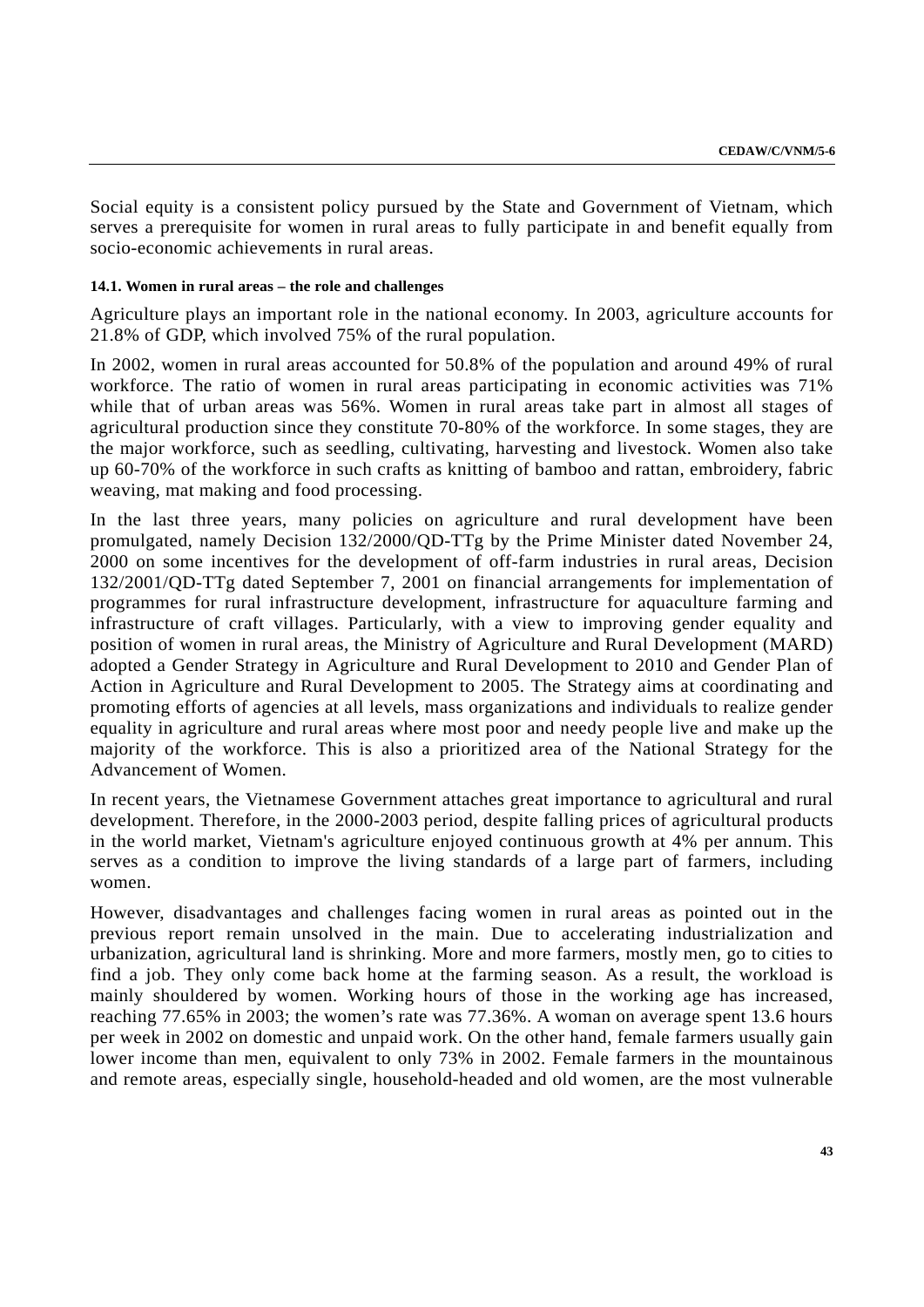#### **CEDAW/C/VNM/5-6**

group. More importantly, ethnic minority women suffer from more disadvantages than men since they have limited power in decision making, low level of education and thus, having fewer chances.

### **14.2. Women's role in formulating and implementing development plans and community activities**

Thanks to the policy to maximize the ownership of the people in accordance with the formula "Party's leadership, State's management and people's ownership". Women are given more favourable conditions to participate in the management of the State and the community. The review of 5 years implementing the Grassroots Democracy Regulation showed that the motto, "people know, people discuss, people do and people monitor" had been observed in all communes and wards nationwide. The Women's Union, in particular, issued guidelines to its local organizations to increase women's participation in such activities as meetings and discussions about policy on and contribution to building of infrastructure and public utilities, cultural regulations, or measures to counter social evils in the area etc. The issuance of Decree 79/2003/ND-CP by the Government on Regulations to exercise democracy at communal level (replacing the above-mentioned Regulation) offers women more chances to discuss, make decision, implement and supervise development plans at grassroots level. Besides, women can raise their voice via women union's branches to local administrations in accordance with Decision No 163/HDBT in 1988 by the Ministers' Council, now Decree No 19/2003/ND-CP by the Government, *(see Art. 7).*

### **14.3. Healthcare and family planning**

As stated in Article 12, women in rural areas enjoy better healthcare thanks to policies to improve grassroots healthcare. The State applied a voluntary insurance policy to farmers with the premium decided by Provincial People's Committee.

Apart from that, healthcare system in the mountainous areas and for ethnic minority people has been improved, which enabled ethnic minority women to have better access to healthcare and family planning services. In 2002, 100% of mountainous communes had clinics, of which 83.24% was concretized, 69% had medical equipment, and 80% had electricity and water supply. 100% of districts had a medical center. The number of medical staff increased significantly, including larger number of doctors and medical workers at villages and hamlets, basically meeting the demands for medical check and treatment of the people. In 2002, 81.02% of women in rural areas received assistance from medical workers during child delivery (97.27% in the urban areas) and 70.79% of pregnant women received maternal check (95.78% in the urban areas). The quality of medical examination and treatment was raised, serious diseases such as goiter and malaria kept under control. Due attention was paid to information outreach on gynecological diseases for women, hygiene for girls and reproductive healthcare, such as clean delivery and scientific child raising). This reflects enormous efforts by the State in providing medical services for ethnic minority people in general and ethnic minority women in particular.

However, health asthenia in a proportion of women in rural areas still remains. Facilities in rural clinics are poor, which cannot fully meet the demands for healthcare of women. Poor girls and women still could not afford medicines.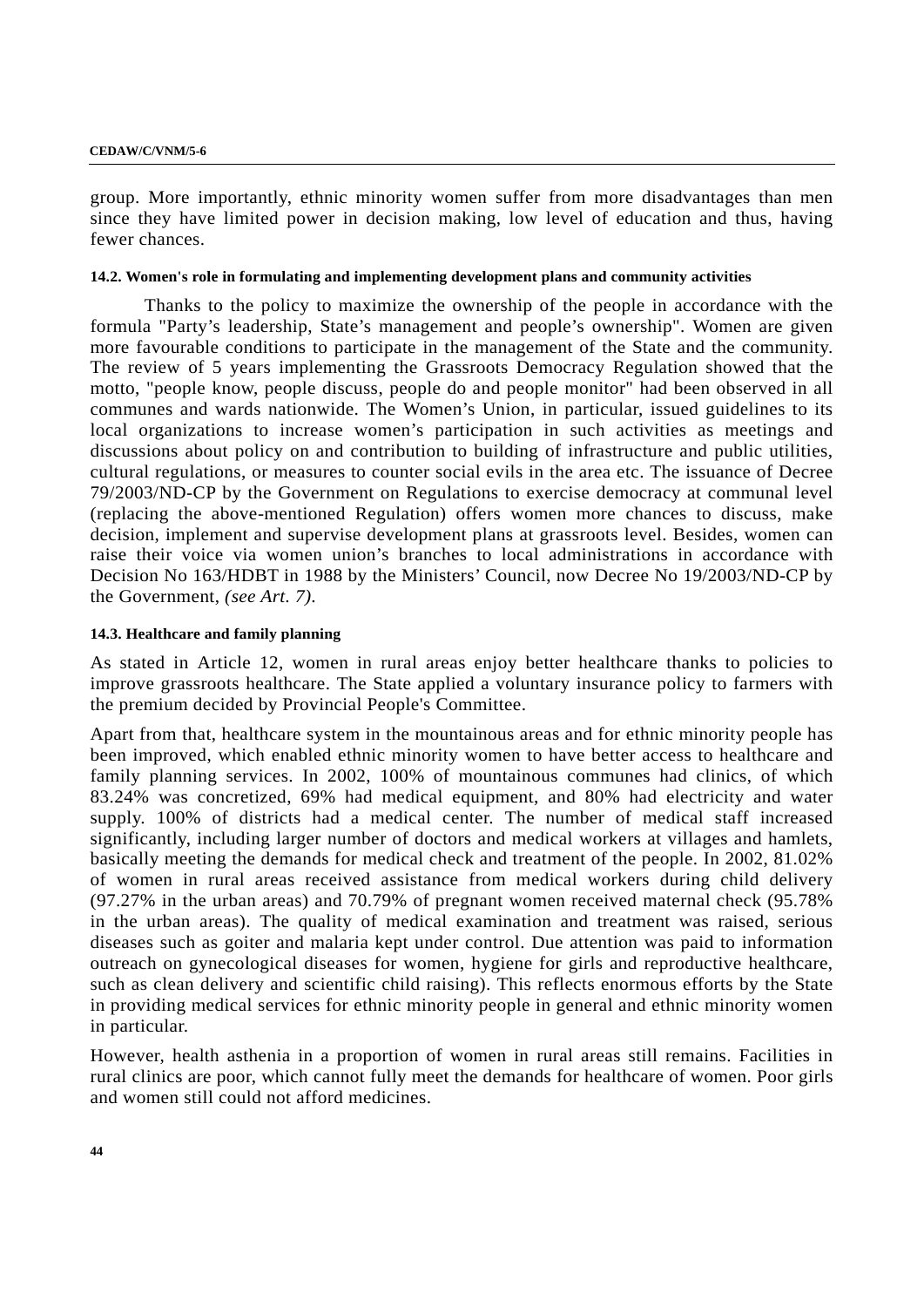### **14.4. Education and training, agricultural extension**

As stated in Article 10, the Vietnamese laws and policies do not have for any discrimination between rural and urban areas in terms of access to education. However, it is a reality in rural areas that when families run into financial problems, girls, rather than boys, has to drop out from school for work.

Statistics of universities, colleges and vocational training centers on agriculture and forestry administered by MARD showed that the rates of schoolgirls passing the entrance examinations in 2002-2003 were 27.58% for universities, 52.66% for colleges, 52.89% for high schools and 27.9% for vocational centers. In 2002, the rates of female enrolments varied at different levels of education: 18.70% for PhD; 57.4% for post graduation; 11.8% for under-graduation; 40.8% for secondary and 13.4% for vocational training.

More and more women in rural areas participate in agricultural extension. With their hard-work and engagement in all stages of agricultural production, women have been applying science and technology in a rather effective manner. According to a survey in 2003 by Vietnam Women's Union, 2,796,685 women across the country participated in the instruction, spread and transfer of modern technologies and techniques.

### **14.5. Social insurance**

As stated in the previous report, the voluntary social insurance has been applied on pilot basis in a number of localities. However, due to low level of development in rural areas, practical measures have been taken by relevant agencies to ensure the effectiveness of this policy. According to a survey of the Ministry of Labour, War Invalids and Social Affairs, 90% of the workforce expressed their wish to buy voluntary retirement insurance while only 10% could afford it and only 10% wished to seek child-birth insurance since people, including women in rural areas, have very low incomes

#### **14.6. Rural women's access to credits**

Given the need for agriculture and rural craft development, there is an increasing need for credits, technical advances and market information. Decree 78/2002/ND-CP by the Government on credits for the poor and other policy-entitlement groups stipulates that for a less than VND 10 million loan, the borrower needs only an application form and land use right certificate without collateral. Credit organizations could even provide loans for poor households and individuals under the credit guarantee of the Women's Union or the Farmers' Association. At present, women could get a loan for their business from the Women Union's Fund, Women's Saving Credit Group, "Saving Day for Poor Women" funds, and preferential loans for poor households, Poverty Reduction Fund, Bank for Agriculture and Rural Development, Bank for Social Policy etc. According to statistics by Vietnam Women Union, in 2003, 3.55 million women nationwide had access to credits from these sources. Among them, 1.04 million were poor, 29% of whom were household-headed women. Most of these credits were provided for women in the rural areas.

#### **14.7. Land use right for women in rural areas**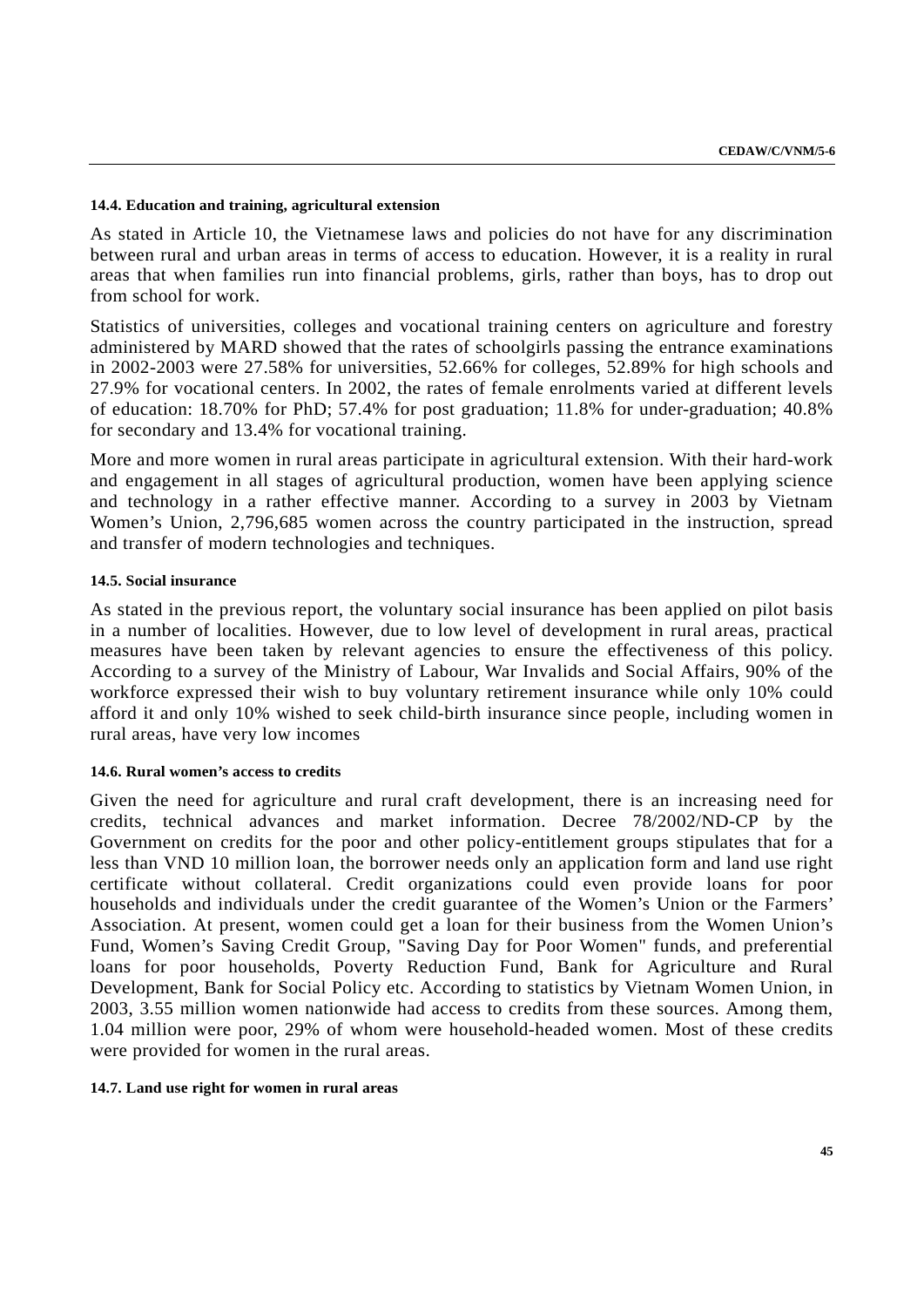#### **CEDAW/C/VNM/5-6**

The Constitution, Land Law and Law on Marriage and Family provide for equal rights of men and women over land *(See Article 15)*. Decree 70/2001/ND-CP by the Government states that households who already received land use right certificate with only the name of the head of the household could request a new certificate with the names of both husband and wife.

In fact, women remain passive and have few opportunities in land allocation due to their lack of understanding of rights and responsibilities over land. On the other hand, it is an old custom in the rural areas of Vietnam that the husband is usually head of household. Therefore, both land use right certificate and the local land administration book only have the name of household's head. That fact causes troubles for women when they need the land use right certificate as collateral for loans; in case of land use right division at divorce or at marriage or in case of inheritance following the death of the husband.

By the end of 2002, agricultural land had been allotted to approximately 12 million farmer households and 91.74% of the households were granted with agricultural land use certificates, taking up 87.02% of the agricultural land area. Only 10-12% of these certificates were registered in women's names because these heads of households are single women or widows.

### **14.8. Infrastructure, sanitation and environment in rural areas**

The Vietnamese Government attaches great importance to rural infrastructure, which is seen as a decisive factor for socio-economic development and poverty reduction in rural areas. The building of electricity grids, roads, schools and clinics were financed by various sources, mostly Government budget. By June 2003, 100% of districts and 80% of communes had been connected to the National Electricity Grid. The Asia Development Bank (ADB) and French Development Agency (FDA) financed projects in 23 poor provinces for 2003 and 2004 to expand the areas of irrigated land to 47,000 hectares, upgrade 1,980 kilometers of rural roads, provide tap water for 1,063,000 people, build 3,000 rural markets (the current figure is around 5000), with focus on border markets, fish markets, vegetable markets and floating markets in the Mekong Delta. Trading centers are opened in the areas with strong production of goods to help women in rural areas to trade agricultural products and increase their incomes.

*With regard to clean water and rural environment*, an outstanding success is the National Indicative Programme on Clean Water and Sanitation of rural areas in the periods of 1998-2000 and 2001-2005. The Programme aimed at improving the health of the people, especially women and children by reducing infections caused by unsafe water and sanitary conditions, raising living standards, building infrastructure and narrowing the gap between rural and urban areas. By 2002, more than 1.7 million sanitary projects were built across the country, including 1.2 million standard latrines and 516,600 husbandry waste treatment structures. By the end of 2003, 41% of the households nationwide had access to rural sanitary utilities, an increase of 10% compared to 1998. 55% of the rural population had access to clean water while in 1998, the figure was 32%. By the end of 2003, the Programme completed the formulation of planning for provision of clean water and rural sanitation for 7 regions and provinces 61 and cities.

*As for post and telecommunications*: By April 2003, 6,755 communal cultural and post points had been set up, among which 6,014 were in operation. However, in 2,362 communes in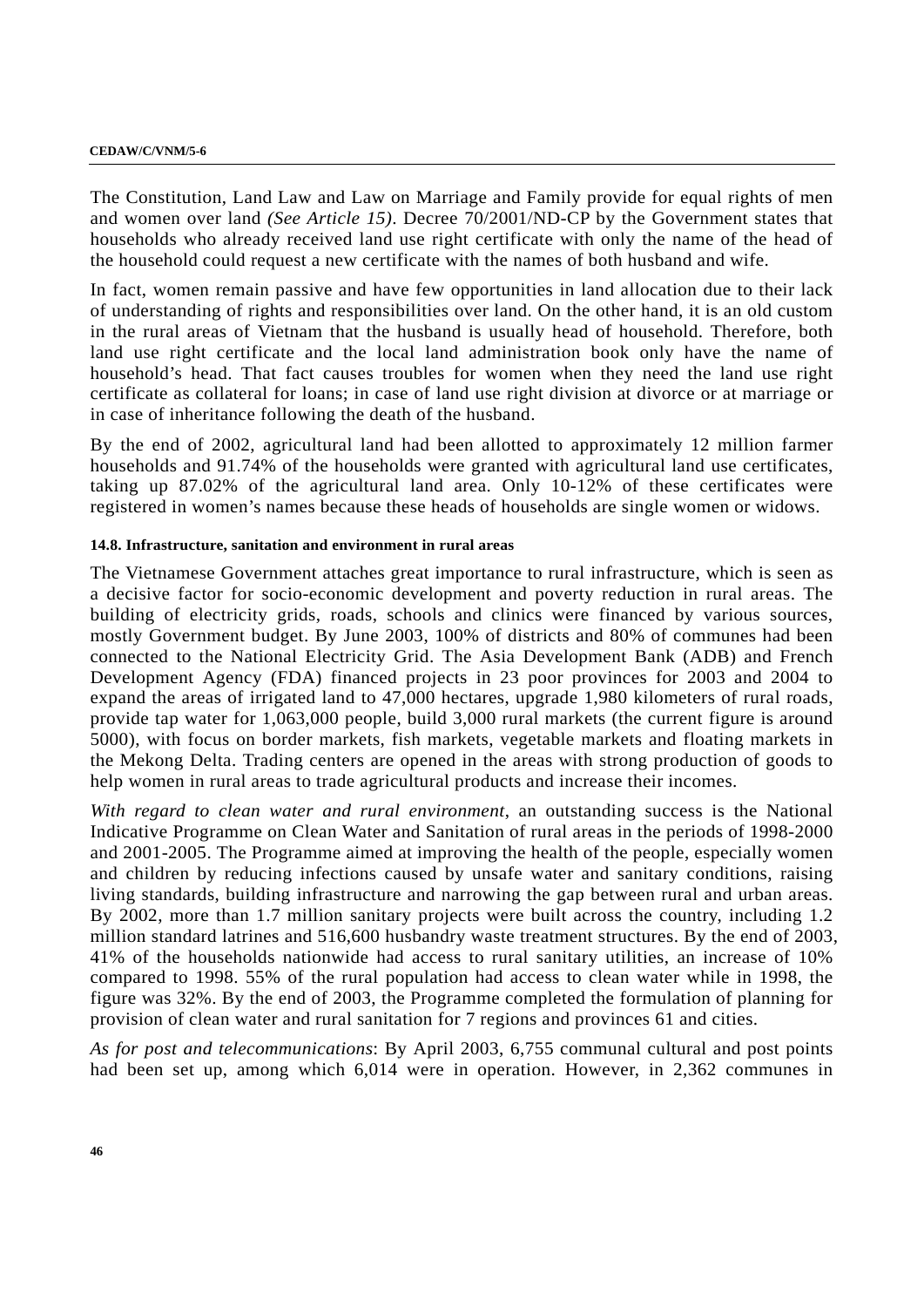special difficulty, only 1,089 communes or 46.1% so far have had their own post-offices. VNPT has been implementing a programme to assist these communes.

### **14.9. Future directions**

Despite the above-mentioned opportunities, women in rural areas in Vietnam face more disadvantages than men. Main reasons are inequality in approaching and utilizing resources in agricultural production and a lack of gender sensitivity in the provision of agricultural services. To fix this problem, Ministries, agencies and localities are required to make greater efforts to implement the National Strategy for the Advancement of Women to 2010 with due attention paid to rural areas, mountainous and ethnic minority people's areas and islands. The Ministry of Agriculture and Rural Development (MARD) will continue with its Gender Strategy and Gender Action Plan. To realize gender equality and equally distribute socio-economic benefits to men and women, MARD's Gender Strategy and Action Plan set the goals of raising gender awareness and responsibility, improving women's access to and ownership over resources such as land, credits, water, infrastructure and public services, education and information, mainstreaming gender indicators in policies, programmes and projects implemented by MARD, increasing women's participation in agriculture and rural development, and raising the number of women leading positions and strengthening the machinery for the advancement of women.

With a view to creating jobs, raising income and shifting the economic structure towards agricultural and rural industrialization. The Government will consider issuing a Decree on Encouraging the Development of Rural Industries. Besides, at the proposal of MARD and MPT (Ministry of Post and Telematics), the Prime Minister is considering approving a credit modality for effective implementation of the National Strategy on Clean Water and Sanitation of Rural Environment to 2020 and a Programme on application and transfer of scientific and technological advances for socio-economic development in rural and mountainous areas for a better life of the people, including that of women.

The National Commission on Ethnic Minority and Mountainous Affairs is now working on a Draft Law on Nationalities to be submitted to the National Assembly with a view to further improving socio-economic conditions of the ethnic minority people.

### **Article 15 Women's equal rights before the law and in civil transactions**

Since the endorsement of the combined  $3<sup>rd</sup>$  and  $4<sup>th</sup>$  Report on Vietnam's Implementation of CEDAW Convention in 2000, the principle of non-discrimination against women has been observed in all areas. Its importance has also been highlighted in the society. Women enjoy their equal rights with men before the law, independent participation in civil transactions and contract relations, management of assets, freedom to choose their place of residence and participation in legal proceedings to protect their own interests before law enforcement agencies.

**15.1. Women have the same legal status as men in civil relations**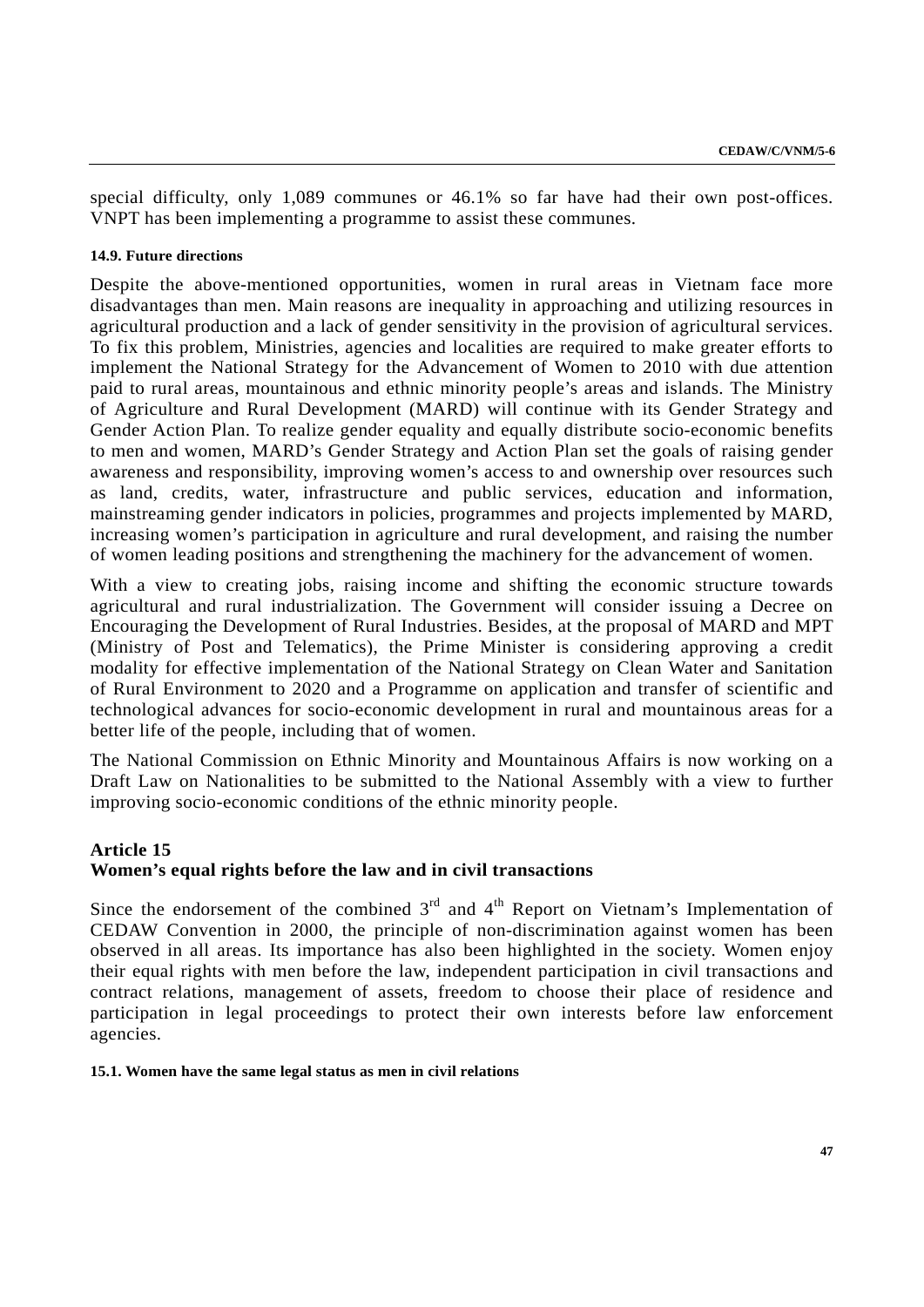#### **CEDAW/C/VNM/5-6**

As stated in the previous report, Vietnam's laws provide for the guarantee of the same legal status of women as men and equal opportunities for them to exercise their rights, which is reflected in the increasing participation of women in civil relations.

Women have the right to practice their professions as men. The proportion of working women has been on an increase *(see Article 11)*. In the judiciary branch alone, the ratio of female judges at the People's Supreme Court is 22%, provincial courts 27%, district courts 35%. By the end of the  $1<sup>st</sup>$  quarter of 2003, female lawyers across the country took up 20% of the total. 12.75% of law firms and offices were run by women. By law, there is no discrimination between male and female lawyers before the court.

*Freedoms to do business without discrimination between men and women* continue to be recognized and exercised. These regulations have created a liberal and flexible framework that facilitates business activities conducted by women and enhances their position in the society. According to a report by the Vietnam Chamber of Commerce and Industry, 4 years after the introduction of the Enterprise Law, 27% of those registering their business were women and 40% of household businesses were run by women. In 2003, female workers made up a large proportion of the workforce, i.e. 42% in State owned enterprises, 39% in the private sector and 65% in foreign-owned enterprises. The ratio of businesswomen increased significantly from 15-17% in 1990-1995, to 24.74% in 2001 and 20% in 2002.

*As for personal rights over property*, in accordance with Article 47 of the Civil Code, all individuals regardless of sex enjoy freedom to creations and their intellectual properties are protected by the State. Articles 780 and 781 of the Civil Code stipulate that all individuals, men and women alike, are entitled to the protection by the State over their industrial properties, including patents, utility solutions, industrial designs, trademarks, appellations of origin and other properties defined by the laws. The laws protect property owners against any attempts to infringe on these rights. In 2002, for instance, among 121 persons granted patents for industrial properties, there were 37 women.

*Women's rights to property ownership* include the rights to manage, utilize and make decisions related to their properties. Existing provisions on this matter in the Constitution and laws continue to be effective. Women and men are equal in managing, utilizing and making decisions over their properties, which means they can sell, donate, exchange, or invest their properties in business or hand them down for inheritance. Any acts aiming at restricting the legitimate right to property ownership of an individual, either man or woman, shall be dealt with by laws. In the case of ethnic minority people in some areas of socio-economic difficulties, the right of the people to property ownership is not fully observed. Some ethnic groups still follow matriarchal system and women are leaders of the family, thus having the right to decide their family's properties.

*With regard to the right to land allotment and rent*, Vietnam's laws state that every citizen having the need, no matter man or woman, is entitled to land allotment and rent from the State. Therefore, if women, as individuals, heads of household or business owners, have demands, they could have access to land in the form of allotment or rent from the State. Women are also equal with men in shifting, transferring, inheriting, renting out, subcontracting and mortgaging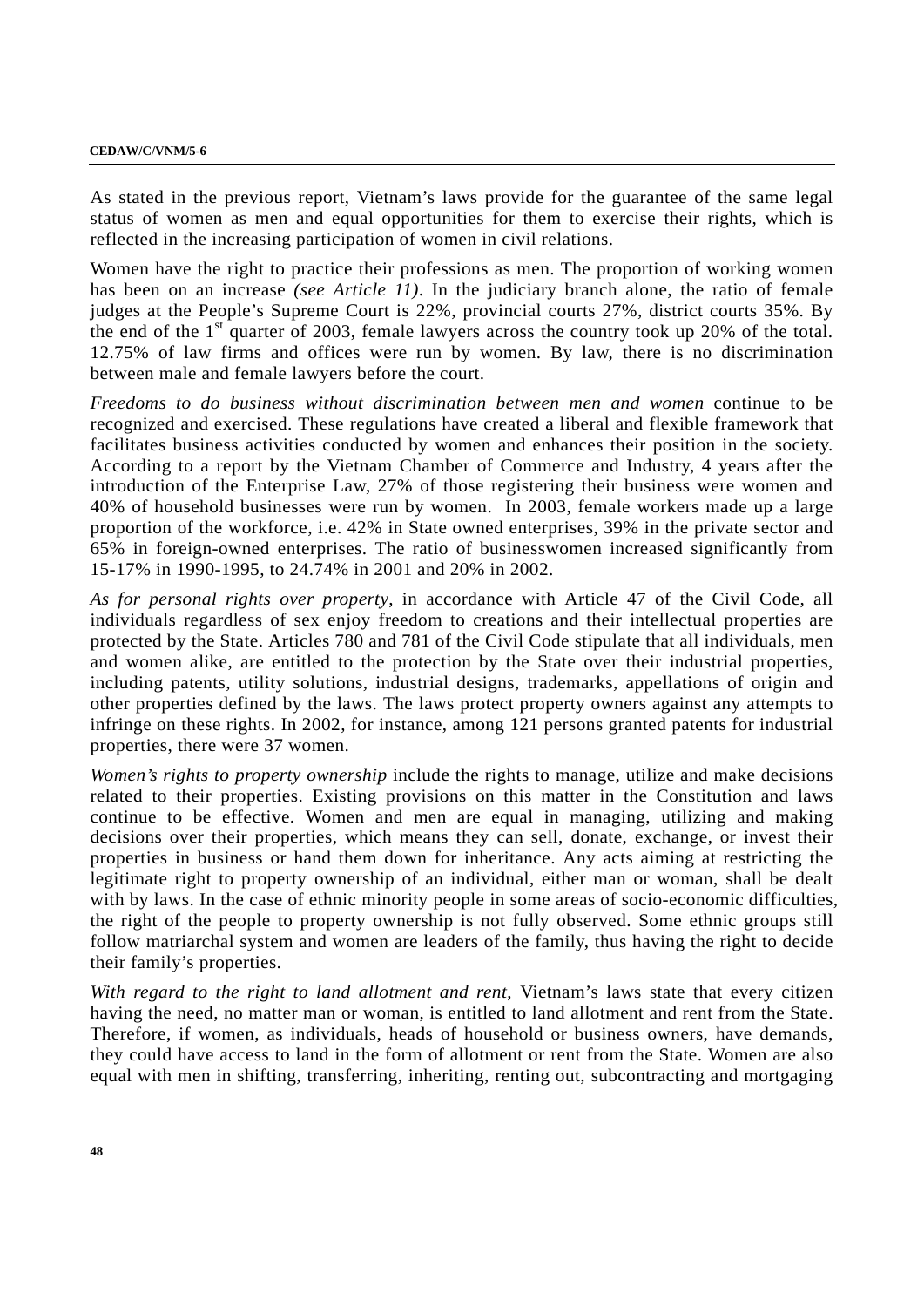land use right. With regards to households, the head or the one authorized by him or her will represent the household in exercising land use right.

*As for names in land-use certificates,* the State has concrete measures that ensure both wife and husband has names in land-use certificate. Circular 1900/2001/TT-TCDC by Department of Land Office guide procedures to offer the right to land-use without any discrimination against sex of land-users. Under decree 70/2001/ND-CP dated on 3/10/2001 regulating concretely the enforcement of Law on Marriage and Family, local authorities have issued new land-use certificates for every family. From 18 October, 2001, wife and husband have the right to put their names in ownership certificates over property which is required for registration. With regard to old land-use certificates that only put names of the heads of households, local authorities will issue new land-use certificates that bear names of both husband and wife as request The 2003 amended Land Law also provides for that land-use certificate must bear names of both husband and wife if the land-use right is their shared property (Article 48). This new provision will make the registration of husband's and wife's shared property as stipulated in the Law on Marriage and Family easier and at the same time ensure women's access to land.

*On the women's rights to enter into contract*: the Civil Code continues to provide women's equal rights to enter into contract. Civil contracts that women have entered into so far are mainly loan contracts from credit organizations. According to surveys carried out in some localities, the number of households headed by women who enter into loan contracts accounts for 37%. The Government has issued Decree 178/1999/ND-CP on guarantee for loans from credit organizations. According this decree, loans from credit organizations for poor women can be guaranteed by the prestigious socio-political organizations of which they are members. This has enabled women to engage in civil transactions and benefit from economic opportunities.

*On the women's rights of inheritance*: under the Civil Code, every individual, regardless of sex, has the rights to make a will to determine their properties; to leave properties to heirs as well as to inherit a property according to a will or laws. On the basis of equality in offering other persons properties and inherit properties according to a will or laws, women have full opportunities to exercise their equal rights with men in the field of inheritance. To ensure equality in exercising women's rights of inheritance as well as to protect their legitimate rights and interests, women can sue at people's courts within ten years since the opening of succession.

However, at present, there are still difficulties and shortcomings in inheritance that need to be dealt with. Some prolonged disputes on inheritance especially of land-use rights have made women hesitant to take part in court proceedings. Besides, there is a relatively popular practice in Viet Nam that among people in rural areas or ethnic people, when their daughters get married, in most of the cases, daughters cannot inherit properties of their parents. For women, because they often resign themselves to their fates, they do not claim their rights to inheritance. This is a backward custom that results in inequality in exercising women's rights of inheritance that requires efforts by relevant agencies to encourage people to abolish.

*To ensure women's equal rights in civil transactions,* article 12 of the Civil Code stipulates that in case their legitimate rights and interests are violated, citizens have the right to request the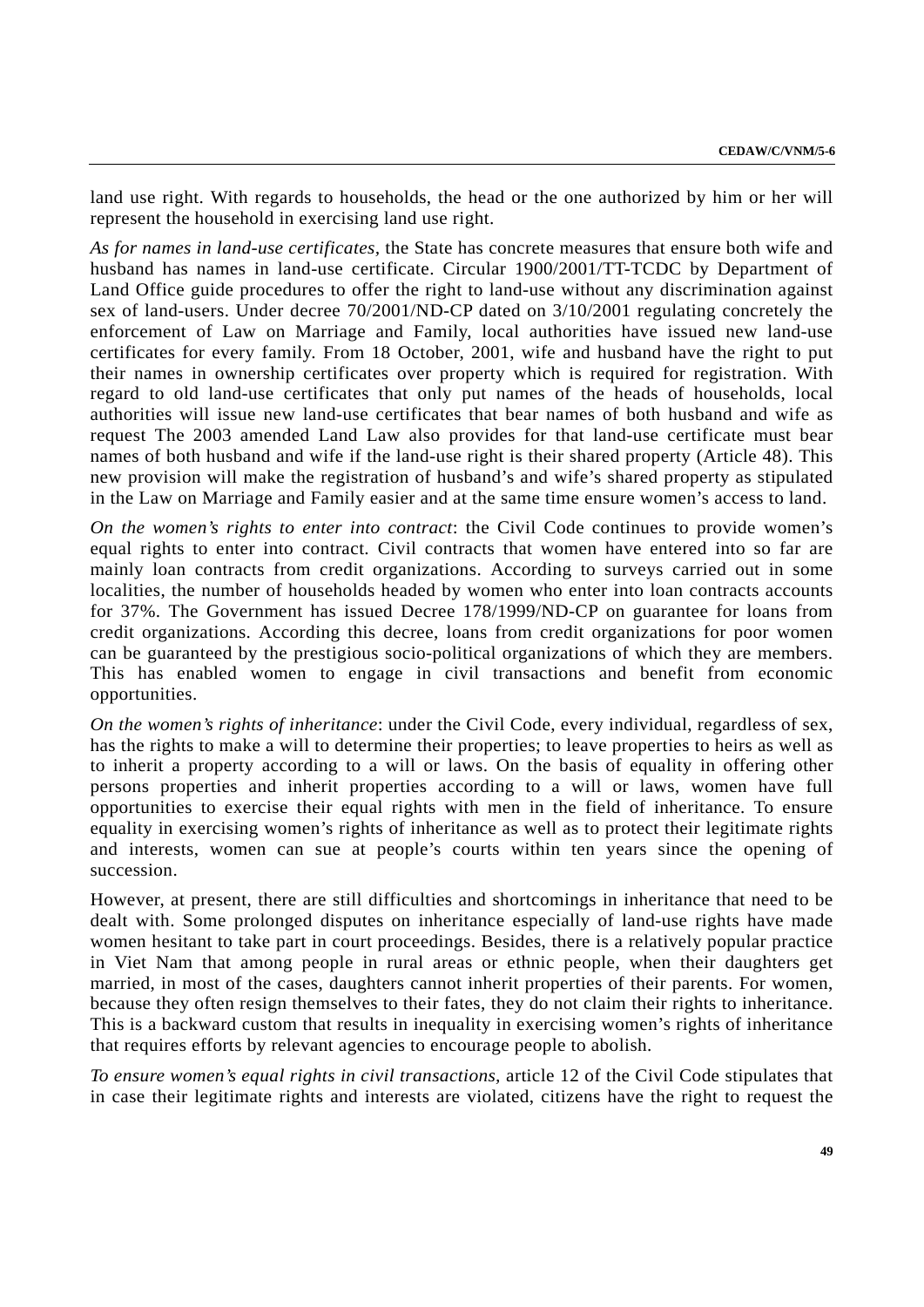#### **CEDAW/C/VNM/5-6**

court or other competent authorities to intervene. The Civil Code also provides that a civil transaction will be considered invalid if one contracting party use gender difference as an excuse to force women to sign contract or participate in civil transactions, or taking advantage of women's difficulties to force them enter into civil transactions. Furthermore, to ensure equality for women in proceedings, Article 8 of the Law on Organization of People's Courts stipulates that the court proceeds according to the principle that every citizen is equal before law regardless of sex, nationality and religion. The 1989 Ordinance on Proceedings of Administrative Cases also stipulates that every citizen regardless of sex, has the rights to sue in administrative cases in accordance with laws to request the People's Court to protect their legitimate rights and interests (Article 1) and every person has equal rights and responsibilities in civil proceedings (Article 4). Similarly, the 1994 Ordinance on Proceedings of Economic Cases stipulates that every individual, men or women, legal entity has the rights to file economic cases in accordance with laws to ask the court to protect their legitimate rights and interests (Article 1) and every person has equal rights and responsibilities in the proceedings (Article 6).

### **15.2 Women's rights to freedom of movement and residence of choice:**

In addition to provisions of the Constitution (Article 68, 73) and of the Civil Code (Article 42) mentioned in the previous report, a number of other laws also have provisions and sanctions to ensure these rights. For example, article 20 of the Marriage and Family Law indicates that, "The domicile of husband and wife is selected by themselves without being bound by customs, practices and/or administrative boundaries." The Penal Code provides that, "Those who conduct illegal searches of other persons' places of residence, illegal expel other persons from their residence places or commit other illegal acts infringing upon citizens' inviolable rights relating to places of residence shall be subject to warning, non-custodial reform for up to one year or a prison term between three months and one year." Article 275 of the same Code also stipulates that, "Those who organize and/or coerce other persons to flee abroad or stay abroad … shall be sentenced to between two years and seven years of imprisonment. If the offence is committed more than once or causes serious or very serious consequences, the offenders shall be sentenced to between five and twelve years of imprisonment. And if particularly serious consequences are caused, the offenders shall be sentenced to between twelve and twenty years of imprisonment." These provisions free women from discrimination in terms of freedom of residence, movement even when married. The penal sanctions also show the State's determination in ensuring the rights of men and women to freedom of residence and movement. (See Figure 1.5 of the Index of Statistics)

However, there remain customs and practices the result in inequality between men and women and thus fail to ensure women's rights, such as the custom of "women have to follow their husband" and "a young girl has to obey her father, a young married woman has to obey her husband, the widow has to obey her son". The Vietnamese Government has encouraged people to abolish such customs and comply with the laws.

Some complicated administrative procedures such as that on transfer of residence registration from rural to urban areas (Decree No 51/1997/ND-CP on Residence Registration and Management) also prevent a number of women from exercising their rights to freedom of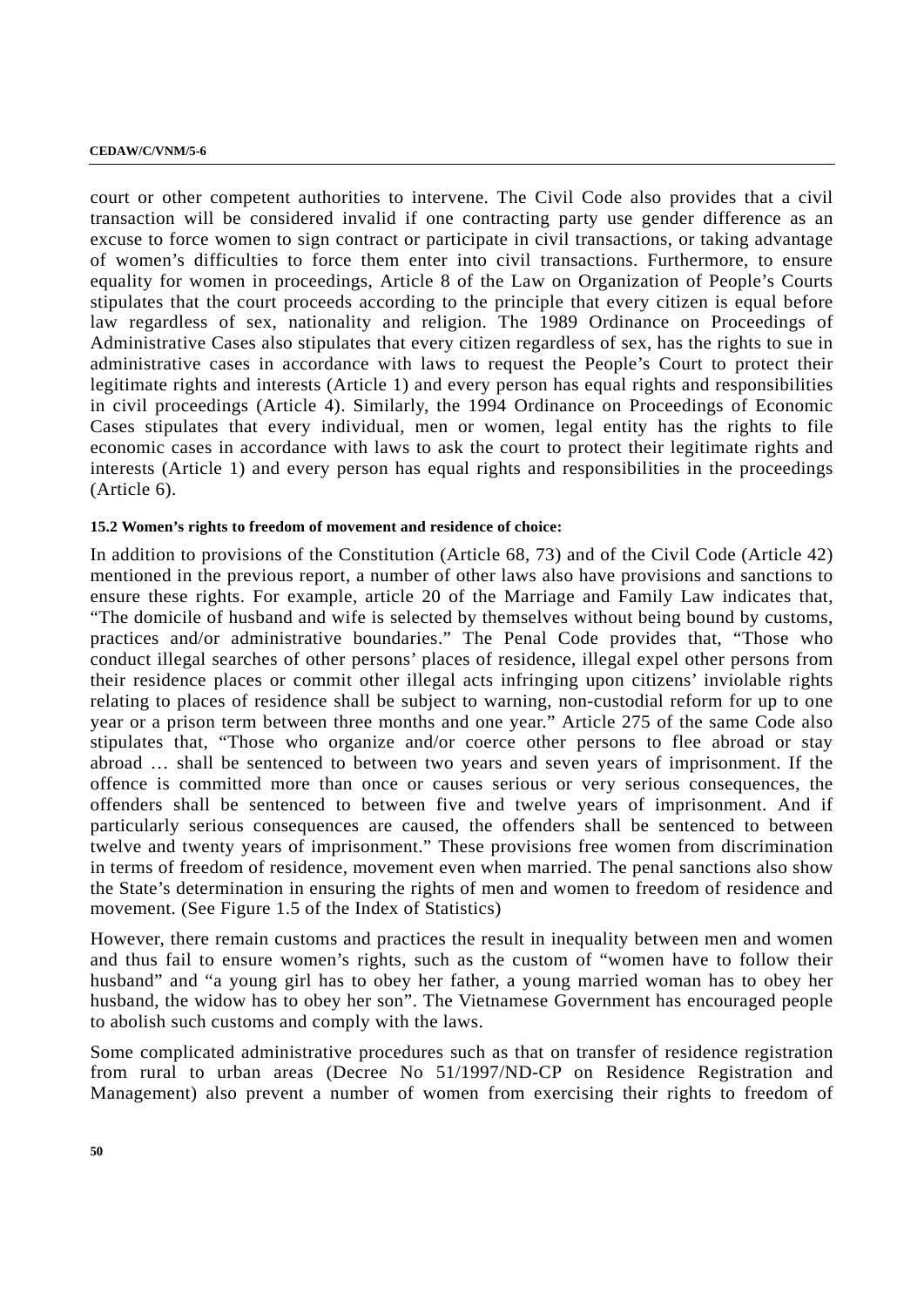residence and choosing residence places. On the other hand, women of ethnic minorities are not yet fully aware of their rights. Subjective reasons namely residence situated far from economic and trading centers, poor infrastructure, lack of means of transportation also make it difficult for both women and men to exercise their rights to freedom of movement and to choose residence places for themselves and their families.

To overcome this situation, the Ministry of Public Security has been working on the final draft amendment to Decree No 51/1997/ND-CP on Residence Registration and Management to submit to the Government. The Ministry of Justice is in charge of drafting amendments to the Civil Code. The Ministry of Public Security is in charge of revising the Residence Law. The Ministry of Construction is in charge of amending the Housing Law and the Ministry of Justice is drafting a Referendum Law. The drafts will be submitted by the Government to the National Assembly for consideration in the future. This will contribute to building a more favorable legal framework for people including women to enjoy fully their civil rights and responsibilities.

### **Article 16**

#### **Women's equal rights in marriage and family relations**

#### **16.1. Laws on marriage and family**

Over the last three years, women's rights to freedom and equality in marriage and family relations have continued to be exercised and protected by laws. The 2000 Marriage and Family Law, which has entered into force since 1 January 2001, has created a strong legal basis to ensure equality between women and men in areas like personal rights, names to be written in property ownership certificates; division of property when divorced; alimony; nurturing children and so on as written in the combined third and fourth report.

The Marriage and Family Law provides for legal norms for the building of "prosperous, equal, progressive, happy and lasting families" (Article 1), and the basic principles of the marriage and family mechanism is "voluntary, progressive, and monogamous in which husband and wife are equal"; marriage between Vietnamese citizens of different nationalities and/or different religions, between religious and non-religious people, and between Vietnamese citizens and foreigners is respected and protected by law; husband and wife are obliged to implement population and family planning policy; parents are obliged to bring up children into citizens useful for the society; discrimination among children is not accepted; the State and society have the duty to protect women and children, and help mothers well fulfill their lofty motherhood functions (Article 2).

To ensure the effective implementation of the Marriage and Family Law, the State has issued a number of specific legal documents as follows:

The National Assembly's Resolution 35/2000/QH10 on 9 June 2000 on the Implementation of the Marriage and Family Law that encourages marriage registration for husband-wife relations established before 30 January 1987; this type of relation if established from 3 January 1987 to 1 January 2001 must be registered; relations established after 1 January 2001 without registration are not recognized by law. This regulation will ensure women's rights in marriage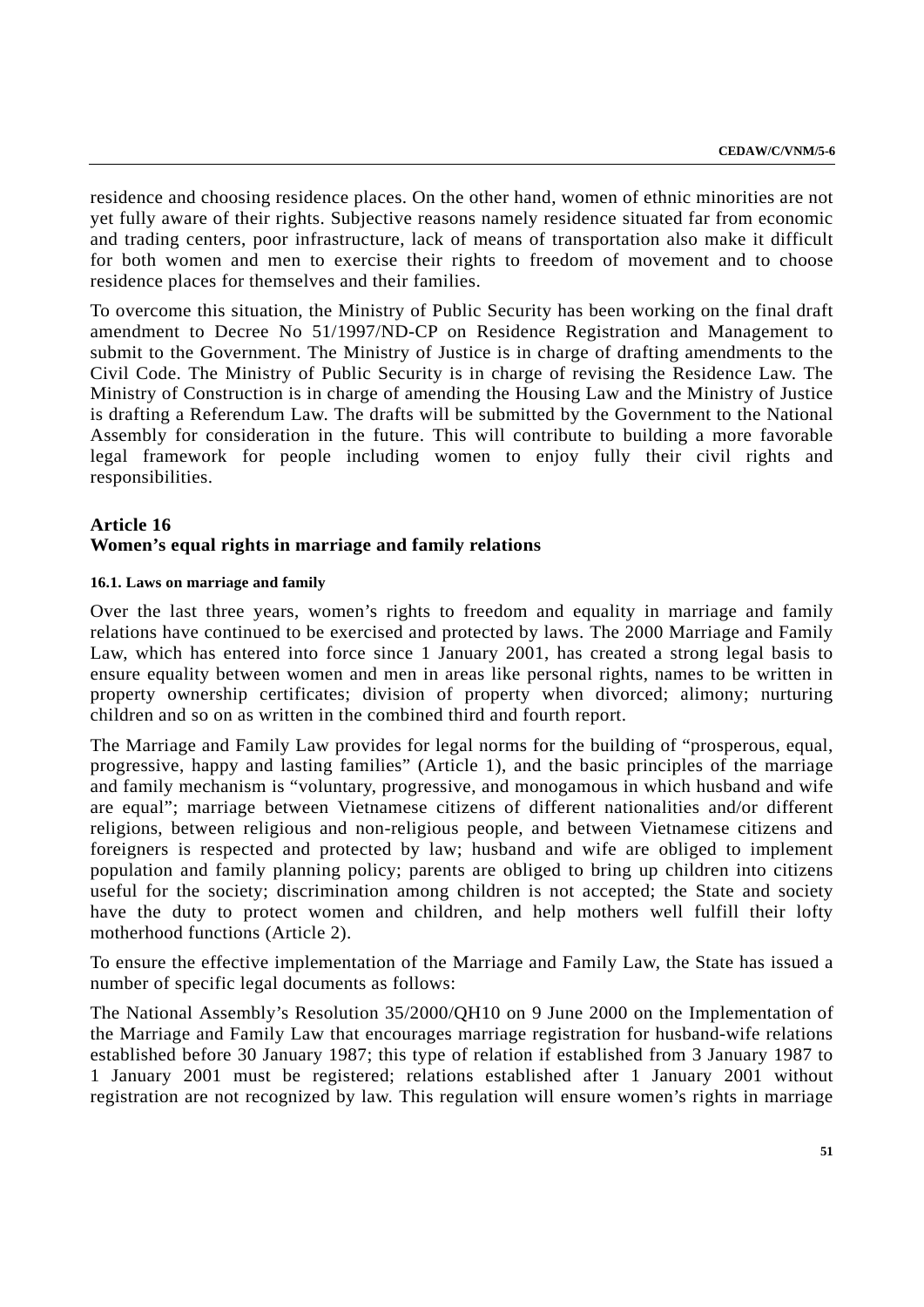and divorce. In 2001, the Government issued Decree 70/2001/ND-CP providing detailed guidelines on the implementation of the Marriage and Family Law, Decree 77/2001/ND-CP providing detailed guidelines on marriage registration in accordance with Resolution 35 of the National Assembly, Decree 87/2001/ND-CP on handling administrative violations in marriage and family. On 10 July 2002, Decree 68/2002/ND-CP was promulgated to guide the implementation of a number of articles of the Marriage and Family Law on marriage and family relations with foreign elements. Notably, the Government's Decree 23/2002/ND-CP on the application of the Marriage and Family Law to ethnic minorities provides that backward customs and practices that have bad effects on ethnic women must be eliminated gradually through flexible and strict ways such as encouraging people to eliminate backward customs and practices that fail to ensure the equal rights of husband and wife in marriage and family relations (Article 10); encouraging people to get rid of customs and practices that discriminate between son and daughter (Article 13); strictly forbidding forced marriage between a widow or widower with another member of the family of the ex-husband or ex-wife without agreement of that person (Article 6); strictly prohibiting commercially motivated wedding request and acts that hinder marriage or violate women's dignity (Article 9), parents' discrimination among children (Article 13), and customs and practices that allow the reclaim property or impose of penalty when divorced.

### **16.2. Marriage and divorce**

*On marriage*: The Marriage and Family Law provides for no exception for marriage between men aged under 20 and women under 18. Marriages that contravene this regulation are considered as "premature marriage" (in contravention of the law) and must be invalidated by Court. The Penal Code states that for those who organize weddings and register marriages for people under marriage age, imprisonment of two years may be imposed. In reality, the average marriage age of women for the first time is 22.8 and for men is 26 (see figure 2.1, Statistics Annex). Over the last 3 years, most people have strictly complied with regulations and laws on marriage registration procedures. However, in mountainous and remote areas, due to difficulties in transport, many people cannot register marriage as stipulated by law. On the other hand, in these areas, a large number of backward customs have not been done away with completely. These include premature marriage, string extension custom of some ethnic groups (a younger brother who is single or whose wife is dead is entitled to getting married with his sister in law if his older brother dies (Brau ethnic group's), an brother in law is entitled to marry his wife's younger sister if his wife is dead (Ro Mam ethnic group's) and so on. In the coming time, backward customs and practices will be eliminated when Decree 32 comes into force.

*On divorce*: the Marriage and Family Law ensures the rights to divorce of both men and women. However, in ethnic minority areas, divorce is usually not handled by law but by customs and practices of ethnic minorities. The Marriage and Family Law also ensures equality in division of common properties of husband and wife when divorced, especially the division of land-use rights and housing by stipulating that all valuable properties must be registered in the names of husband and wife. This is an important legal basis for fair judgment by Court on division of properties in divorce cases in recent years. In 2002, 60,265 cases on marriage and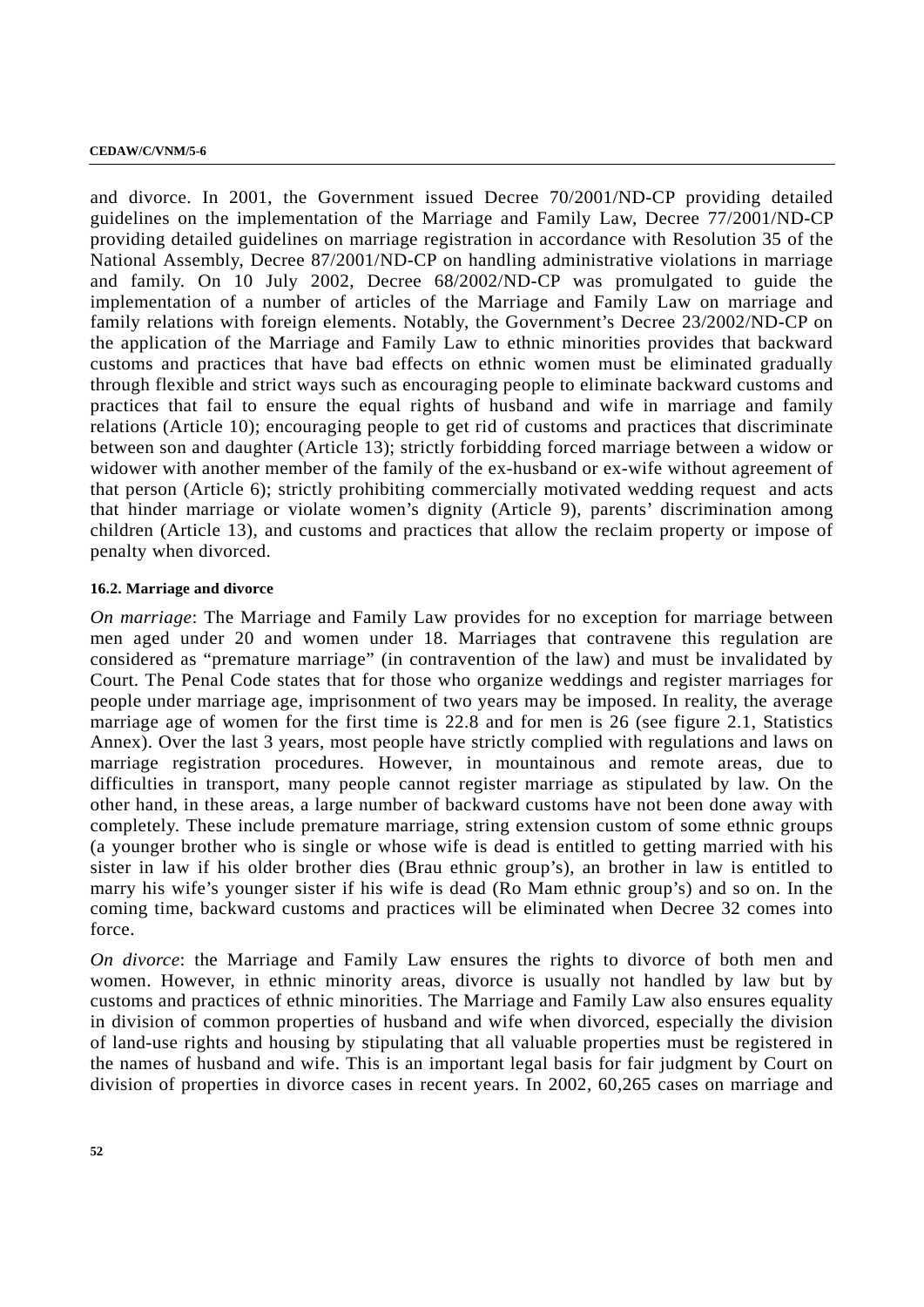family were handled, of which 44% were sued merely by women and 18% of which were requested by both wife and husband.

### **16.3. Equal rights during marriage**

The 2000 Marriage and Family Law continued to state the equal rights between men and women as a fundamental principle of the marriage and family regime in Viet Nam in the Doi Moi reforms by indicating that "Husband and wife are equal to each other, having equal obligations and rights in all aspects of their family" (Article 19). This means husband and wife have equal rights and responsibility in exercising the role of parenthood, matters related to children and settlement of common property of the family.

The 2003 Ordinance on Population stipulates that each couple and individual have rights to and responsibilities for productive healthcare, application of family planning measures, building small scale family with a few children. Decree 104/2003/ND-CP provides specific regulations and guidelines to implement provisions on the gender equality of the Ordinance on Population. According to the Decree forbids any acts that aims to hinder or force people to take family planning measures, acts that threaten, humiliate dignity and do physical harm to those using contraceptive measures and those having only sons or only daughters (Article 9). It also prohibits sex selection (Article 10). Especially, the Ordinance has one separate article on gender equality. It covers issues like education, information and communication on gender equality, elimination of all forms of gender discrimination on gender basis; assistance for women in reproductive healthcare, family planning and equal access to education and training as well as improvement of all-rounded knowledge and participation into social activities; men's responsibility in family planning; elimination of all forms of discrimination against child girls; protection of legitimate rights and interests of child girls in daily activities, medical examination and treatment, learning, recreation and comprehensive development. These regulations are of practical significance in the current circumstances in Viet Nam due to a fact that a proportion of the population still has preference for men to women, which put women under pressure that they must have at least a son to please the husband's family.

#### **16.4. Domestic violence against women**

Domestic violence still exists and can be seen mostly in rural areas where people's mindsets are oldfashioned and women are not fully aware of their rights and interests. According to a recent research, 80% of women asked tell that they have suffered some types of domestic violence and more than 15% have been beaten by their husbands.

The basic causes for domestic violence against women are the fact that women are still looked down in the society and economic difficulties often lead to disagreement between husband and wife. Though having been informed about their rights and interests, a proportion of women, especially those who living in remote areas have not been fully aware of their legitimate rights and interests. In additional are impacts of the social evils like alcoholism, gambling, prostitution, drug, extra marital affairs as well as mentality that women when getting married must give birth to a son to maintain the continuity of the family line and disagreement between mothers-in-law and daughters-in-law.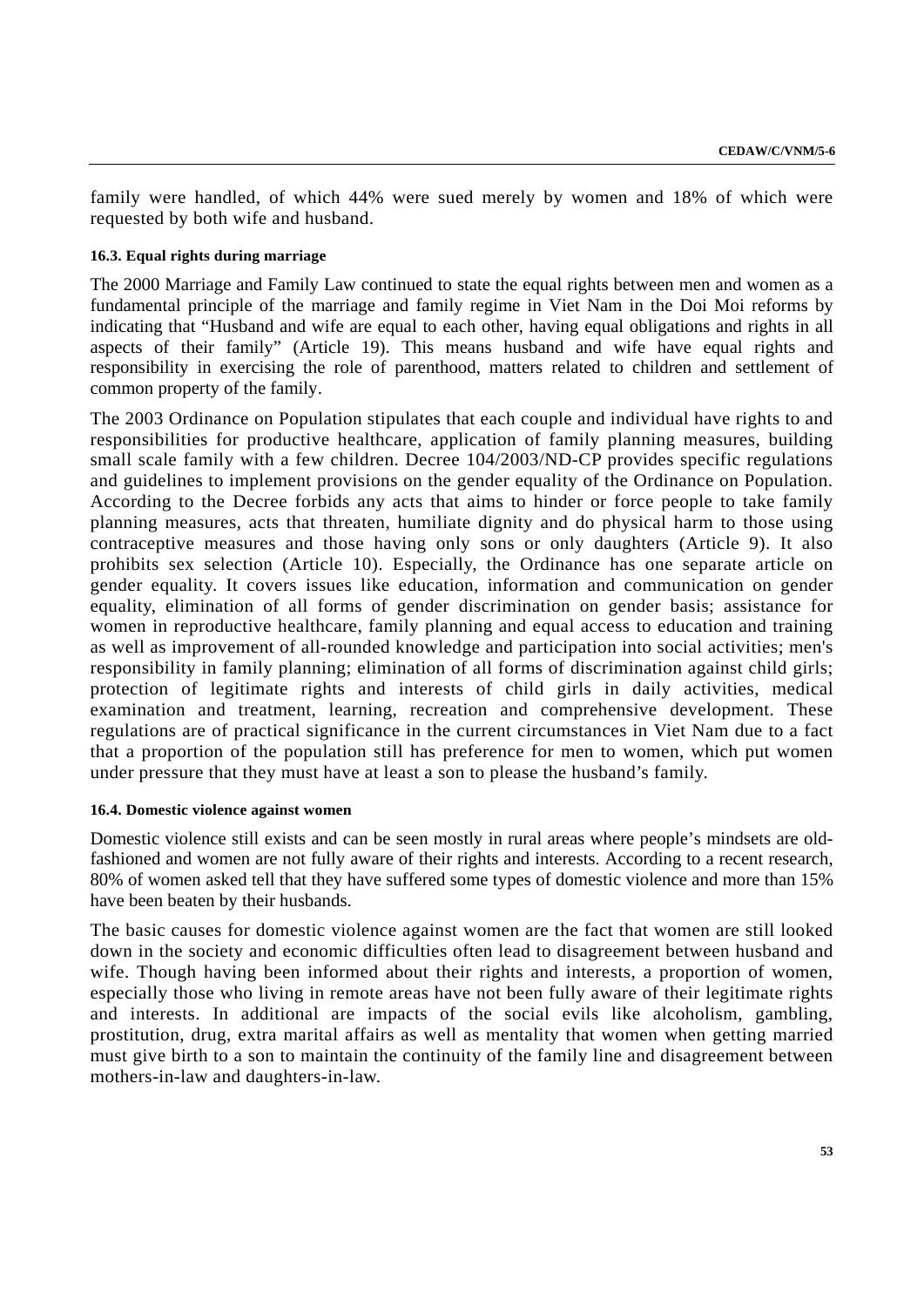#### **CEDAW/C/VNM/5-6**

Relevant agencies, especially Women Unions at different levels have worked out various means and ways to prevent domestic violence against women and to help the victims. The National Target Program on Hunger Eradication and Poverty Reduction has helped improve living conditions of many households. Remarkably, Women Unions at different levels have been active in disseminating legal knowledge for women and organizing campaigns to raise public awareness on gender equality. They have also increased reconciliation efforts and proposed to local governments to strict punishment towards those who mistreat women.

In the future, to ensure women's equal rights in marriage and family, relevant agencies will continue to work with mass organizations and the public to strengthen law enforcement and oversight and strictly deal with acts that violate legitimate rights and interests of women. At present, the National Committee on Population, Family and Children is finalizing the Viet Nam Family Strategy to 2010 to submit to the Government for approval. The Ministry of Justice is preparing to submit to the Government the amendment to Decree 68/2002/ND-CP on the implementation of some articles of the Marriage and Family Law on marriage and family relations with foreign elements.

### **Conclusion**

In the 2000-2003 period, Viet Nam has made a step forward in implementing provisions of the Convention as committed at the 25<sup>th</sup> session of the CEDAW Committee when the Vietnamese delegation presented the second, third and fourth reports. The achievements attain then have been built on and furthered. Since 2000 till now, Viet Nam has made new progress, especially in the following areas:

- Women's rights to freedom and equality have been further ensured. Women have been given more favorable conditions and opportunities to contribute actively to the national political and economic, cultural and social development. The role and position of women in the family and community have been enhanced.

- Education and training, healthcare and living standards of women and child girls have been remarkably improved. Viet Nam has basically acquired gender equality in primary education and is trying to accomplish universalization of lower secondary education. Healthcare indicators are higher income per capita.

- The State of Viet Nam has taken proactive measures to address gender inequality in some fields especially in access to land and social welfare, enabling women to have their names registered together with their husbands in the land-use right and house ownership certificates and to enjoy social insurance as men do.

- Viet Nam is among the best performers in Southeast Asia-Pacific region in terms of Gender Development Index (GDI).

One of the important factors behind Viet Nam's success as mentioned above are the achievements recorded in the Doi Moi reform process aiming at 'sustainable economic development in parallel with poverty reduction and addressing social issues'. The biggest lesson drawn from the last three years is the cooperation the shared responsibility among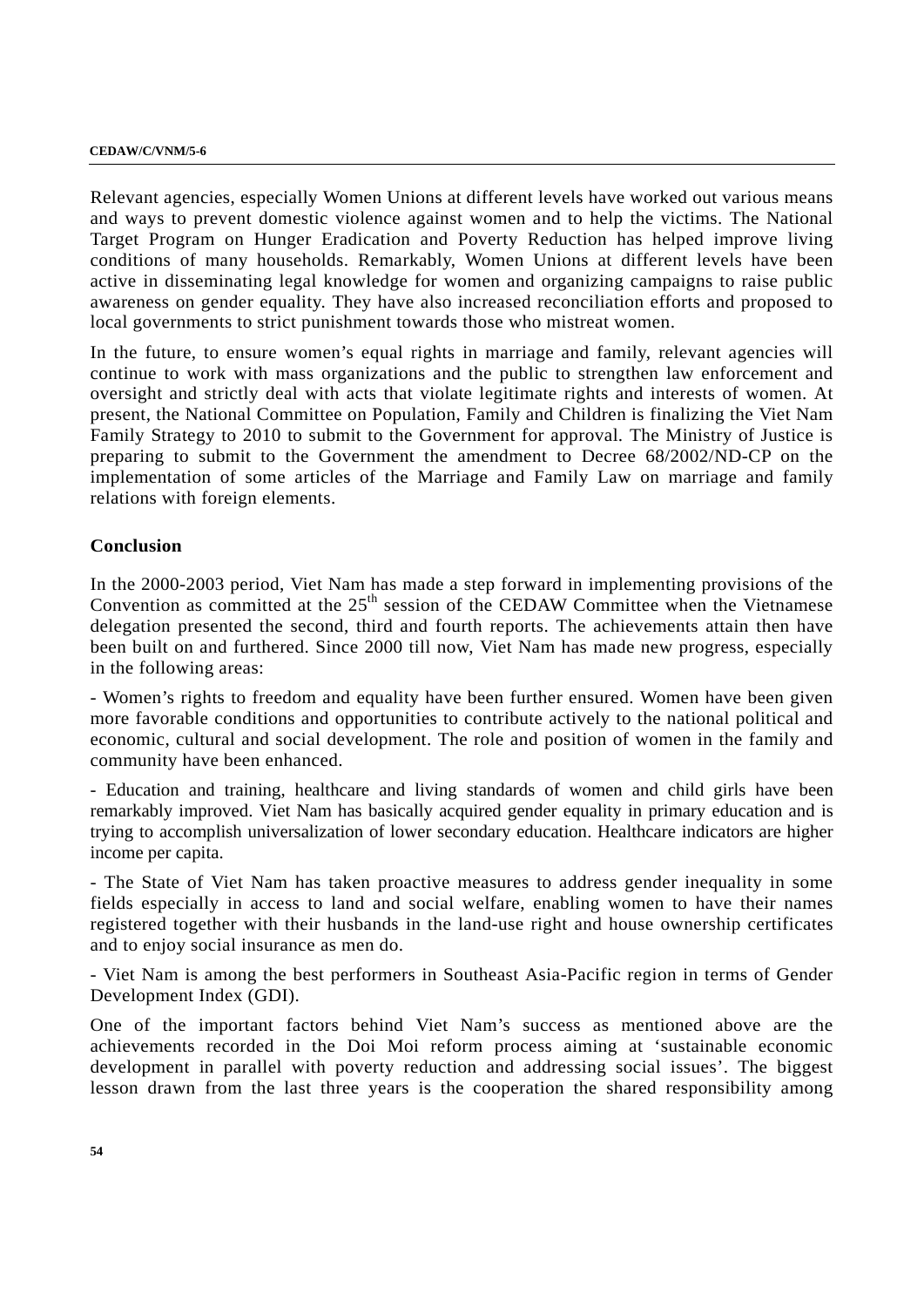various authorities, institutions working for women's advancement and Viet Nam Women's Union on the basis of the State's strong political will and efforts of the people to address inequality and improve women's rights. Viet Nam's consistent policy on gender equality and for women's advancement has once again been demonstrated by the announced National Strategy for Advancement of Vietnamese Women to 2010. We are fully aware that numerous difficulties and challenges are still facing Vietnam on its way to eliminating discrimination against women, but the State and entire people of Vietnam are determined to fulfill all its commitments under CEDAW.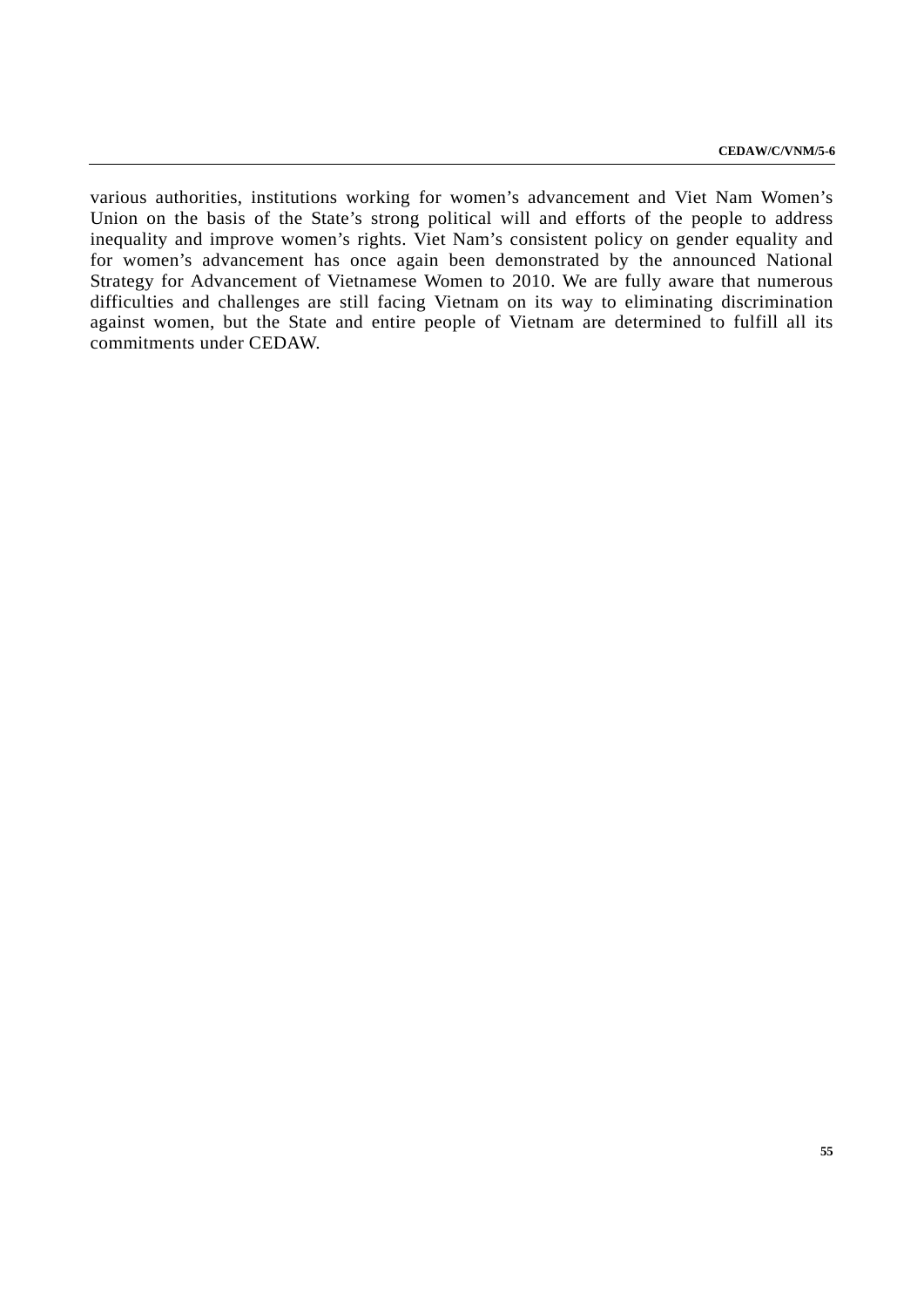## **Annex 1: Statistical data**

## **1. Population**

**Table 1.1: Population size, growth rate and structure by gender as results of population censuses (%)** 

|           | Size                 |       | Structure |         | Growth rate |     |  |
|-----------|----------------------|-------|-----------|---------|-------------|-----|--|
|           | (thousand<br>people) | Women | Men       | General | Women       | Men |  |
| 1/04/1999 | 76.597               | 50.8  | 49.2      |         | 1.8         | 1.0 |  |
| 1/04/2002 | 79.488               | 50.9  | 49.1      |         | 1.3         |     |  |

Source: 1999 Census, General Statistic Office Statistic Publishing House 2003

# **Table 1.2: Population structure by gender**

| Age          | Total      | Women  | Men    |
|--------------|------------|--------|--------|
| <b>Total</b> | <b>100</b> | 40.463 | 39.025 |
| $0 - 4$      | 100        | 48.3   | 51.7   |
| $5-9$        | 100        | 48.6   | 51.4   |
| $10 - 14$    | 100        | 48.5   | 51.5   |
| $15-19$      | 100        | 49.1   | 50.9   |
| $20 - 24$    | 100        | 50.7   | 49.3   |
| $25-29$      | 100        | 50.6   | 49.4   |
| $30 - 34$    | 100        | 50.1   | 49.9   |
| $35 - 39$    | 100        | 50.6   | 49.4   |
| $40 - 44$    | 100        | 52.0   | 48.0   |
| 45-49        | 100        | 51.6   | 48.4   |
| $50 - 54$    | 100        | 54.8   | 45.2   |
| $55 - 59$    | 100        | 55.1   | 44.9   |
| $60 - 64$    | 100        | 56.3   | 43.7   |
| $65+$        | 100        | 60.0   | 40.0   |

Source: Population and family planning Survey, 1 April 2002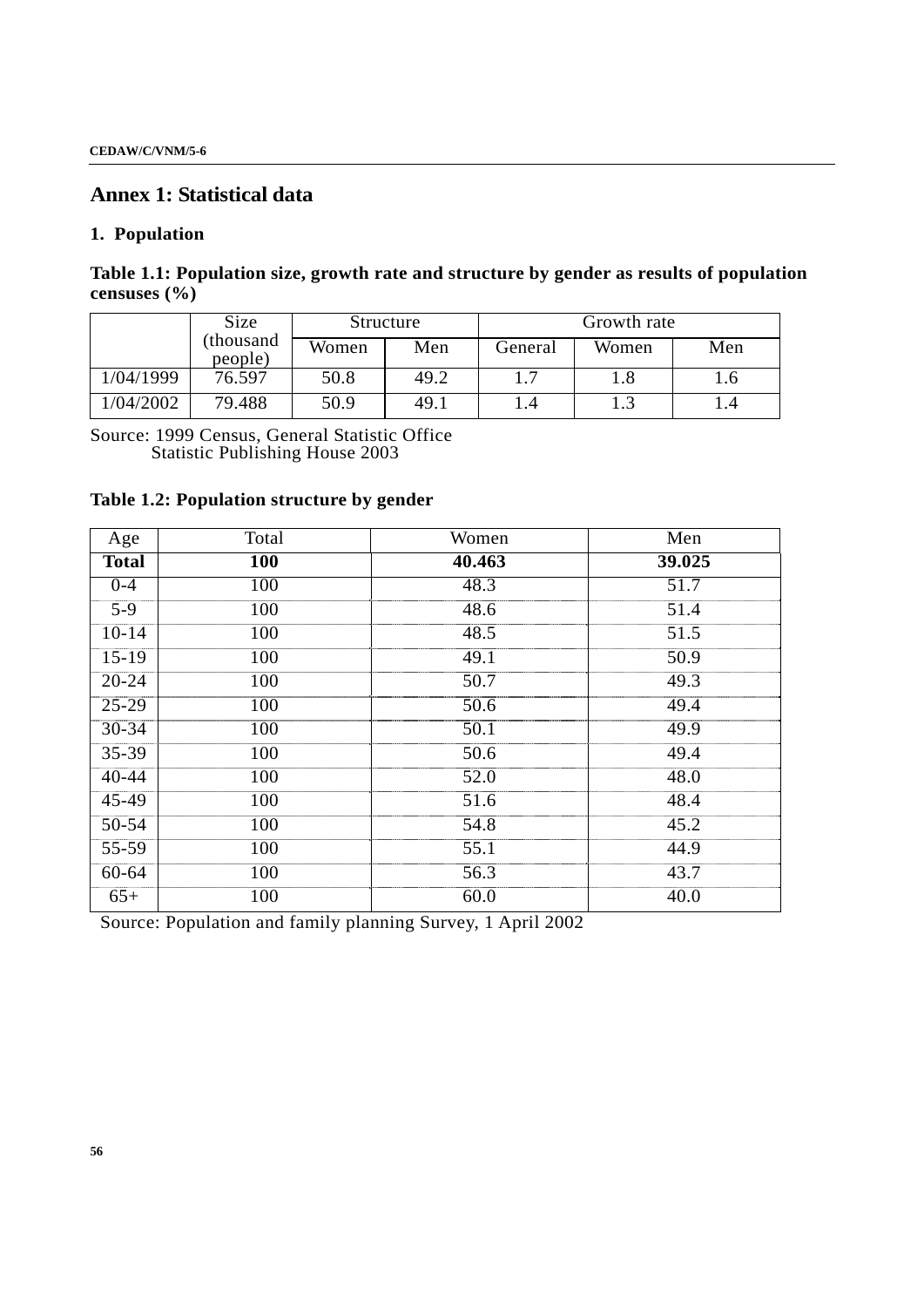| Table 1.3: Average number of children per woman |  |  |  |  |  |  |
|-------------------------------------------------|--|--|--|--|--|--|
|-------------------------------------------------|--|--|--|--|--|--|

| rear           | QQQ               | 200      | 2002 |
|----------------|-------------------|----------|------|
| Average number | $\mathbf{\Omega}$ | $\Omega$ | ٠c   |
|                | 2.0J              | 4.4J     | 4.40 |

Source: Population and family planning Survey 1 April 2002

# **Table 1.4: Average life expectancy**

|                                             | <b>Study Period</b> | Average life expectancy at birth- $^e$ o<br>(year) |     |
|---------------------------------------------|---------------------|----------------------------------------------------|-----|
|                                             |                     | Women                                              | Men |
| • Population and housing Census<br>1/4/1999 | 4/1998-3/1999       | 70                                                 |     |
| • Population Survey $1/4/2002$              | 4/2001-3/2002       | 73                                                 | 70  |

*Source: Population and family planning Survey 1 April 2002* 

# **Table 1.5: Migration of over one-year-old population between regions within 12 months before survey (%)**

| Provinces/<br>Cities of<br>residence<br>as of<br>1 April<br>2002 | Total<br>population<br>over one<br>year old | Total<br>number of<br>people<br>migrating<br>from other<br>regions | Total<br>number<br>of people<br>migrating<br>to other<br>regions |                       |               |               |                  |                             | Places of residence 12 months before survey |               |                          |
|------------------------------------------------------------------|---------------------------------------------|--------------------------------------------------------------------|------------------------------------------------------------------|-----------------------|---------------|---------------|------------------|-----------------------------|---------------------------------------------|---------------|--------------------------|
|                                                                  |                                             |                                                                    |                                                                  | Red<br>River<br>Delta | North<br>East | North<br>West | North<br>Central | Coastal<br>South<br>Central | Central<br>Highlands                        | South<br>East | Mekong<br>River<br>Delta |
| Female                                                           | 51,0                                        | 49,5                                                               | 49,5                                                             | 52,7                  | 51,4          | 55,6          | 50,5             | 44,6                        | 42,0                                        | 48,8          | 56,1                     |
| Male                                                             | 49,0                                        | 50,5                                                               | 50,5                                                             | 47,3                  | 48,6          | 44,4          | 49,5             | 55,4                        | 58,0                                        | 51,2          | 43,9                     |

*Source: Population and family planning Survey 1 April 2002*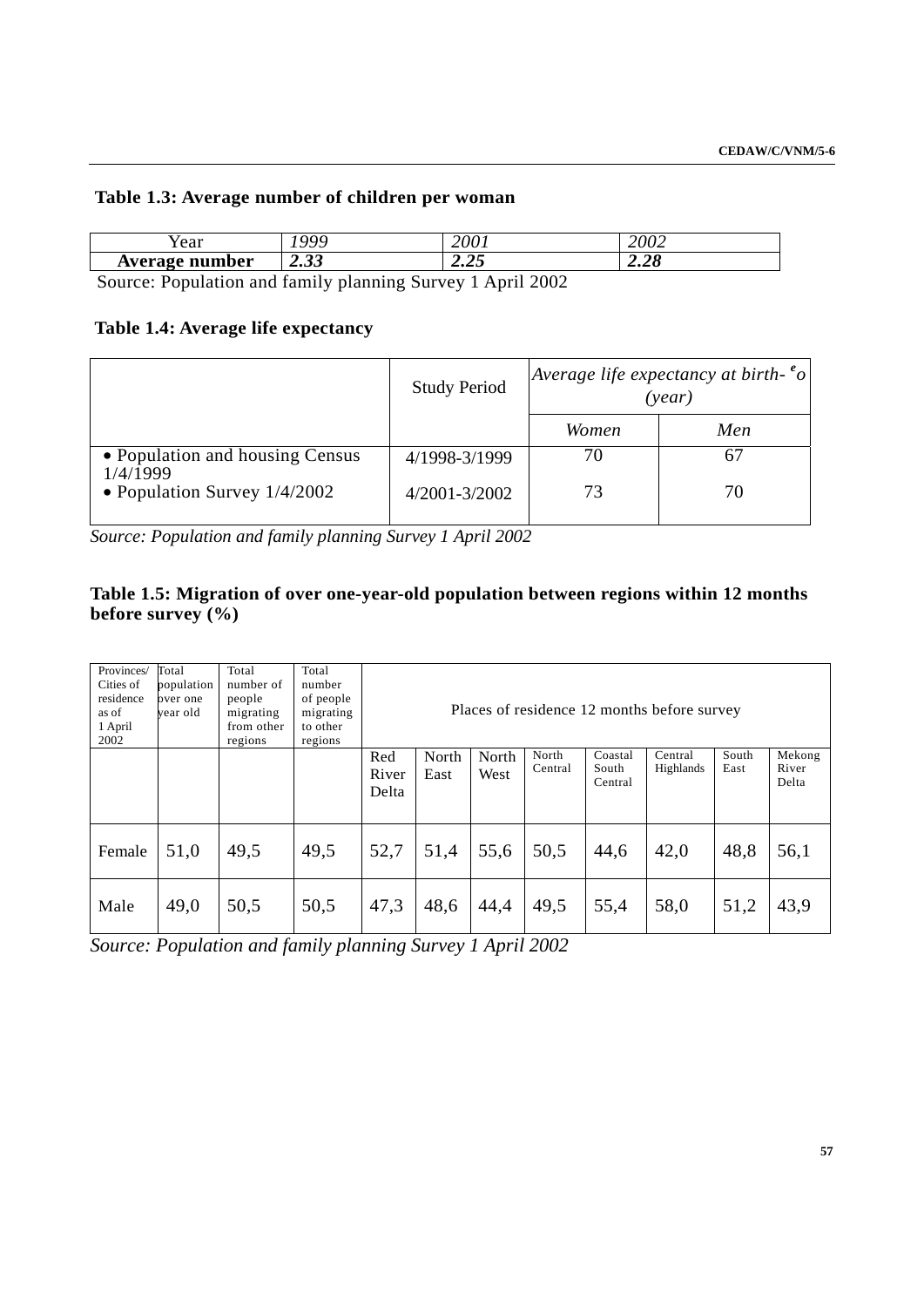# **Table 1.6: Total birth rate and population growth rate in Viet Nam (%)**

| Year | Total birth rate    | Natural population growth rate |
|------|---------------------|--------------------------------|
| 2000 | $\sim$ . $\angle$ O | . 0                            |
| 2001 | — ب∠وت              | ی بی                           |
| 2002 | .∠c                 |                                |
|      |                     |                                |

Source: Annual 1 April population survey

# **2. Marital status**

# **Table 2.1: Average age for first marriage by gender in 1999, 2001 and 2002**

|        | Average marriage age at first time |      |      |  |  |  |  |
|--------|------------------------------------|------|------|--|--|--|--|
| Gender | 1999                               | 2001 | 2002 |  |  |  |  |
| Women  | 22.8                               | 22.8 | 22.8 |  |  |  |  |
| Men    | 25.4                               | 25.7 | 26.0 |  |  |  |  |

Source: 1999 and 2001 data from Table 2.5, p21 "Population and family planning Survey 1 April 2001: Main results", Statistics Publishing House, Hanoi 2002.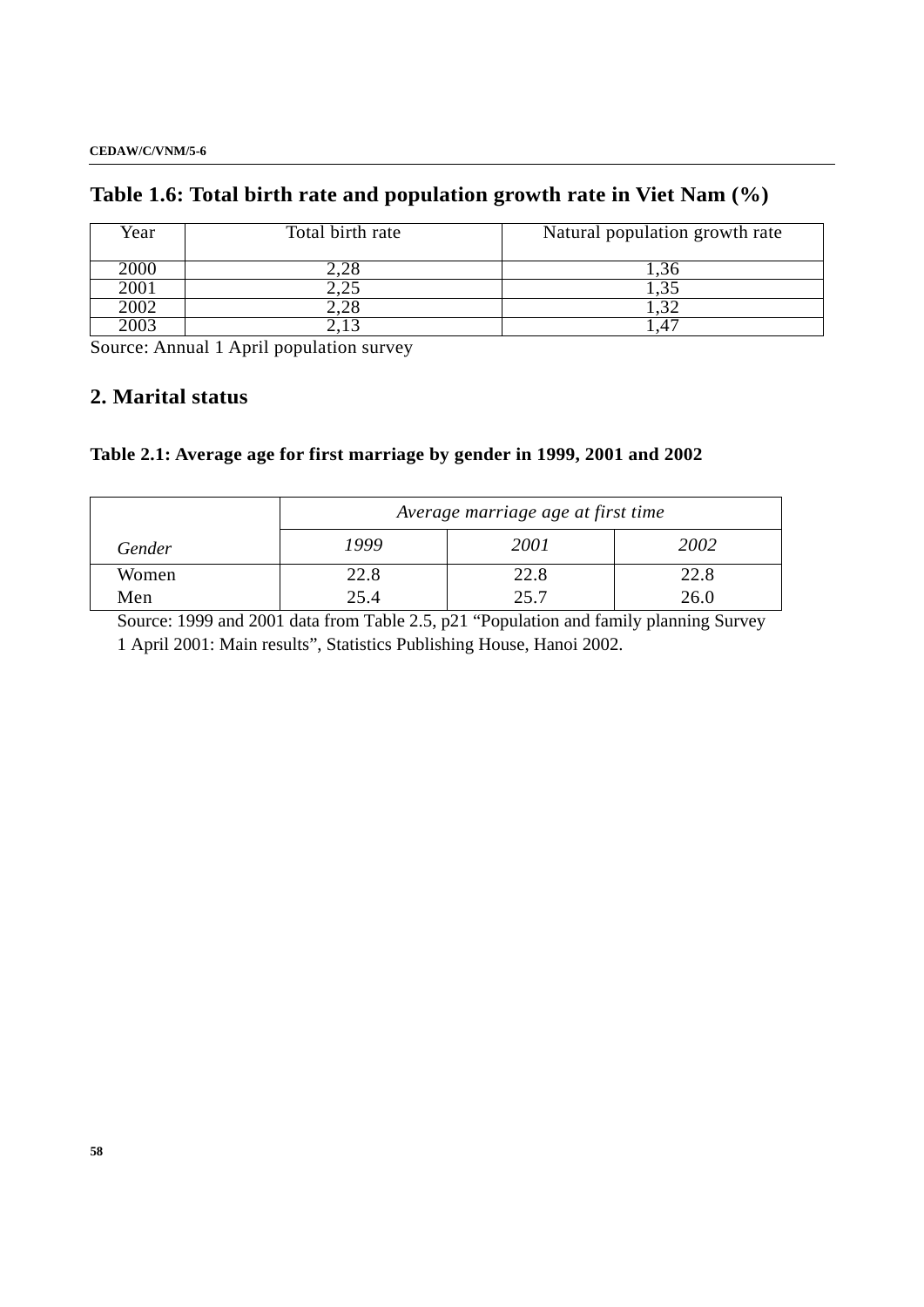| Age groups | Total | Single | <b>Married</b> | Widowed | Divorced | Separated |
|------------|-------|--------|----------------|---------|----------|-----------|
| Women      | 100   | 26.5   | 60.7           | 10.7    | 1.3      | 0.7       |
| $15-19$    | 100   | 93.0   | 6.8            | 0.0     | 0.1      | 0.1       |
| $20 - 24$  | 100   | 51.7   | 47.0           | 0.3     | 0.6      | 0.4       |
| $25-29$    | 100   | 18.7   | 79.1           | 0.7     | 1.0      | 0.6       |
| 30-34      | 100   | 10.0   | 86.4           | 1.3     | 1.6      | 0.7       |
| 35-39      | 100   | 7.9    | 86.8           | 2.5     | 2.1      | 0.8       |
| 40-44      | 100   | 7.0    | 84.6           | 4.6     | 2.6      | 1.2       |
| 45-49      | 100   | 8.3    | 79.3           | 8.2     | 2.7      | 1.5       |
| 50-54      | 100   | 6.5    | 74.1           | 15.2    | 2.6      | 1.6       |
| 55-59      | 100   | 4.6    | 66.8           | 25.3    | 1.9      | 1.4       |
| $60+$      | 100   | 2.3    | 43.4           | 52.8    | 0.7      | 0.7       |
|            |       |        |                |         |          |           |
| Men        | 100   | 32.7   | 64.5           | 2.0     | 0.4      | 0.3       |
| $15-19$    | 100   | 98.4   | 1.5            | 0.0     | 0.0      | 0.0       |
| $20 - 24$  | 100   | 75.1   | 24.5           | 0.0     | 0.2      | 0.1       |
| $25-29$    | 100   | 33.2   | 65.9           | 0.1     | 0.5      | 0.3       |
| 30-34      | 100   | 12.7   | 86.1           | 0.2     | 0.6      | 0.4       |
| 35-39      | 100   | 4.7    | 93.7           | 0.4     | 0.7      | 0.4       |
| 40-44      | 100   | 2.6    | 95.8           | 0.6     | 0.6      | 0.4       |
| 45-49      | 100   | 1.8    | 96.1           | 1.0     | 0.7      | 0.5       |
| 50-54      | 100   | 1.3    | 95.4           | 2.0     | 0.8      | 0.5       |
| 55-59      | 100   | 1.1    | 94.5           | 3.4     | 0.5      | 0.6       |
| $60+$      | 100   | 0.7    | 84.0           | 14.5    | 0.4      | 0.5       |

**Table 2.2: Percentage of population from 15 years of age by age groups and marital status** 

Source: Population and family planning Census 1 April 2002

# **3. Labour - employment**

## **Table 3.1: Population involving in economic activities**

|                    |                   |        |        | Annual growth rate 89-99 (%) |      |      |
|--------------------|-------------------|--------|--------|------------------------------|------|------|
|                    | (thousand people) |        |        |                              |      |      |
|                    | Total             | Women  | Men    | Total                        | Wome | Men  |
|                    |                   |        |        |                              |      |      |
| <b>Nation wide</b> | 37,034            | 17,851 | 19,183 | 2.10                         | 1.48 | 2.70 |
| + Urban area       | 8,388             | 3,805  | 4,583  | 3.75                         | 3.20 | 4.23 |
| + Rural area       | 28,646            | 14,046 | 14,600 | 1.66                         | 1.07 | 2.27 |

Source: General Statistics Office, Vietnam 1999 Population and Housing Census, Labour and employment Monograph in Viet Nam, Ha Noi 2002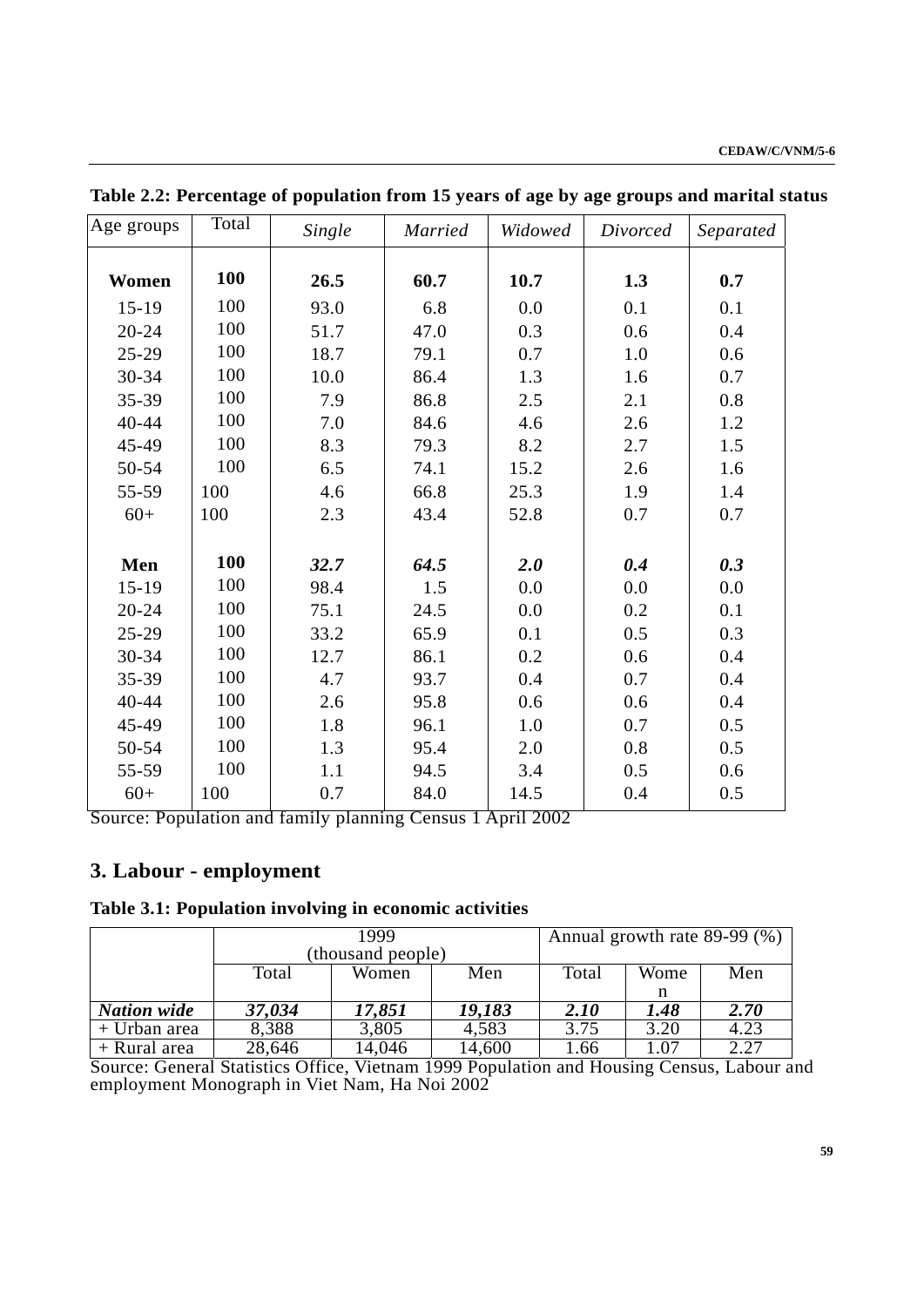|                    | 1989       |       |      | 1999  |       |      |
|--------------------|------------|-------|------|-------|-------|------|
|                    | Total      | Women | Men  | Total | Women | Men  |
| <b>Nation</b> wide | <b>100</b> | 51.2  | 48.8 | 100   | 48.2  | 51.8 |
| + Urban area       | 100        | 47.9  | 52.1 | 100   | 45.4  | 54.6 |
| + Rural area       | 100        | 52.0  | 48.0 | 100   | 49.0  | 51.0 |

**Table 3.2: Gender structure of labour force** 

Source: General Statistic Office, 1999 Population and Housing Census

**Table 3.3: Ratio of typical economic activities by gender, age groups, rural and urban areas, 1 April 1999 (%)** 

|              | Urban area |       |      | Rural area |       |      |
|--------------|------------|-------|------|------------|-------|------|
|              | Total      | Women | Men  | Total      | Women | Men  |
| General 1989 | 67.9       | 60.7  | 76.3 | 81.5       | 78.1  | 85.7 |
| General 1999 | 64.7       | 56.2  | 74.1 | 75.8       | 71.2  | 80.7 |
| $15-19$      | 33.4       | 32.6  | 34.3 | 57.1       | 61.3  | 52.9 |
| $20 - 24$    | 69.9       | 65.8  | 74.2 | 90.9       | 87.9  | 94.1 |
| $25 - 29$    | 85.2       | 75.5  | 95.4 | 93.3       | 88.0  | 98.6 |
| 30-34        | 84.4       | 72.5  | 97.1 | 93.3       | 87.8  | 98.7 |
| 35-39        | 85.3       | 74.4  | 96.7 | 93.5       | 88.8  | 98.4 |
| 40-44        | 83.0       | 71.9  | 94.7 | 91.3       | 86.2  | 97.0 |
| 45-49        | 75.9       | 64.1  | 89.4 | 87.2       | 81.2  | 93.7 |
| 50-54        | 61.0       | 48.8  | 76.0 | 78.2       | 71.0  | 86.9 |
| 55-59        | 44.8       | 32.1  | 59.3 | 64.9       | 57.5  | 74.8 |
| $60 - 64$    | 28.5       | 20.4  | 39.0 | 49.8       | 41.5  | 60.4 |
| $65+$        | 7.4        | 5.0   | 10.9 | 12.9       | 9.2   | 18.2 |

Source: General Statistics Office, Vietnam 1999 Population and Housing Census, Labour and employment Monograph in Viet Nam, Ha Noi 2002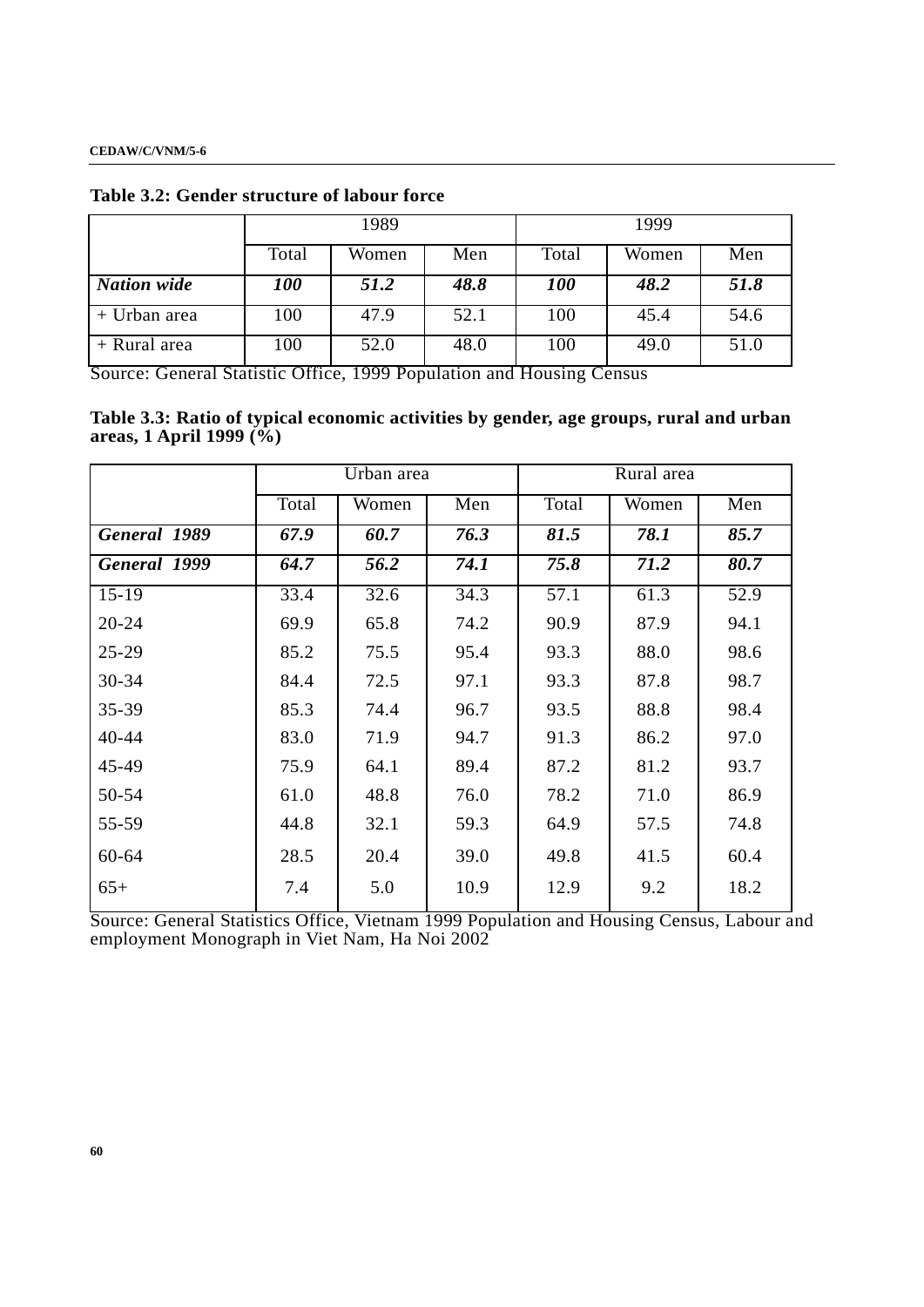|                                     |         | Urban unemployment ratio | Working time ratio in |                                     |  |
|-------------------------------------|---------|--------------------------|-----------------------|-------------------------------------|--|
|                                     |         |                          |                       | rural areas                         |  |
|                                     | General | Women                    | General               | Women                               |  |
| <b>Nation</b> wide                  | 6.3     | 7.0                      | 74.3                  | 74.2                                |  |
| Some provinces/cities               |         |                          |                       |                                     |  |
| Hanoi                               | 7.4     | 7.8                      | 84.3                  | 84.6                                |  |
| Haiphong                            | 7.1     | 5.9                      | 75.8                  | 77.5                                |  |
| <b>Quang Ninh</b>                   | 7.2     | 9.2                      | 73.8                  | 73.7                                |  |
| Da Nang                             | 5.5     | 6.6                      | 76.6                  | 75.7                                |  |
| Ho Chi Minh city                    | 6.0     | 6.9                      | 83.4                  | 83.8                                |  |
| Dong Nai                            | 5.1     | 5.6                      | 73.6                  | 74.0                                |  |
| Can Tho<br>$\sim$<br>. <del>.</del> | 6.8     | 8.6<br><b>TT.</b><br>▾   | 76.4                  | 76.3<br>$\sim$ $\sim$ $\sim$ $\sim$ |  |

## **Table 3.4: Urban unemployment and working time in rural areas in 2001 (%)**

Source: Central Institute of Economic Management: Viet Nam economy 2001; National Political Publishing House

| Table 3.5: Labour structure by education in 2001 (%) |  |  |
|------------------------------------------------------|--|--|
|------------------------------------------------------|--|--|

|                              | Illiterate | Non-   | Finished    | Finished    | Finished           |
|------------------------------|------------|--------|-------------|-------------|--------------------|
|                              |            | degree | primary     | lower       | Secondar           |
|                              |            |        | school      | secondar    | y school           |
|                              |            |        |             | y school    |                    |
| <b>Nation</b> wide           | 3.8        | 16.7   | 32.3        | <b>30.0</b> | 17.3               |
| Women                        | 4.9        | 18.1   | <b>32.0</b> | <b>29.0</b> | <i><b>16.0</b></i> |
| Red river delta              | 0.7        | 6.4    | 20.7        | 48.7        | 23.5               |
| North East                   | 7.4        | 14.8   | 28.0        | 33.6        | 16.2               |
| North West                   | 23.5       | 22.5   | 29.3        | 16.0        | 8.8                |
| North Central                | 2.3        | 10.4   | 28.7        | 40.6        | 18.1               |
| <b>Coastal South Central</b> | 3.0        | 18.9   | 39.7        | 24.0        | 14.4               |
| Central Highlands            | 5.6        | 17.4   | 33.8        | 23.8        | 19.3               |
| South East                   | 2.0        | 15.6   | 37.5        | 21.6        | 22.4               |
| Mekong river delta           | 4.4        | 30.7   | 42.7        | 13.1        | 9.1                |

Footnote: Labour over 15 years old involving in economic activities

Source: Central Institute of Economic Management: Viet Nam economy 2001; National Political Publishing House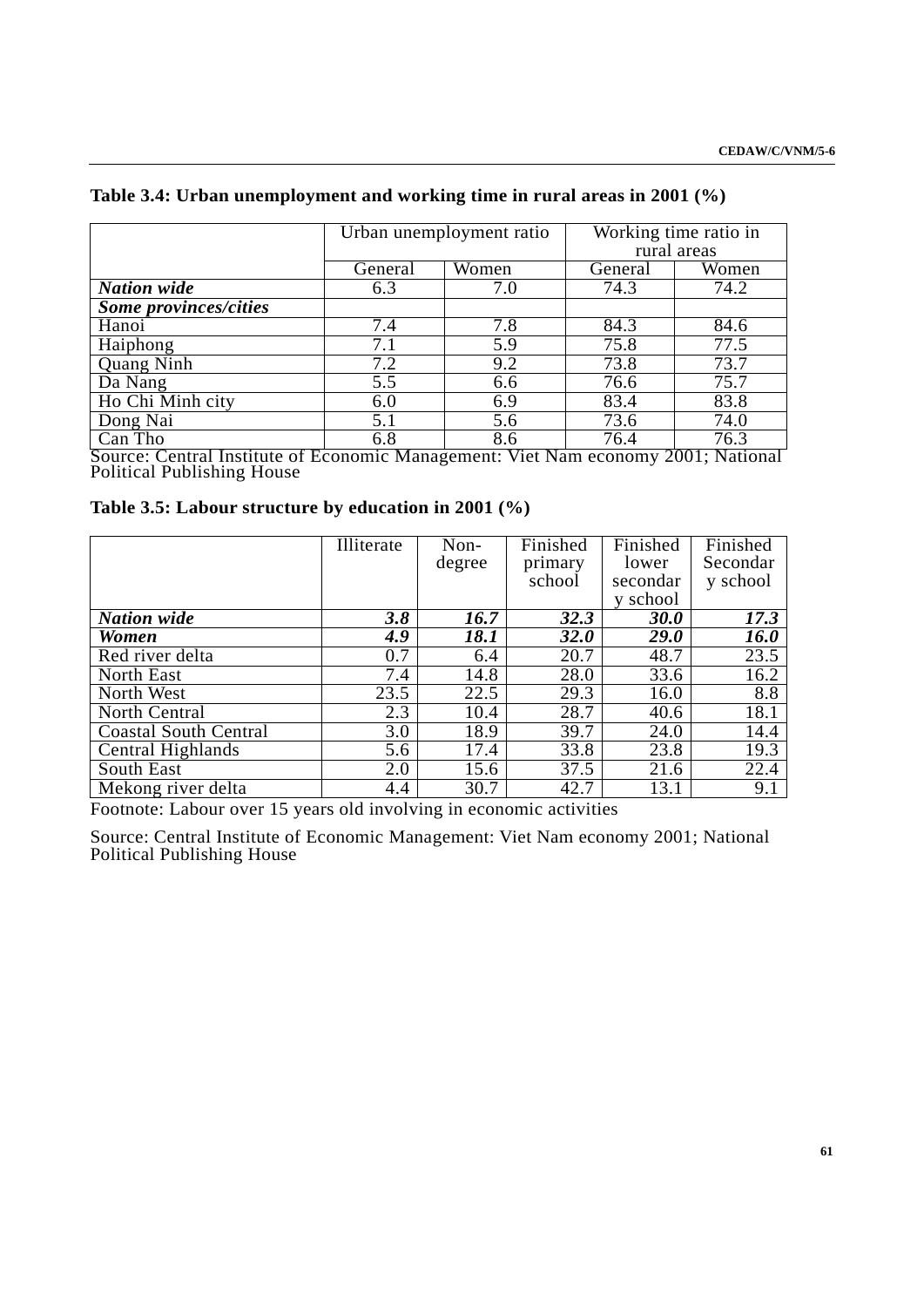|              | Total             | Employed | Do        | Go to             | Lose              |           | No jobs     |
|--------------|-------------------|----------|-----------|-------------------|-------------------|-----------|-------------|
|              |                   |          | housework | school            | working           |           |             |
|              |                   |          |           |                   | capacity          |           |             |
|              |                   |          |           |                   |                   | Need jobs | No need for |
|              |                   |          |           |                   |                   |           | jobs        |
| <b>Women</b> | 100               | 62.42    | 13.71     | 11.27             | 3.08              | 2.46      | 7.05        |
| $13 - 14$    | 100               | 17.81    | 3.86      | 73.39             | 0.47              | 3.67      | 0.80        |
| $15 - 17$    | 100               | 41.20    | 4.48      | 48.44             | 0.45              | 4.86      | 0.58        |
| $18 - 19$    | 100               | 62.96    | 6.22      | 23.08             | 0.53              | 6.66      | 0.55        |
| $20 - 24$    | 100               | 77.28    | 9.93      | 7.04              | 0.50              | 4.87      | 0.38        |
| $25 - 29$    | 100               | 81.87    | 13.89     | 0.65              | 0.54              | 2.74      | 0.31        |
| $30 - 34$    | 100               | 82.04    | 15.22     | 0.20              | 0.63              | 1.70      | 0.21        |
| 35-39        | 100               | 83.76    | 14.08     | 0.08              | 0.73              | 1.12      | 0.22        |
| 40-44        | 100               | 81.31    | 16.18     | 0.03              | 1.04              | 0.91      | 0.53        |
| 45-49        | 100               | 75.72    | 19.66     | 0.03              | 2.14              | 0.75      | 1.69        |
| 50-54        | 100               | 64.08    | 25.05     | 0.01              | 5.58              | 0.72      | 4.56        |
| 55-59        | 100               | 50.48    | 27.47     | 0.04              | 12.05             | 0.60      | 9.37        |
| $60+$        | 100               | 18.97    | 18.41     | 0.02              | 14.40             | 0.41      | 47.80       |
| <b>Men</b>   | <i><b>100</b></i> | 71.72    | 0.84      | 15.14             | $\overline{3.03}$ | 3.48      | 5.79        |
| $13 - 14$    | 100               | 13.89    | 0.84      | 80.45             | 0.42              | 3.39      | 1.02        |
| $15 - 17$    | 100               | 33.95    | 0.49      | 59.17             | 0.54              | 5.17      | 0.66        |
| $18 - 19$    | $\overline{100}$  | 59.67    | 0.31      | 31.93             | 0.63              | 6.97      | 0.50        |
| $20 - 24$    | 100               | 82.53    | 0.14      | 9.78              | 0.70              | 6.42      | 0.42        |
| $25 - 29$    | 100               | 94.10    | 0.14      | 1.16              | 0.70              | 3.65      | 0.25        |
| $30 - 34$    | $\overline{100}$  | 95.80    | 0.17      | $\overline{0.30}$ | $\overline{0.92}$ | 2.51      | 0.30        |
| 35-39        | 100               | 95.56    | 0.37      | 0.15              | 1.12              | 2.39      | 0.42        |
| 40-44        | 100               | 94.04    | 0.54      | 0.08              | 1.99              | 2.32      | 1.03        |
| $45 - 49$    | 100               | 90.36    | 1.07      | 0.03              | $\overline{3.70}$ | 2.19      | 2.65        |
| $50 - 54$    | 100               | 81.61    | 2.14      | 0.00              | 7.02              | 2.32      | 6.90        |
| 55-59        | 100               | 68.79    | 3.17      | 0.00              | 12.80             | 1.69      | 13.55       |
| $60+$        | $\overline{100}$  | 34.14    | 3.44      | $\overline{0.01}$ | 15.19             | 0.85      | 46.37       |

# **Table 3.6: Ratio of population from 13 years old by working status**

Source: From the "1999 Population and housing Census: generalized result from 3% sample, Ha Noi January 2000"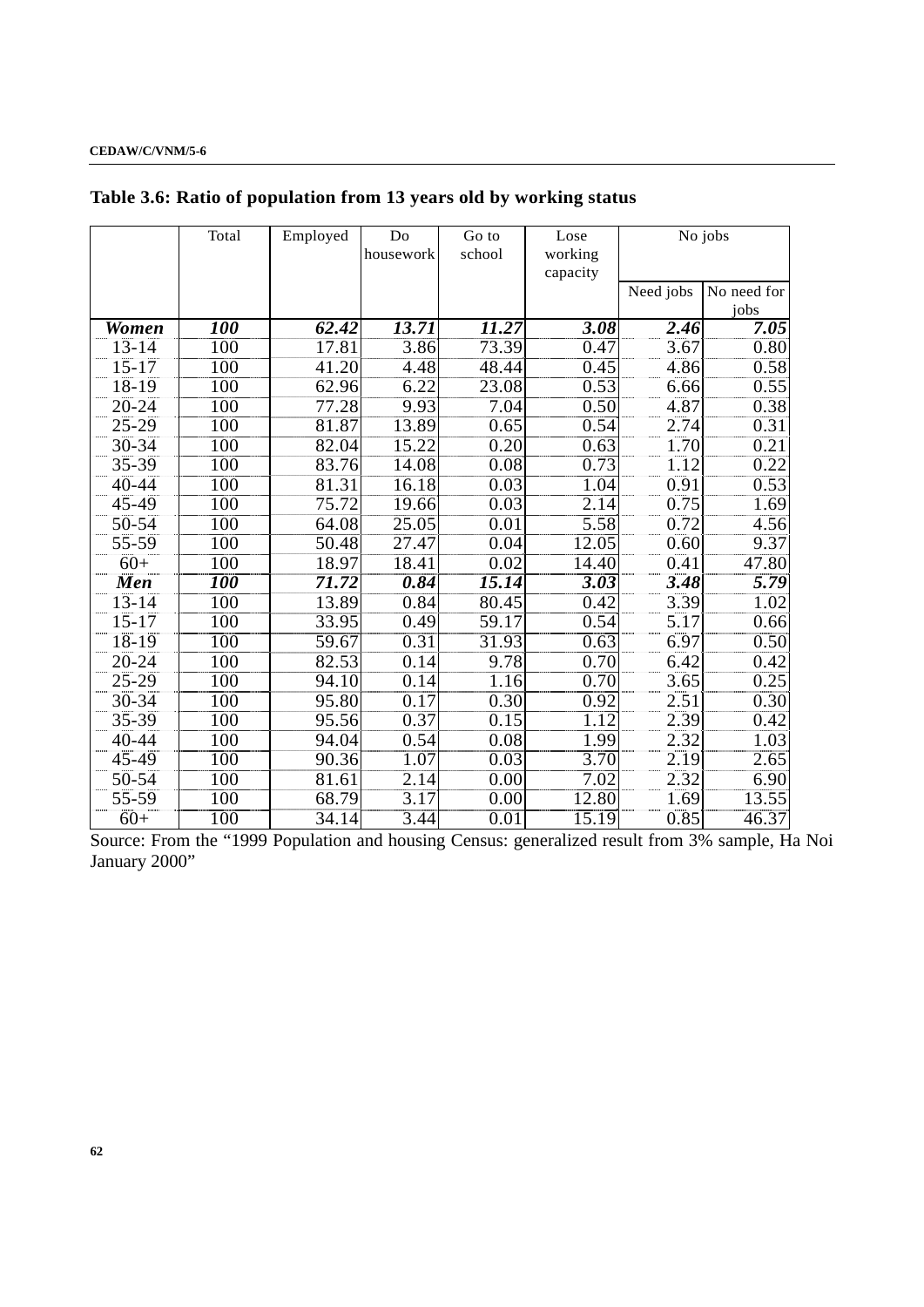|           | Table 5.7: Gender structure by occupation (70) |       |      |
|-----------|------------------------------------------------|-------|------|
| <b>No</b> |                                                | Women | Men  |
|           |                                                |       |      |
| 1.        | Leaders                                        | 19.0  | 81.0 |
| 2.        | High-skill technicians                         | 41.5  | 58.5 |
| 3.        | Medium-skill technicians                       | 58.5  | 41.5 |
| 4.        | Supporting staff                               | 53.1  | 46.9 |
| 5.        | Private service providers, guards, sale agents | 68.7  | 31.3 |
| 6.        | Agriculture, forestry and fishery              | 37.6  | 62.4 |
| 7.        | Handicraft and related jobs                    | 34.7  | 65.3 |
| 8.        | Machine assembling and operation               | 26.9  | 73.1 |
| 9.        | Simple work                                    | 49.8  | 50.2 |
|           |                                                | 48.4  | 51.6 |

**Table 3.7: Gender structure by occupation (%)**

Source: 1999 Population and Housing Census

|  | Table 3.8: Ratio of urban female labour by economic sectors in 1989 and 1999 (%) |  |  |  |
|--|----------------------------------------------------------------------------------|--|--|--|
|--|----------------------------------------------------------------------------------|--|--|--|

|                    | Ratio of female labour |      | Ratio of urban labour |      |
|--------------------|------------------------|------|-----------------------|------|
| Economic sectors   | 1989                   | 1999 | 1989                  | 1999 |
| <b>State</b>       | 48.5                   | 47.1 | 55.9                  | 59.4 |
| Collective         | 54.4                   | 54.3 | 4.1                   | 4.7  |
| Private            |                        | 40.5 |                       | 56.2 |
| Household          | 49.3                   | 45.7 | 23.6                  | 21.4 |
| Combined           | 36.4                   | 52.1 | 77.9                  | 73.3 |
| Foreign investment |                        | 72.0 | -                     | 54.2 |
| Un-identified      | 46.2                   | 58.0 | 27.7                  | 21.0 |
| Total              | 52.0                   | 48.4 | 17.6                  | 21.5 |

Source: 1989 data calculated from: the 1989 Population Census, comprehensive survey Results, 4<sup>th</sup> volume, Ha Noi 1991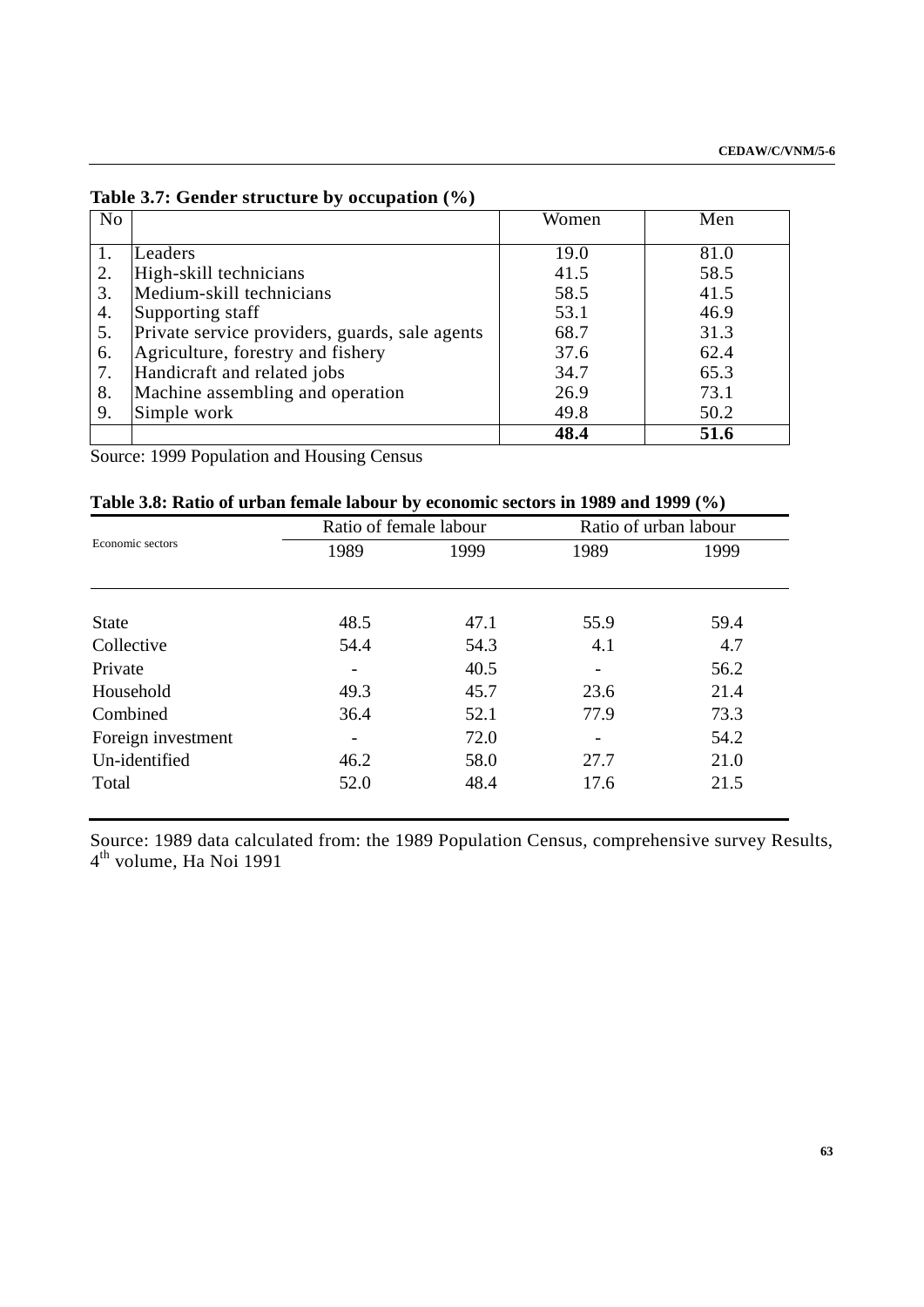## **4. Education**

# **TABLE 4.1: Ratio of literate population by gender and age groups**

|                | Nation wide |       |      | Urban area | Rural area |       |  |
|----------------|-------------|-------|------|------------|------------|-------|--|
|                | Men         | Women | Men  | Women      | Men        | Women |  |
| <b>General</b> | 94.3        | 88.2  | 97.1 | 93.4       | 93.4       | 86.5  |  |
| $10 - 14$      | 96.1        | 95.8  | 97.4 | 98.2       | 95.8       | 95.2  |  |
| $15 - 17$      | 95.5        | 95.3  | 97.2 | 98.0       | 95.0       | 94.5  |  |
| 18-19          | 93.5        | 93.9  | 96.5 | 98.0       | 92.5       | 92.6  |  |
| $20 - 29$      | 93.8        | 93.5  | 96.9 | 97.3       | 92.7       | 92.1  |  |
| 30-39          | 95.6        | 93.8  | 97.9 | 97.2       | 94.8       | 92.5  |  |
| 40-49          | 96.1        | 91.4  | 98.6 | 96.0       | 95.2       | 89.5  |  |
| $50+$          | 89.4        | 63.8  | 94.6 | 75.6       | 87.8       | 60.2  |  |

Source: 1999 Population and housing Census: Generalized result from 3% sample

# **Table 4.2: Ratio of pupils by gender (%)**

|                               | Women  | Men   |
|-------------------------------|--------|-------|
| Primary school                | 47.52  | 52.48 |
| <b>Lower Secondary school</b> |        | 52.5  |
| Upper secondary school        | 46.7   | 53.3  |
| High school                   | 50.86  | 49.14 |
| University                    | 44. 27 | 55.73 |

Source: Ministry of Education and Training, 2002

# **Table 4.3: Enrollment rate**

|                         | 6-10 years          | 11-14 vears        | vears | $18-24$ vears |
|-------------------------|---------------------|--------------------|-------|---------------|
|                         | old                 | old                | old   | old           |
| General enrollment rate | $114.\overline{68}$ | $77.\overline{73}$ | 36.25 | 9.76          |
| Women                   | 110.11              | 76.12              | 32.59 | 9.03          |
| Men                     | 119.12              | 79.25              | 40.07 | 10.46         |
| Typical enrollment rate |                     |                    |       |               |
| by age                  | 95.15               | 85.48              | 52.05 | 14.56         |
| Women                   | 94.55               | 82.47              | 46.32 | 12.17         |
| Men                     | 95.74               | 88.30              | 58.01 | 16.87         |
| Enrollment rate at      |                     |                    |       |               |
| regular age             | 92.60               | 61.59              | 28.79 | 9.25          |
| Women                   | 91.72               | 62.16              | 27.35 | 8.52          |
| Men                     | 93.46               | 61.05              | 30.29 | 9.95          |

Source: Household living standard Survey 1997-1998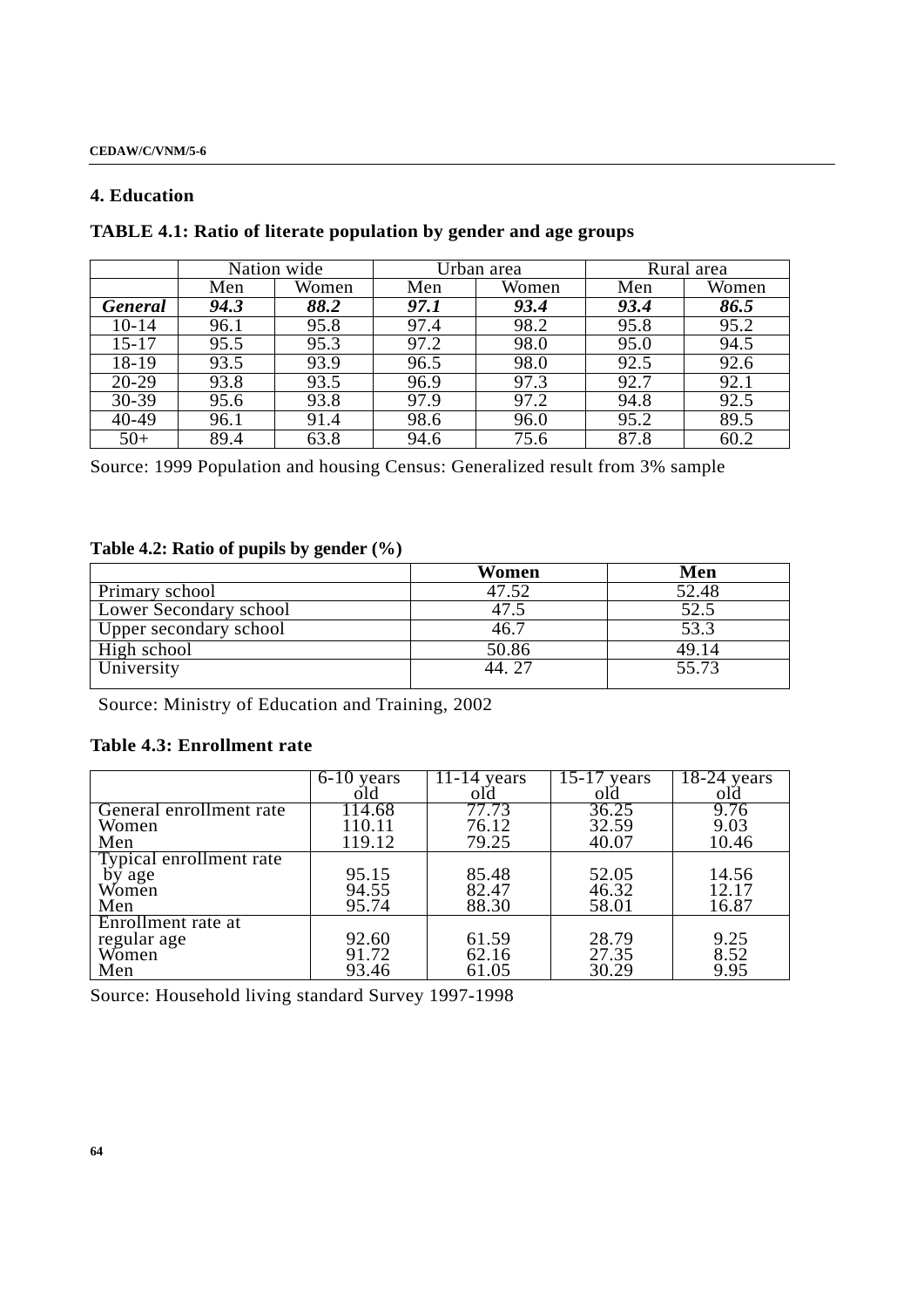|                     |                              |              | Unit of account: %  |                 |
|---------------------|------------------------------|--------------|---------------------|-----------------|
| N <sub>0</sub>      | Ratio of female students %   | <b>Total</b> | <b>Universities</b> | <b>Colleges</b> |
| 1<br>$\overline{2}$ | New entrance                 | 45.5         | 43.8                | 48.8            |
|                     | Engineering                  | 21.8         | 15.3                | 28.7            |
|                     | Science                      | 52.6         | 53.1                | 46.2            |
|                     | Agriculture-Fishery-Forestry | 34.1         | 33.9                | 34.8            |
|                     | Medicine                     | 53.6         | 51.5                | 72.4            |
|                     | <b>Students on study</b>     | 44.3         | 42.8                | 49.7            |
|                     | Engineering                  | 16.2         | 13.3                | 25.8            |
|                     | Science                      | 49.4         | 50.5                | 35.5            |
|                     | Agriculture-Fishery-Forestry | 34.6         | 32.4                | 38.5            |
|                     | Medicine                     | 48.1         | 46.8                | 61.5            |
| 3                   | <b>Graduates</b>             | 48.5         | 45.4                | 56.5            |
|                     | Engineering                  | 15.1         | 11.9                | 21.2            |
|                     | Science                      | 53.9         | 55.8                | 38.6            |
|                     | Agriculture-Fishery-Forestry | 26.2         | 28.5                | 34.3            |
|                     | Medicine                     | 43.2         | 48.2                | 64.3            |

**Table 4.4: Ratio of female students at universities and colleges in 2001-2002 (%)** 

Source: Ministry of Education and Planning 2002

# **Table 4.5: Gender structure by education (%)**

| Vocational<br>secondary<br>education |      |       | Bachelor,<br>college<br>graduates |       | Master | PhD   |      | Associate<br>professor |      | Professor |      |
|--------------------------------------|------|-------|-----------------------------------|-------|--------|-------|------|------------------------|------|-----------|------|
| Women                                | Men  | Women | Men                               | Women | Men    | Women | Men  | Women                  | Men  | Women     | Men  |
| 51.0                                 | 49.0 | 40.7  | 59.3                              | 29.1  | 70.9   | 14.9  | 85.1 | 7.0                    | 93.0 | 4.3       | 95.7 |

Source: General Statistic Office, 1999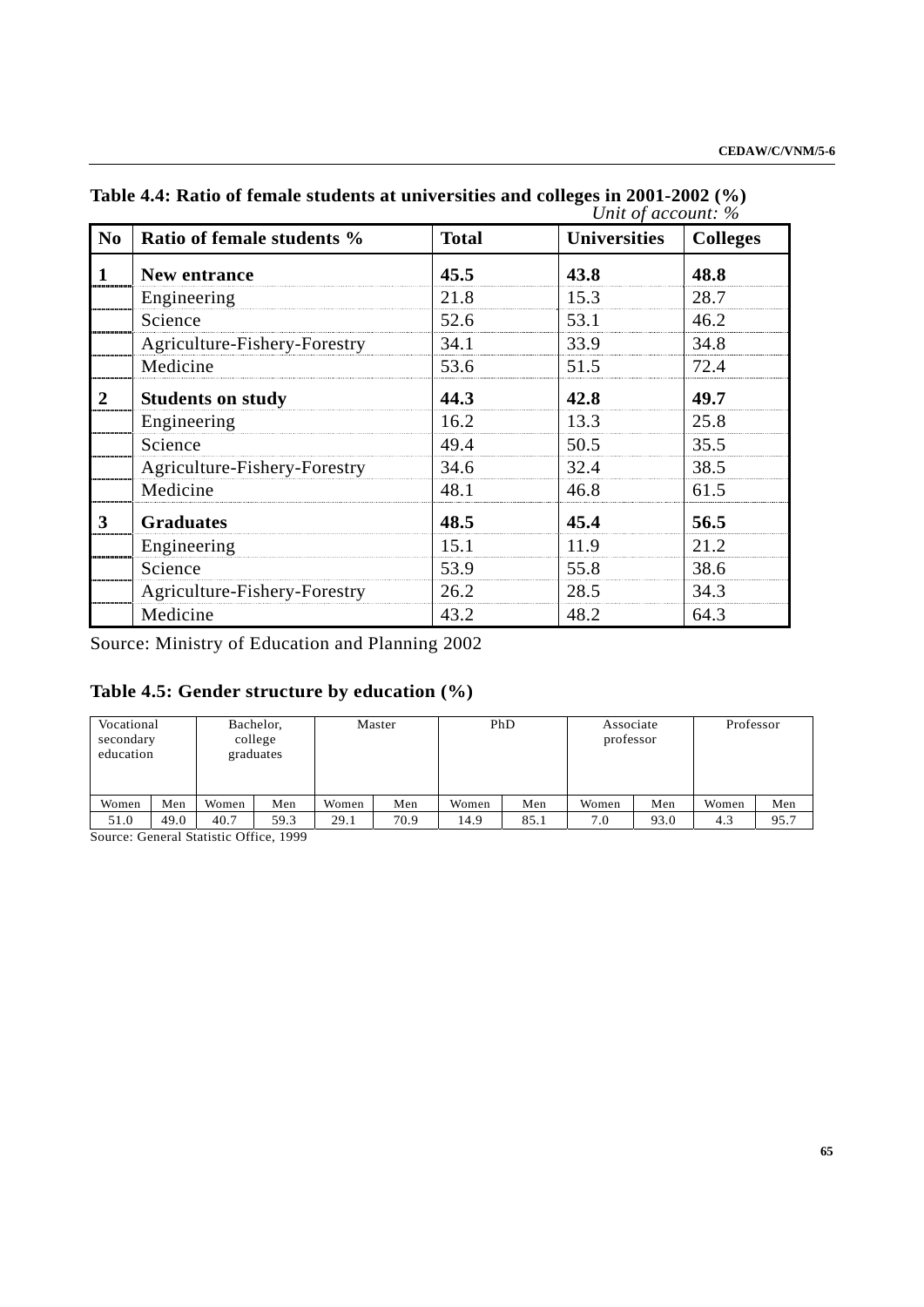## **Table 4.6: Highest degrees of population over 15 years old by education levels in urban and rural areas, and sex of household heads**

|                                                      | General | Never<br>go to<br>school | N <sub>0</sub><br>degree | Finished<br>primary<br>school | Finished<br>lower<br>secondary<br>school | Finished<br>upper<br>secondary<br>school | Techni<br>cian | Professional<br>secondary<br>school | university,<br>college | post<br>graduate |
|------------------------------------------------------|---------|--------------------------|--------------------------|-------------------------------|------------------------------------------|------------------------------------------|----------------|-------------------------------------|------------------------|------------------|
| <b>General</b>                                       | 100.00  | 7.81                     | 19.67                    | 26.40                         | 27.61                                    | 10.67                                    | 1.47           | 2.85                                | 3.42                   | 0.09             |
| A.<br>Urban-<br>Rural<br>Urban                       | 100.00  | 4.12                     | 12.28                    | 21.49                         | 25.03                                    | 18.40                                    | 3.35           | 5.54                                | 9.49                   | 0.31             |
| Rural                                                | 100.00  | 9.05                     | 22.14                    | 28.05                         | 28.47                                    | 8.08                                     | 0.85           | 1.95                                | 1.40                   | 0.01             |
| <b>B.</b><br>Sex of<br>house<br>hold<br>heads<br>Men | 100.00  | 4.75                     | 17.03                    | 27.32                         | 29.54                                    | 12.04                                    | 2.23           | 2.80                                | 4.15                   | 0.13             |
| Women                                                | 100.00  | 10.66                    | 22.13                    | 25.55                         | 25.82                                    | 9.38                                     | 0.77           | 2.89                                | 2.75                   | 0.04             |

Source: 2002 Household living standard Survey, General Statistic Office

## **5. Health**

# **Table 5.1: The ratio of vaccination for under one-year children (%)**

| <b>Types of vaccine</b>                 | 1999  | 2000  | 2001  |
|-----------------------------------------|-------|-------|-------|
| <b>BCG</b>                              | 95.00 | 97.60 | 96.70 |
| Polio                                   | 93.10 | 96.00 | 96.00 |
| Diphtheria, pertussis, tetanus          | 93.00 | 96.00 | 96.20 |
| Measles                                 | 93.80 | 96.60 | 97.60 |
| Ratio of all types of vaccine injection | 93.40 | 96.00 | 97.00 |

Source: 2001 Statistical Health Yearbook, Ministry of Health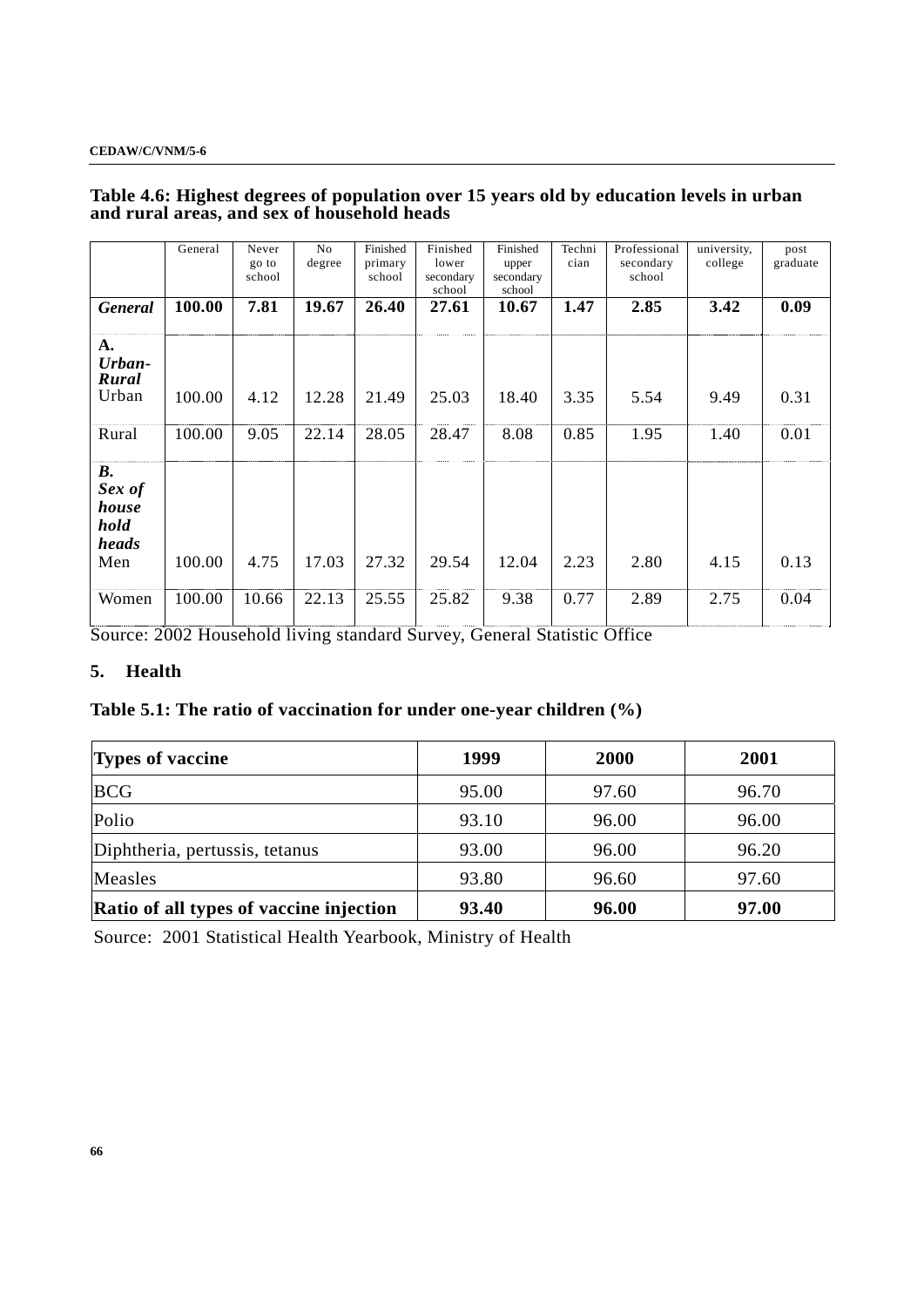| Age<br>Group     | <b>Total</b> |      |       | <b>Syphilis</b> | Gonorrhea |      | diseases | <b>Venereal</b> | <b>HIV/AIDS</b> |      |
|------------------|--------------|------|-------|-----------------|-----------|------|----------|-----------------|-----------------|------|
|                  | Femal        | Male | Femal | Male            | Femal     | Male | Femal    | Male            | Femal           | Male |
|                  | e            |      | e     |                 | e         |      | e        |                 | e               |      |
| Total            | 69.7         | 30.3 | 51.1  | 48.9            | 31.9      | 68.1 | 72.3     | 27.7            | 0.7             | 99.3 |
| Under<br>15      | 44.6         | 55.4 | 25.0  | 75.0            | 66.7      | 33.3 | 44.1     | 55.9            | 25.0            | 75.0 |
| $\sqrt{15} - 49$ | 70.9         | 29.1 | 52.8  | 47.2            | 32.3      | 67.7 | 73.6     | 26.4            |                 |      |
| Above<br>50      | 56.6         | 43.4 | 43.6  | 56.4            | 19.3      | 80.7 | 58.1     | 41.9            |                 |      |

**Table 5.2: Ratio of people being infected by sexually transmitted diseases in different age groups and by gender, 2001 (%)**

Source: - From 2001 Statistical Health Yearbook, Ministry of Health - Inadequate figures

**Table 5.3: Ratio of married women from 15 to 49 years old currently using contraceptive measures by different age groups (%)** 

| Age<br>Groups   | All contraceptive measures |      |      |      | Including: modern measures |      |      |      |
|-----------------|----------------------------|------|------|------|----------------------------|------|------|------|
|                 | 1996                       | 1998 | 2001 | 2002 | 1996                       | 1998 | 2001 | 2002 |
| Nation-<br>wide | 68.3                       | 71.9 | 73.9 | 76.9 | 52.0                       | 57.9 | 61.1 | 64.7 |
| $15 - 19$       | 18.1                       | 19.3 | 21.0 | 22.5 | 14.6                       | 16.2 | 18.3 | 19.5 |
| $20 - 24$       | 45.7                       | 49.3 | 51.0 | 53.8 | 37.1                       | 41.1 | 44.5 | 46.9 |
| $25 - 29$       | 65.0                       | 71.8 | 72.2 | 73.9 | 53.1                       | 58.6 | 61.8 | 64.1 |
| 30-34           | 79.1                       | 82.9 | 82.0 | 83.9 | 61.9                       | 67.3 | 68.8 | 71.7 |
| 35-39           | 82.9                       | 86.1 | 86.4 | 88.7 | 63.8                       | 69.4 | 71.5 | 75.1 |
| $40 - 44$       | 76.4                       | 81.0 | 83.6 | 86.5 | 57.4                       | 62.9 | 65.9 | 70.1 |
| 45-49           | 54.0                       | 56.6 | 63.5 | 68.9 | 40.9                       | 43.2 | 49.5 | 54.7 |

**Source:** - Report on Demographic survey and Family Planning (1 October 1996), Statistical Publishing House

Ha Noi – 1998

 - Different demographic surveys and Family Planning, 1 April 1998, Ha Noi, March 1999.

- Demographic surveys and Family Planning 1 April 2001: key figures, Statistical Publishing House, Ha Noi, 2002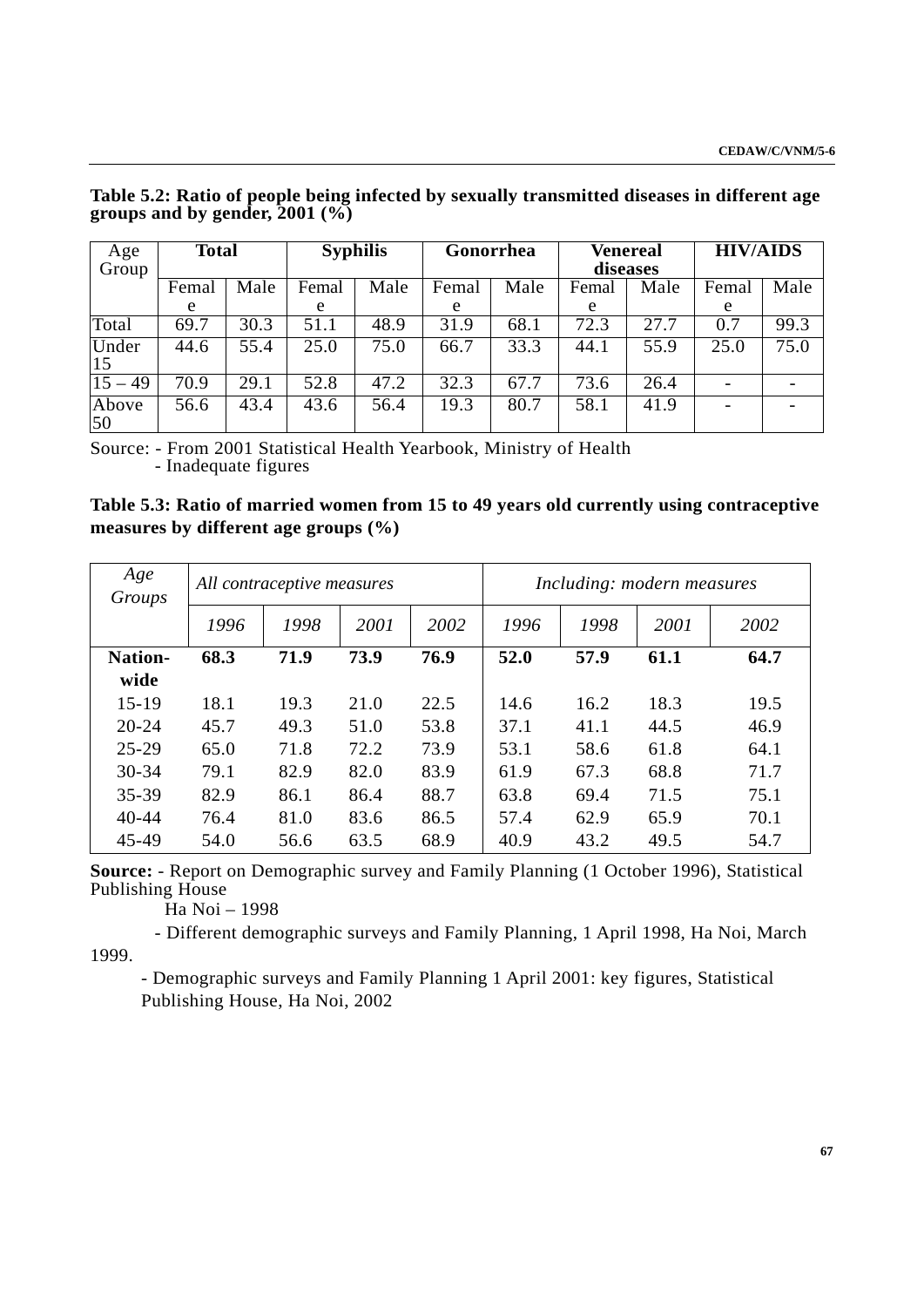# **Table 5.4: Ratio of abortions and menstrual regulation in urban and rural areas from 1998 to 2002 (%)**

|             | 1998       | 2001 | 2002 |
|-------------|------------|------|------|
| Nation-wide | 1.48       | 1.30 | 1.08 |
| Urban       | 1.85       | 1.71 | 1.14 |
| Rural       | $\cdot$ 41 | . 16 | .05  |

**Source**:

- Results of different demographic and family planning surveys 1 April 1998, Ha Noi, March 1999

- Demographic and Family Planning Surveys 1 April 2001: key figures, Statistical Publishing House, Ha Noi, 2002

|  | Table 5.5: Reproductive health activities in 2000-2001 |  |  |  |
|--|--------------------------------------------------------|--|--|--|
|--|--------------------------------------------------------|--|--|--|

| <b>Indicators</b>                                               | <b>Units</b> | 2000      | 2001              |
|-----------------------------------------------------------------|--------------|-----------|-------------------|
| Gynaecological check-ups                                        | Batch        | 8,396,117 | 11,178,661        |
| Numbers of patients experiencing<br>gynaecological treatment    | Person       | 3,426,844 | 4,847,761         |
| Numbers of pregnancy check-ups                                  | Batch        | 3,718,156 | 4,195,141         |
| Pregnancy check-ups in average                                  | Batch        |           | 2.1               |
| Ratio of birth delivery taken care by medical<br>workers        | $\%$         | 95        | 95.2              |
| Pregnant women injected anti-tetanus<br>vaccine more than twice | $\%$         | 90        | 88.6              |
| Ratio of married couples using contraceptive<br>measures        | $\%$         | 75        | 75.5              |
| Numbers of abortions                                            | Person       | 217,691   | 196,627           |
| Numbers of menstrual regulation                                 | Batch        | 470,338   | 421,701           |
| Numbers of miscarriage                                          | Person       | 30,865    | 28,035            |
| Numbers of infant mortality                                     | Child        | 10,280    | 10,960            |
| Ratio of abortions and menstrual regulation                     | $\%$         | 44.5      | $\overline{41}.2$ |
| Rate of infant mortality (per 1000 live births)                 | %            | 6.7       | 7.0               |

Source: Ministry of Health, 2001 Health Yearbook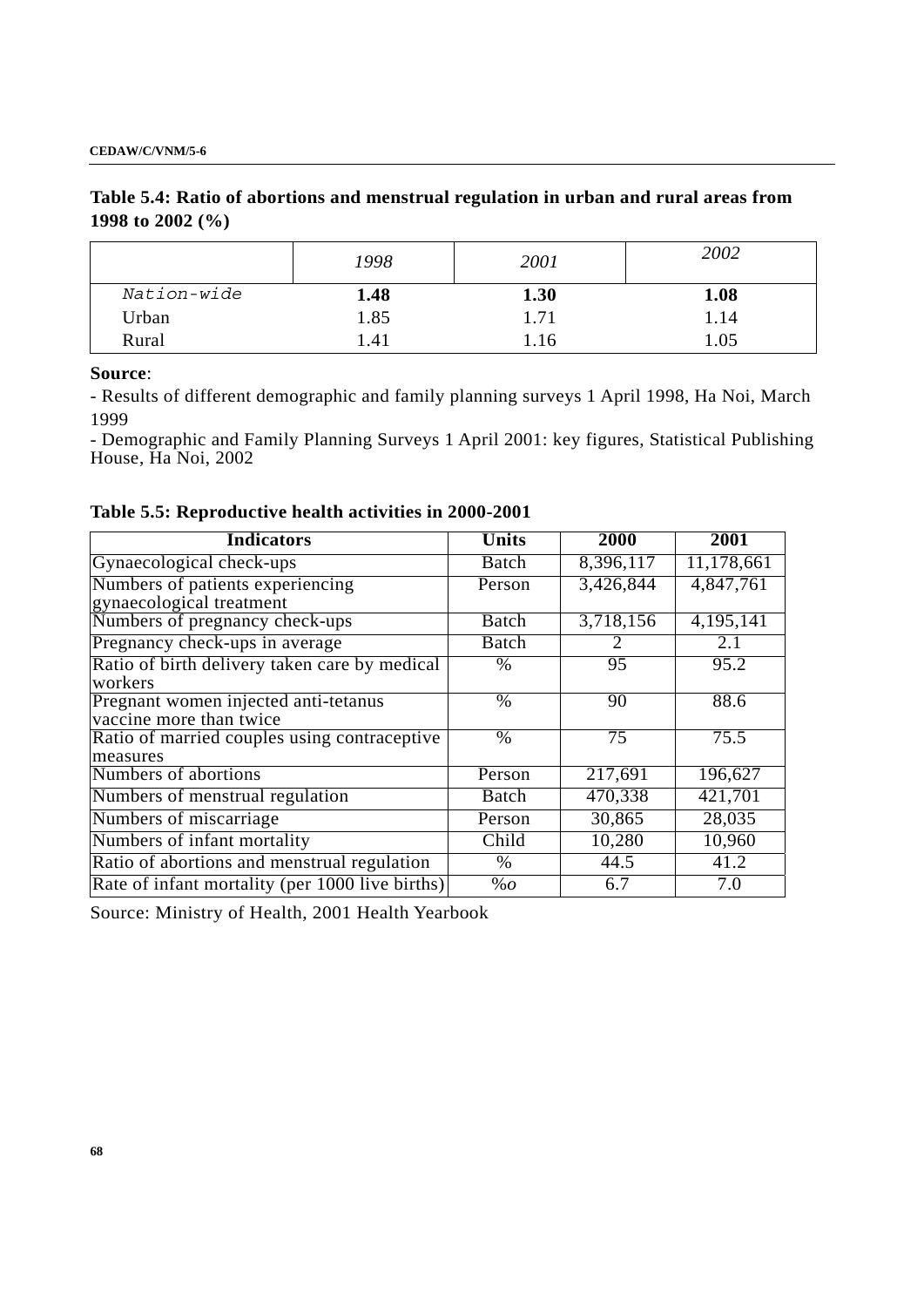# **6. Role and power**

## **Table 6.1: Ratio of female and male participation at different Party's Committee levels during 2001 and 2006 (%)**

| <b>Title</b>                                             | <b>Female</b> | <b>Male</b> |
|----------------------------------------------------------|---------------|-------------|
| Members of Party's Central Committee                     | 8.6           | 91.4        |
| Secretariat of the Party's Central<br>Committee          | 11.1          | 88.9        |
| Secretary General of the Provincial Party's<br>Committee | 7.5           | 92.5        |
| Members of Provincial Party's Committee                  | 11.32         | 88.68       |
| Members of district Party's Committee                    | 11.7          | 88.3        |
| Members of Commune Party's Committee                     | 9.6           | 90.4        |

Source: Personnel and Organizational Commission of the Party's Central Committee, 2002

| <b>Title</b>                                            | Female     | Male |
|---------------------------------------------------------|------------|------|
| Vice President                                          | <b>100</b> | 0    |
| Ministers and equivalent                                | 12.5       | 87.5 |
| Deputy Ministers and equivalent                         | 9.1        | 90.9 |
| General Directors and equivalent                        | 12.1       | 87.9 |
| Deputy Directors and equivalent                         | 8.1        | 99.9 |
| Chairman of the Provincial People's<br>Committee        | 3.3        | 96.7 |
| Deputy Chairman of the Provincial<br>People's Committee | 10.2       | 89.8 |
| Chairman of the District People's<br>Committee          | 7.1        | 92.9 |
| <b>Director General</b>                                 | 3.9        | 96.1 |
| Deputy Director General                                 | 4          | 96.4 |

Source: Government's Personnel and Organizational Committee, 2002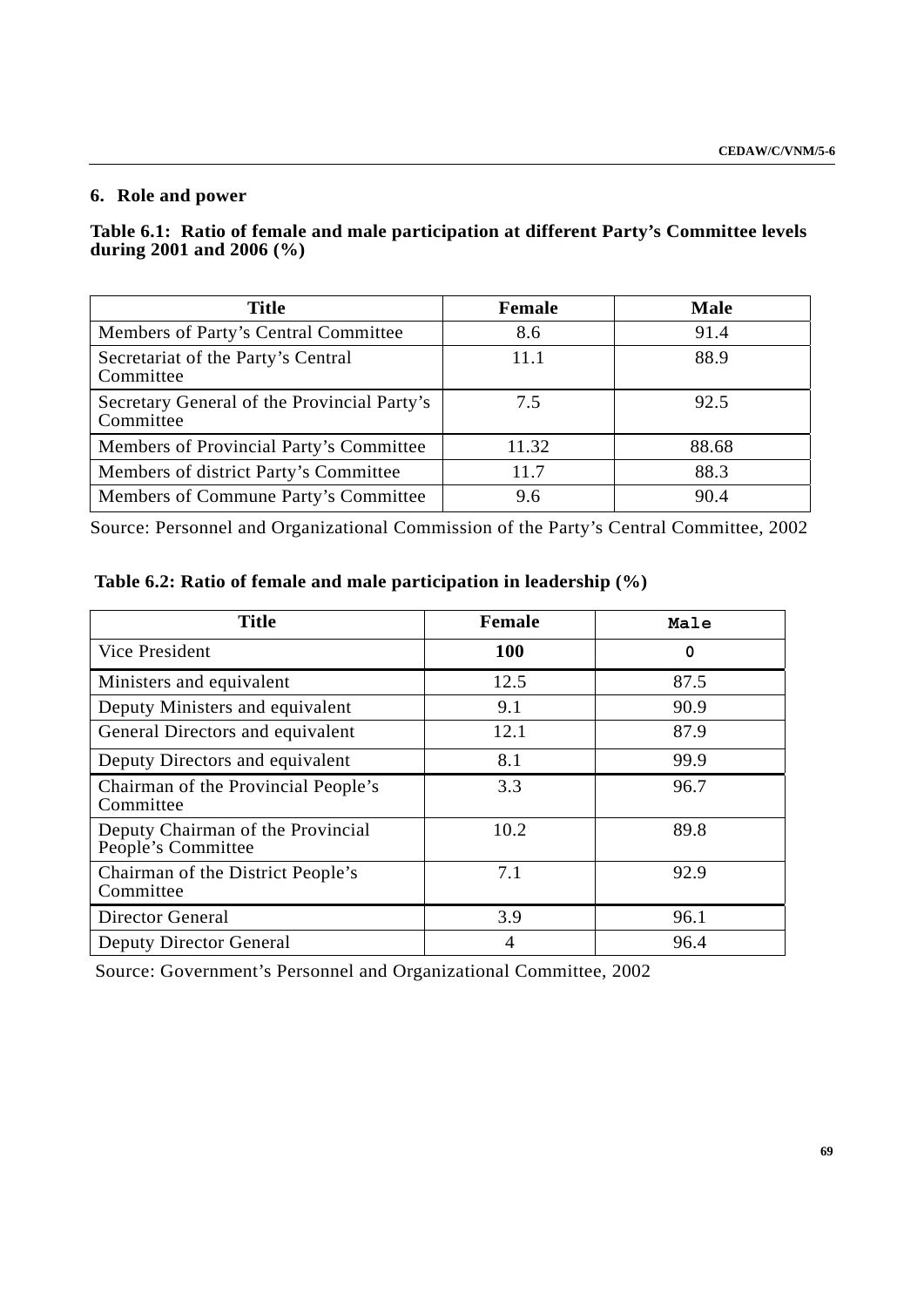## **Table 6.3: Ratio of female and male participation in people-elected bodies (%)**

| Title                                                 | Female | Male  |
|-------------------------------------------------------|--------|-------|
| Deputy of the $10^{th}$ National Assembly (2002-2007) | 27.3   | 72.7  |
| Deputy of the Provincial People's Council (1999-2004) | 22.33  | 77.67 |
| Deputy of District People's Council (1999-2004)       | 20.12  | 79.88 |
| Deputy of Commune People's Council (1999-2004)        | 16.56  | 83.44 |

Source: the National Assembly's Office, 2001

# **Table 6.4: Ratio of female and male participation in Committees of the 10th National Assembly (2002-2007) (%)**

| <b>Title</b>                                      | Female   | <b>Male</b> |
|---------------------------------------------------|----------|-------------|
| Committee on Culture-Education-Youth and Teenager | 40.1     | 59.9        |
| Committee on Social affairs                       | 40.1     | 59.9        |
| Committee on Law                                  | 11.8     | 88.2        |
| Committee on Foreign Affairs                      | 17.6     | 82.4        |
| Committee on Science, Technology and Environment  | 19.4     | 80.6        |
| Committee on Defense and Security                 | $\Omega$ | 100         |
| Committee on Economy and Budget                   | 12.5     | 87.5        |
| Council on Ethnic Minority                        | 43.6     | 56.4        |

Source: the National Assembly's Office, 2002

## **Diagram 6.5: Percentage of female and male working for the People's Committee at different levels for the term 1999-2004**

| Level             | People's Committee |       |  |  |  |  |  |
|-------------------|--------------------|-------|--|--|--|--|--|
|                   | Female             | Male  |  |  |  |  |  |
| $\mathcal{L}1$ tv |                    | フノ・し  |  |  |  |  |  |
| District          | 4.                 |       |  |  |  |  |  |
| Commune           | 4.J4               | 95.46 |  |  |  |  |  |

Source: Office of the National Committee for the Advancement of Vietnamese Women, 2000.

*Diagram 6.6: Percentage female and male who are Judges* 

| Judges of                           | Female | Male |
|-------------------------------------|--------|------|
| People's Supreme Court              |        |      |
| People's Court of Province and city |        |      |
| People's Court of District          |        |      |

Source: The People's Supreme Court, 2003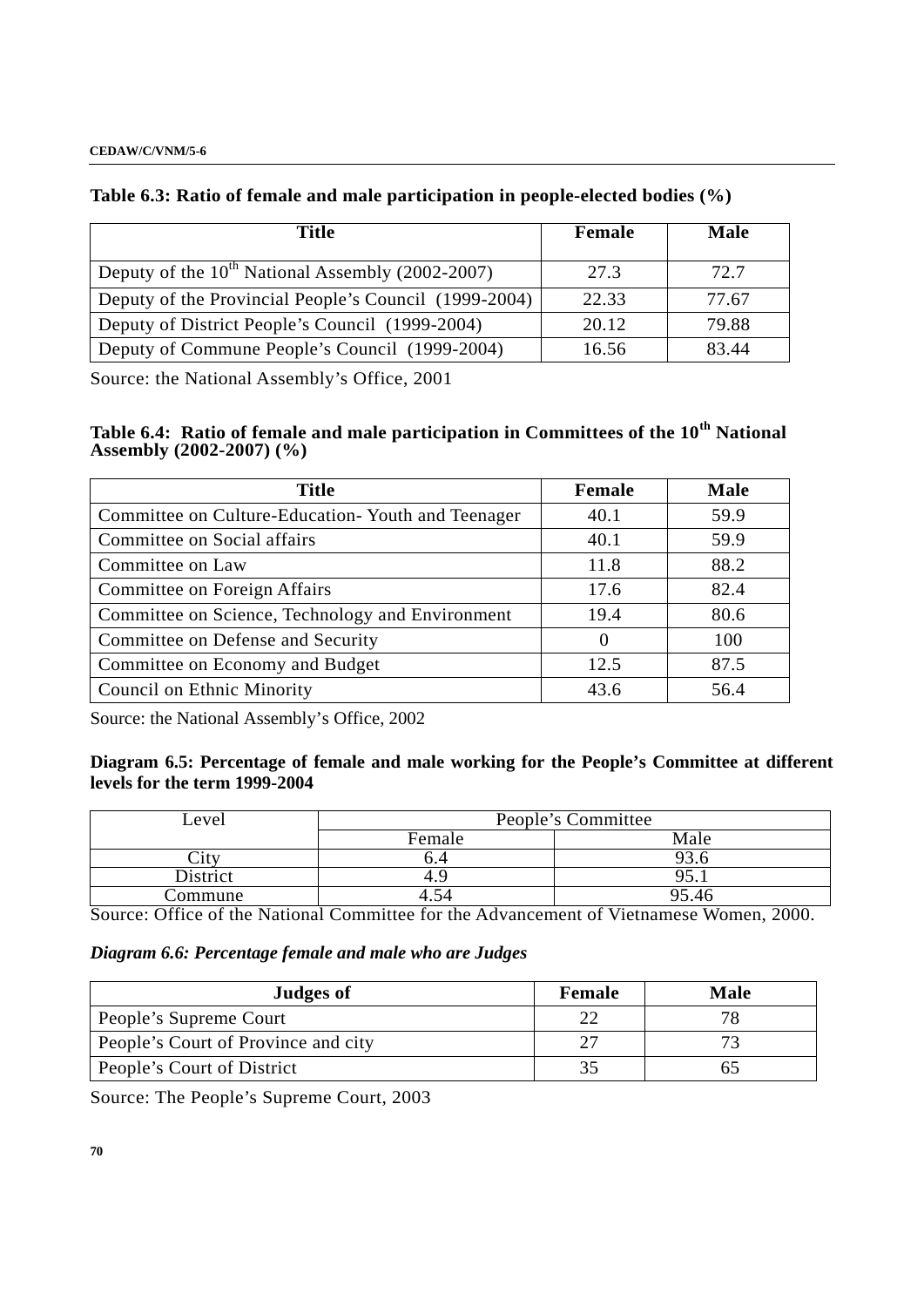|                                       | Total<br>number | Doctor   |      | Master |      | <b>BA</b>                               |   | Higher<br>Ed. |                                 | Engineer Other |  | degrees  |     |                                              |
|---------------------------------------|-----------------|----------|------|--------|------|-----------------------------------------|---|---------------|---------------------------------|----------------|--|----------|-----|----------------------------------------------|
|                                       | F               | M        | F    | М      | F    | M                                       | F | M             | F                               | М              |  | M        | F   |                                              |
| <b>Total number</b>                   | 24.7            | 75.3     | 11.4 | 88.6   | 14.7 | 85.3 14.9 85.1 30.1 69.9 11.5 88.5 34.5 |   |               |                                 |                |  |          |     | 65.5                                         |
| 1 Domestic<br><i>economic sector</i>  | 25.4            | 74.6     | 12.6 | 87.4   | 16.8 |                                         |   |               |                                 |                |  |          |     | 83.2 15.6 84.4 30.6 69.4 11.5 88.5 34.8 65.2 |
| a. State-owned<br>enterprise          |                 | 5.9 94.1 | 3.5  | 96.5   | 7.2  | 92.8 5.6 94.4 11.0 89.0                 |   |               |                                 |                |  | 6.0 94.0 | 7.7 | 92.3                                         |
| b. Private Sector                     | 28.8            | 71 2.I   | 17.2 | 82.8   | 21.8 |                                         |   |               |                                 |                |  |          |     | 78.2 20.8 79.2 32.2 67.8 11.6 88.4 35.5 64.5 |
| $2$ <i>Foreign invested</i><br>sector | 92.9            | 7.11     | 96.3 | 3.7    | 93.5 |                                         |   |               | 6.5 93.3 6.7 84.6 15.4 6.3 93.8 |                |  |          | 8.2 | 91.8                                         |

**Diagram 6.7: Percentage of enterprise directors by sex and sector in 2000** 

Source: Statistic General Agency: 2001 enterprise's investigation result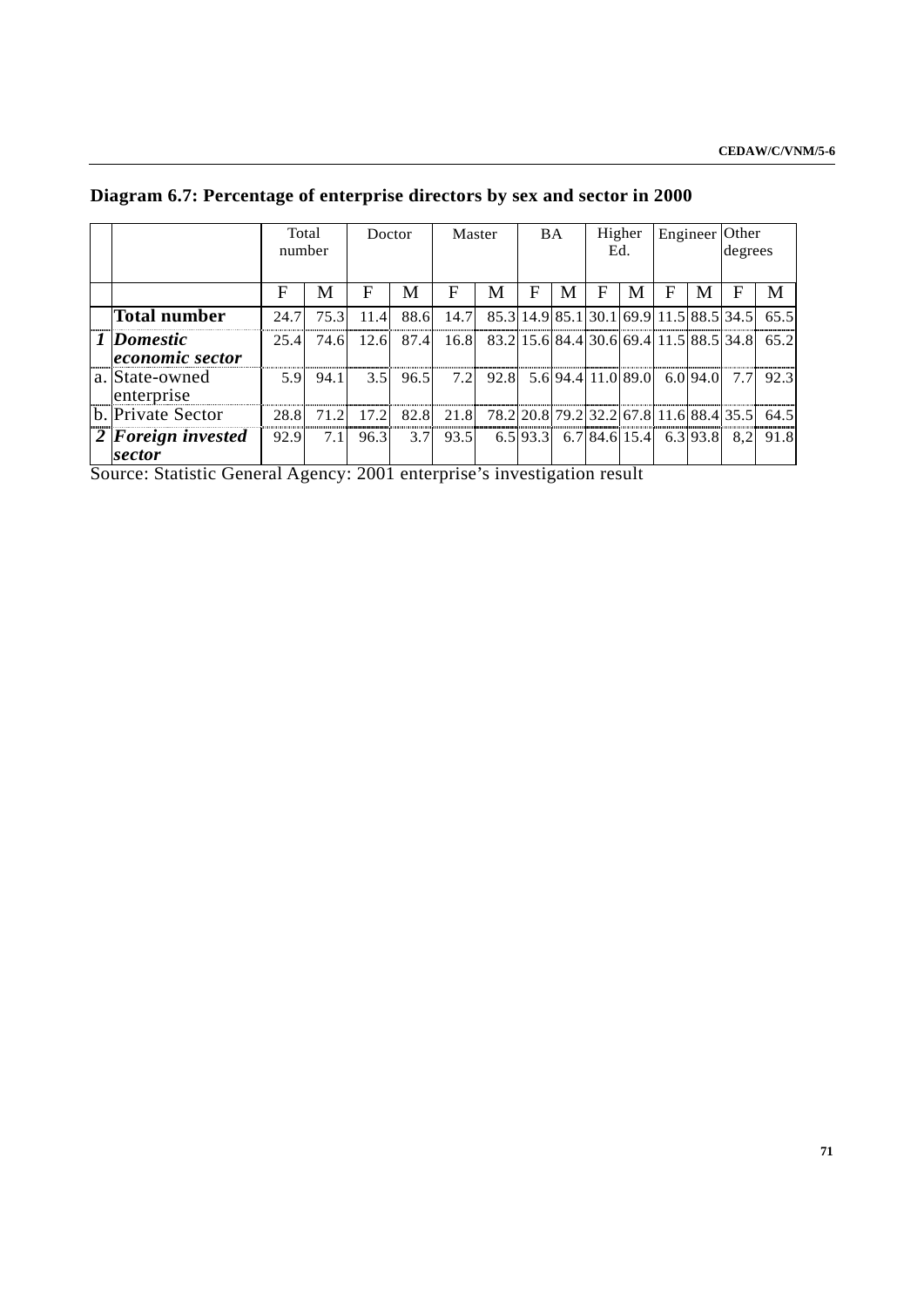# **Annex 2**

## **Legal documents and policies concerning women's rights and interests adopted by Viet Nam from June 2000 to December 2003**

|                | <b>Name of Document</b>                                                                                                                                                                                           | Date of issue |  |  |  |
|----------------|-------------------------------------------------------------------------------------------------------------------------------------------------------------------------------------------------------------------|---------------|--|--|--|
| $\mathbf{1}$   | Criminal Procedural Code                                                                                                                                                                                          | 26/11/2003    |  |  |  |
| $\overline{2}$ | <b>Narcotics Prevention Law</b>                                                                                                                                                                                   | 9/12/2000     |  |  |  |
| $\overline{3}$ | Revised Law on Election of Members of the National Assembly                                                                                                                                                       | 25/12/2001    |  |  |  |
| $\overline{4}$ | <b>Revised Labor Code</b>                                                                                                                                                                                         | 2/4/2002      |  |  |  |
| 5              | Law on Organisation of the People's Court                                                                                                                                                                         | 2/4/2002      |  |  |  |
| 6              | Law on Election of member of the People's Council                                                                                                                                                                 | 26/11/2003    |  |  |  |
| $\overline{7}$ | Land Law                                                                                                                                                                                                          | 26/11/2003    |  |  |  |
| 8              | Law on Organisation of the People's Council                                                                                                                                                                       | 26/11/2003    |  |  |  |
| 9              | Ordinance No.28/2000/PL-UBTVQH10 of the NA Standing Committee<br>on Sport and Gymnastic                                                                                                                           | 25/9/2000     |  |  |  |
| 10             | Punishment<br>No.44/2002/PL-UBTVQH<br>Ordinance<br>the<br>of<br>on<br><b>Administration Violations</b>                                                                                                            | 2/7/2002      |  |  |  |
| 11             | Ordinance No.06/2003/PL-UBTVQH11 on Population                                                                                                                                                                    | 9/01/2003     |  |  |  |
| 12             | Ordinance No.10/2003/PL-UBTVQH on Prostitution Prevention                                                                                                                                                         | 17/3/2003     |  |  |  |
| 13             | Government decree No.43/2000/ND-CP stipulating in details and giving<br>instruction to the implementation of some articles of the Law on<br>Education                                                             | 30/8/2000     |  |  |  |
| 14             | Government decree No.56/2000/ND-CP amending paragraph 2 of article<br>6 of Government Decree No.95/1998/ND-CP issued on November 17,<br>1998 on the Recruitment, Employment and Management of Public<br>servants. | 12/10/2000    |  |  |  |
| 15             | Government decree No.71/2000/ND-CP on<br>Employment Period<br>Extension for Public Servants at Retirement Age                                                                                                     | 23/11/2000    |  |  |  |
| 16             | Government decree No.74/2000/ND-CP on the Breast Milk Substitutes                                                                                                                                                 | 6/12/2000     |  |  |  |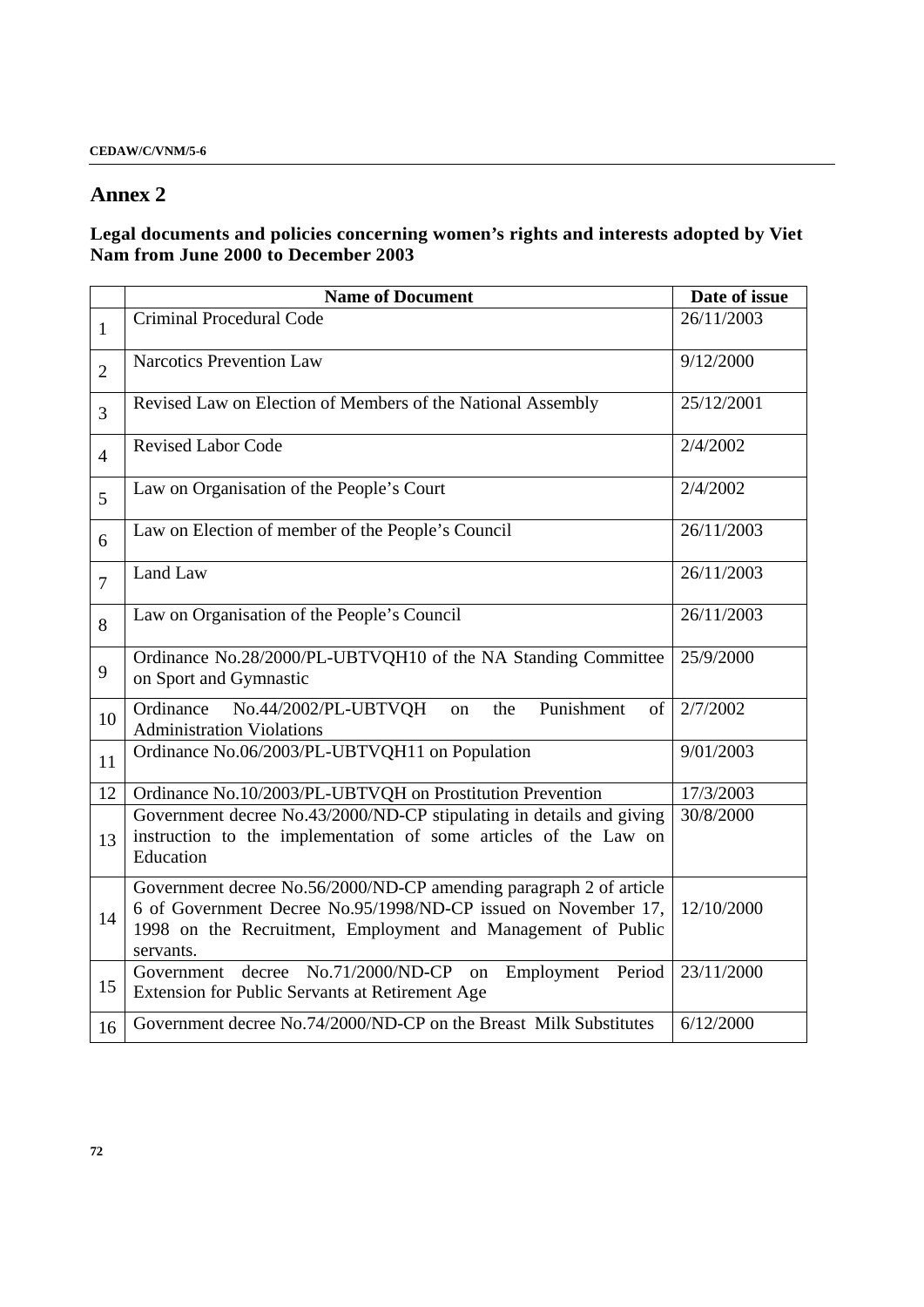| 17 | Government decree No.81/2000/ND-CP stipulating in details and giving<br>instruction to the implementation of the Ordinance on the Public Labor<br>Contributions                                                     | 29/12/2000 |
|----|---------------------------------------------------------------------------------------------------------------------------------------------------------------------------------------------------------------------|------------|
| 18 | Government decree No.02/2001/ND-CP stipulating in details the<br>implementation of the Labor Code and Educational Law on Vocational<br>training                                                                     | 9/1/2001   |
| 19 | Government decree No.19/2001/ND-CP on the Punishment<br>of  <br>Administration Violations concerning the Safety and Control of<br>Radiation                                                                         | 11/5/2001  |
| 20 | Government decree No.19/2001/ND-CP on Policies towards Teachers,<br>Educational Management Cadres working for Schools at areas with<br>especially difficult circumstances                                           | 09/7/2001  |
| 21 | Government decree No.61/2001/ND-CP stipulating the retirement age<br>for coal miners                                                                                                                                | 7/9/2001   |
| 22 | Government decree No.70/2001/ND-CP stipulating in details the<br>implementation of Law on Family and Marriage                                                                                                       | 3/10/2001  |
| 23 | Government decree No.77/2001/ND-CP stipulating in details the<br>procedure for marriage registration in accordance with NA Decree<br>No.35/2000/QH10 on the implementation of Law on Marriage and<br>Family         | 22/10/2001 |
| 24 | decree $No.87/2001/ND-CP$ on<br>Punishment<br>the<br>Government<br>of<br>Administration Violations Law on marriage and family                                                                                       | 21/11/2001 |
| 25 | Primary Education<br>Government decree No.88/2001/ND-CP on<br>Universalization                                                                                                                                      | 22/11/2001 |
| 26 | Government decree No.01/2003/ND-CP on the amendment and<br>supplementation of some articles of the Regulations on Social Insurance<br>issued with Decree No.12/CP on January 26, 1995                               | 09/1/2002  |
| 27 | Government decree No.32/2002/ND-CP stipulating the implementation<br>of the Law on Marriage and Family towards ethnic minority                                                                                      | 27/3/2002  |
| 28 | Government decree No.68/2002/ND-CP stipulating in details the<br>implementation of some articles of the Law on Marriage and Family<br>concerning marriage and family relations involving foreigners                 | 10/7/2002  |
| 29 | Government decree No.98/2002/ND-CP on the amendment and<br>supplementation of some articles of the Provision on temporary<br>detainment and custody issued with Government Decree No.89/1998 on<br>November 07,1998 | 27/11/2002 |
| 30 | Government decree No.98/2002/ND-CP on temporary detainment and<br>custody                                                                                                                                           | 27/12/2002 |
| 31 | Government decree No.111/2002/ND-CP stipulating in details and<br>giving instruction to the implementation of some articles of the<br>Ordinance on Sport and Gymnastic                                              | 31/12/2002 |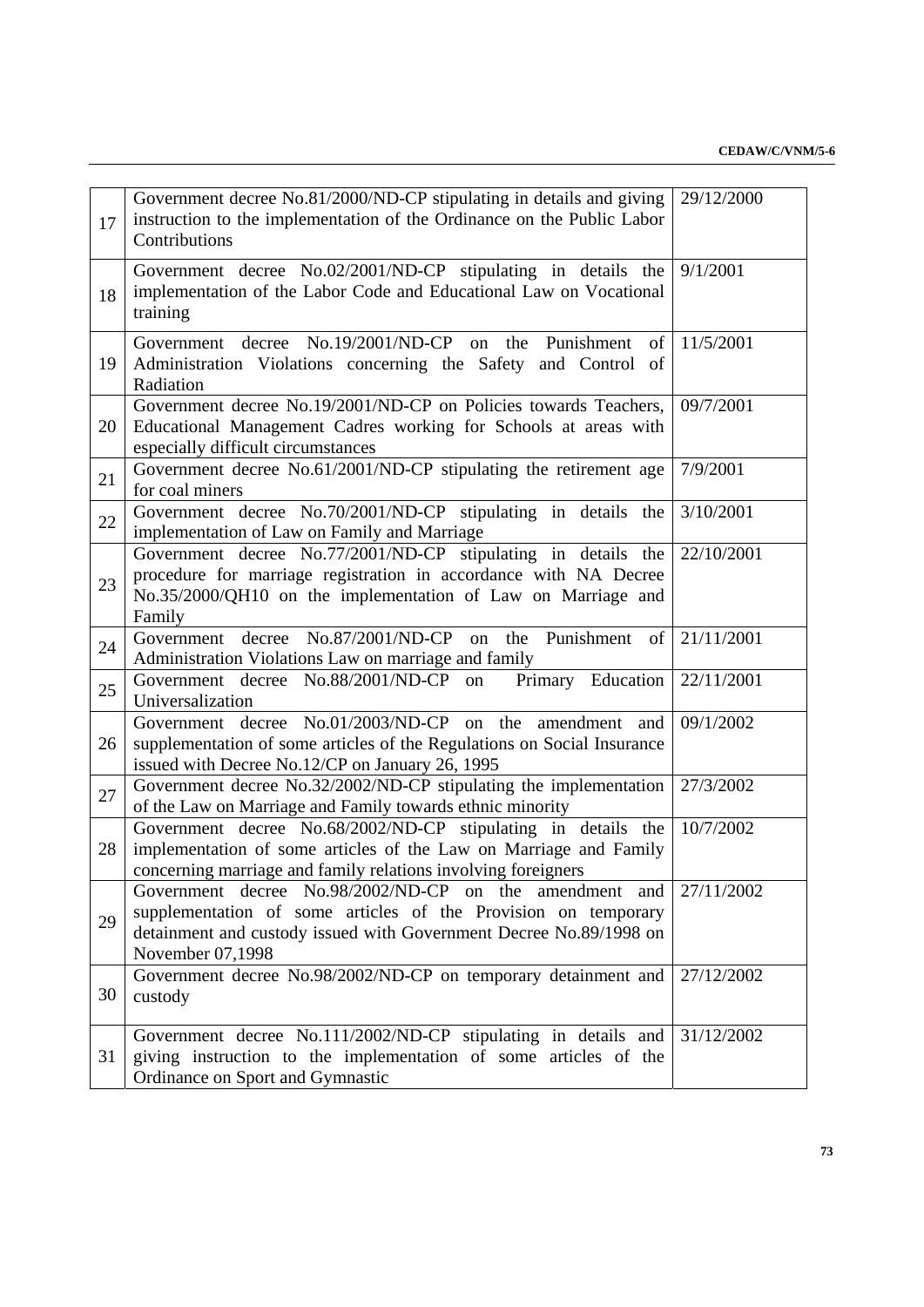## **CEDAW/C/VNM/5-6**

| 32 | Government decree No.114/2002/ND-CP stipulating in details and 31/12/2002   |           |
|----|-----------------------------------------------------------------------------|-----------|
|    | giving instruction to the implementation of some articles of the Labor      |           |
|    | Code on Salary                                                              |           |
| 33 | Government decree No.12/2003/ND-CP on artificial birth                      | 12/2/2003 |
|    | Government decree No.19/2003/ND-CP stipulating the responsibilities         | 07/3/2003 |
| 34 | of State Administrative Agencies at various levels in ensuring the          |           |
|    | participation of levels of VWU in state management                          |           |
|    | Government decree $\text{No.33/2003/ND-CP}$ on the amendment and            | 2/4/2003  |
|    | supplementation of some articles of Decree No.41/CP issued September        |           |
| 35 | 6, 1995 stipulating in details and giving instruction to the implementation |           |
|    | of some articles of the Labor Code on Labor Discipline and                  |           |
|    | Compensation                                                                |           |
| 36 | Government decree No.39/2003/ND-CP on Employment                            | 18/4/2003 |
|    |                                                                             |           |
|    | Government decree No.49/2003/ND-CP on the Function, Responsibility,         | 15/5/2003 |
| 37 | Rights and Operational Structure of the Ministry of Health                  |           |
|    |                                                                             |           |
| 38 | Government decree No.79/2003/ND-CP on the Implementation of $07/7/2003$     |           |
|    | Grassroots Democracy at commune level.                                      |           |
|    |                                                                             |           |

| 39 | Decree No $104/2003/ND$ -CP on the Implementation of a number of $\left( \frac{16}{9/2003} \right)$ |            |
|----|-----------------------------------------------------------------------------------------------------|------------|
|    | articles of the Population Ordinance.                                                               |            |
| 40 | Decree No 116/2003/ND-CP on Recruitment, Utilization<br>and                                         | 10/10/2003 |
|    | Management of cadres and officials of public service agencies.                                      |            |
| 41 | Decree No 117/2003/ND-CP on Recruitment, Utilization<br>and                                         | 10/10/2003 |
|    | Management of cadres and officials of Governmental agencies.                                        |            |
| 42 | Resolution No 35/2000/QH10 by the National Assembly on the                                          | 09/6/2000  |
|    | Implementation of Family and Marriage Law.                                                          |            |
|    | Government's Resolution No 12/2000/NQ-CP on National Policies on                                    | 14/8/2000  |
| 43 | preventing and countering damages caused by cigarettes in the period of                             |            |
|    | 2000-2010                                                                                           |            |
| 44 | Government's Resolution No 16/2000/NQ-CP on Downsizing Public                                       | 18/10/2000 |
|    | Agencies                                                                                            |            |
|    | Resolution No 23-NQ-TW by the Party Secretary Board on Building on                                  | 12/3/2003  |
| 45 | National Unity for Wealthy People, Strong Country, Just, Democratic                                 |            |
|    | and Advanced Society.                                                                               |            |
|    | Decision No 91/2000/QD-TTg on Allowance for those out of working                                    | 4/8/2000   |
| 46 | age at the termination of their monthly subsidy for working incapacity.                             |            |
|    | Decision No 104/2000/QD-TTg by the Prime Minister on the National                                   | 25/8/2000  |
| 47 | Indicative Programme on Clean Water and Sanitation of Rural                                         |            |
|    | Environment in the period of 2001-2005                                                              |            |
| 48 | Decision No 132/2000/QD-TTg by the Prime Minister on a number of                                    | 24/11/2000 |
|    | Incentive Policies Targeting Rural Craft Industries.                                                |            |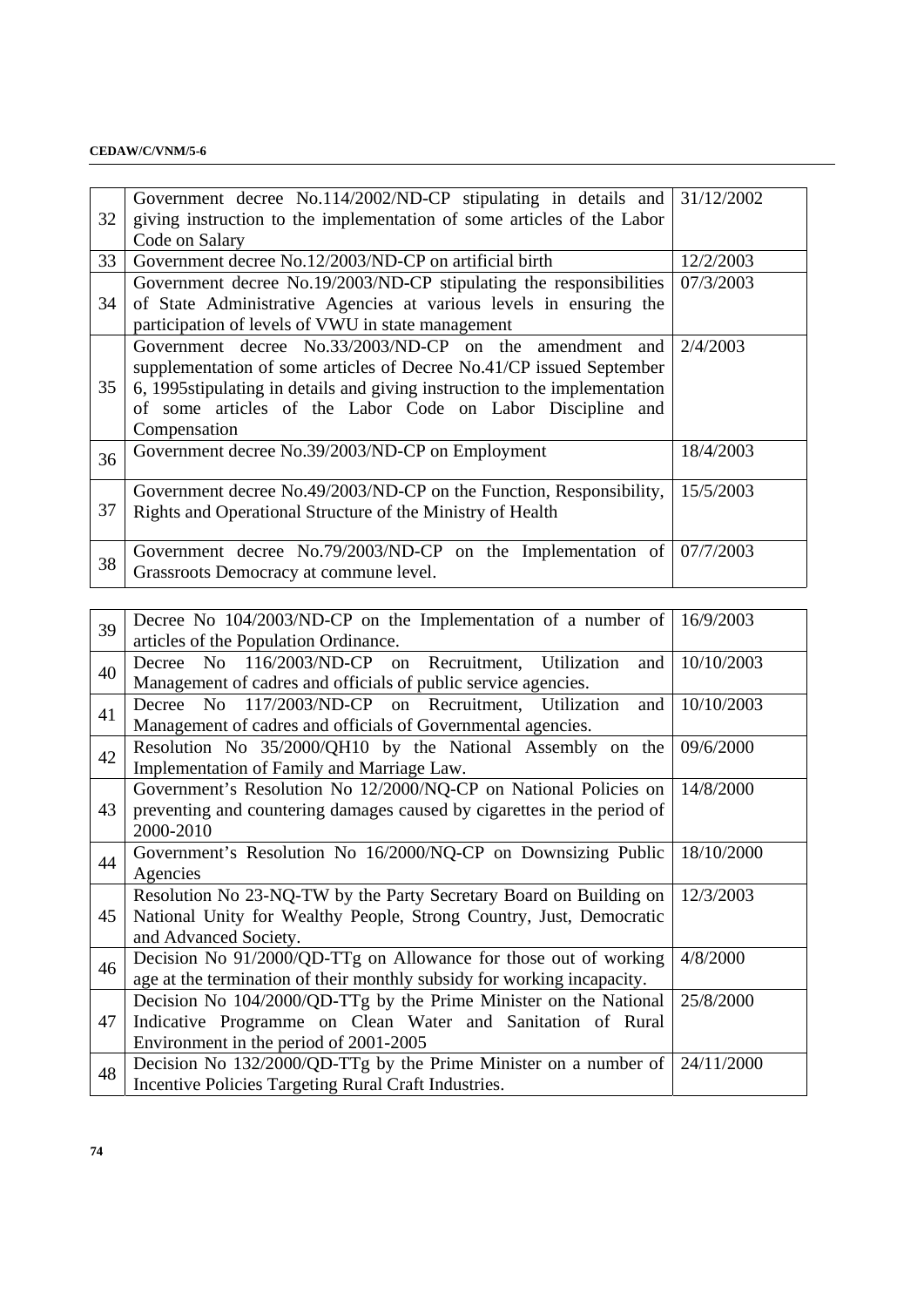| 49 | Decision No 136/2000/QD-TTg on the Approval of the National                                                                           | 28/11/2000 |
|----|---------------------------------------------------------------------------------------------------------------------------------------|------------|
|    | Strategy on Reproductive Health in the period of 2001-2010                                                                            |            |
| 50 | Decision No 147/QD-TTg by the Prime Minister on the Approval of                                                                       | 22/12/2000 |
|    | Vietnam Population Strategy in the period of 2001-2010<br>Decision No 151/2000/QD-TTg by the Prime Minister on the Approval           | 28/12/2000 |
| 51 | of the Action Plan on Countering Prostitution in the period of 2001-                                                                  |            |
|    | 2005.                                                                                                                                 |            |
| 52 | Decision No 21/2001/QD-TTg by the Prime Minister on the Approval of                                                                   | 22/2/2001  |
|    | the National Nutrition Strategy in the period of 2001-2010.                                                                           |            |
| 53 | Decision No 35/2001/QD-TTg on the Approval of the Strategy on                                                                         | 19/3/2001  |
| 54 | Healthcare Services for the people in the period of 2001-2010                                                                         |            |
|    | Decision No 37/2001/QD-TTg on Health Recovery for workers having                                                                      | 21/3/2001  |
|    | Social Insurance                                                                                                                      |            |
| 55 | Decision No 72/2001/QD-TTg by the Prime Minister on Vietnamese<br>Family                                                              | 4/5/2001   |
| 56 | Decision No 71/2001/QD-TTg by the Prime Minister on the National                                                                      | 4/5/2001   |
|    | Indicative Programmes in the period of 2001-2005                                                                                      |            |
| 57 | $92/2001/QD-TTg$ on<br>N <sub>o</sub><br>Streamlining<br>National<br>Decision<br>the                                                  | 11/6/2001  |
|    | Commission for the Advancement of Vietnamese Women                                                                                    | 07/9/2001  |
| 58 | Decision No 132/2001/QD-TTg by the Prime Minister on Financial<br>Arrangements to implement the Programme on the Development of rural |            |
|    | roads, aqua-cultural bases and craft village infrastructures.                                                                         |            |
|    | Decision No 143/2001/QD-TTg Approving Poverty Reduction and Job                                                                       | 27/9/2001  |
| 59 | Creation Programme in the period of 2001-2005                                                                                         |            |
|    | Decision No 201/2001/QD-TTg by the Prime Minister on the Approval                                                                     | 28/12/2001 |
| 60 | of Education Strategy in the period of 2001 - 2010.                                                                                   |            |
|    | Decision No 18/2002/QD-TTg by the Prime Minister on the Approval of                                                                   | 21/1/2002  |
| 61 | the National Indicative Programme on Population and Family Planning                                                                   |            |
|    | by 2005                                                                                                                               |            |
| 62 | Decision No 19/2002/QD-TTg by the Prime Minister Approving                                                                            | 21/1/2002  |
|    | National Strategy on the Advancement of Women by 2010                                                                                 |            |
| 63 | Decision No 139/2002/QD-TTg by the Prime Minister on Medical                                                                          | 15/10/2002 |
|    | Examination and Treatment for the Poor<br>Decision No 13/2003/QD-TTg by the Prime Minister Approving the                              | 17/1/2003  |
| 64 | Programme on Laws Education and Dissemination from 2003 to 2007                                                                       |            |
|    | Decision No 19/2003/QD-TTg by the Prime Minister on the Approval of                                                                   | 28/01/2003 |
| 65 | the National Indicative Programme on Culture by 2005                                                                                  |            |
| 66 | Decision No 27/2003/QD-TTg on the Issuance of Regulation on                                                                           | 19/2/2003  |
|    | Assignment, Re-assignment, Rotation, Resignation and Dismissal of                                                                     |            |
|    | civil servants in high positions                                                                                                      |            |
| 67 | Decision No 69/2003/QD-TTg by the Prime Minister Approving the                                                                        | 29/4/2003  |
|    | Programme on Raising the Quality of Public Servants in the period of                                                                  |            |
|    | 2003-2005                                                                                                                             |            |